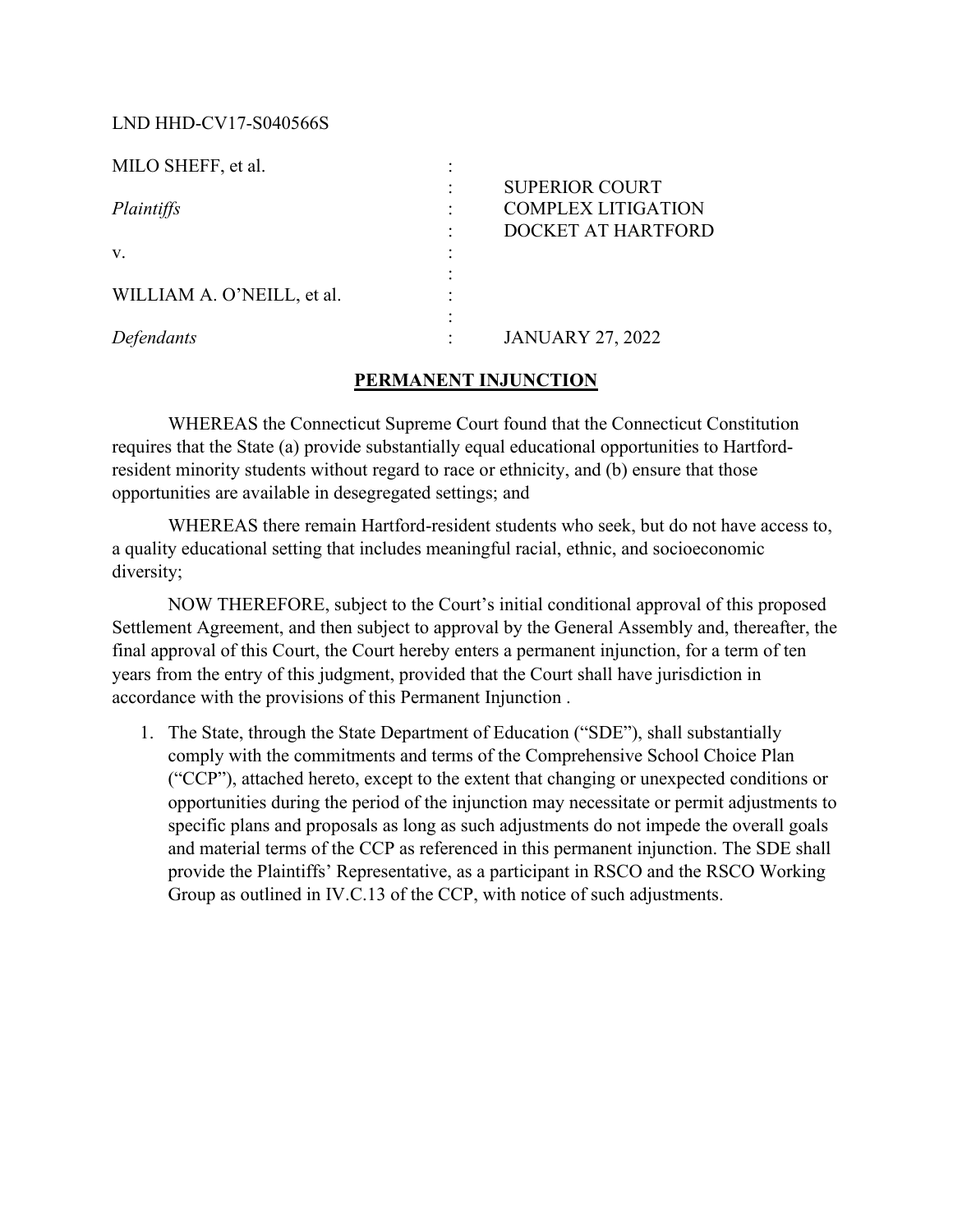- 2. This document incorporates the definitions of all terms as set forth in Section II of the CCP. As described in Section 3 below, Plaintiffs may seek relief pursuant to the permanent injunction to address violations of the material terms of the CCP. The material terms of the CCP shall constitute the following:
- A. Defendants shall meet the Demand of Hartford-resident minority students for an integrated educational experience through a continuum of diverse school choice options with the opportunity for continued enrollment in a choice school through graduation as a priority, and to reassess Demand at specific time intervals as set forth in the CCP to ensure that actual Demand is met pursuant to Commitments in the Section IV.A. entitled "DEMAND" in the CCP. S. As described in Section 3 below, Plaintiffs may seek relief pursuant to the P. As described in Section 3 below, Plaintiffs may seek relief pursuant to the mannent injunction to address violations of the material terms o
- assignment protocols to maximize SES diversity in interdistrict magnet schools and Hartford Region Connecticut Technical Educational & Career System cument incorporates the definitions of all terms as set forth in Section II of the st described in Section 3 below, Plaintiffs may seek relief pursuant to the enti nijunction to address violations of the material terms of cument incorporates the definitions of all terms as set forth in Section II of the s described in Section 3 below, Plaintiffs may seek relief pursuant to the ent injunction to address violations of the material terms of th cument incorporates the definitions of all terms as set forth in Section II of the described in Section 3 below, Plainitfis may seek relief pursuant to the enti nigurotion to address violations of the material terms of the s described in Section 3 below, Plaintiffis may seek relief pursuant to the<br>ent injunction to address violations of the material terms of the CCP. The<br>terms of the CCP shall constitute the following:<br>Defendants shall meet student. Defendants shall utilize and adjust socioeconomic status ("SES") student<br>assignment protocols to maximize SES diversity in interdistrict magnet schools<br>and Hartford Region Connecticut Technical Educational & Career System<br> Defendants shall utilize and adjust socioeconomic status ("SES") student<br>assignment protocols to maximize SES diversity in interdistrict magnet schools<br>and Hartford Region Connecticut Technical Educational & Carect System<br> any monocolous on instantant Technical Educational & Career System<br>
and Hartford Region Connecticut Technical Educational & Career System<br>
("CTECS") schools included in the Regional School Choice Office (RSCO)<br>
applicatio
	- C. Defendants shall seek to achieve and maintain the desegregation goal as set forth in Section II.9 of the CCP and seek to afford access to desegregated settings without considering race or ethnicity in the assignment of any individual student.
	- D. Defendants shall plan, coordinate, and fund the cohesive and uniform marketing plan for Sheff voluntary interdistrict options to draw a racially and economically diverse applicant pool to all schools within the Sheff portfolio and ensure
	- and Traitolon teapor Connected retulment Leader Conference relater of the CCP of CTECS") schools included in the Regional School Choice Office (RSCO) application, in order to increase cnrollment of Hartford-resident studen school and program, work with operators to restructure schools, use collaborative efforts to address racial and economic diversity, and implement reformulation to reacted-solation setting plantative Commintent (6.0 s in occupative factors of CCP without considering race or ethnicity in the assignment of any individual student.<br>Defendants shall seek to achieve and maintain the desegr of the CCP, without considering race or ethnicity in the assignment of any Defendants shall seek to achieve and maintain the desegregation goal as set for<br>in Section II.9 of the CCP and seek to afford access to desegregated settings<br>without considering race or ethnicity in the assignment of any i E. Decircularly shall a shall annually make public data on student achievement on student<br>in Section II.9 of the CCP and seck to afford access to desegregated settings<br>without considering race or ethnicity in the assignme Wilhout considering late of cunnerly in the assignment of any intrividual stadent.<br>Defendants shall plan, coordinate, and fund the cohesive and uniform marketing<br>plan for *Sheff* yolutnary interdistrict options to draw a
	- standardized tests, attendance, graduation, retention, college-attendance, description of each school's efforts to ensure culturally relevant curriculum,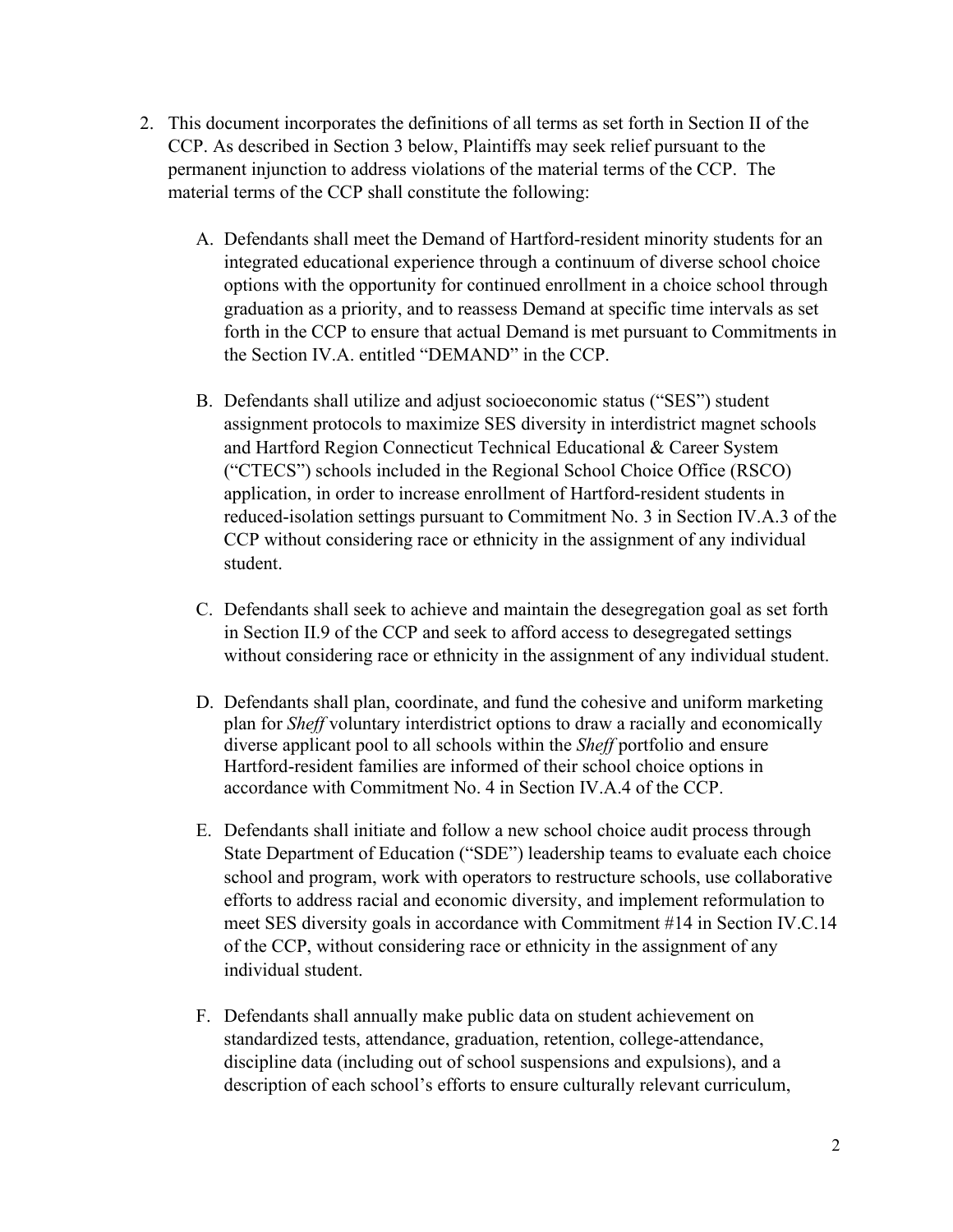disaggregated down by grade, sex, race/ethnicity, sending town, special education, and English Learners.

- G. Notwithstanding the limitations and contingencies in paragraphs 1 and 2, the State, through the SDE, has developed the CCP to provide Choice school placements, as defined in the CCP, to Hartford-resident students for an integrated educational experience and committed to meeting "Demand" for Choice seats for Hartford-resident minority students, as defined by the CCP, in the manner and on the schedule described in the CCP, and shall make reasonable good faith efforts to meet and continue to meet the socioeconomic (SES) goals in the CCP for a reduced-isolation setting as defined in Section II.8 of the CCP by following the general procedures outlined in the CCP, and through that methodology maximize desegregated educational opportunities that increase racial and ethnic diversity as disaggregated down by grade, sex, race/ethnicity, sending town, special<br>education, and English Learners.<br>State, through the SDF, has developed the CCP to provide Choice school<br>placements, as defined in the CCP, to Hartford disaggregated down by grade, sex, race/ethnicity, sending town, special<br>education, and English Learners.<br>Notwithstanding the limitations and contingencies in paragraphs 1 and 2, the<br>State, through the SDE, has developed th provision is not subject to adjustment, except with approval of the Court or as provided herein. education, and English Learners.<br>
G. Notwithstanding the limitations and contingencies in paragraphs 1 and 2, the<br>
State, through the SDE, has developed the CCP to provide Choice school<br>
placements, as defined in the CCP, placements, as defined in the CCP, to Hartford-resident students for an integrated educational experience and committed to meeting "Demand" for Choice seats for Hartford-resident minority students for an integrated educat
- qualifications described in paragraph 1 above, to seek to ensure that Choice schools meet and continue to meet the SES goals in the CCP, without considering race or ethnicity in the assignment of any individual student, and shall continue to schools and technical high schools that provide a desegregated educational environment. In the case of schools that demonstrate a persistent failure to meet rarivol-restatent minority students, as denied by the CCP, in the manner arro on the schedule described in the CCP, and shall make reasonable good faith efforts to meet and continue to meet the socioeconomic (SES) goals i set forth in CCP Section IV.C Commitment #14 to either bring schools into compliance with those goals or to terminate their Choice funding and replace them with other Choice schools that do or will comply with SES goals as needed to meet Demand as required by the CCP.
- I. The SDE shall provide an annual update to the Plaintiffs regarding applications, offers, and placements by December 15<sup>th</sup> of each year, to include SES and RI data by Hartford and suburban residents, grade, and school, as well as any assessments of Demand in accordance with the schedule set forth in the CCP. Plaintiffs' Representative, as a participant in RSCO and the RSCO Working Group, may use his or her access to RSCO data to provide any further information and statistical data to the Plaintiffs. SDE shall provide any such information that has not been otherwise made available or accessible to the Plaintiffs' Representative upon reasonable request. Plaintiffs may make such use of such information as they deem appropriate.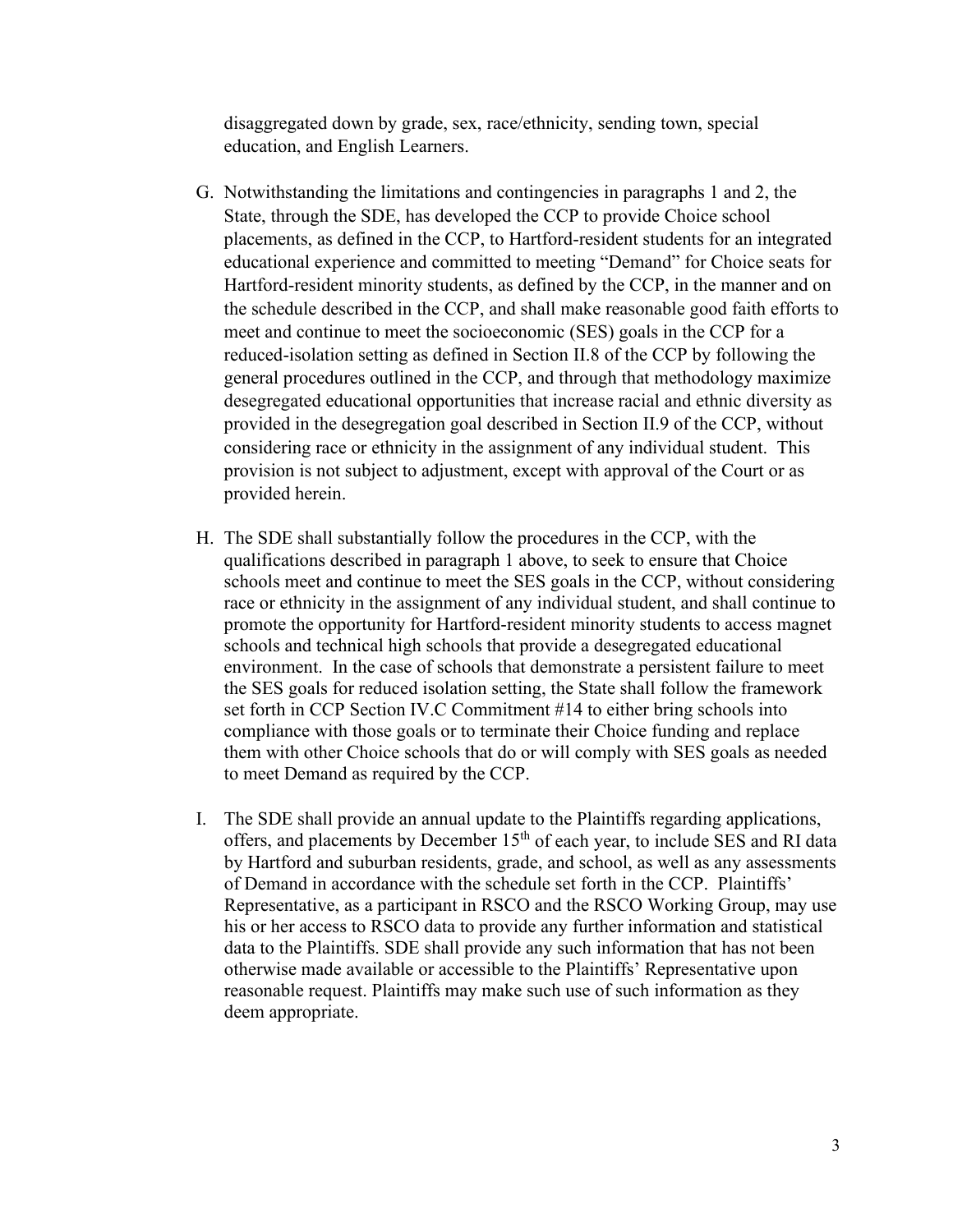- J. The SDE shall also provide to the Plaintiffs' counsel information concerning the following:
- SDE shall also provide to the Plaintiffs' counsel information concerning the<br>owing:<br>1. application process, including information sufficient to allow Plaintiffs to<br>assess the State's progress achievements and results in me assess the State's progress achievements and results in meeting Demand during the prior enrollment year, including, but not limited to the number of applicants, by RSCO school(s) applied to (magnet, OC, and/or CTECS), Hartford/suburban residence, grade, race/ethnicity, and socioeconomic Tier applicants who: received an offer that they accepted; received an offer that they did not accept (disaggregated by administrative and active declines); and did not receive an offer, SDE shall also provide to the Plaintiffs' counsel information concerning the owing:<br>
1. application process, including information sufficient to allow Plaintiffs to<br>
assess the State's progress achievements and results in E shall also provide to the Plaintiffs' counsel information concerning the application process, including information sufficient to allow Plaintiffs to apsess the State's progress achievements and results in meeting Deman E shall also provide to the Plaintiffs' counsel information concerning the application process, including information sufficient to allow Plaintiffs to application process, including, but not limited to the number of appli SDE shall also provide to the Plaintiffs' counsel information concerning the owing:<br>
1. application process, including information sufficient to allow Plaintiffs to<br>
assess the State's progress achievements and results in 1. application process, including information sufficient to allow Plaintiffs<br>assess the State's progress achievements and results in meeting Demana<br>during the prior enrollment year, including, but not limited to the numb<br>o
	- Choice and CTECS school for current year total enrollment, enrollment by for magnet schools and CTECS schools only and for the incoming class by grade;
	- school, race/ethnicity, Hartford/suburban residence, and socioeconomic Tier, to the extent this data is available to SDE from Corrective Action Plans or otherwise;
	-
- K. The State will comply with the specifically enumerated financial commitments in ation, the partic schools (s) applied to (magnet, OC, and/or<br>of applicants, by RSCO school(s) applied to (magnet, OC, and/or<br>CTECS), Hartford/suburban residence, grade, race/ethnicity, and<br>socieconomic Tier applicants who: commitment 5 in the FUNDING section of Section IV.B.5 of the CCP to the extent needed to meet Demand, (2) financial commitments IV.B.6, 7, 8 and 9 in the FUNDING section of Section IV.B of the CCP, and (3) financial commitments IV.C.14 (regarding funding for school reformulation) 15, 19, IV.D.23, and IV.G.35 in the CCP.
- L. To further ensure sustainability, the State will not reduce its statutory per pupil grant to the Sheff magnet schools below the per pupil grant amount in effect for the 2021-2022 school year and will pay those magnets an amount equal to at least the amount of the per pupil statutory grant under CGS 10-264l and the tuition in effect for the 2021-2022 school year, whatever that totals, should any legislative action beyond the control of the Sheff magnets result in a reduction in (1) the current statutory per pupil grant amount or (2) the ability of an eligible operator to collect tuition at a rate at least equal to the tuition rates established for the 2021- 2022 school year pursuant to Section  $10-264l(k)(1)$  and  $10-264o$  of the Connecticut General Statutes in any year during the term of this permanent injunction. Nothing in this Injunction shall prohibit the State from spending or allocating more than is required by this Injunction for any educational purpose or any effort to support school choice.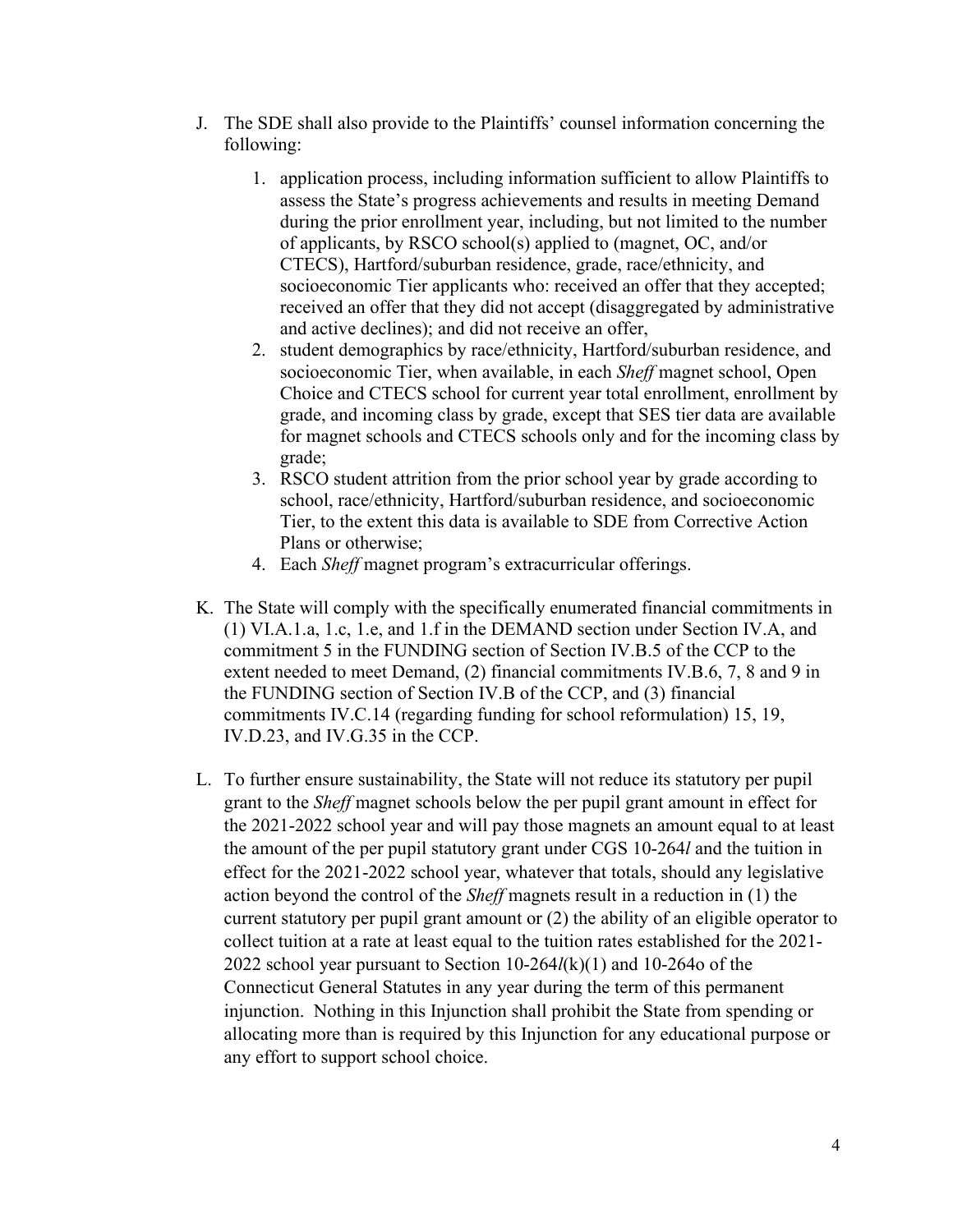- 3. Nothing in this injunction shall be construed as requiring the State to spend more than as<br>necessary to comply with the requirements of subsections  $2(K)$  and  $2(L)$  above, or with<br>other applicable provisions of school f necessary to comply with the requirements of subsections  $2(K)$  and  $2(L)$  above, or with other applicable provisions of school finance and school choice statutes and regulations.
	- A. In the event that recommendations for "substantial changes" from the OFA January 14, 2022 Report applicable to the funding of the school choice programs described in the PI and CCP are adopted into law, the Plaintiffs may request a meeting with the State to discuss how the application of such new funding programs may impact the funding of Choice programs set forth in the PI and CCP.
- 4. If, while this agreement and Order are in effect, Plaintiffs believe that the SDE has violated a material term described above, Plaintiffs' counsel will provide counsel for SDE, the Attorney General, and Intervenor Hartford with a detailed and specific written notice of the asserted violations of the material terms.
	- A. Plaintiffs' written notice shall State, with particularity, the factual and legal basis (or bases) for the claim that the SDE is violating material terms of this Order. Upon receipt of Plaintiffs' notice, the State shall respond in writing within 90 days and shall meet with the Plaintiffs within 60 days of its response. The Parties shall make all reasonable efforts to work together to address and resolve any alleged violations of the material terms in a manner consistent with the goals of the CCP and this Order.
- B. If the Plaintiffs find the SDE's response is unsatisfactory, the Plaintiffs may file with the Court in this action a motion to enforce this Order as the Plaintiffs deem appropriate. The Plaintiffs' motion shall contain detailed and specific allegations CCT.<br>
CCT.<br>
CC this agreement and Order are in effect, Plaintiff's counsel will provide counsel for<br>
la matterial term described above, Plaintiff's' counsel will provide counsel for<br>
c Attorney General, and Intervenor Hart particularity, the factual and legal basis or bases for the allegations. The Plaintiffs value and the control and the metrical term and their and their control and a material term described above, Plaintiffs' counsel will provide counsel for the Attomey General, and Intervenor Hartford with a detailed and spe SDE may seek discovery from Plaintiffs regarding the basis for their claims and Plaintiffs' written notice shall State, with particularity, the factual and legal basis<br>(or bases) for the claim that the SDE is violating material terms of this Order.<br>Upon receipt of Plaintiffs' notice, the State shall r claims. alleged violations of the material terms in a manner consistent with the goals of<br>the CCP and this Order.<br>B. If the Plaintiffs find the SDE's response is unsatisfactory, the Plaintiffs may file<br>with the Court in this actio B. If the Plaintiffs find the SDE's response is unsatisfactory, the Plaintiffs may file<br>with the Court in this action a motion to enforce this Order as the Plaintiffs' deem<br>appropriate. The Plaintiffs' motion shall contai
	- C. The Court may adopt a schedule, order discovery, hold an evidentiary hearing, issue orders, and take any other appropriate actions necessary to resolve the Plaintiffs' motion.
	- procedure.
	- pending at the end of the ten years of the injunction, the court will have jurisdiction regarding that claim.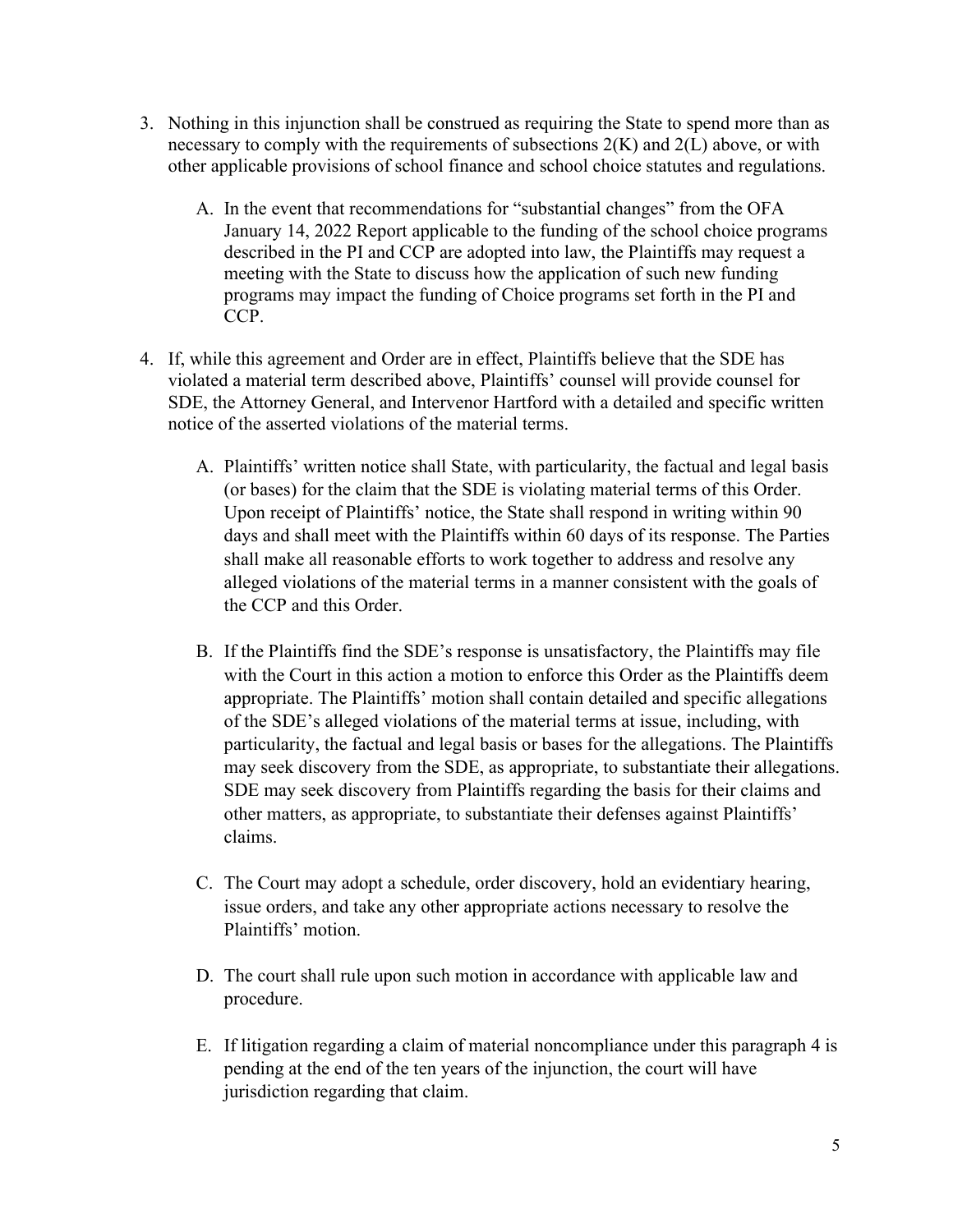- 5. The Court finds that this Permanent Injunction and Comprehensive School Choice Plan<br>are designed to address the Supreme Court's findings in *Sheff v O'Neill*, 238 Conn. 1<br>(1996), p. 43, that Conn. Gen. Stat. Sections 1 are designed to address the Supreme Court's findings in Sheff v O'Neill, 238 Conn. 1 (1996), p. 43, that Conn. Gen. Stat. Sections 10-184 and 10-240, as applied to students in Hartford schools at that time, were unconstitutional.
- 5. The Court finds that this Permanent Injunction and Comprehensive School Choice Plan<br>are designed to address the Supreme Court's findings in *Sheffy v O'Neill*, 238 Conn. 1<br>(1996), p. 43, that Conn. Gen. Stat. Sections Injunction and Comprehensive School Choice Plan will meet the requirements of the Supreme Court in *Sheff v O'Neill*, 238 Conn. 1 (1996), and therefore ends supervisory jurisdiction over this matter, other than as provided in Paragraph 4 above. 5. The Court finds that this Permanent Injunction and Comprehensive School Choice Plan<br>are designed to address the Supreme Court's findings in *Sheff v O'Neill*, 238 Com. I<br>(1996), p. 43, that Conn. Gen. Stat. Sections 10
- individual plaintiffs as necessary without objection.

Respectfully submitted,

PLAINTIFFS MILO SHEFF, ET AL

 $D_{\text{ate:}}$  1/26/2022

Martha Stone Center for Children's Advocacy 65 Elizabeth Street Hartford, CT 06105 Tel: 860-570-5327 Email: mstone@cca-ct.org

\_\_\_\_\_\_\_\_\_\_\_\_\_\_\_\_\_\_\_\_\_\_\_\_\_\_\_\_\_\_\_ Cara McClellan

Date: 1/26/2022

NAACP Legal Defense & Education Fund, Inc. 40 Rector Street, 5th Floor New York, NY 10006 Tel.: 212-965-2200 Email: cmcclellan@naacpldf.org

1

Date: 1/26/2022

Deuel Ross Georgina Catherine Yeomans NAACP Legal Defense & Education Fund, Inc. 700 14th Street, NW 6th Floor Washington, DC 20005 Email: dross@naacpldf.org Email: gyeomans@naacpldf.org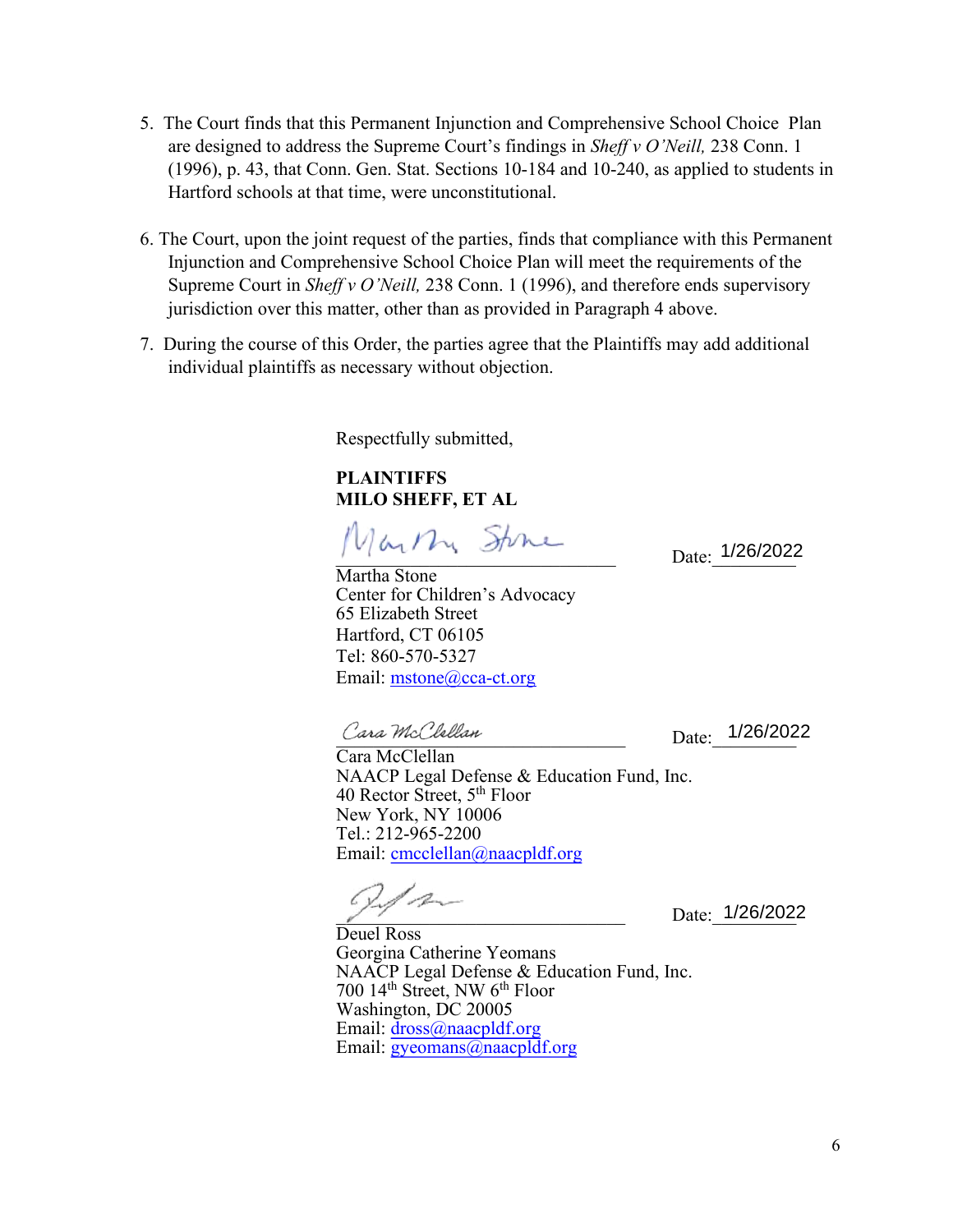$Q$  case  $Q$ ,  $\zeta$  and  $\zeta$ 

Dennis D. Parker National Center for Law and Economic Justice 275 7<sup>th</sup> Avenue., New York, NY 10001 New York, NY 10004-3821 Tel.: 212-633-6967 Email: parker@nclej.org

 $\mathcal{A}$ 

Sarah Hinger American Civil Liberties Union 125 Broad Street, New York, NY 10004 Tel.: 212-519-7832 Email: shinger@aclu.org

 $\mathcal{N}$  destruction Date: 1/26/2022

Wesley W. Horton Scott T. Garosshen Horton, Dowd, Bartschi & Levesque, PC Attorneys at Law 90 Gillett Street, Hartford, CT 06105 Tel.: 860-522-8338 Email: whorton@hdblfirm.com Email:sgarosshen@hdblfirm.com

DEFENDANTS WILLIAM A. O'NEILL, ET AL.,

 $Date: \t 1/26/2022$ William Tong, Attorney General Email: william.tong@ct.gov  $\gamma$ Ozy $\chi$  V(ull Date:  $1/26/2022$ Joseph Rubin, Assistant Deputy Attorney General Email: joseph.rubin@ct.gov 1/26/2022

Erik T. Lohr, Associate Attorney General Darren P. Cunnington, Assistant Attorney General Office of the Attorney General 165 Capitol Avenue, Hartford, CT 06106 Tel.: 860-808-5318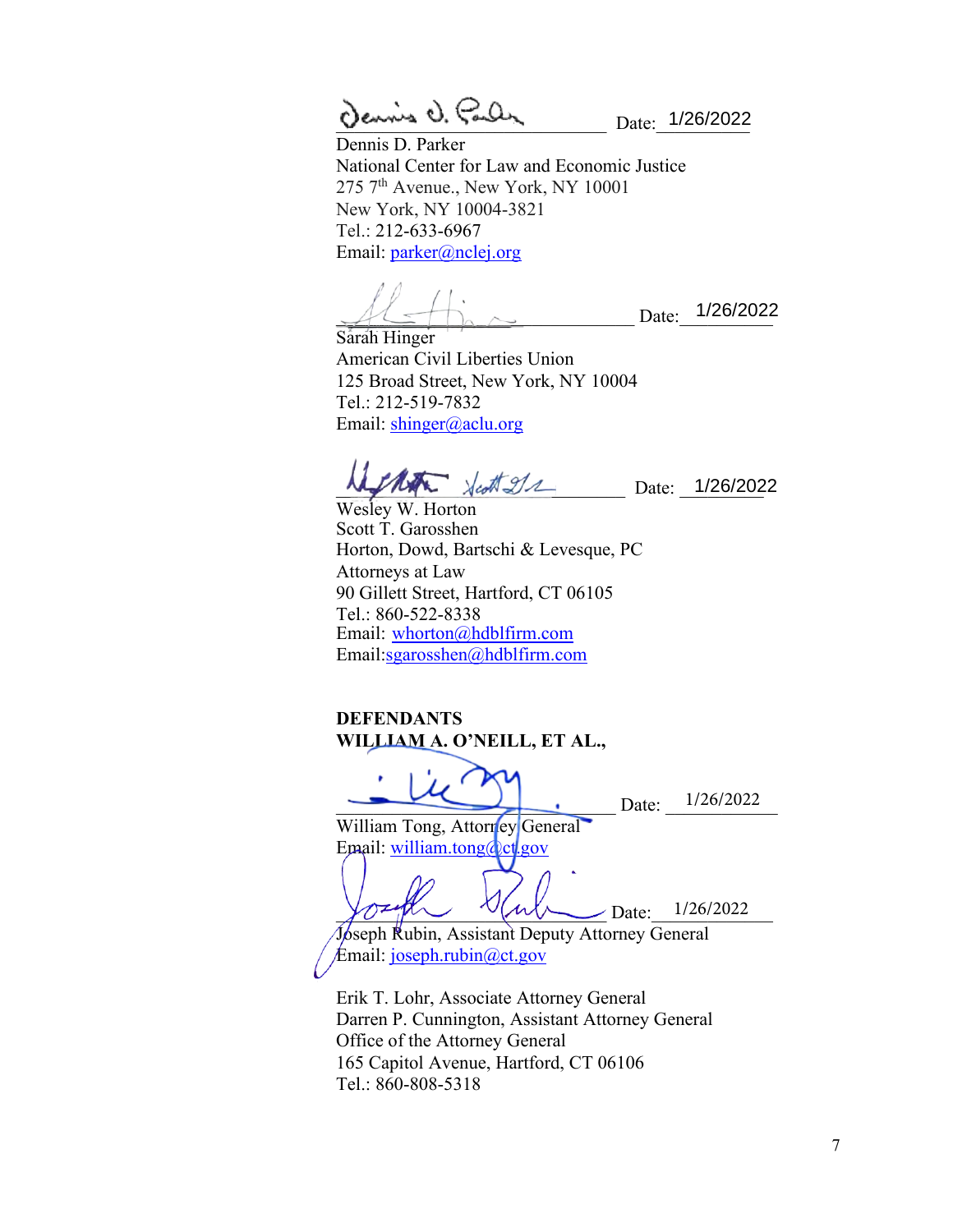### **INTERVENORS CITY OF HARTFORD**

 $\_$ Date:  $1/26/2022$ 

Howard Riffein<br>
Howard Rifkin, Esq. Juris No. 026795<br>
Hartford Corporation Counsel<br>
550 Main Street, Hartford, CT 06103 Tel.: 860-757-9700 Email: Email: howard.rifkin@hartford.gov

Signature:

Email: joseph.rubin@ct.gov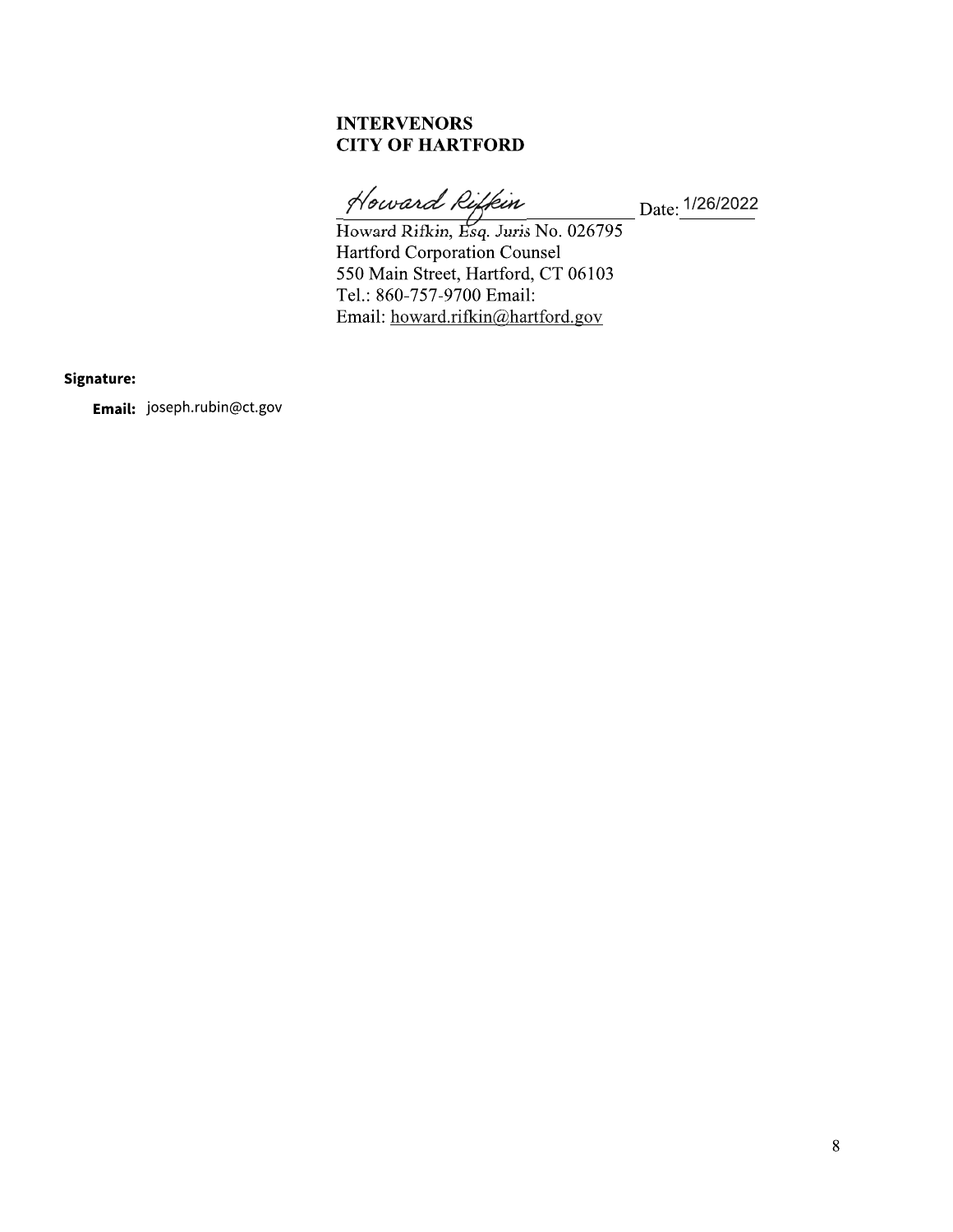# **COMPREHENSIVE SCHOOL CHOICE PLAN (CCP)**

**DATED January 27, 2022**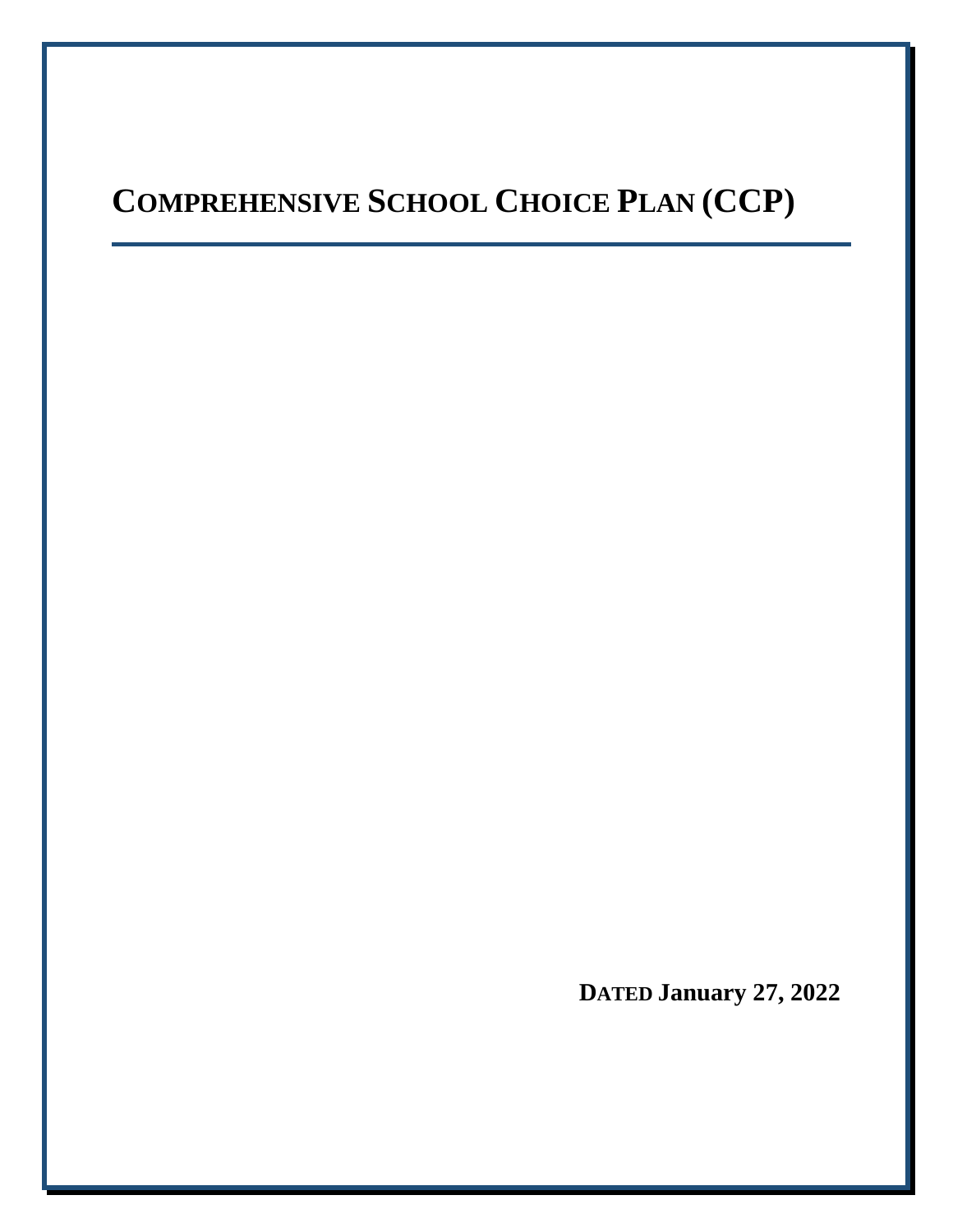### **I. Introduction**

*Sheff v. O'Neill* represents more to the state of Connecticut than a longstanding school desegregation case aimed at providing quality, integrated education to Hartford region students. The approach to *Sheff* crafted by the courts, the parties, and the Connecticut legislature – with the assistance and cooperation of local school districts, school operators and, most importantly, the thousands of families and students participating in *Sheff*-driven school choice programs – has become a foundational piece of the state's educational landscape. The *Sheff* remedy, as required by the Connecticut Constitution to address educational segregation, brings together school communities, families, and students in the Hartford region as independent players on a common team. The *Sheff* remedial efforts assume the existence of a regional ecosystem comprised both of distinctly independent but also uniquely interdependent parts.

Over the years, *Sheff*-related goals – agreed to among the parties – have expanded opportunities for Hartford-resident minority students to attend schools with meaningful racial, ethnic, and socioeconomic diversity. Ultimately, all of these efforts have been designed to address the key findings of the Connecticut Supreme Court in the original *Sheff* ruling: that the Connecticut Constitution requires that the state (a) provide substantially equal educational opportunities to Hartford-resident minority students without regard to race or ethnicity, and (b) ensure that those opportunities are available in desegregated settings.

On January 10, 2020, the parties to the *Sheff* litigation entered a landmark agreement following numerous stipulated agreements since 2003. This Phase IV Stipulation and Order, referred to in this document as "Stipulation IV," was notable for the consensus reached by the *Sheff* plaintiffs, the City of Hartford, and the state on reducing racial, ethnic and economic isolation for Hartford-resident minority students through a socioeconomic diversity student placement system, and on a host of action steps for the state to take to accelerate opportunities for Hartford-resident students and plan for the long-term, in anticipation of a final agreement that will result in the conclusion of court jurisdiction.

Along with certain operational, fiscal and administrative measures, the state agreed to key initiatives for evolving the *Sheff* mandate through Stipulation IV. Pursuant to those commitments, the state adopted a socioeconomic protocol for school choice placements in 2020- 21 and developed the instant Comprehensive School Choice Plan (CCP) in accordance with Stipulation IV, §IX.A, for creating and maintaining a sustainable, predictable and consistent system of integrated education that meets the demand of Hartford-resident students for a reduced-isolation and desegregated educational settings. This CCP is intended as a blueprint to a sustainable system of schools that provide attractive and voluntary choice for families and students, built on the foundation of state constitutional imperatives and the state's deep investment in maximizing educational opportunities for Hartford-resident minority students that prioritize quality, innovation, trust and mutual respect.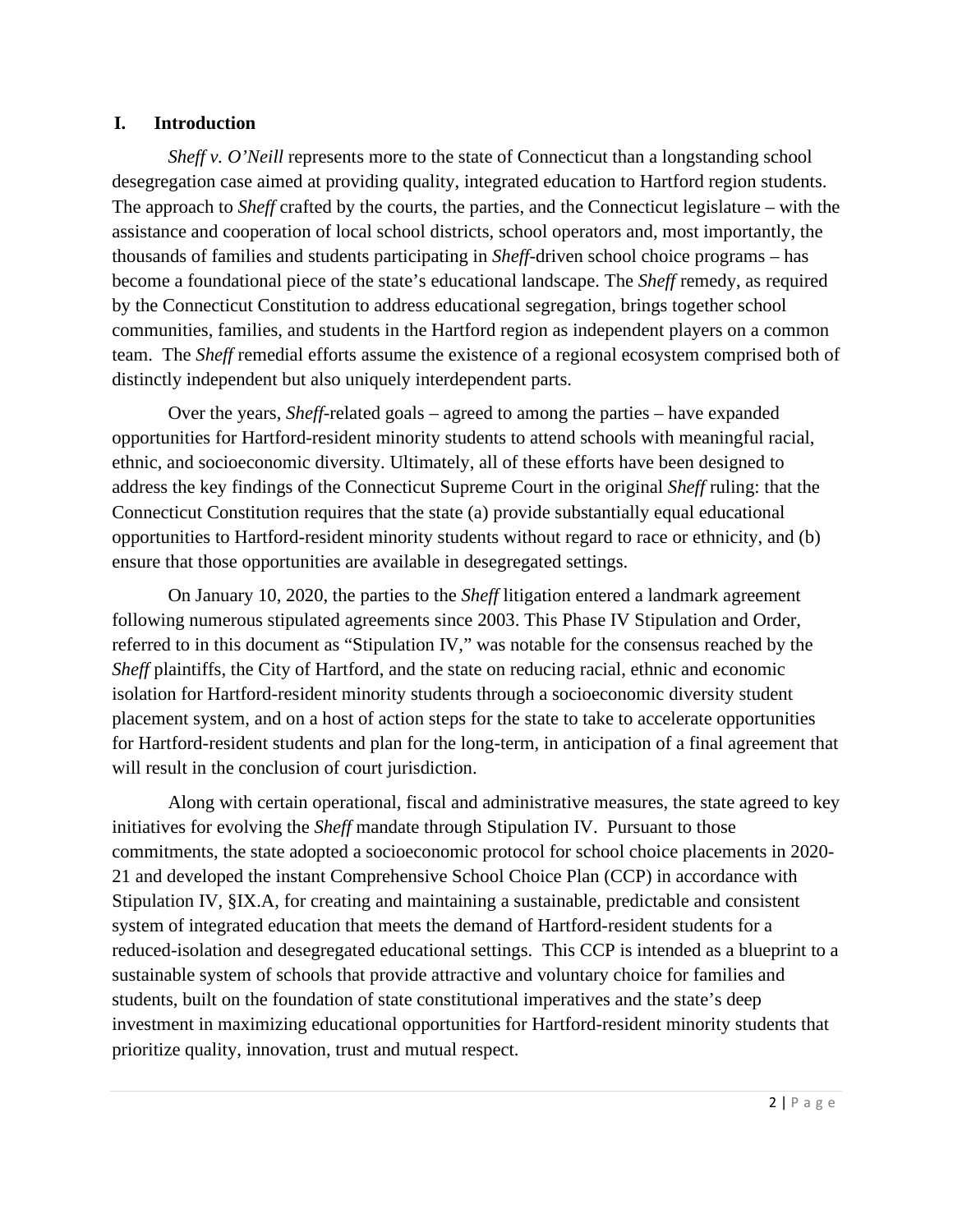## **II. Definitions and Goals**

Section III of Stipulation IV sets out definitions to give meaning to the parties' agreement relative to reducing racial, ethnic and economic isolation for Hartford-resident minority students in the *Sheff* Region. For purposes of clarity, the parties articulate the controlling definitions for this CCP and its long-term planning in this Section II pursuant to the goal of reducing isolation of Hartford-resident minority students by maximizing socioeconomic and racial diversity in voluntary interdistrict school programs.

- 1. Socioeconomic Diversity Goal: As the primary means to reducing isolation and promoting racial, ethnic and economic integration opportunities for Hartford-resident minority students, the state will pursue the goal of enrolling applicants to *Sheff* Interdistrict Magnet Schools and the *Sheff* Connecticut Technical Education and Career System (CTECS) schools (AI Prince Technical High School, EC Goodwin Technical High School, and Howell Cheney Technical High School) to maximize SES diversity, up to a maximum of 60% from Tier A and a minimum of 30% from Tier C for incoming enrollments for each school through the Student Assignment Plan and placement protocols managed by the Regional School Choice System (RSCO).
	- a. Tier A: Tier A is established based on a multitude of SES indicators as determined by RSCO using Census block group and self-report household data. Tier A designates **low** SES for purposes of the Student Assignment Plan and the SES Diversity Goal;
	- b. Tier B: Tier B is established based on a multitude of SES indicators as determined by RSCO using Census block group and self-report household data. Tier B designates **medium** SES for purposes of the Student Assignment Plan and the SES Diversity Goal;
	- c. Tier C: Tier C is established based on a multitude of SES indicators as determined by RSCO using Census block group and self-report household data. Tier C designates **high** SES for purposes of the Student Assignment Plan and the SES Diversity Goal.
	- d. The RSCO may vary the weighting of SES indicators for CTECS schools to ensure a representative distribution of applicants across SES tiers.
- 2. *Sheff* Voluntary Interdistrict Programs are the instruments to maximize racial, ethnic and economic diversity, including, but not limited to, Interdistrict Magnet Schools, CTECS schools, the Regional Agricultural Science and Technology Education Centers (ASTE), and Open Choice. Through this CCP and state efforts to increase reduced isolation opportunities for Hartford-resident students, the state will continue to pursue alternative and innovative partnerships as instruments to maximize racial, ethnic and economic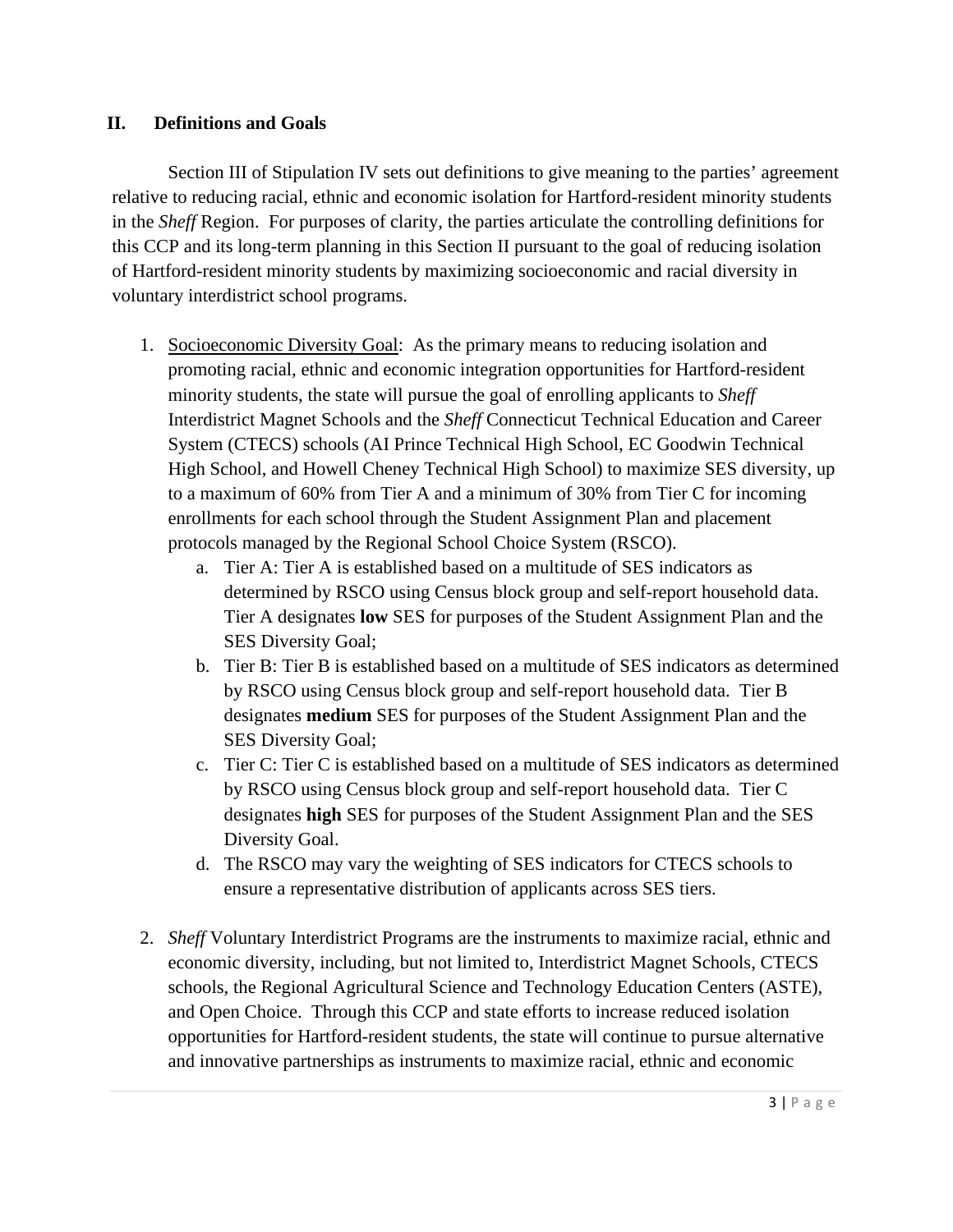diversity. Thus, while the CCP articulates specific plans with specific partners, it contemplates the possible development of new partnership arrangements in the future as part of a sustainable, long-term system.

- 3. Interdistrict Magnet Schools refer to Hartford Host Magnet Schools, Suburban Host Magnet Schools, and Regional Magnet Schools.
	- a. Hartford Host Magnet Schools are those Interdistrict Magnet Schools that are governed and operated by the Hartford Public School System ("HPS").
	- b. Suburban Host Magnet Schools are those Interdistrict Magnet Schools that are governed and operated by a school district within the *Sheff* Region other than Hartford, alone or with a third party.
	- c. Regional Magnet Schools are those host and regional Interdistrict Magnet Schools that may be operated by a third party, such as a Regional Educational Service Center, or a consortium of school districts.
- 4. Connecticut Technical Education and Career System (CTECS) schools refer to certain regional vocational-technical schools that are established and maintained by the state in accordance with Conn. Gen. Stat. §10-95. For purposes of the *Sheff* school choice options, A.I. Prince Technical High School, E.C. Goodwin Technical High School and Howell Cheney Technical High School are those schools within the Greater Hartford Region that are included within school choice programs that assist the state in reducing isolation for Hartford-resident minority students.
- 5. Regional Agricultural Science and Technology Education (ASTE) programs refer to certain regional agricultural science and technology schools that are established and maintained by local or regional boards of education in accordance with Conn. Gen. Stat. §10-64. Bloomfield, Suffield, and Glastonbury are those Regional ASTE schools within the Greater Hartford Region that are included within school choice programs that assist the state in reducing isolation for Hartford-resident minority students.
- 6. Open Choice is a voluntary interdistrict transfer program that allows students to transfer between Hartford and the suburban school districts when such transfers contribute to maximizing racial, ethnic and economic diversity. Based on agreement of the parties, Hartford-resident student enrollment in an Open Choice school within the region or in other municipalities provides reduced-isolation and desegregated settings for Hartfordresident students enrolled in such schools.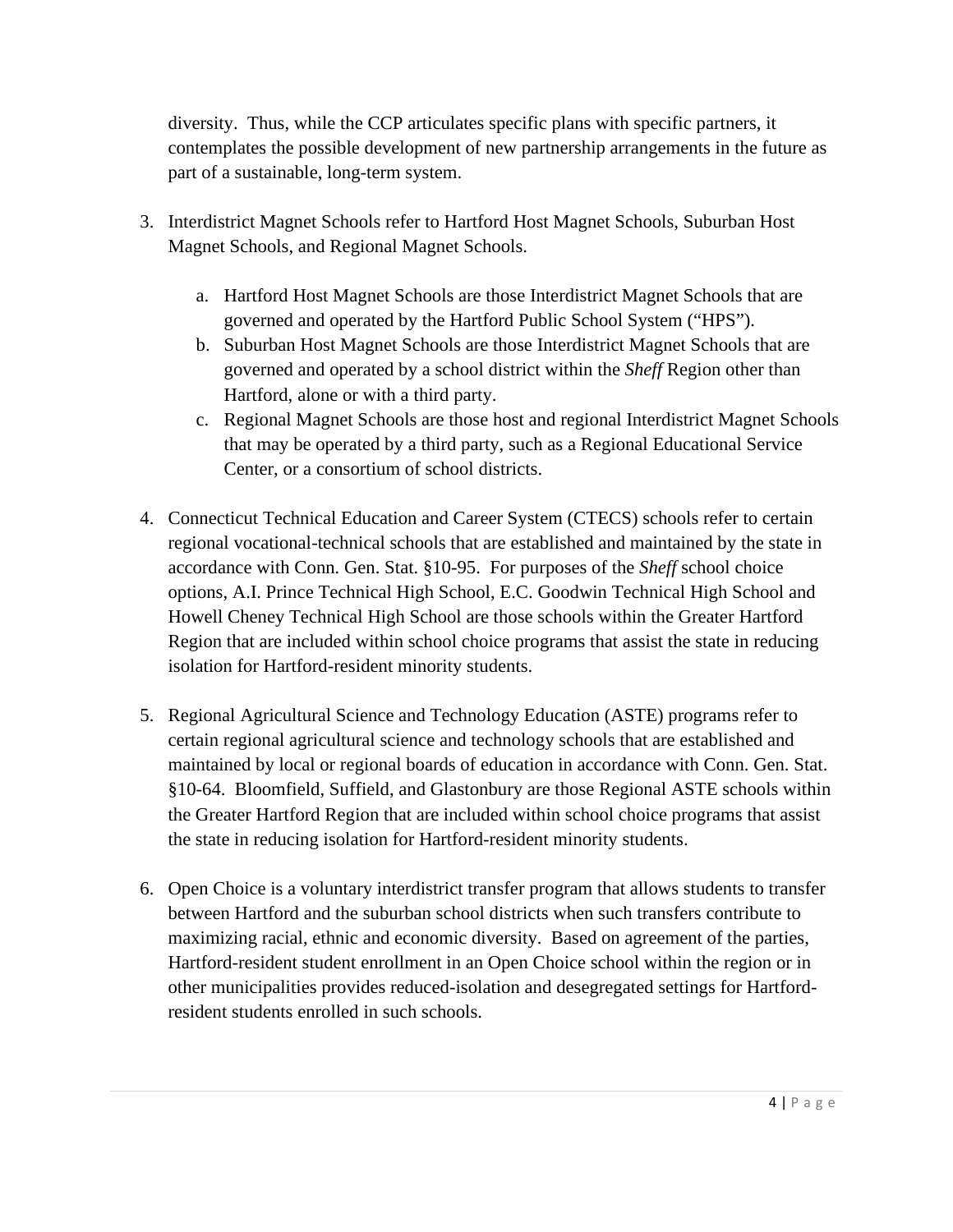- 7. *Sheff* Region: As defined in the original complaint, the *Sheff* Region includes the school districts of Avon, Bloomfield, Canton, East Granby, East Hartford, East Windsor, Ellington, Farmington, Glastonbury, Granby, Hartford, Manchester, Newington, Rocky Hill, Simsbury, South Windsor, Suffield, Vernon, West Hartford, Wethersfield, Windsor, and Windsor Locks. For purposes of this CCP and Stipulation IV, other school districts outside the *Sheff* Region and their resident students may participate in *Sheff*-related school choice programming through RSCO.
- 8. For purposes of the state's long-term planning and efforts to create and maintain a sustainable system of integrated education, a "reduced isolation setting" is defined as a school or program with an incoming enrollment that satisfies the Socioeconomic Diversity Goal for Tier A of up to a maximum of 60% incoming enrollment, as set forth in Definition 1, above. The goal of RSCO's Student Assignment Plan for assigning applicants to *Sheff* Interdistrict Magnet Schools and *Sheff* CTECS schools shall remain the same as set forth in Section III.A of the Phase IV Stipulation to enroll applicants to such schools to maximize SES diversity, up to a maximum of 60% from Tier A and a minimum of 30% from Tier C for incoming enrollments for each school, as those tiers are defined in Definition 1, above.
- 9. For purposes of long-term planning efforts and goal-setting, the parties recognize the continued educational goal of affording Hartford-resident minority students the opportunity to attend *Sheff* Interdistrict Magnet Schools and Hartford Region technical high schools where the student populations meet the desegregation goal established in the August 7, 2017 Superior Court ruling in the *Sheff v. O'Neill* case. The state will continue to seek to achieve and maintain this desegregation goal at the *Sheff* Interdistrict Magnet Schools, along with the other goals described herein, through the methods and approaches described herein, without ever considering the race or ethnicity of any individual student in making any student assignment decisions.
- 10. The SES Diversity Goal and desegregation goal are referred to collectively herein as "diversity goals."
- 11. Approximately 95% of the Hartford-resident student population identifies as Black/African American and/or Hispanic/Latino. Based on the Hartford-resident demographics and the goal of reducing isolation, a "reduced isolation student" is a student who identifies as White, Asian, American Indian, Alaska Native, Native Hawaiian and/or Other Pacific Islander, or two or more of such races, and does not identify as Black/African American or Hispanic/Latino.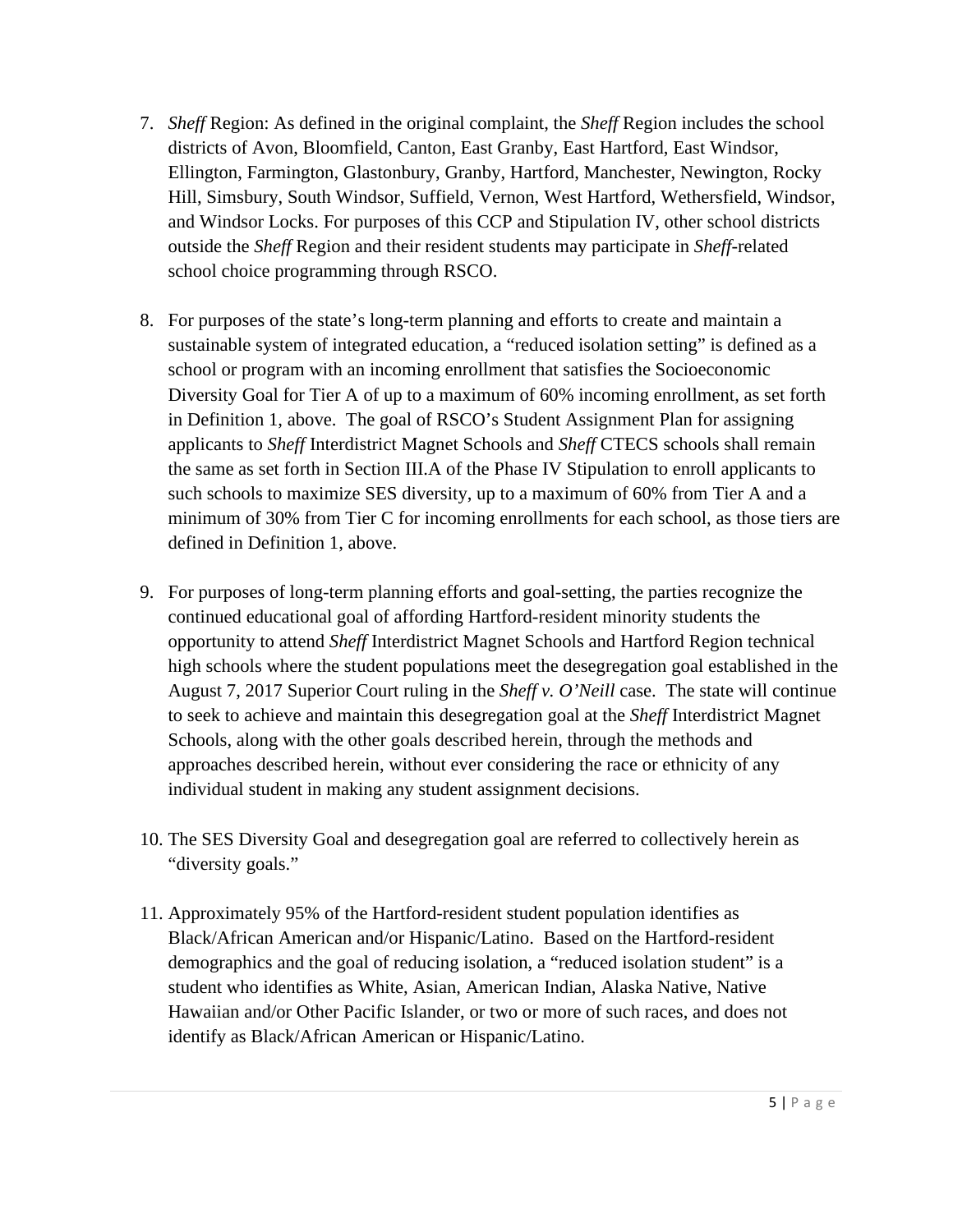- 12. For the purposes of this CCP, "minority students" refer to students who are Black and/or Hispanic, Asian, American Indian, Alaska Native, Native Hawaiian or other Pacific Islander.
- 13. The goal of the CCP is to meet the demand of Hartford-resident minority students for reduced isolation and desegregated settings. For purposes of measuring Demand going forward in this CCP, and as used in this CCP, "Demand" refers to the number of on-time and late Hartford-resident applicants who selected at least one magnet school plus Open Choice and/or CTECS; Open Choice and/or CTECS and no magnet schools; or, if applying to magnet schools only, two magnet schools.<sup>[1](#page-13-0)</sup> The state will seek to meet  $100\%$ of Demand but, for purposes of the CCP, will be deemed to have met demand if at least 95% of the applicants included in Demand receive a placement offer based on the calculations indicated in commitment #1 to this CCP on page 10 under Section IV.A.1. [2](#page-13-1)  The Demand calculation defined in this numbered paragraph 13 and in commitment #1.b below on page 14 under Section IV.A.1.b shall serve as the controlling goal of the CCP.

<span id="page-13-0"></span> $<sup>1</sup>$  For example, a student applying to one magnet school and Open Choice would be counted toward demand; a</sup> student applying to Open Choice only would be counted toward demand; and a student applying to two magnet schools would be counted toward Demand.

<span id="page-13-1"></span><sup>&</sup>lt;sup>2</sup> For purposes of clarity and by way of example only, using the following data as an example, without suggesting that this particular data is accurate or relevant to future calculations, Met Demand for a reduced isolation setting would be achieved for purposes of the CCP if the state made available 1,800 additional seats for Hartford-resident minority students based on (a) Demand of 6,000 Hartford-resident minority applicants to at least one magnet school plus Open Choice and/or CTECS, Open Choice and/or CTECS and no magnet schools, or, if applying to magnet schools only, two magnet schools; (b) 2,100 Hartford-resident minority students on the waitlist in the application year who selected at least one magnet school plus Open Choice and/or CTECS, Open Choice and/or CTECS and no magnet schools, or, if applying to magnet schools only, at least two magnet schools, but did not receive a placement offer to a school or district from their application; and (c) a Placement Percentage of at least 95%. In the example, 3,900 applicants received a placement offer out of the 6,000 applicants who make up Demand (as calculated by 6,000 applicants less the 2,100 on the waitlist) and are included as Met Demand. With a Placement Percentage for meeting demand of at least 95%, Met Demand equals 5,700 placement offers (as calculated by Demand of 6,000 multiplied by 95%). That would require only 300 Hartford-resident minority students on the waitlist who selected at least one magnet school plus Open Choice and/or CTECS, Open Choice and/or CTECS and no magnet schools, or, if applying to magnet schools only, at least two magnet schools, in the application year but did not receive a placement offer to a school or district from their application. In order to meet Demand under this example, 1,800 additional seats are needed to achieve a Placement Percentage of at least 95% based on the 5,700 seats for Met Demand and 3,900 placement offers already extended to applicants. With these values, Met Demand(5,700)/Demand(6,000) equals the required 95% Placement Percentage. This example is for illustration purposes and is not meant to suggest that it reflects actual demand at any time. Commitment #1 below sets forth the schedule for assessing Demand, beginning with an assessment for informational purposes in 2023-24, and later assessments in 2025-26, 2028-29, and 2031-32 when the state expects to meet Demand at the entry grades and nonentry grades, respectively.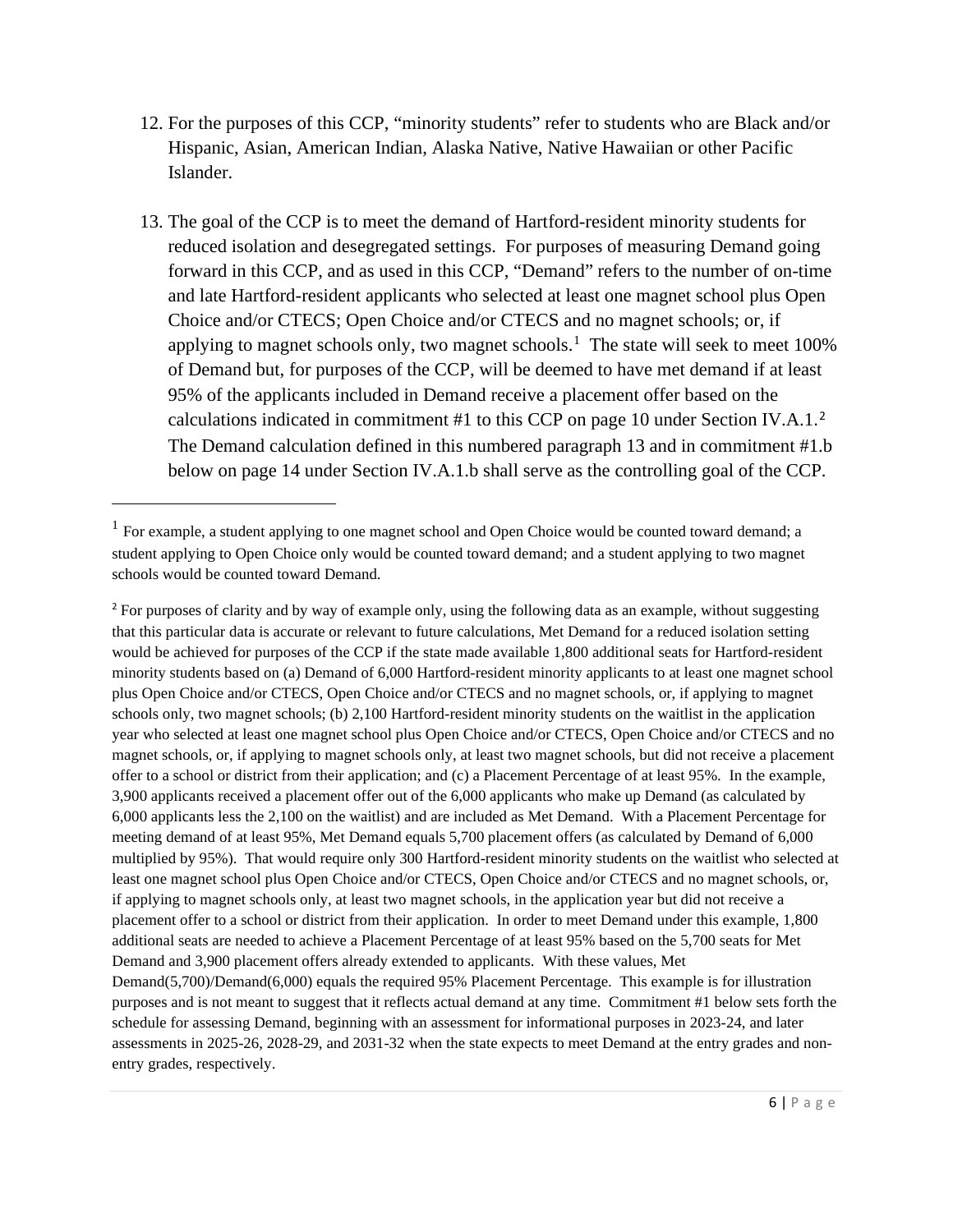- 14. For purposes of estimating historical demand for long-term planning purposes going forward, the Plaintiffs' calculations show historical "unmet demand" of 3,298 seats for Hartford-resident minority students, including 1,470 for entry grades and 1,828 for nonentry grades, based on the three-year average from 2017-18, 2018-19 and 2019-20 historical data. This number will function as a guiding principle in this CCP for working toward the goal of affording Hartford-resident minority students interested in an educational opportunity in reduced-isolation and desegregated settings, access to such settings. The SDE's current expansion plan set forth in this CCP considers Plaintiff's calculations and seeks to fully meet Demand as defined in the CCP within the timeframe stated in the CCP.
- 15. Plaintiffs' Representative: RSCO shall continue to allow a Plaintiffs' Representative, to be selected by the plaintiffs, to participate in the planning and implementation by RSCO of the activities authorized by this CCP. The Plaintiffs' Representative shall not have any decisionmaking authority or veto power over decisions made by SDE. The Plaintiffs' Representative shall have administrative access to the ongoing applicant pool data, by school, and other RSCO Management Reports, through the RSCO application database during the period of this CCP, subject to SDE suppression policies (to protect the identifying details of individual students and families) and confidentiality requirements under state and federal laws. The state shall have no financial responsibility for funding the cost of continuing a Plaintiffs' Representative position.
	- a. The SDE shall direct any concerns regarding the Plaintiffs' Representative's participation in RSCO to Plaintiffs' counsel and may request the designation of a new representative based on such concerns where reasonable efforts to correct the concerns have not been successful. Plaintiffs' counsel shall consider such concerns and meet with the SDE to attempt to resolve them.

## **III. Executive Summary**

This CCP is designed as both a look forward and a work plan to a future for *Sheff* remedial implementation based on the substantial successes achieved to date and the challenges that have made themselves known in seeking to meet programmatic goals over the course of the last 25 years of implementation. With some interruption of implementation structures imposed by the unforeseen COVID-19 pandemic, the state continues to assess and work toward implementation of the comprehensive strategies and commitments set forth in the January 10, 2020 Stipulation IV of the parties. Despite the challenges of the current health crisis, however, the state implemented the key terms of Stipulation IV and, through this CCP, in cooperation with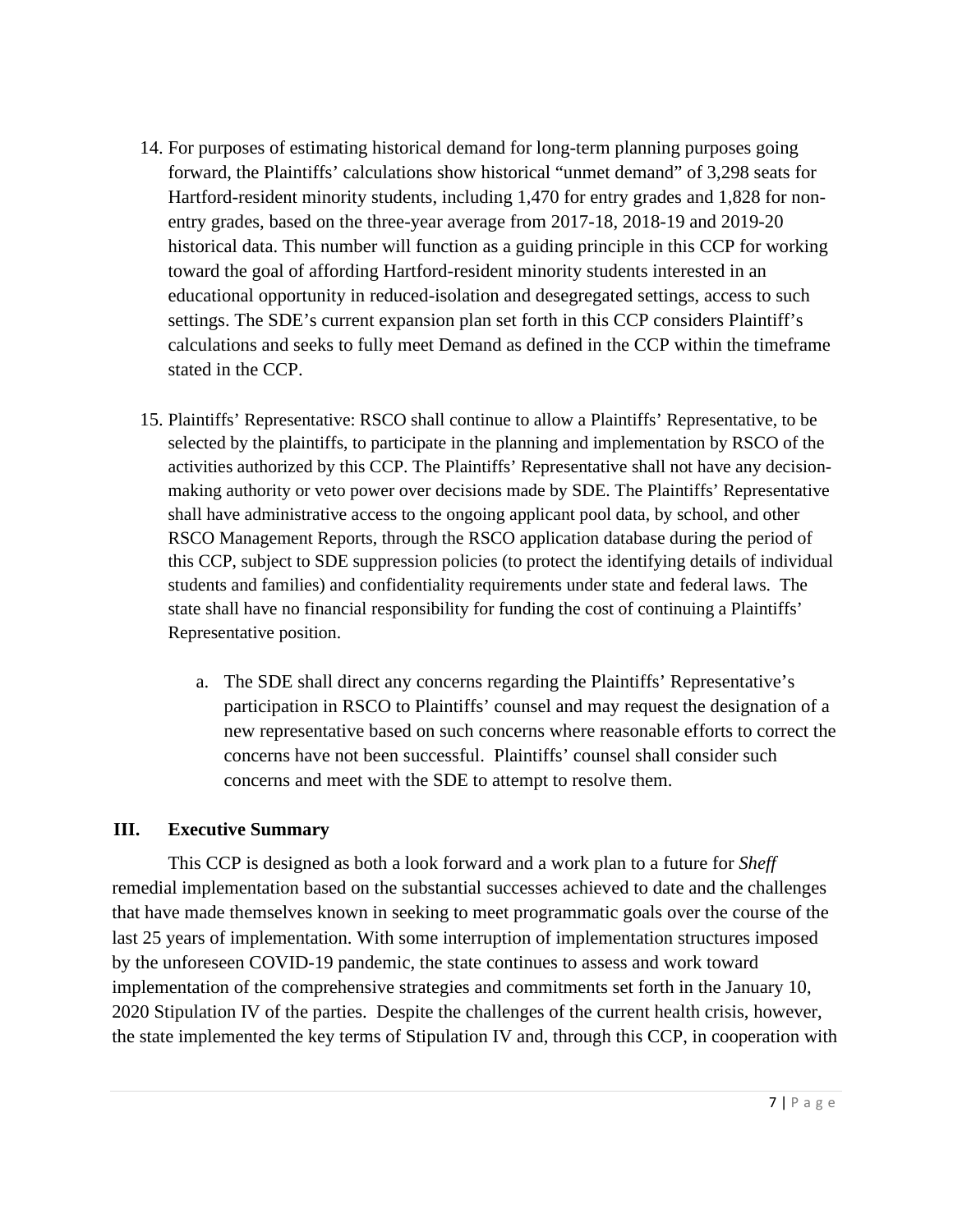the other parties, developed the framework for a long-term roadmap for remedial success for now and in the future.

The next generation of *Sheff* requires forward thinking, innovation, and strong planning. The state commitments contained in this document encompass that broad perspective and articulate bold next steps to a future for Hartford-resident students that satisfies the state's obligations under the Connecticut Supreme Court mandate and empowers families to make informed choices about their child's education. In mapping this future course, the voluntary nature of the *Sheff* programs presents a unique variable. With voluntary choice at the heart of the solution, the keys to plan success include (1) maximizing the quality and magnetism of the school choice offerings and the expansion of such offerings, (2) ensuring social, emotional and academic supports are in place to create welcoming environments for students and families coming to new schools in communities other than where they reside, and ensuring convenient and reliable transportation to get to those schools, and (3) offering programming and extracurricular opportunities on par with options in the sending districts.

The fundamental goal of this CCP remains consistent with prior stipulations and the Connecticut Supreme Court decision – to increase quality, integrated educational opportunities for Hartford-resident minority students and advance the state's compelling state interest in the racial, ethnic, and economic desegregation of schools in the *Sheff* Region. However, the value of integrated education extends beyond a state obligation arising from a Connecticut Supreme Court decision and offers Connecticut students, among other benefits: (1) the opportunity to develop meaningful relationships with people with different racial and ethnic backgrounds, reducing racial bias and stereotypes and promoting the desire to seek out integrated settings later in life; and (2) the opportunity to learn cooperatively alongside others with different perspectives and different backgrounds, which prepares students for the global world, and promotes creativity, and important critical thinking and problem-solving skills.

The parties agree that magnet schools and other voluntary interdistrict choice options are critical structures for broadening students' educational opportunities in diverse settings and have served as the foundational framework of the *Sheff* system. The next phase of the *Sheff* initiative will strengthen this core framework and expand on the existing structures to afford new and meaningful opportunities for integrated experiences through innovative and sustainable partnerships.

A critical strategy in the roadmap for the future is to ensure a successful core school choice portfolio that affords diverse, high quality educational experiences for those who wish to choose an integrated setting. Pursuant to that strategy, the *Sheff* system is built on the goal of providing appealing and meaningful access to diverse and quality integrated educational opportunities. As a starting point, this CCP integrates the following key ingredients for creating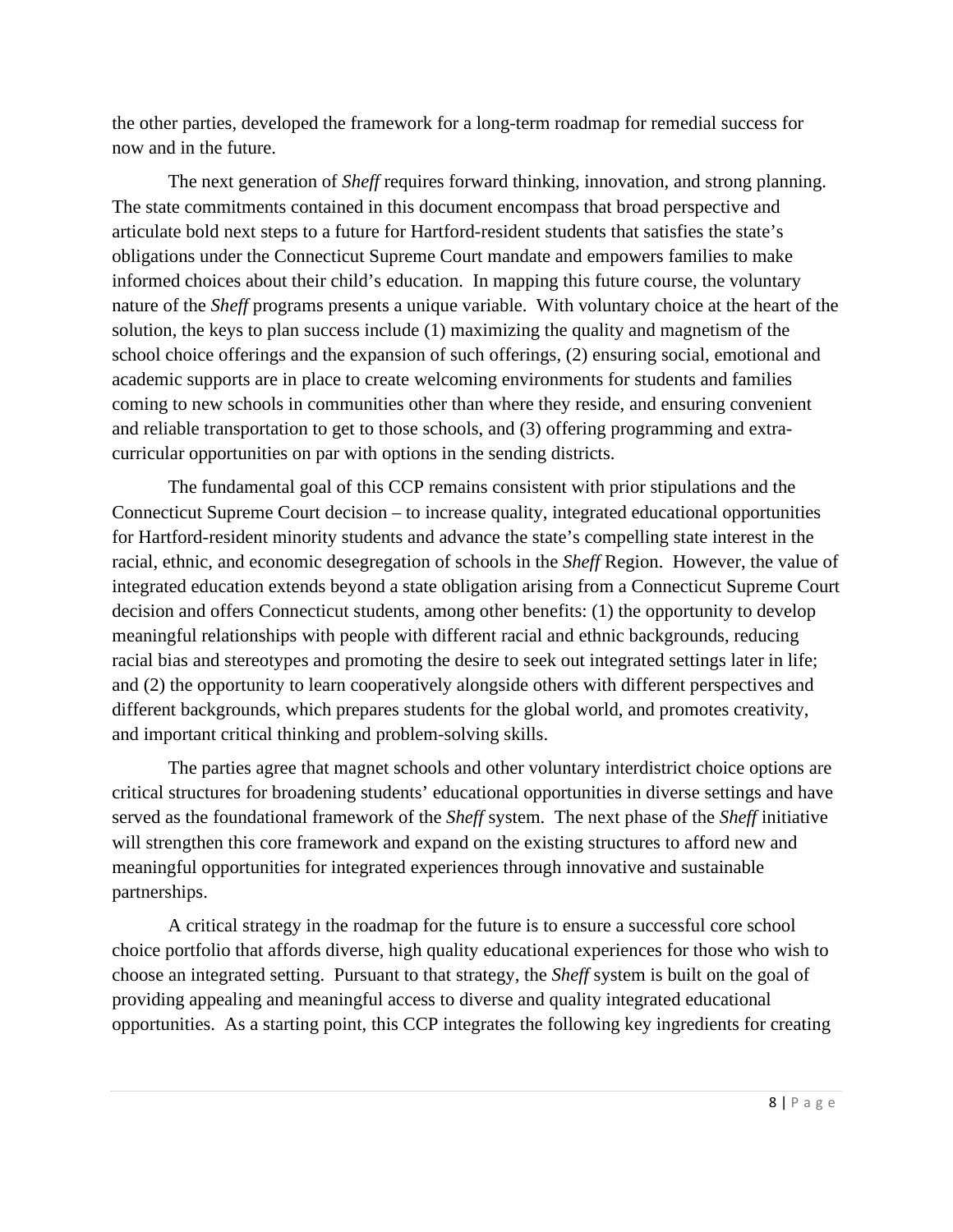attractive and appealing voluntary interdistrict options as the foundation for the core school choice portfolio:

- **Attractive 21<sup>st</sup> Century Magnet Themes:** Appealing magnet themes that are targeted toward the interests and needs of students and families are an essential ingredient for magnet schools to be truly "magnetic." Theme-based curriculum must provide meaningful connections between the overall theme and the student experience.
- **Appealing Extras:** Sports and clubs, extracurricular activities, before and after school care, and other "extras" that families may find in their home districts are fundamental to the appeal of choice school programs for many students and families. These "extras" are important considerations in family decision-making and round out the educational experience for students, especially at the higher grade levels. Such "extras" should not be limited to the particular theme of the magnet but should incorporate opportunities to expand interests and experiences beyond the magnet theme.
- **High Quality Education:** Quality and challenging educational offerings are a basic ingredient to attract families to choice schools as an alternative to their home district option.
- **Marketing, Community Engagement and Communication:** It is essential that the state provide parents and guardians with adequate school choice information – in user-friendly modalities – to ensure that they are well informed as to their available choices and to reduce barriers to RSCO school options. As a fundamental corollary to this goal, it is necessary to develop relationships with families, community organizations, operators and other stakeholders to engage meaningful stakeholder input and reach underserved populations.
- **Reflection and Data Collection:** It is important to engage in continuous study to assess the quality of choice programming and understand, to the extent possible, information access and family decision-making. A few of the more critical questions to consider through meaningful analysis include: (1) assessing the performance and achievement of students enrolled in choice options as compared to home district opportunities and other considerations of academic learning, such as graduation rates and regular attendance; (2) determining the reasons behind family decisions to opt more for some magnet schools than others, choose certain choice programs and not others, apply for a school/program but decline an offer, or choose not to participate in choice programs; (3) assessing the reasons for attrition from choice schools and students transferring among choice schools or programs; (4) assessing the diversity of teaching and administrative staff relative to the student population, promoting the racial and ethnic diversity of teachers and staff, and ensuring school-wide support for teaching development and growth; and (5) reviewing indicators of school culture to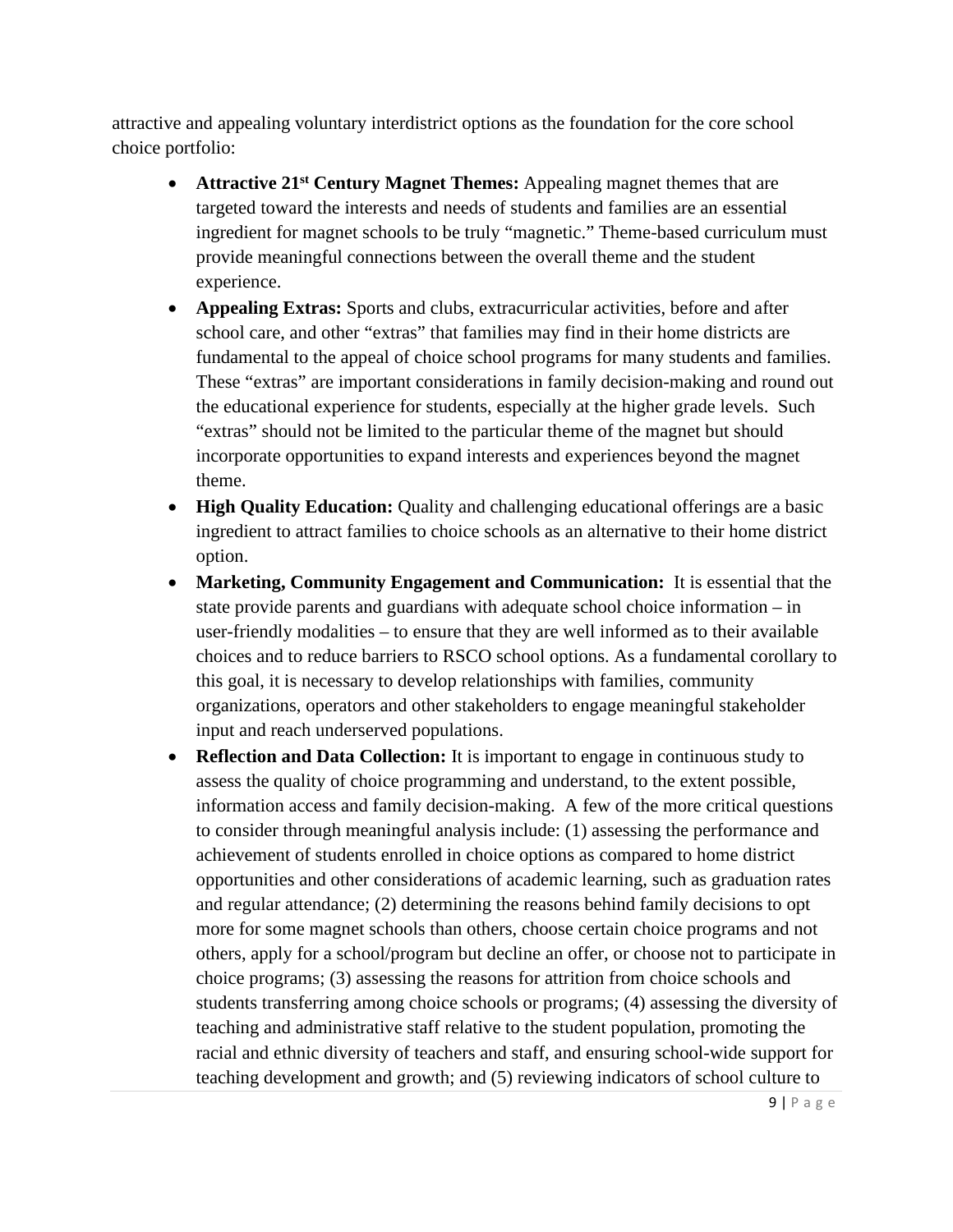ensure school environments are safe, inclusive and academically-oriented through such factors as attendance, exclusionary discipline, bullying, and other related metrics.

• **Structural Supports and Resources:** To sustain the existing and expanding school choice options in reduced-isolation and desegregated settings, long-term planning must employ economic efficiencies to ensure that the state has adequate resources to sustain and expand capacity, manage a comprehensive school transportation effort in ways that are supportive of broad diversity goals, offer additional opportunities and partnerships for students seeking innovative options for integrative learning experiences, and consider family access challenges, including family accessibility to schools through public transportation and existing commuter patterns between towns related to work location. Likewise, the operational office must have sufficient staff and expertise to support and move forward *Sheff-*related strategies.

With these fundamental factors in mind, the state, through the SDE, commits to the key actions in Section IV to meet the demand of Hartford-resident minority students for an integrated educational experience through a sustainable system of choice educational options in the Greater Hartford Region. These commitments comprise the roadmap to the state's long-term plan, subject to reassessment and update in 2023-24 after assessment of Demand, and every three to four years thereafter in order to adjust to unexpected impacts on enrollment and plan implementation from Covid-19 and other significant circumstances affecting education.

## **IV. State Commitments**

- A. DEMAND Meeting the demand of Hartford-resident minority students who want an integrated educational experience is the central commitment of the state's long-term plan. This section outlines the key components to meeting Demand using the formula calculation as defined herein.
	- 1. To meet the demand of Hartford-resident minority students for an integrated educational experience through an uninterrupted continuum of diverse school choice options focused on access at the entry grades and continued enrollment through high school graduation. For purposes of this commitment, the parties have identified opportunities for filling additional Magnet School and Technical High School seats, beyond current capacity, and incentivizing Open Choice expansion. A full summary of these opportunities can be found in Attachment 1, Attachment 2, Attachment 3 and Attachment CCP Summaries. The amount of the available physical capacity that is necessary to meet Demand will be based on the Demand formula calculation.
		- a. By the 2023-24 school year, to the extent needed to meet Demand for entry grades in 2025-26 and non-entry grades in 2028-29 and subject to compliance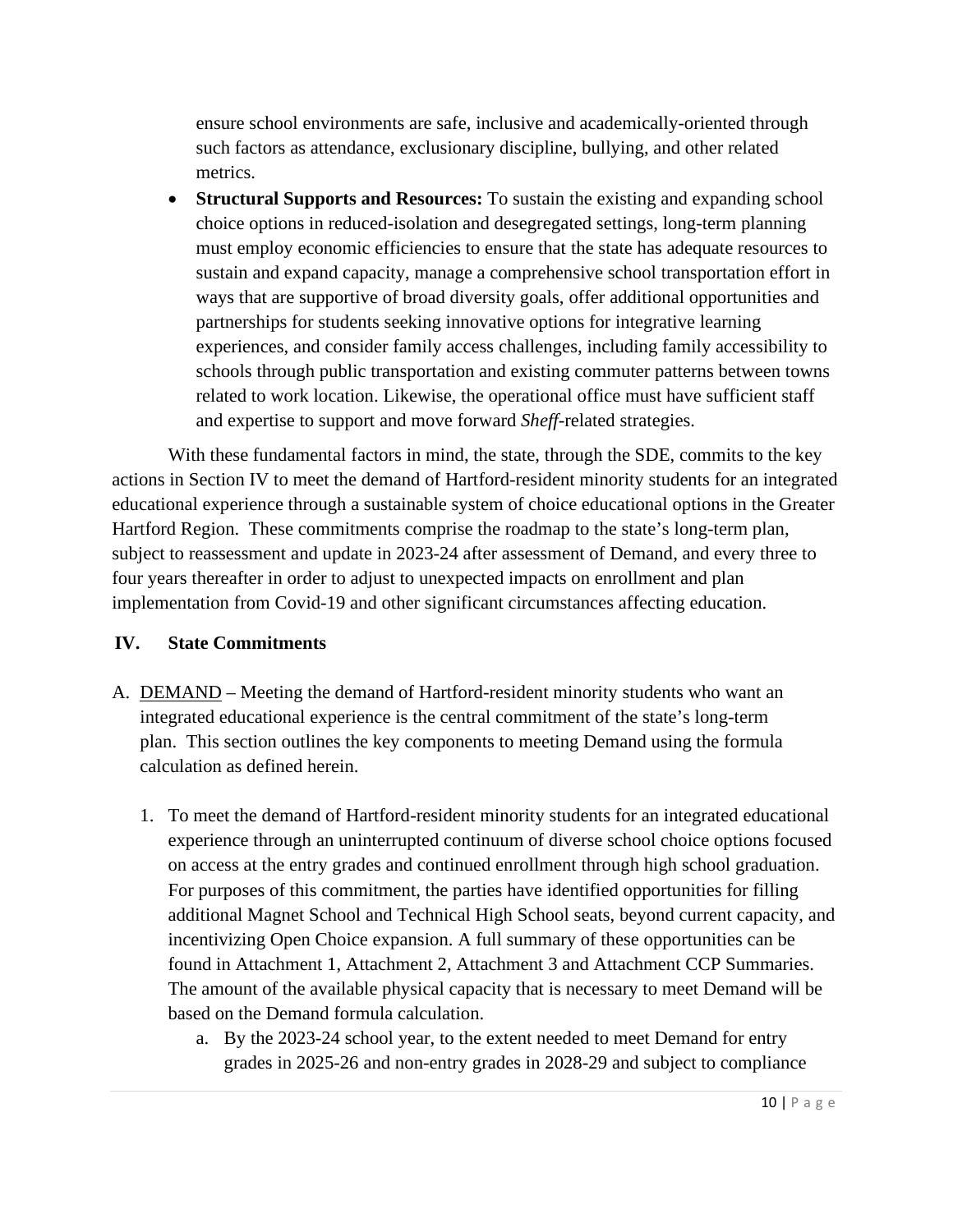consideration for SES diversity, the state has the potential physical capacity to add up to approximately 783 additional seats above the 2020-21 enrollment for Hartford-resident students in choice program opportunities. (See Table 1 below, Row J). To the extent needed to meet Demand and subject to compliance considerations for SES diversity, the potential capacity will increase to 1,863 additional seats for Hartford-resident students over 2020-21 enrollments by the 2025-26 school year, and to 2,737 seats for Hartford-resident students over 2020- 21 enrollments by the 2028-29 school year, with capacity adjustments made across programs based on changing circumstances and as needed to meet Demand. (See CCP Summaries, Tab Estimated Seats Summary FY29; see Table 1 below, Row J). The locations of the specific seats in specific schools or programs are subject to operator agreement.

- Beginning in FY22, to the extent needed to meet Demand, the SDE will implement the Expansion Proposal, which adds up to approximately 345 seats for Hartford-resident students by the 2023-24 school year, 762 by 2025-26 and 882 by 2028-29 over 2020-21 Hartford-resident enrollments. (See Attachment 1 and CCP Summaries; see Table 1 below, Row B). These seat references are components of the seat figures under IV.A.1.a above.
- Beginning in FY22, the SDE will facilitate magnet reformulation strategies and adjust placement protocols to support increased enrollment based on magnet grant capacity by school year 2025-26. Magnet grant capacity refers to budgeted magnet enrollment in the current biennium based on enrollment projections from fiscal year 2021. Based on reformulation efforts, to the extent needed to meet Demand and subject to SES diversity compliance considerations, the state will provide funding for operators to increase Hartford-resident enrollment by up to approximately 156 students within existing magnet grant capacity by 2023-24 and up to approximately 333 students by 2025-26, by enrolling to budgeted capacity and increasing Hartford-resident enrollment to 50% of total school enrollment. (See Attachment 2 and Table 1 below, Row C). These seat references are components of the seat figures under IV.A.1.a above.
	- Schools with sufficiently diverse applicant pools to meet the diversity goals will increase enrollment of Hartford-resident students to 50% of total school enrollment within budgeted enrollment.
- Beginning in FY23, to the extent needed to meet Demand and considering SES diversity compliance standards, the SDE will facilitate magnet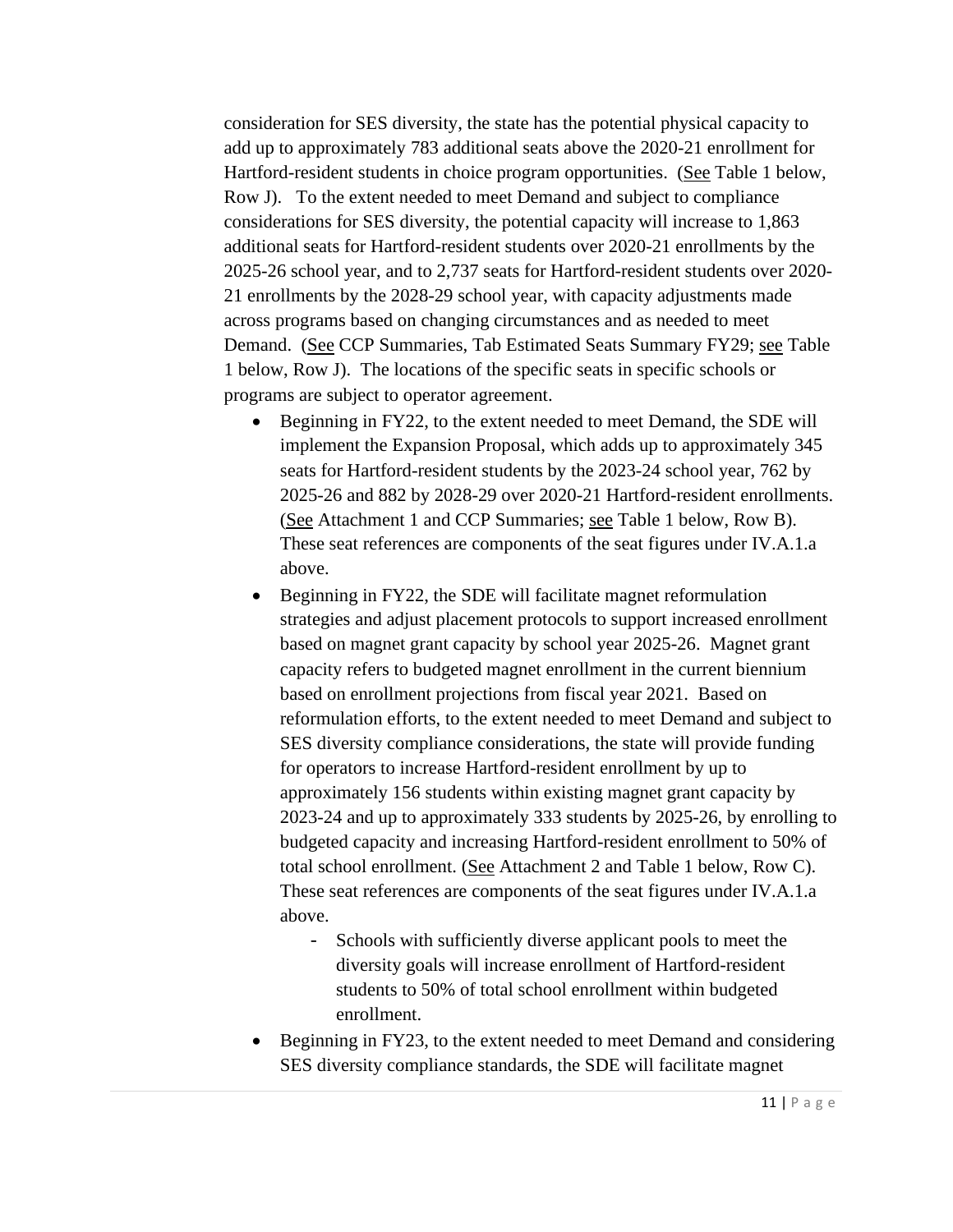reformulation strategies and adjust placement protocols to support increased enrollment using physical building capacity at 50% Hartford enrollment through a phased-in approach, provided Demand so requires, to add an estimated 62 additional Hartford seats over 2020-21 enrollment by 2023-24, 283 additional Hartford seats over 2020-21 enrollment by 2025-26, and 500 additional Hartford seats over 2020-21 enrollment by 2028-29. (See Attachment 2 and Attachment CCP Summaries; see Table 1 below, Row E). These seat references are components of the seat figures under IV.A.1.a above. Pending successful reformulation at magnet schools not yet meeting diversity goals and to the extent needed to meet Demand, the SDE has the potential to increase enrollment to physical building capacity beyond the increases in the expansions to physical capacity specified above to add an additional estimated 145 Hartfordresident students by 2025-26, and 492 seats by 2028-29 over 2020-21 enrollments, for a total of 992 seats by 2028-29. (See CCP Summaries and Table 1 below, Row D and F). If the reformulation is not successful, the state shall redirect resources from such schools to provide a similar number of seats at other choice schools as necessary to meet Demand.

- Building capacity is based on surveys completed by each magnet operator in 2019 with SDE providing oversight and uniform standards.
- Filling additional seats within existing physical capacity is dependent on successfully reformulating these schools in order to make them attractive enough to attract a population of students compliant with SES diversity goals as indicated in Section II.8 above.
- Beginning in FY23, to the extent necessary to meet Demand, the SDE shall facilitate Open Choice expansion incentives to increase enrollment of Hartford-resident students in Open Choice schools with the expectation of increasing seats by approximately 200 students by the 2023-24 school year, and the goal of increasing seats by at least 50 seats per year and more, net of attrition, for a goal of at least 300 seats by 2025-26 and 450 by 2028-29 . (See Attachment 3 and Table 1 below, Row G). These seat references are components of the seat figures under IV.A.1.a above.
- Beginning in FY23, to the extent needed to meet Demand, the SDE will collaborate with CTECS to adjust student assignment protocols to enroll to physical capacity, with the goal of enrolling at least 30% of the incoming 9<sup>th</sup> grade enrollments from Hartford at E.G. Goodwin Technical High School and Howell Cheney Technical High School, subject to SES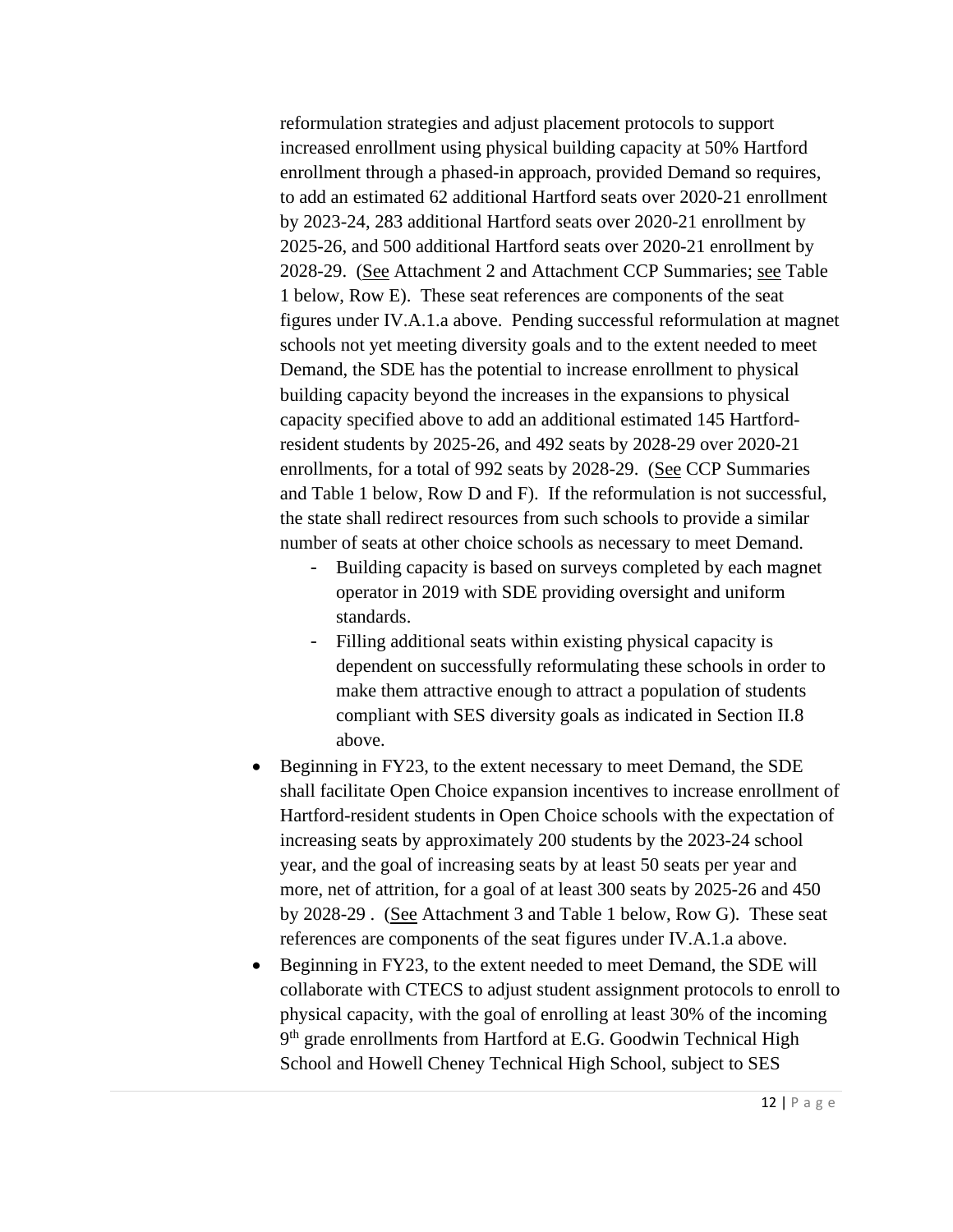compliance. Based on the foregoing and to the extent needed to meet Demand, Hartford-resident enrollment among the three Hartford Region technical high schools has the potential to increase by approximately 20 additional Hartford-resident students over 2021-22 enrollments by 2023- 24, 40 additional Hartford-resident students over 2021-22 enrollments by 2025-26, and 80 additional Hartford-resident students over 2021-22 enrollments by 2028-29. (See Table 1 below, Row H). These seat references are components of the seat figures under IV.A.1.a above.

• The following table provides a summary of the potential capacity across choice programs articulated in this commitment #1 and throughout the CCP to meet Demand as defined herein:

**Table 1: Estimated Potential Additional Seats available if needed to meet demand**

|                |        |                                             | <b>Number</b><br><b>of</b><br><b>Hartford</b> | <b>Number</b><br><b>of</b><br><b>Hartford</b> | <b>Number</b><br><b>of</b><br><b>Hartford</b> |              |
|----------------|--------|---------------------------------------------|-----------------------------------------------|-----------------------------------------------|-----------------------------------------------|--------------|
|                |        |                                             | <b>Seats by</b><br>2023-24                    | <b>Seats by</b><br>2025-26                    | <b>Seats by</b><br>2028-29                    |              |
|                |        |                                             | Over                                          | Over                                          | Over                                          |              |
| Row            |        |                                             | 2020-21                                       | 2020-21                                       | 2020-21                                       | <b>Row</b>   |
| Label          |        | Program                                     | (FY24)                                        | (FY26)                                        | (FY29)                                        | <b>Notes</b> |
|                |        | Total Magnet Estimate*                      |                                               |                                               |                                               |              |
|                |        | (includes Magnet Expansion,                 |                                               |                                               |                                               |              |
|                |        | 50-50 Enrollment to Grant                   |                                               |                                               |                                               | Row          |
|                |        | Capacity at select schools, and             | 693                                           | 1,378                                         | 1,715                                         | $B+C+E$      |
|                |        | 50-50 Enrollment to Physical                |                                               |                                               |                                               |              |
| A              | Magnet | Capacity at select schools)                 |                                               |                                               |                                               |              |
| $\overline{B}$ | Magnet | Expansion (Attachment 1)+                   | 345                                           | 762                                           | 882                                           |              |
|                |        | 50-50 Enrollment to Grant                   |                                               |                                               |                                               |              |
|                |        | Capacity at select schools                  | 156                                           | 333                                           | 333                                           |              |
| $\mathcal{C}$  | Magnet | $(Attachment 2) +$                          |                                               |                                               |                                               |              |
|                |        | 50-50 Enrollment to Physical                |                                               |                                               |                                               |              |
|                |        | Capacity Total (Attachment 2)+              | 62                                            | 428                                           | 992                                           |              |
|                |        | <b>Excluded from Total Magnet</b>           |                                               |                                               |                                               |              |
| D              | Magnet | <b>Estimate</b>                             |                                               |                                               |                                               |              |
|                |        | 50-50 Enrollment to Physical                |                                               |                                               |                                               |              |
|                |        | Capacity at select schools                  |                                               |                                               |                                               |              |
|                |        | (Attachment 2) $+$ <sup>*</sup> (in schools |                                               |                                               |                                               | Included     |
|                |        | with likelihood of compliance)              | 62                                            | 283                                           | 500                                           | in Row D     |
|                |        | <b>Included in Total Magnet</b>             |                                               |                                               |                                               | Above        |
|                |        | <b>Estimate and 50-50</b>                   |                                               |                                               |                                               |              |
|                |        | <b>Enrollment to Physical</b>               |                                               |                                               |                                               |              |
| E              | Magnet | <b>Capacity Total above</b>                 |                                               |                                               |                                               |              |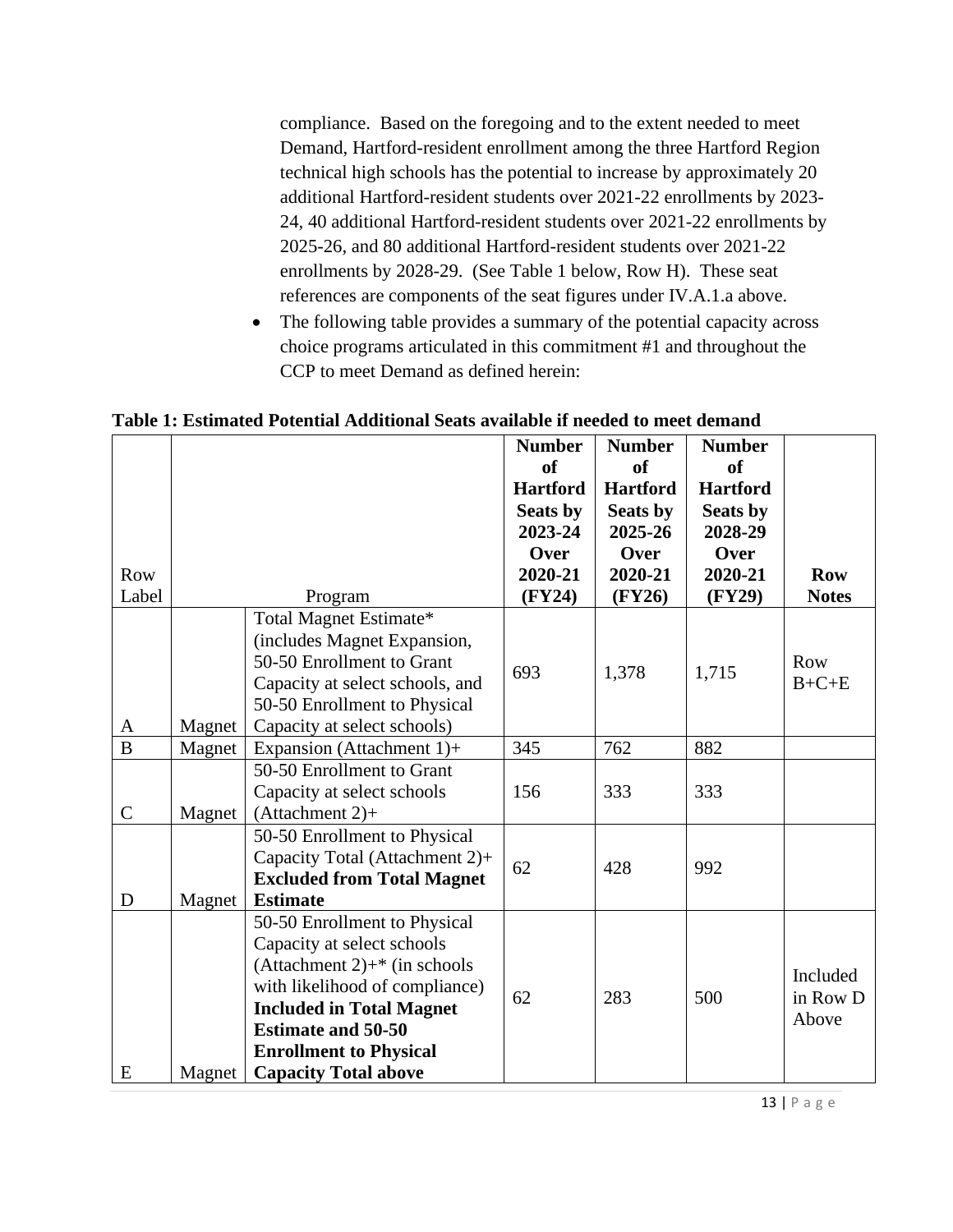| Row<br>Label              |                                                                       | Program                                                                                                                                                                                                                                                                  | <b>Number</b><br><b>of</b><br><b>Hartford</b><br>Seats by<br>2023-24<br><b>Over</b><br>2020-21<br>(FY24) | <b>Number</b><br><b>of</b><br><b>Hartford</b><br>Seats by<br>2025-26<br>Over<br>2020-21<br>(FY26) | <b>Number</b><br><b>of</b><br><b>Hartford</b><br>Seats by<br>2028-29<br>Over<br>2020-21<br>(FY29) | <b>Row</b><br><b>Notes</b>    |
|---------------------------|-----------------------------------------------------------------------|--------------------------------------------------------------------------------------------------------------------------------------------------------------------------------------------------------------------------------------------------------------------------|----------------------------------------------------------------------------------------------------------|---------------------------------------------------------------------------------------------------|---------------------------------------------------------------------------------------------------|-------------------------------|
| $\boldsymbol{\mathrm{F}}$ | Magnet                                                                | 50-50 Enrollment to Physical<br><b>Capacity Potential (Attachment</b><br>$2$ )+ (potential based on<br>successful reformulation and<br>demand) Excluded from Total<br><b>Magnet Estimate; included in</b><br>50-50 Enrollment to Physical<br><b>Capacity Total above</b> |                                                                                                          | 145                                                                                               | 492                                                                                               | Included<br>in Row D<br>Above |
| $\mathbf G$               | Open Choice**                                                         |                                                                                                                                                                                                                                                                          | 200                                                                                                      | 300                                                                                               | 450                                                                                               |                               |
| H                         | <b>CTECS</b>                                                          |                                                                                                                                                                                                                                                                          | 20                                                                                                       | 40                                                                                                | 80                                                                                                |                               |
|                           | Total Seats*                                                          |                                                                                                                                                                                                                                                                          | 783                                                                                                      | 1,718                                                                                             | 2,245                                                                                             | <b>Row</b><br>$A + G + H$     |
| J                         | <b>Total Seats Plus Additional Potential to</b><br><b>Meet Demand</b> |                                                                                                                                                                                                                                                                          | 783                                                                                                      | 1,863                                                                                             | 2,737                                                                                             | Row $I + F$                   |

+Subject to compliance progress and operator agreement.

\*Magnet Estimate and Total Seats for 2023-24 includes 62 seats from expanding to physical capacity, 2025-26 includes 283 seats from expanding to physical capacity, and 2028-29 includes 500 seats from expanding to physical capacity. These values are included in the 50-50 Expansion to Physical Capacity Total numbers.

\*\*Open Choice includes a projected increase of 50 seats per year, net of attrition, beginning in 2024-25, based on increased per-student funding and cohort incentives, along with efforts to improve students' experience and reduce attrition.

\*\*\*Figures are not equivalent to totals represented in Attachments 1, 2 and 3 of the CCP, but represent a subset of those figures, which the parties agree could, if necessary, be allocated for additional placements to meet demand.

\*\*\*\* The above table references capacity that is readily available to meet demand per formula calculation.

\*\*\*\*\*Approximately 492 Additional Magnet Seats, for which there is physical capacity could be filled by 2028-29 as represented in Row F of the Table above, if needed to meet demand, and subject to operator agreement and successful reformulation of the relevant magnet schools.

> b. Beginning in March of the 2023-24 school year, using the 2022-2023, 2021-2022, and 2020-2021 application and placement data, and again in March of the 2024- 25 school year using application and placement data from the three prior years, the SDE will assess progress in meeting the Demand of Hartford-resident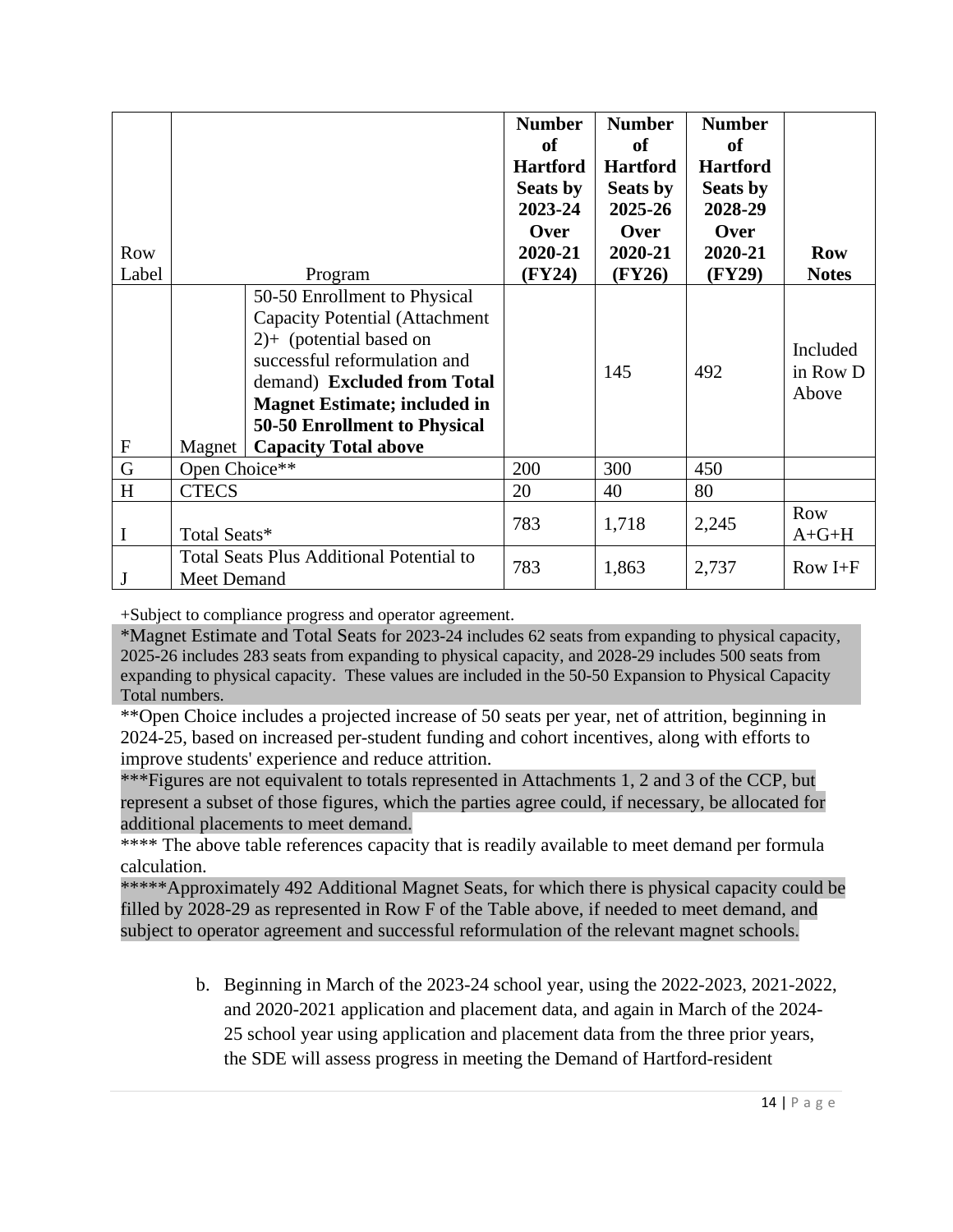minority students for an integrated educational experience for informational purposes and adjust capacity plans to meet any shortfalls based on that assessment in preparation for the assessment in 2025-26.

- Demand assessment is based on an iterative process of scheduled reassessments to provide regular feedback on demand relative to capacity to direct expansion and inform growth to meet Demand.
- "Demand" is defined to include on-time and late Hartford-resident minority applicants who selected at least one magnet school plus Open Choice and/or CTECS; Open Choice and/or CTECS and no magnet schools; or, if applying to magnet schools only, at least two magnet schools.
- For purposes of assessing progress in meeting Demand, the state will calculate "Met Demand" as Demand minus the number of Hartfordresident minority students on the waitlist who selected at least one magnet school plus Open Choice and/or CTECS, Open Choice and/or CTECS and no magnet schools, or, if applying to magnet schools only, at least two magnet schools, in an application year but did not receive a placement offer to a school or district from their application. An applicant's acceptance of a placement offer constitutes Met Demand for purposes of the Met Demand calculation, irrespective of whether the school or district was included on the application.
- The assessment of Demand and Met Demand will be made in three distinct calculations: (1) entry-grade applicants only; (2) non-entry-grade applicants only; and (3) all applicants, including both entry- and nonentry-grade applicants.
	- Entry grades include Pk3, Pk4, KG, 6 and 9.
	- Non-entry grades include 1<sup>st</sup>, 2<sup>nd</sup>, 3<sup>rd</sup>, 4<sup>th</sup>, 5<sup>th</sup>, 7<sup>th</sup>, 8<sup>th</sup>, 10<sup>th</sup>, 11<sup>th</sup> and  $12<sup>th</sup>$ .
- For purposes of assessing whether the state has met Demand, the state will calculate the placement rate as a "Placement Percentage" of Hartfordresident minority applicants who received an offer to attend a choice program school by dividing (1) Met Demand by (2) Demand.
- The state restates its goal of meeting 100% of Demand for an integrated education. At the time of any assessment of Met Demand, beginning in 2025-26 and again in 2028-29 and 2031-32 for purposes of the CCP and permanent injunction, the state will be deemed to have met Demand if the Placement Percentage for Hartford-resident minority applicants who applied to at least one magnet school plus the Open Choice program and/or CTECS, Open Choice and/or CTECS and no magnet schools, or, if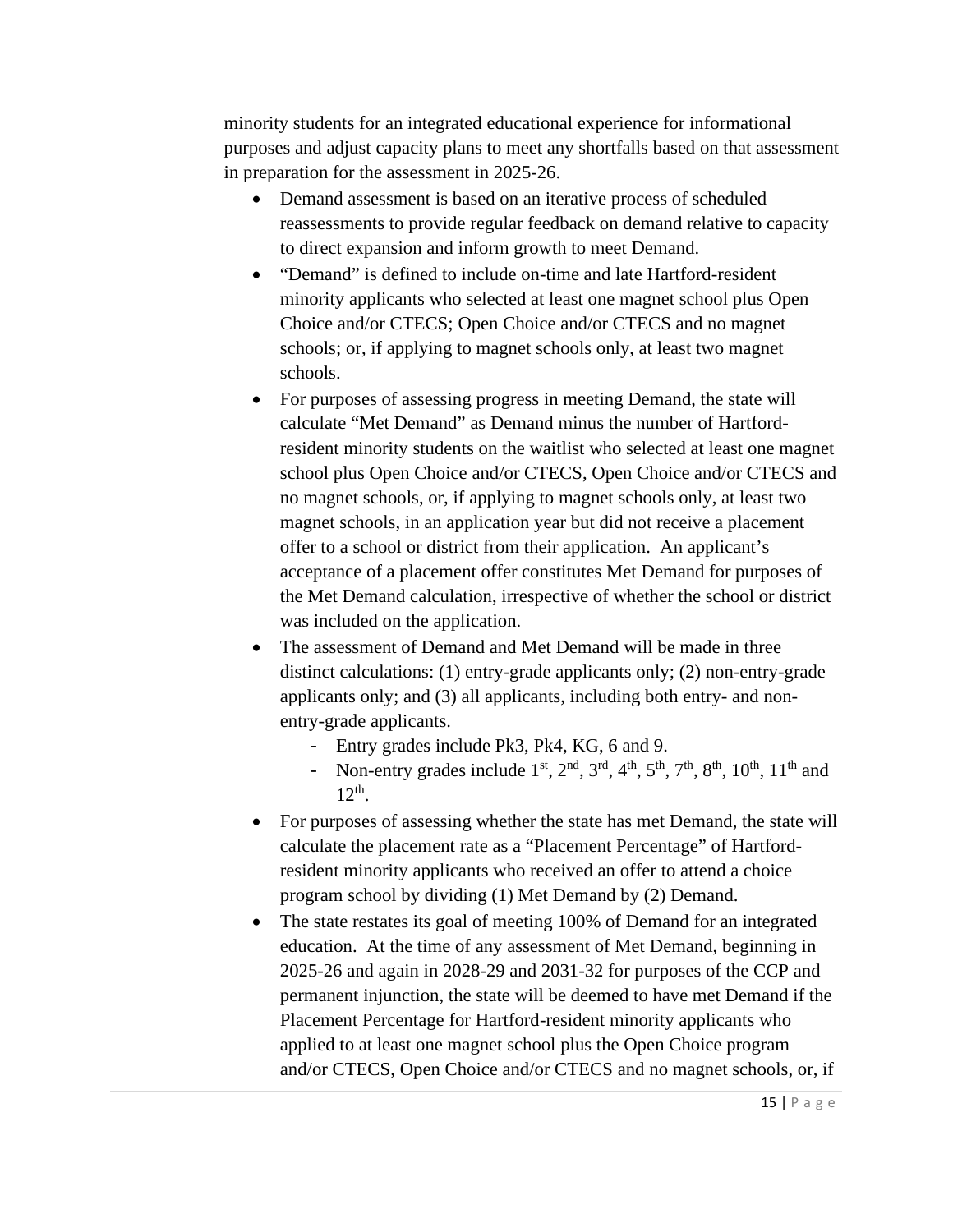applying to magnet schools only, at least two magnet schools, is 95% or greater in either (1) the year of the Met Demand assessment, or (2) across the three-year rolling average to include the year of the Met Demand assessment and the two prior application years.

- c. By the 2025-26 school year [Year 5], the state expects to meet entry-grade Demand based on the 2023-24 assessment.
	- The state will be deemed to have Met Demand at the entry grades if the Placement Percentage for Hartford-resident minority entry-grade applicants who applied to at least one magnet school plus the Open Choice program and/or CTECS, Open Choice and/or CTECS and no magnet schools, or, if applying to magnet schools only, at least two magnet schools is at least 95% in either (1) 2025-26 based on October 1 data; or (2) as an average across a 3-year time period, including the years 2023-24 through 2025-26 based on October 1 data of the applicable year.
	- Based on historical application data, the state expects to meet Demand at the entry grades by 2025-26 but will adjust capacity plans for the 2028-29 school year to meet any shortfalls. (See Attachment 4 for historical data on the unmet Demand of Hartford-resident students at the entry grade).
- d. Beginning in March of the 2026-27 school year [Year 6] using the most recent application and placement data, the SDE will annually assess progress in meeting the Demand of Hartford-resident minority students for an integrated educational experience for informational purposes and adjust capacity plans to meet any shortfalls based on that assessment.
- e. By the 2028-29 school year [Year 8], the state expects to meet non-entry grade Demand from the 2026-27 assessment.
	- The state will be deemed to have Met Demand at the non-entry grades if the Placement Percentage for Hartford-resident minority non-entry-grade applicants who applied to at least one magnet school plus the Open Choice program and/or CTECS, Open Choice and/or CTECS and no magnet schools, or, if applying to magnet schools only, at least two magnet schools is at least 95% in either (1) 2028-29 based on October 1 data; or (2) as an average across a 3-year time period, including the years 2026-27 through 2028-29 based on October 1 data of the applicable year.
	- Based on historical application data, the state expects to meet Demand at the non-entry grades by 2028-29 but will adjust capacity plans for the 2031-32 school year to meet any shortfalls based on annual assessments of the state's progress toward meeting Demand for informational purposes. (See Attachment 4 for historical data on the unmet demand of Hartfordresident students at the non-entry grades).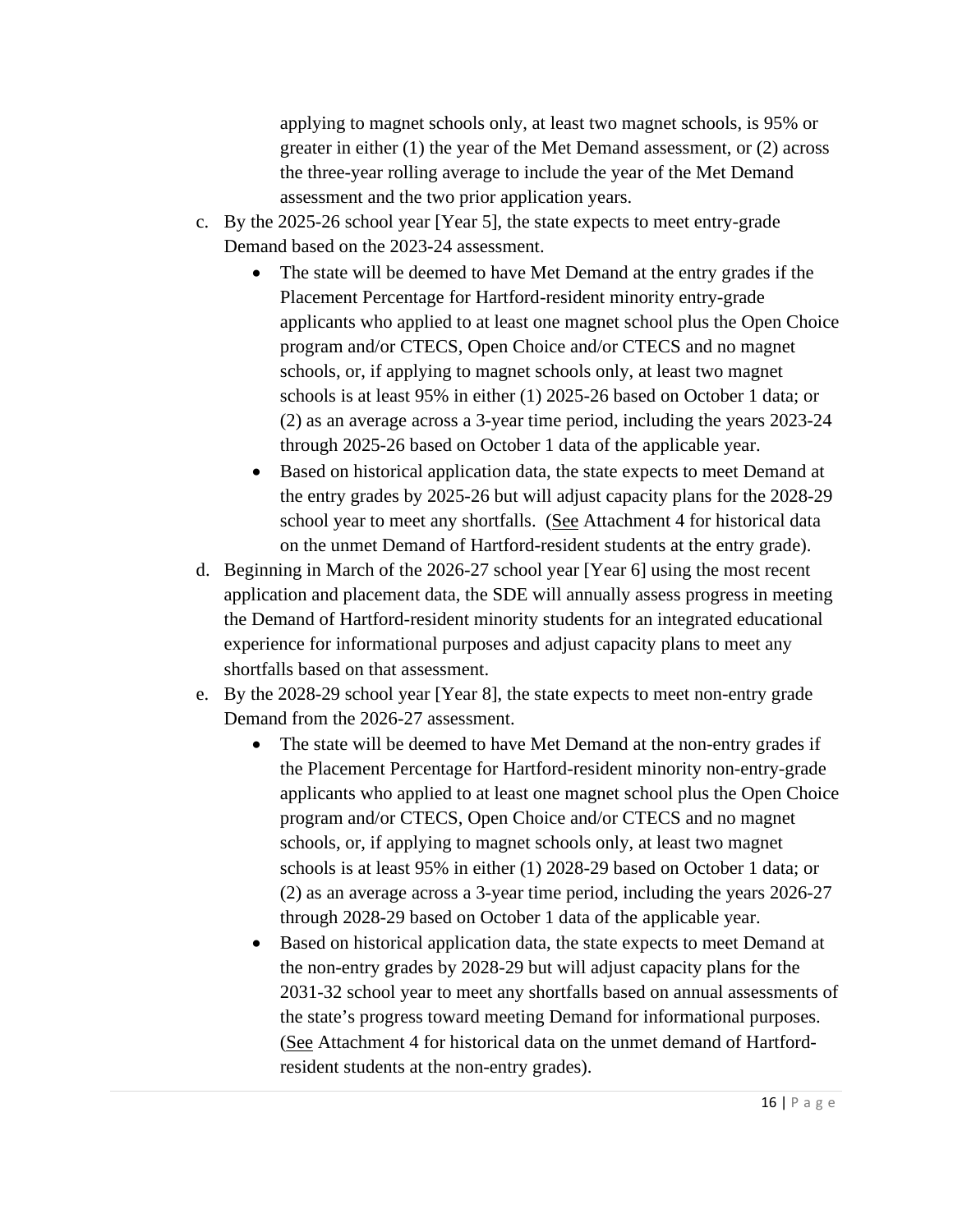- f. By the 2031-32 school year and every three years thereafter, the state will reassess progress in meeting Demand of Hartford-resident minority students for an integrated experience using the most recent application and placement data and adjust capacity plans for the following school years to meet any shortfalls based on the assessment over the 3-year period between assessments, to the extent necessary to meet Demand.
	- The state will be deemed to have Met Demand if the Placement Percentage for Hartford-resident minority applicants who applied to at least one magnet school plus the Open Choice program and/or CTECS, Open Choice and/or CTECS and no magnet schools, or, if applying to magnet schools only, at least two magnet schools is 95% or greater in either (1) the year of assessment based on October 1 data, or (2) across the three-year rolling average to include the year of assessment and the two prior application years based on October 1 data of the applicable year.
- g. The following table provides a summary of the schedule for assessing Met Demand as articulated in this commitment #1 and throughout the CCP, and for purposes of the permanent injunction:

| <b>Assessment Year</b>      | <b>Met Demand Assessment</b>                    |
|-----------------------------|-------------------------------------------------|
| 2023-24                     | <b>Informational Purposes</b>                   |
| 2024-25                     | <b>Informational Purposes</b>                   |
| 2025-26                     | State expects to meet entry grade Demand        |
| 2026-27                     | <b>Informational Purposes</b>                   |
| 2027-28                     | <b>Informational Purposes</b>                   |
|                             | State expects to meet entry and non-entry grade |
| 2028-29                     | Demand                                          |
| 2029-30 and on annual basis |                                                 |
| up to 2031-32 assessment    | <b>Informational Purposes</b>                   |
| 2031-32 and every 3 years   |                                                 |
| thereafter                  | State expects to meet Demand                    |

### **Table 2**

- 2. To create and maintain a sustainable, predictable and consistent system of integrated education opportunities within the Greater Hartford Region.
	- a. The SDE will employ magnet school reformulation and consider feeder school patterns and innovation strategies described in this CCP document to establish a core school choice portfolio of diverse interdistrict opportunities.
	- b. The SDE will establish a RSCO Working Group as the primary informational mechanism for planning the overall *Sheff* ecosystem to: (1) forecast enrollment;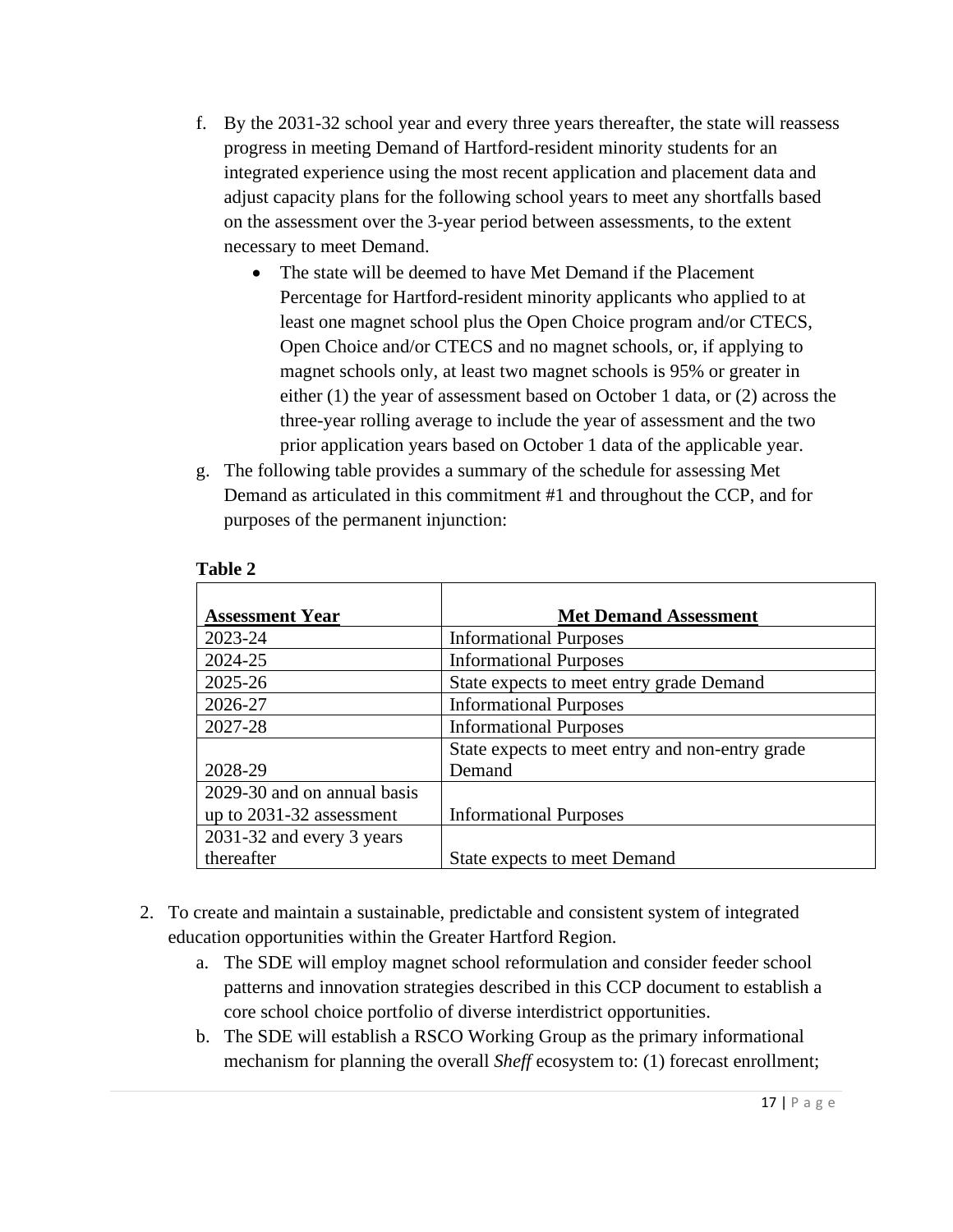(2) assess existing choice options within the *Sheff* system based on academic and extracurricular programming, transportation considerations, town participation rates, pathways, grade configuration, access to high demand themes, and geography; (3) recommend retheming and reformulation based on popular themes, school history, partnership opportunities, pathways, participation rates in surrounding towns, student demand, extracurricular considerations, and choice options within the overall *Sheff* system; (4) identify and implement opportunities to increase access to extracurricular options through collaborations between and among schools, including neighborhood schools, and operators; (5) develop cohesive planning for expansion and innovation within the entire *Sheff* system as a whole, considering any potential factors that might limit or drive down demand; (6) develop recommendations for increasing the enrollment of suburban students in Hartford-based schools via Open Choice or magnets through, for example, targeted parental outreach to the businesses and offices who employ suburban parents who are commuting into Hartford; (7) review the evaluation of the Housing Voucher pilot as set forth in commitment # 22 in Section IV.D.22; and (8) evaluate the effectiveness of the additional support incentives for the Open Choice Program set forth in commitment # 9 in Section IV.B.9 and take such action as the state deems appropriate.

- 3. To utilize and adjust SES assignment protocols to maximize SES diversity in interdistrict magnet schools and CTECS schools in order to increase enrollment of Hartford-resident students in reduced isolation and desegregated settings.
	- a. The SDE will engage the RSCO Working Group to recommend adjustments to the SES assignment protocols to (a) maximize SES and racial diversity, without ever considering the race or ethnicity of any students in determining offers or assignments to school placements; and (b) increase enrollment of Hartfordresident students.
	- b. The SDE will retain final decision-making over any adjustments to the SES assignment protocols with the goal of maximizing SES diversity.
	- c. The SDE will retain full control over the application and student assignment process for the three CTECS technical high schools included in the *Sheff* choice options to achieve the goals contained in this CCP. The RSCO may vary the weighting of SES indicators for CTECS schools to ensure a representative distribution of applicants across SES tiers.
- 4. To coordinate a cohesive and uniform marketing plan for *Sheff* voluntary interdistrict options to draw a diverse applicant pool to all schools within the *Sheff* portfolio and ensure Hartford-resident families are informed of their school choice options.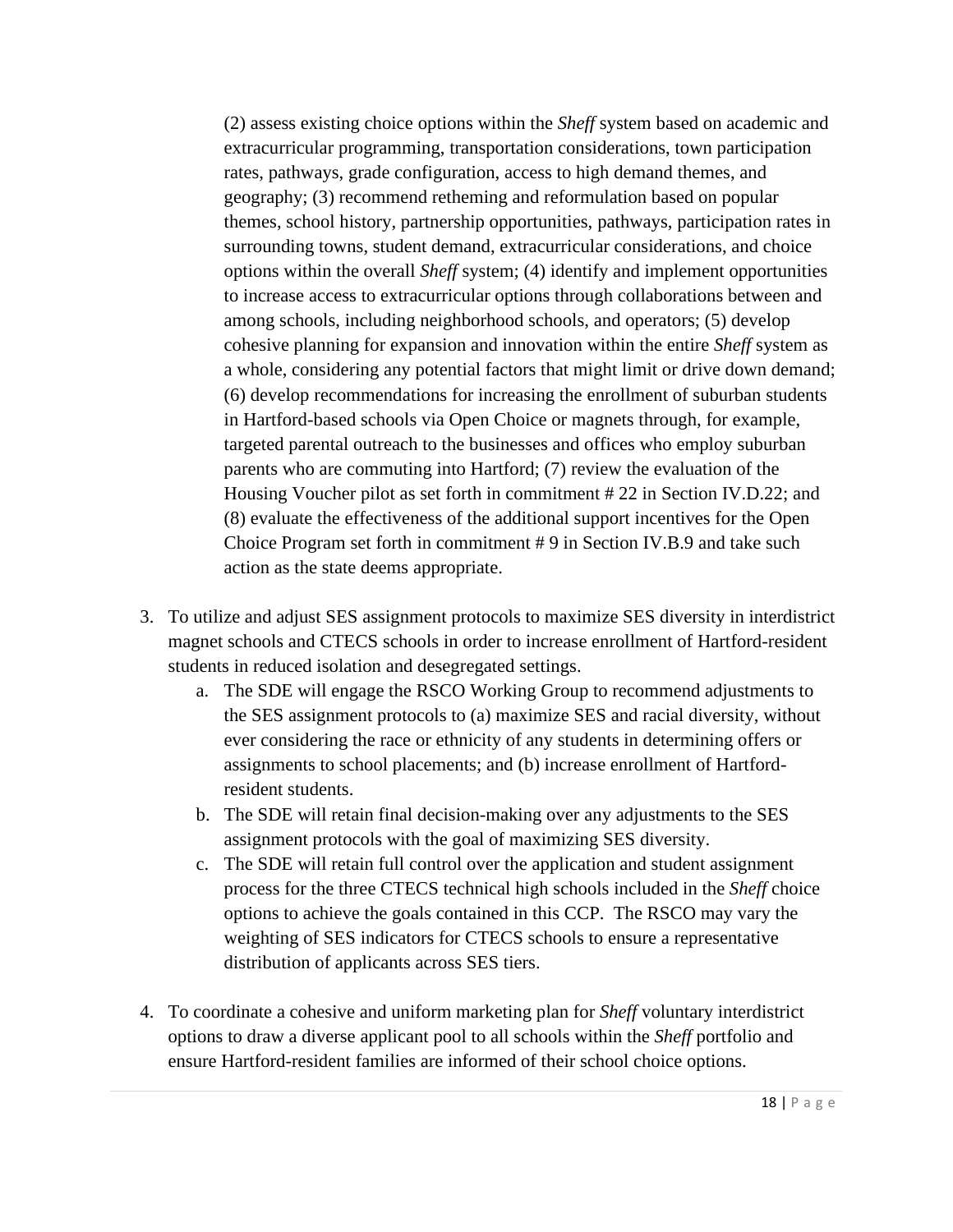- a. The SDE shall include simple informational language on applicable RSCO websites to inform families of the CCP's goal of meeting Demand and include the advantages of applying to at least two magnet schools and/or Open Choice or a CTECS school relative to planning for Demand.
- B. FUNDING Meeting the Demand of Hartford-resident minority students for an integrated educational experience through a sustainable system of diverse educational options is an essential commitment of the state's long-term plan. This section outlines the state's key funding commitments to meeting Demand and creating a sustainable system of integrated education. The parties agree that the seat totals and funding reflected below will be operationalized as necessary to meet Demand as defined in commitment #1.b of Section IV.A.1.b of this CCP. Any appropriations required to implement the policies contained herein are subject to legislative authorization.
	- 5. The state recognizes that additional capacity in the magnet school system is available and therefore commits to continuing the existing fiscal commitment and expanding it as necessary to meet Demand by Hartford-resident minority students for a reduced isolation educational setting as defined in this CCP.
		- a. In order to facilitate the effort to meet unmet Demand, the state has recognized a variety of sources of available capacity within the current school choice system, as summarized in Attachment 1, Attachment 2, Attachment 3, and Attachment CCP Summaries to this CCP and as represented in the DEMAND and FUNDING sections in Sections IV.A and B of this CCP.
		- b. The state will provide additional funding for additional choice seats and adjust seat capacity among schools and programs as necessary to meet Demand.
		- c. To the extent Demand exceeds the capacity outlined in Table 1 above, the state commits to meeting Demand.
		- d. To the extent needed to meet Demand, the SDE will implement the Expansion Proposal in Attachment 1, which adds 1,997 seats (including 1,002 for Hartford) through 2031-32. (See Attachment 1). By 2023-24, to the extent needed to meet Demand in 2025-26 and 2028-29, the SDE anticipates enrolling approximately 345 Hartford-resident students through implementation of the expansion proposals, and, to the extent necessary to meet Demand, adding another estimated 287 Hartford-residents seats by 2025-26 equaling a total potential of 762 additional Hartford seats by 2025-26 through the expansion proposal. (See Table 1, Row B). The location of specific seats in specific schools or programs will be subject to operator agreement.
		- e. The state will maintain operating and transportation grants to increase enrollment to magnet grant capacity, beginning in FY22, to the extent needed to meet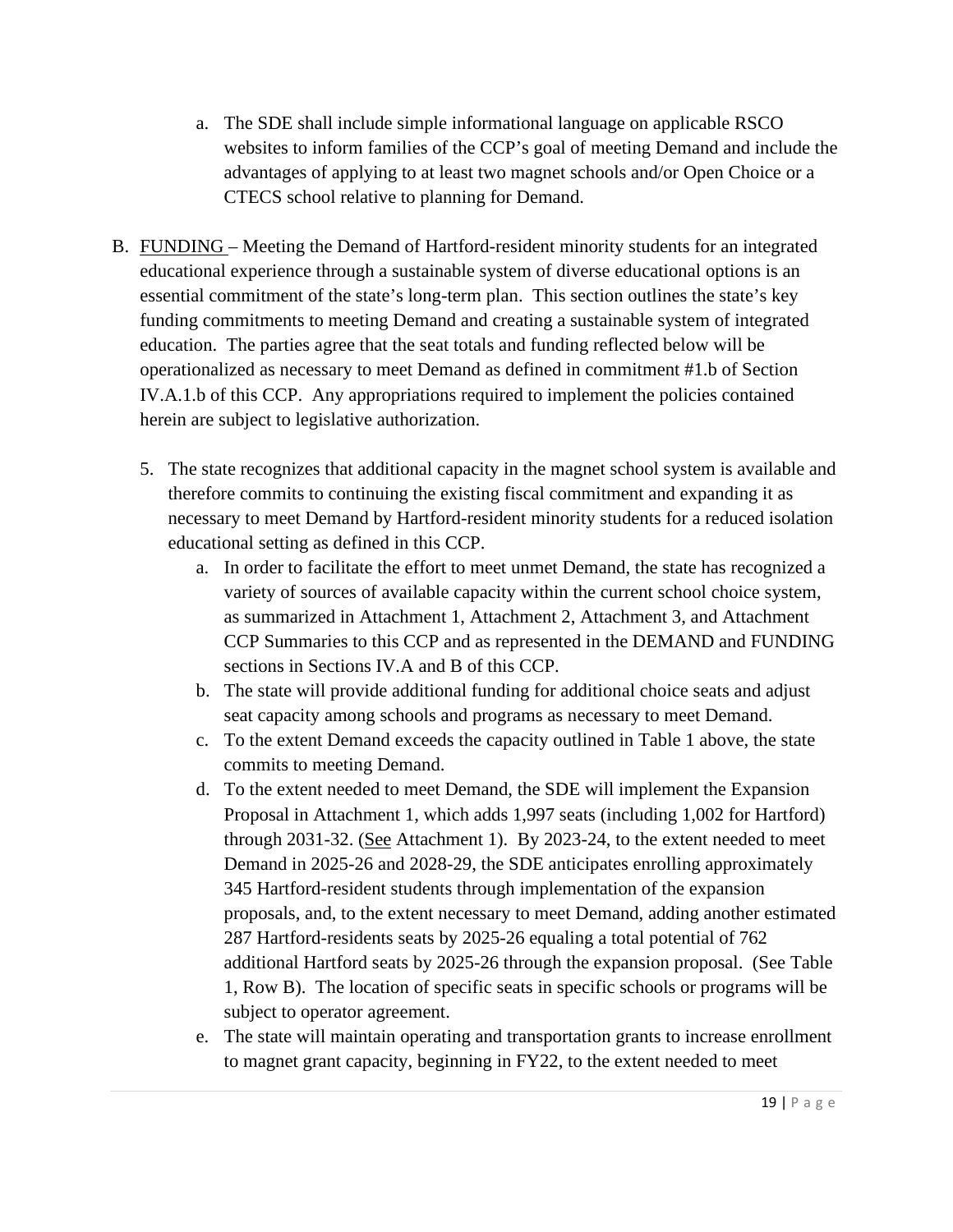Demand, on a schedule that aligns with reformulation efforts for a sustainable system of integrated educational experiences with the potential to increase enrollment by approximately 156 Hartford-resident students by FY24 and by approximately 333 by FY26 by enrolling to existing grant capacity and increasing Hartford-resident enrollment to 50% of total school enrollment . (See Attachment 2 and Table 1, Row C).

- Existing grant capacity refers to budgeted operating and transportation grants within current appropriations from enrollment projections in FY21.
- Schools with diverse applicant pools will increase enrollment of Hartfordresident students to 50% of total school enrollment within budgeted enrollment. The location of specific seats in specific schools or programs will be subject to operator agreement.
- f. The state will provide operating and transportation grants to increase enrollment to physical/building capacity in *Sheff* Interdistrict Magnet Schools, beginning in FY23, to the extent needed to meet Demand, on a schedule that aligns with reformulation efforts for a sustainable system of integrated educational experiences over an 8 to 10-year period. To the extent needed to meet Demand and subject to compliance considerations for SES diversity, enrolling to physical capacity has the potential to increase enrollment of up to approximately 428 Hartford-resident students over 2020-21 Hartford-resident magnet school enrollment by school year 2025-26 and 992 Hartford-resident students over 2020- 21 Hartford-resident magnet school enrollment by school year 2028-29 through a phase-in of enrollment to capacity at 50% Hartford enrollment, with the goal of adding 283 Hartford-resident seats over 2020-21 Hartford-resident magnet school enrollments by 2025-26, and 500 seats over 2020-21 Hartford-resident magnet school enrollments by 2028-29, subject to consideration of the diversity of the applicant pool at each applicable school and operator agreement. (See Attachment 2 and Table 1, Row D and E). The SDE shall adjust capacity across and within schools and programs as necessary to meet Demand.
	- Building capacity is based on surveys completed by each magnet operator in 2019.
	- Enrolling to physical capacity, to the extent needed to meet Demand, assumes satisfactory progress in SDE's judgment toward successful reformulation of schools to meet SES diversity compliance standards.
- g. Through OC incentives identified below in commitment #9, the state will support increased enrollment of Hartford-resident students in Open Choice schools by approximately 200 students by the 2023-24 school year and 300 students by the 2025-26 school year as a goal and as necessary to meet Demand, at an estimated cost of \$4,500,000 for the additional 300 students by 2025-26, to include a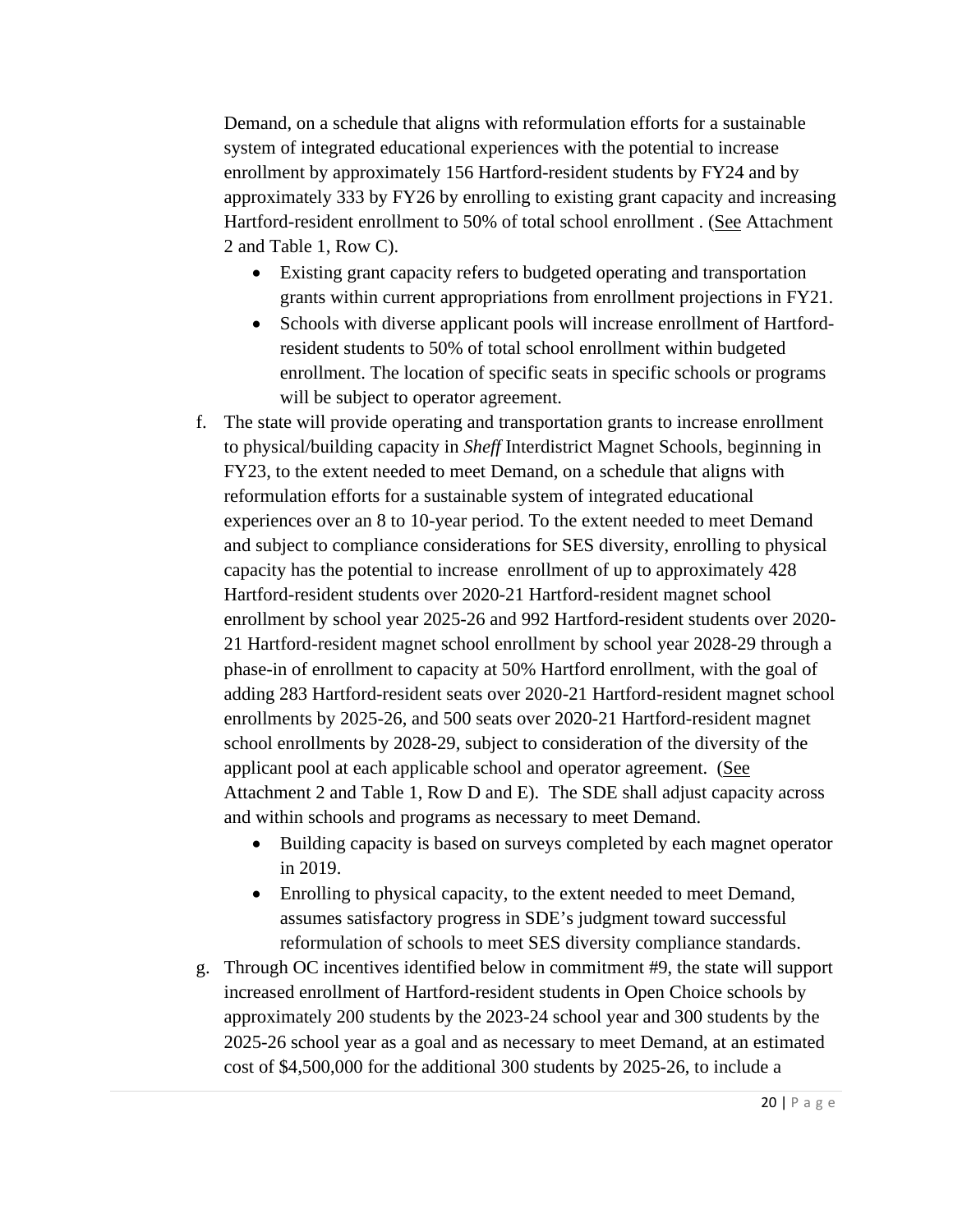maximum attendance grant of \$10,000 per pupil based on an increase of \$2,000 per pupil, a \$750,000 bonus for increasing enrollment by 20% over the prior school year, and a \$750,000 bonus for increasing enrollment of Hartford-resident students at the entry grades of the receiving district over the prior year in cohort groupings of at least 5 students at an individual school. (See Attachment 3). To the extent necessary to meet Demand, the SDE estimates an increase of 50 additional Hartford-resident student enrollments in Open Choice per year, net of attrition, based on the incentives set forth in this CCP for a goal of 450 additional enrollments by 2028-29 and more. (See Table 1, Row G).

- 6. To continue the existing fiscal commitment and expand it as necessary to support administrative, operational, and marketing costs required to create and maintain a sustainable system of integrated educational opportunities for Hartford-resident students.
	- a. The SDE will maintain marketing contracts with an outside vendor in order to support and enhance RSCO's marketing activities and promote choice education opportunities in the *Sheff* Region.
	- b. The SDE will maintain application and placement software to simplify and enhance the application and placement processes for purposes of increasing the rate of application and acceptances through a user-friendly, multi-platform system.
	- c. The SDE will redesign the Parent Information Center to enhance bilingual support and application assistance services to families interested in school choice options.
	- d. The state will provide annual grants to *Sheff* choice schools to facilitate marketing and outreach, reduce attrition and promote acceptances among families to choice programs, in the minimum amounts indicated below. To the extent additional operational partners and schools develop through implementation of the CCP over time, the state will provide a reasonable amount of funding to such partners and schools in its allocation of marketing support, as determined by SDE, based on the structure of the partnership/school.
		- Marketing funding for interdistrict magnet schools in the amount of \$150,000 to CREC, \$150,000 to HPS, \$40,000 to Goodwin, \$20,000 to Bloomfield schools, and \$10,000 to East Hartford.
		- \$120,000 marketing funding to CREC for the Open Choice program.
		- \$50,000 marketing funding for the three CTECS technical high schools in the Greater Hartford Region.
	- e. The state will continue transportation grants to facilitate participation in school choice programs throughout the Greater Hartford Region and will share the outcome of the transportation studies in commitment #33 in Section IV.E.33 to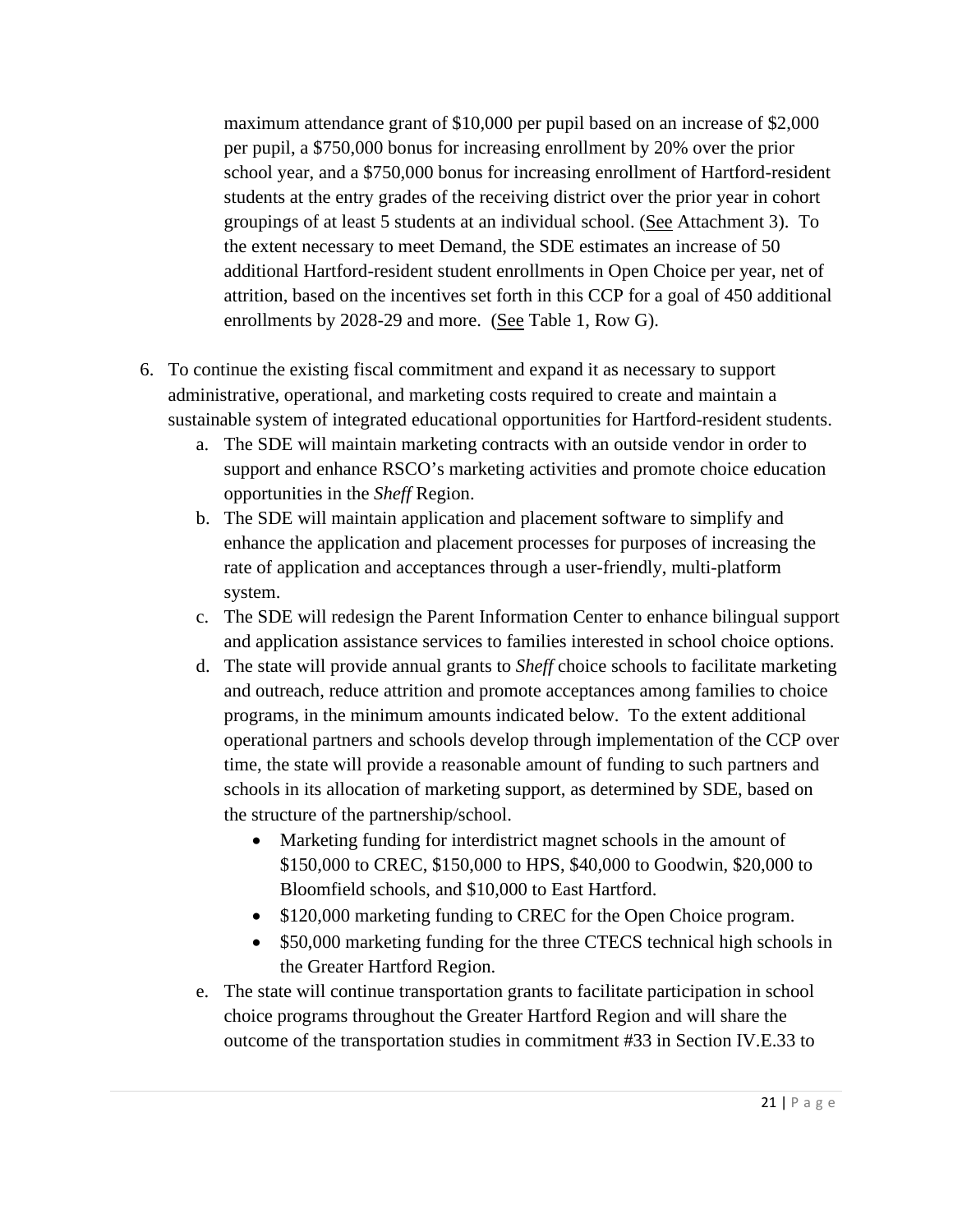inform legislation of an adjusted per pupil transportation grant to reflect the actual costs of transportation to support participation in the *Sheff* system.

- 7. To provide funding for incentive grants for school theme and program reformulation pursuant to a formal school choice audit process based on recommendations from the RSCO Working Group and the RSCO audit team.
	- a. The state will make available grants from \$100,000 up to a maximum of \$2,000,000 for eligible schools from commitment #14 of IV.C.14 within a total state commitment of \$12,600,000, spread evenly over 3 years through FY25, based on cost estimates using an average per school cost of \$300,000 for eligible schools from Group 2 and an average per school cost of \$800,000 for eligible schools from Group 3, to reformulate school programming for purposes of increasing applicant pools and meeting diversity goals based on recommendations from the audit team, RSCO Working Group, and magnet theme consultant.
	- b. For schools with historical challenges to meeting diversity goals, the state will make available grants of up to \$150,000 for eligible schools that demonstrate increased diversity in their applicant pools by increasing the number of high socioeconomic applicants in their first choice applicant pool to at least 30% within the reformulation period to promote compliance with SES goals.
	- c. The state will enter a two-year contract with a magnet-theme consultant or consulting group for magnet theme and quality school consulting services as a key component to reformulation efforts in an amount up to \$300,000 for two years of consulting services, spread evenly over FY23 and FY24. The consultant or consulting group shall have specific expertise related to developing magnet themes designed to meet diversity goals.
- 8. To provide funding support for extracurricular programing for all magnet schools to round-out students' academic experiences and promote interest in magnet school options. Extracurricular programs are an important part of providing high quality, integrated school options that meet diversity goals and, accordingly, SDE is committed to maintaining and expanding extracurricular opportunities at the magnet schools.
	- a. The state will make funding available, on a phased-in basis over a two-year period, of up to \$300,000 for all schools within a total state commitment of \$7,800,000, spread over 2 years through FY24, based on an average per school cost of \$200,000, to establish new extracurricular opportunities at magnet schools to keep on pace with opportunities in students' home districts and to maintain those programs going forward. Additionally, although not arising out of or directly tied to the CCP, the SDE is in the process of considering the possible utilization of ARP-ESSER state-level set-asides to support extracurricular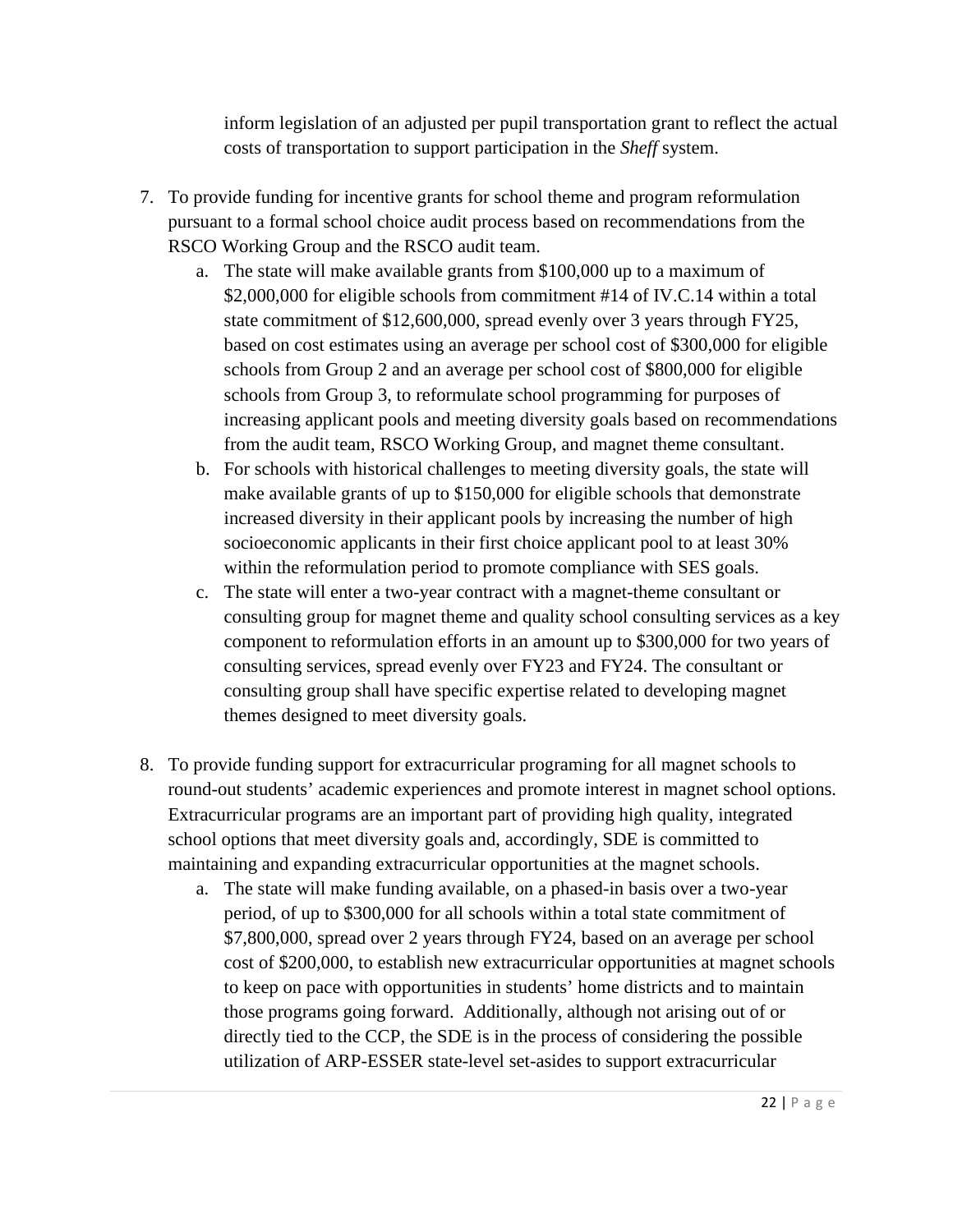enrichment programming for educational advancement and social-emotional learning, in accordance with federal law, an ancillary benefit of which, if effectuated, would be the enhancement of such initiatives in the magnet schools.

- b. Any funding support provided for extracurricular programming will be based on an application process and comprehensive survey of each school's extracurricular offerings and shall be distributed at times and in amounts based on SDE's sole discretion.
- c. For informational purposes, the SDE will develop a survey for magnet schools to administer to their school communities regarding participation and interest in extracurricular programming and report their results back to the SDE.
- 9. To continue the existing fiscal commitment and increase it as necessary for incentive grants for Open Choice expansion and social-emotional/family engagement supports.
	- a. The state will increase Open Choice academic and social support funding by \$150,000 in FY22 to support activities directed at family engagement during the summer to promote acceptances in districts with low Open Choice acceptance rates and provide such funding on an annual basis for this purpose.
	- b. Beginning in FY23, the state will increase Open Choice participation grants by \$2,000 per pupil over the applicable per pupil rate pursuant to Section 10- $266$ aa $(g)(2)$  of the Connecticut General Statutes (CGS) for all Open Choice districts in the Greater Hartford Region, including Hartford Public Schools (HPS) for Open Choice participation by suburban-resident students..
	- c. Beginning in FY23, the state will incentivize Open Choice enrollment at the entry grades PK4, KG,  $6<sup>th</sup>$  and  $9<sup>th</sup>$  and entry grades of schools within the receiving district in student-groups of at least 5 students in the same school within the district through an Open Choice enrollment grant of \$750,000 per fiscal year at up to \$5,000 per student, payable based on the October 1 enrollment count, to be shared among the Open Choice districts in the Greater Hartford Region, including Hartford Public Schools, for enrolling 5 or more additional students at Pk4, KG,  $6<sup>th</sup>$ ,  $9<sup>th</sup>$  grade, or entry grades of schools within the receiving districts, in the same school within the district over the prior fiscal year.
	- d. Beginning in FY22, the state will provide Open Choice academic and social support funding of \$150,000 per fiscal year to support action plans directed at enhancing the educational environment for Open Choice students.
	- e. Open Choice funding will continue for four educational advocates/family engagement specialists to provide academic, social and emotional support to Hartford-resident families enrolled in Open Choice districts, at a cost of approximately \$400,000 per year. For sustainability purposes, the State shall extend this \$400,000 grant program for the duration of this agreement.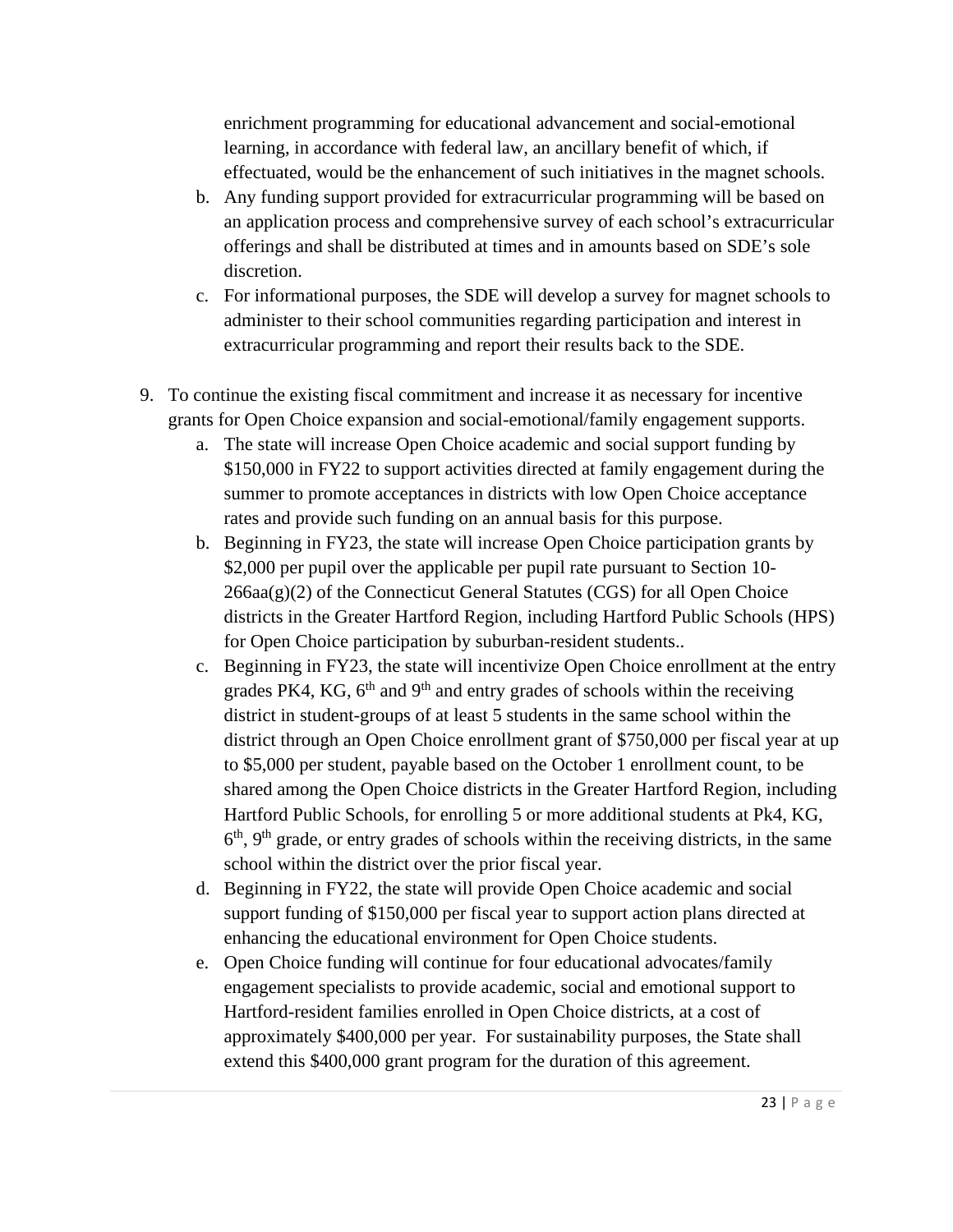- f. Beginning in FY23, an Open Choice bonus enrollment grant of \$750,000 per fiscal year, payable based on the October 1 enrollment count, will be shared among Open Choice districts in the Greater Hartford Region, including Hartford Public Schools, that increase enrollment of Open Choice students in the district by at least 20% over actual enrollment of such students based on the October 1 PSIS data in the prior school year, up to a maximum of \$5,000 per student.
- 10. To provide data-based input and informed feedback for OFA's independent modeling of education funding pursuant to Section 373 of Public Act 21-2 of the June Special Session to support the legislature's effort to identify a progressive and appropriate alternative funding structures for choice programs.
	- a. The state will provide input to OFA based on feedback from operators and districts.
	- b. The state will use the OFA January 14, 2022 Report as an informational tool to examine the next steps for reformulating the funding structure for choice programs.
- 11. To provide additional fiscal supports as outlined in the CCP and as necessary to support and expand a sustainable system of integrated educational opportunities for Hartfordresident students.
- C. SCHOOL REFORMULATION The state will employ reformulation and innovation strategies described in these commitments to establish a core school choice portfolio of diverse interdistrict opportunities and to create a sustainable, predictable and consistent system of integrated education opportunities within the Greater Hartford Region and to meet Demand. A working group team and auditing process will serve as the planning framework for enrollment planning, reformulation, program expansion/innovation, and protocol adjustments.
	- 12. To reformulate existing school choice options to support a core school choice portfolio of diverse interdistrict opportunities in order to meet Demand with the following driving goals for strategic planning:
		- a. Magnet schools will offer 21<sup>st</sup> century, attractive, unique and varied educational magnet themes that align with theme preferences of applicants, higher education partners, workforce leaders, and educational experts.
		- b. Magnet schools will ensure fidelity to the magnet theme and ensure all aspects of a magnet school's program are oriented faithfully around the school's magnet theme and that teachers are well supported in incorporating the theme into their day-to-day instruction.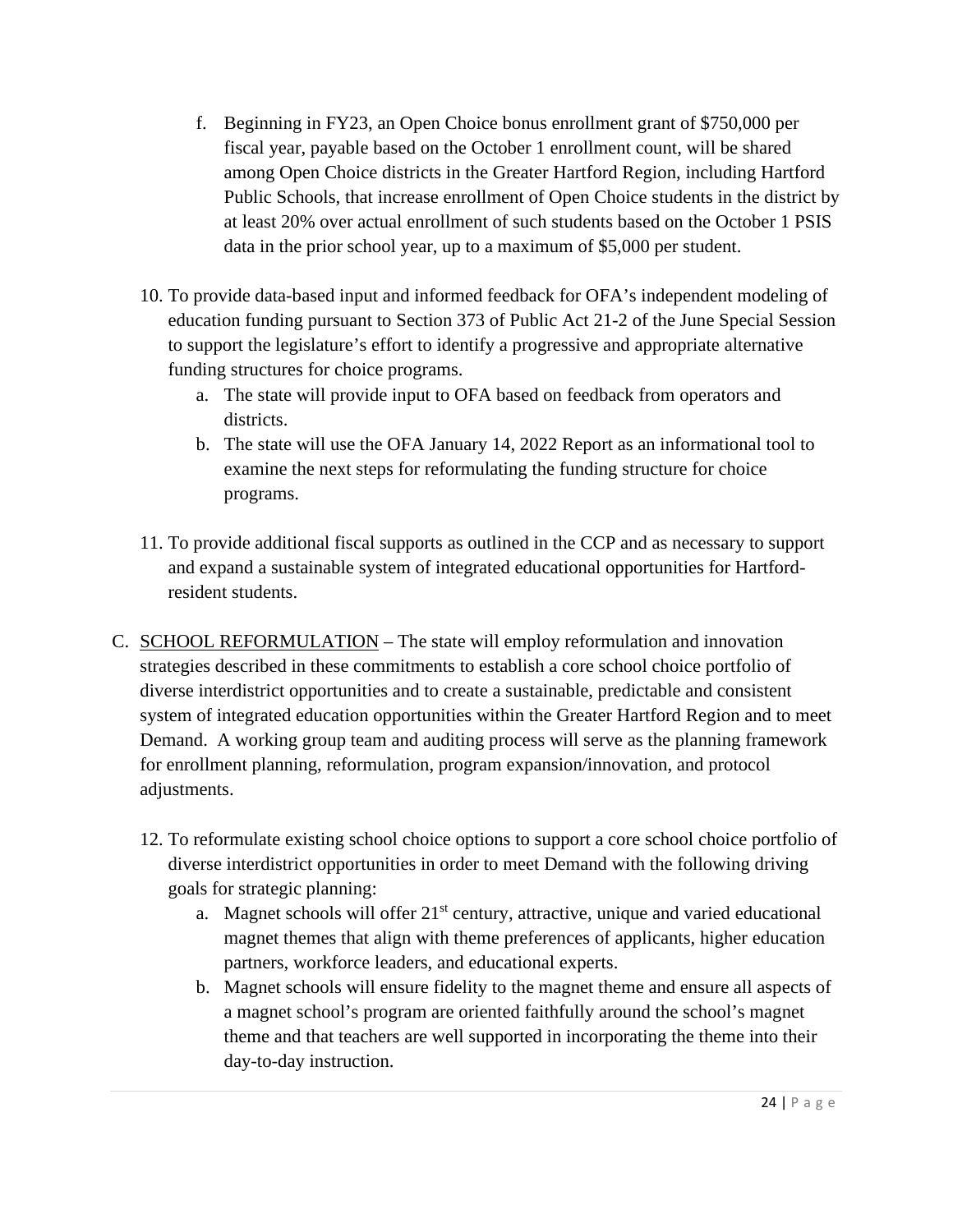- c. Magnet schools will be located in attractive facilities that are well-equipped to provide unique educational and extracurricular opportunities.
- d. Extracurricular offerings will expand beyond theme-related options to promote different interests and skill-development in magnet students.
- e. Magnet school themes will be clearly communicated to families.
- f. Magnet schools will be easily accessed and afford ample opportunity to participate in sports and other extracurricular activities.
- g. Magnet schools will provide strong leadership and a demonstrably high-quality teaching and professional staff, with the expectation that all teachers and staff will be trained on the mission and vision of the school.
- h. Magnet schools will seek feedback and respond to input from a racially diverse group of students and families through a collaborative decision-making process.
- i. Magnet school staff will be well-trained in providing engaging, culturally sensitive and rigorous academic and emotional supports to enrolled students.
- j. Families will have access to a pathway continuum of school choice educational options with guaranteed enrollment through graduation for Hartford-resident students once admitted to Open Choice.
- k. Magnet schools will strive to employ a diverse educational staff who are trained in working with families from diverse backgrounds.
- 13. To establish a RSCO Working Group, beginning in January of 2022, to meet once per month or more, as needed, as the core planning framework for the consistent and sustainable progress of the *Sheff* ecosystem through enrollment forecasting, reformulation, program expansion and innovation, and adjustment to the placement protocols to advance diversity goals.
	- a. The RSCO Working Group will be led by the SDE and consist of at least one representative from Hartford, CREC, Goodwin, any future operators, the Plaintiffs' Representative, and appropriate experts as available.
		- Representatives may change with variations in the group's focus and include other operators, Open Choice districts and other partners at various times during the planning process.
		- The state will retain all final decision-making authority but will document its consideration of key recommendations of the Working Group.
	- b. Beginning in January of 2022 through April 2022, the working group will collaborate on enrollment planning and analyze enrollment projections for entry and non-entry grades over the next ten-year period for planning to meet Demand.
		- Using enrollment projections, the working group will recommend expansions and school reformulation to meet Demand at the entry grades based on high demand themes, pathway continuums, distribution of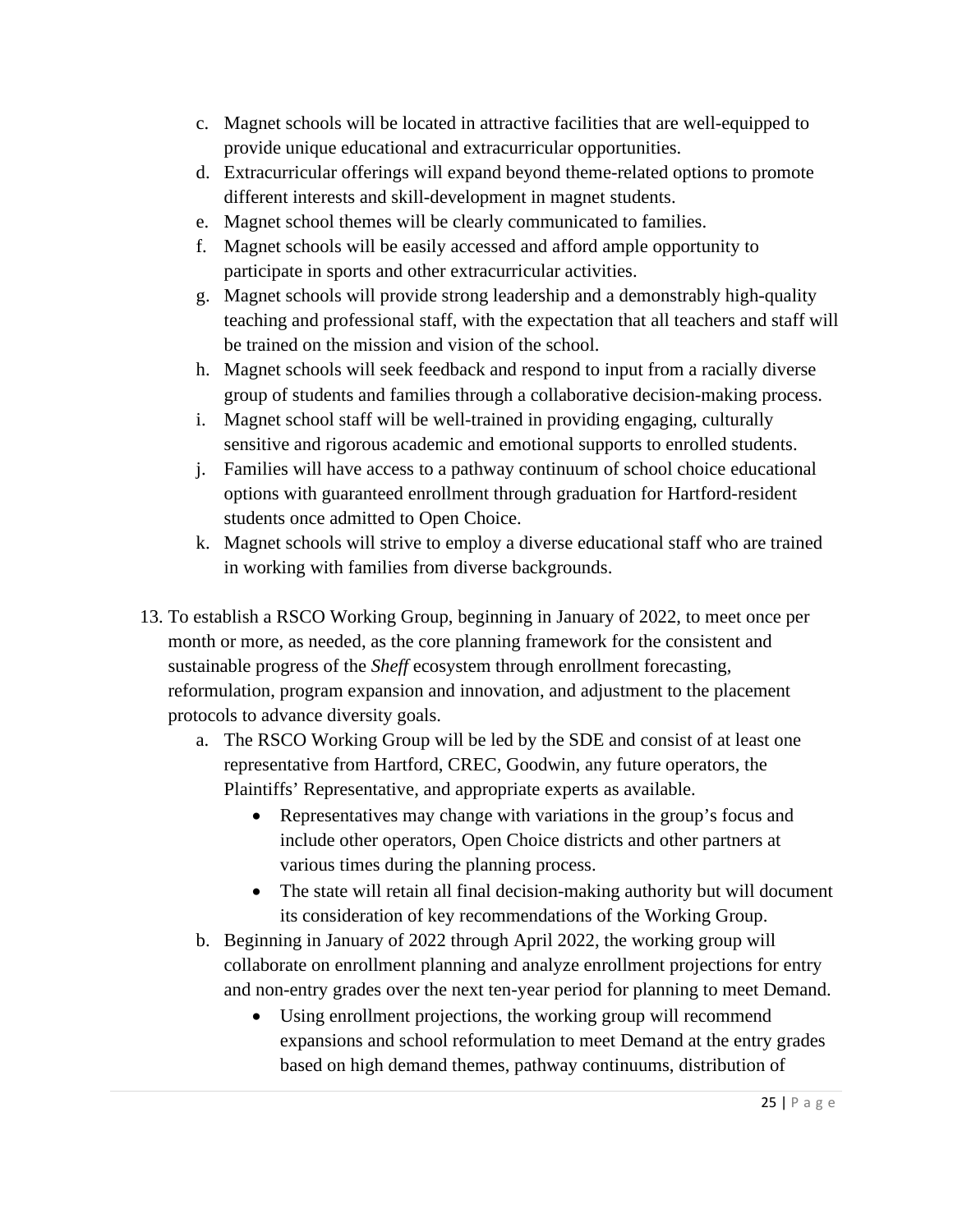themes and school options relative to town participation rates, transportation considerations, and other relevant considerations to the cohesive planning for expansion and innovation within the entire *Sheff* system as a whole.

- The Working Group will share recommendations with the SDE audit teams described in commitment #14 in IV.C.14 to inform reformulation planning.
- The RSCO Working Group will support the state's planning to create and maintain a sustainable system of integrated educational options and will consider the distribution of grade configurations and themes in each quadrant of the *Sheff* Region (as marked on Attachment 5) and Hartford residential zones in reformulation recommendations, with the goal of achieving equitable access to magnet school opportunities in each quadrant of the region with participation rates as a factor in the analysis. See Attachment 5 for the existing geographic distribution of magnet themes and grades in the Greater Hartford Region as a planning point for reformulation.
- c. Beginning in June of 2022, the Working Group will identify and schedule meetings with potential innovation partners, such as businesses, and higher education institutions to advance reformulation concepts for consideration and potential development for retheming and/or expansion.
- d. The Working Group will engage extensive data analyses for outreach strategies and protocol adjustments to meet diversity goals at each school within the *Sheff*  portfolio.
- e. The Working Group will collaborate to identify strategic recommendations for extracurricular programming at each magnet school to ensure theme consistency, equitable opportunities for families, reasonable transportation, and school appeal, and consider options for cross-school, operator and program cooperatives.
- f. The Plaintiffs Representative, as a member of the Working Group and RSCO, will provide updates to the plaintiffs on progress with the terms of the CCP.
- g. SDE shall consider the advice and services of plaintiffs' consultant, at no cost to the state, for the purposes of providing research-based recommendations and recommendations based on experiences of other districts around the country in implementing their desegregation plans.
- 14. To initiate a new school choice audit process through SDE leadership teams to evaluate each choice school and program, work with operators to restructure schools, use collaborative efforts to address diversity, and provide necessary funding to support reformulation strategies.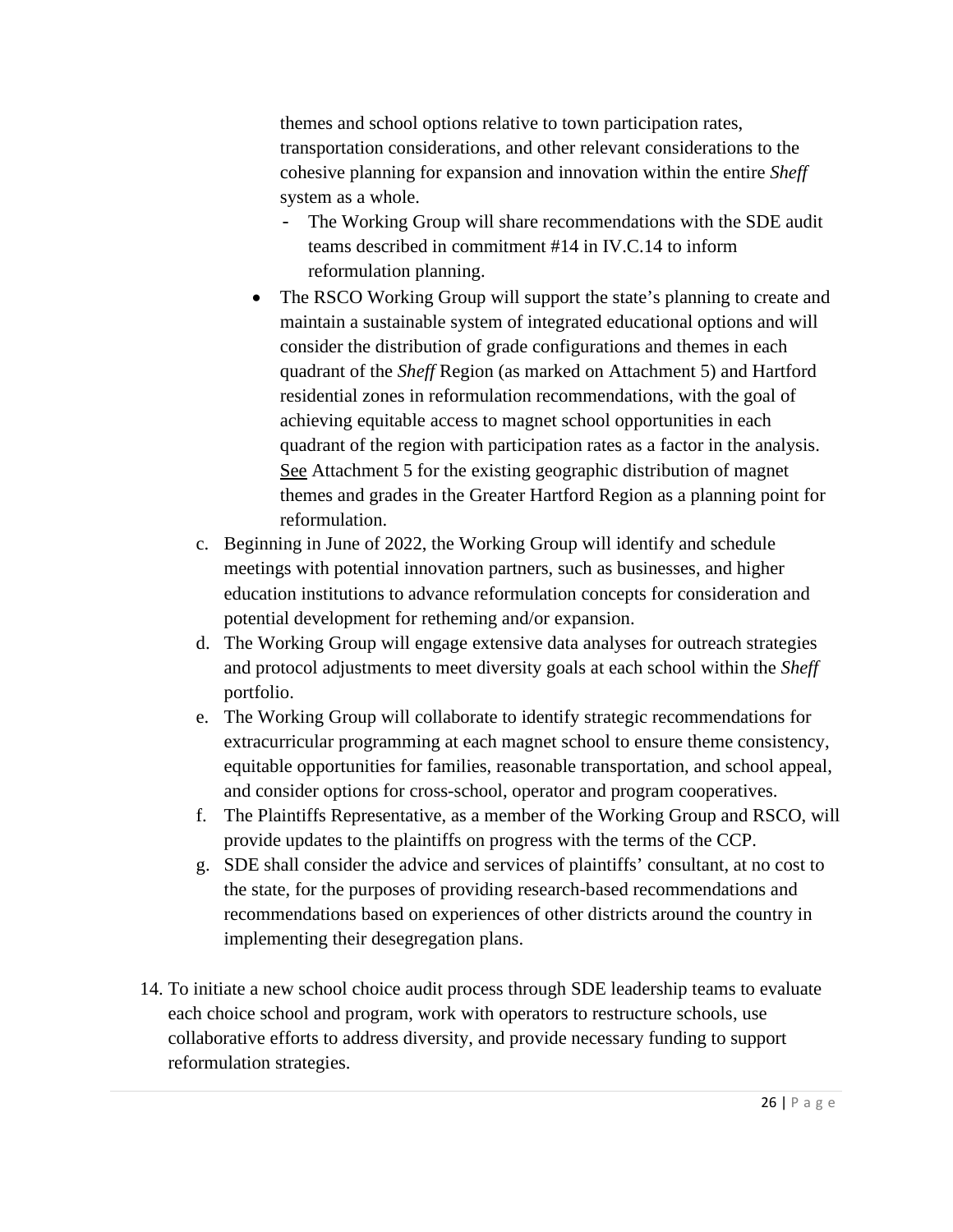- a. A RSCO team will visit every magnet school during 2021-22 through the beginning of 2022-23 to create a baseline for audit plans and identify schools for reformulation based on the school's history in attracting a diverse applicant pool and other metrics from disaggregated data analyses.
- b. SDE will form audit teams to audit every magnet school on a three to five-year schedule, depending on school groupings identified through the initial visits during 2021-22 and 2022-23. The state will retain all final decision-making authority.
- c. Group 1 The audit team will review magnet schools with diverse and consistent school enrollment on a staggered five-year schedule, beginning at the end of the 2022-23 school year. (See Attachment 6 for a preliminary list of schools within Group 1 based on 2020-21 data, subject to change based on updated data).
- d. Group  $2 -$ The audit team will review magnet schools on the margins in their enrollment diversity and consistency in implementing the mission of the magnet school in 2022-23 and on a continued staggered schedule thereafter of at least every 3-4 years based on the outcome of the audit review. (See Attachment 7 for a preliminary list of schools within Group 2 based on 2020-21 data, subject to change based on updated data).
	- Group 2 schools may be paired with a magnet coach with expertise in diverse magnet schools and meeting diversity goals to support reformulation of the magnet program, to include possible retheming, extracurricular development, and other restructuring and enhancement to the program as detailed in the Audit Plan.
	- The Audit Plan will establish a timetable and benchmarks for progress in meeting diversity goals and other priorities articulated in the Plan.
	- Group 2 schools will submit regular data points on achievement, growth, teacher recruitment, extracurricular programming, theme development, marketing/outreach activities, and application demographics during the revision process for assessment on progress in meeting *Sheff* diversity goals in accordance with the schedule set by the Audit Plan.
	- If a school does not evidence demonstrable progress in the diversity of the applicant pool and enrollment numbers as required by the Audit Plan, the Audit Team will reaudit the school in accordance with the process as a Group 3 school.
- e. Group 3 The audit team will review all magnet schools with persistent challenges to meeting diversity and enrollment goals and develop a three-year reformulation strategy in the Audit Plan by September 1, 2023. (See Attachment 8 for a preliminary list of schools within Group 3 based on 2020-21 data, subject to change based on updated data).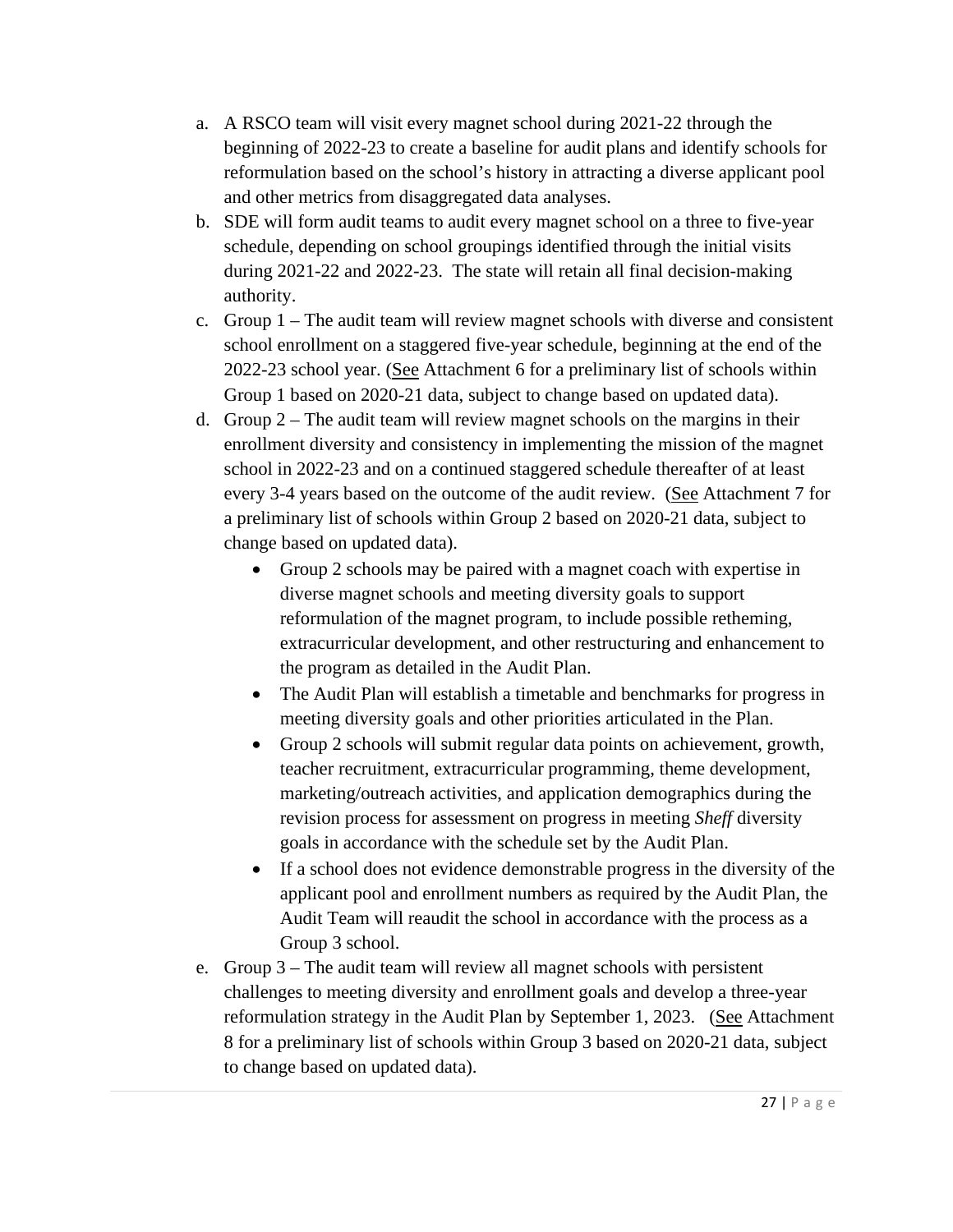- Group 3 schools will be paired with a magnet coach with expertise in diverse magnet schools and meeting diversity goals to support reformulation of the magnet program, to include possible retheming, extracurricular development, and other significant restructuring to the program as detailed in the Audit Plan. Support will also be provided for school leadership.
- The Audit Plan will establish a timetable and benchmarks for progress in meeting diversity goals and other priorities articulated in the Plan.
- Group 3 schools will submit regular data points on achievement, growth, teacher recruitment, extracurricular programming, theme development, marketing/outreach activities, and application demographics during the revision process for assessment on progress in meeting *Sheff* diversity goals in accordance with the schedule set by the Audit Plan.
- If a school does not evidence demonstrable progress in the diversity of the applicant pool and enrollment numbers, after adoption and implementation of the reformulation strategy and assistance of a magnet coach, within the three-year timeframe, as determined by the SDE in collaboration with the Working Group, the SDE will begin the process of removing the magnet school from the overall *Sheff* portfolio and redirect resources to other expansion option/options based on assessment of Demand at the time.
- Consistent with applicant feedback and  $21<sup>st</sup>$  Century workforce demands, Two River/Civic Leadership will retheme to a STEAM theme, focused on computer technology in 2022-23 as the first reformulation plan. (See Attachment 1 for expansion plan for Two Rivers and Civic Leadership; see Attachment 9 for historical survey data on applicants' theme preferences).
- f. School reformulation will follow a phased-in schedule determined collaboratively between SDE and the respective operators/schools with funding typically available as a one-time cost, from \$100,000 up to a maximum of \$2,000,000 for eligible schools within a total state commitment of \$12,600,000, spread evenly over 3 years through FY25, as indicated in commitment #7 above in IV.B.7. SDE will distribute this funding at times and in amounts in its sole discretion, while considering recommendations from the Working Group.
- g. RSCO will use survey feedback from applicants for early retheming strategies and solicit additional feedback and input from applicants and school leaders to identify high demand themes and extracurricular options.
	- As a reference point, the state will use historical survey data from applicants. Those data consistently identify STEM, Arts, Computer Technology, Montessori, Character Development, and Medical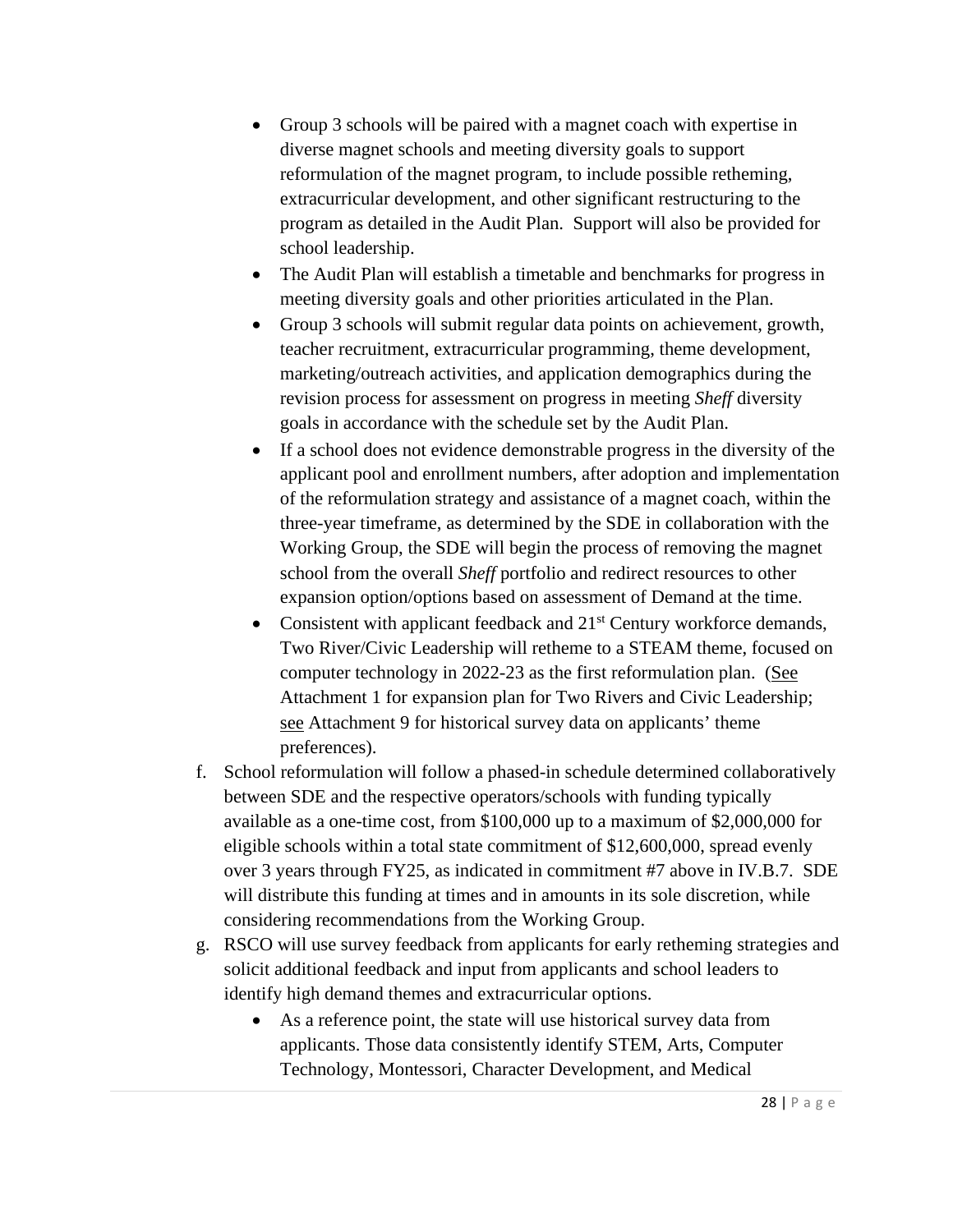Sciences/Global Health as highest demand themes. (See Attachment 9 for historical survey data on theme preferences).

- 15. To engage magnet coaches to work with designated schools on reformulation strategies through a two-year contract for magnet-theme consulting services of up to \$300,000, spread evenly over FY23 and FY24.
	- a. The state will engage magnet coaches, through an outside consultant, in collaboration with the respective operators/schools to work with Group 2 and Group 3 schools on reformulation plans and strategies to attract a diverse applicant pool.
- 16. To prioritize "pathways" for every magnet school through theme, grade, and other related connections to ensure opportunity for a school choice continuum.
	- a. The RSCO Working Group will survey all pathways across magnet schools and identify opportunities for enhanced pathway options, including cross-operator and program strategies.
	- b. Each operator will communicate with their enrolled students to identify pathway options to the family on a school-by-school basis and advise them to select their favored pathway option as their first choice on the RSCO application.
- 17. To develop and implement strategies to promote alignment of HPS strategic initiatives with *Sheff* desegregation initiatives through meetings with HPS leadership, at least twice per year.
- 18. To collaborate with HPS to potentially use existing underutilized HPS facility capacity for expansion of choice programming opportunities based on enrollment changes in Hartford and to provide support to HPS in the planning process, including the enhancement of educational opportunities in neighborhood schools.
	- a. For planning purposes, beginning with FY23, and annually thereafter, the HPS shall provide SDE with any updated enrollment projections and trendlines related to enrollment projections to ensure maximum coordination between the maintenance effort and expansion plans descried in this CCP and the future facilities planning of the HPS; and further, the HPS shall, during FY23, notify the SDE of the timetable HPS will follow to initiate its Board review of future utilization of facilities.
- 19. To prioritize extracurricular programming across all magnet schools in an effort to ensure access to appealing after and/or before school options for choice students with appropriate funding, as necessary, and transportation services.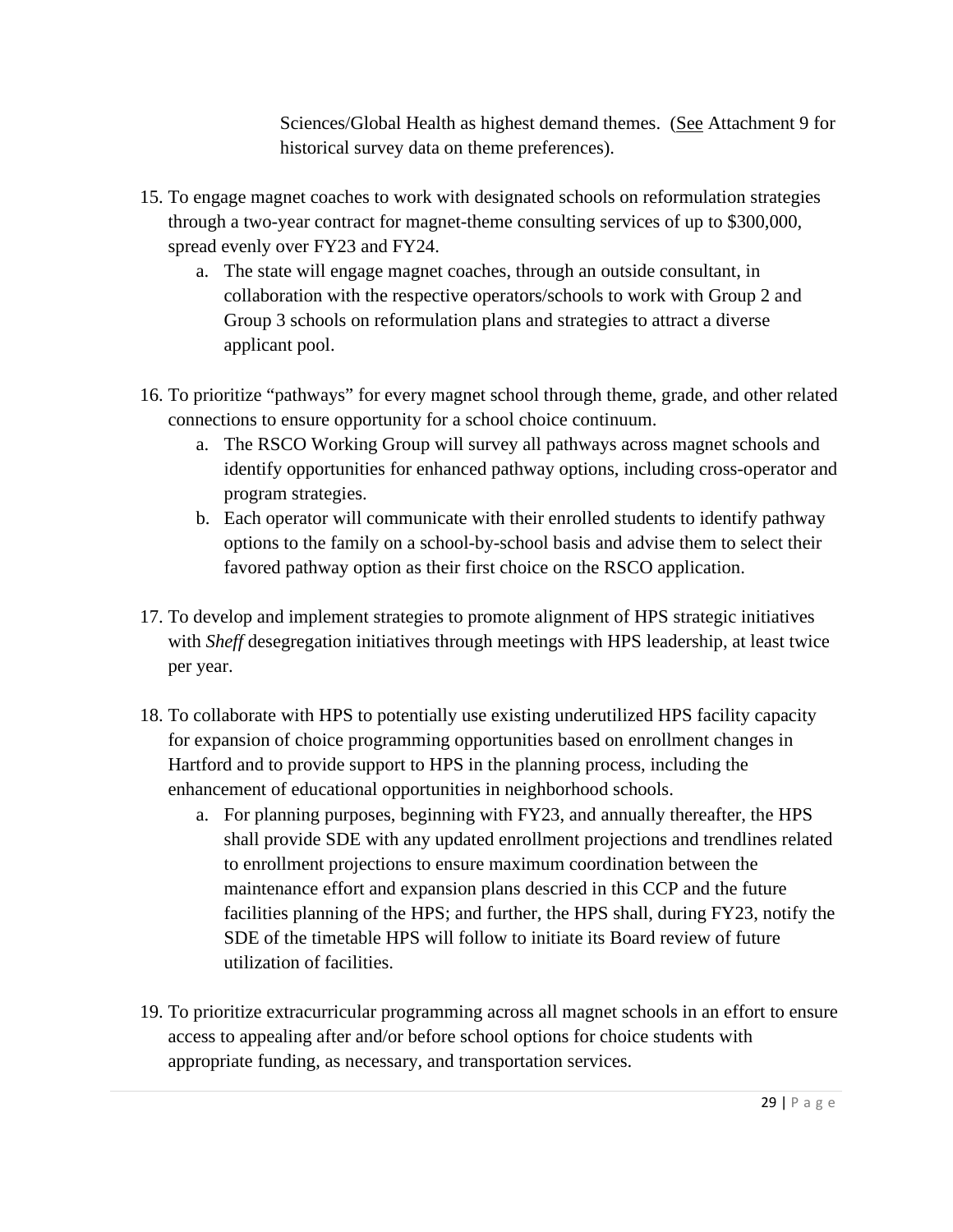- a. Access to athletic and extracurricular activities is consistently ranked among the top 3 reasons that families apply to a choice option in family surveys (Attachment 10), therefore, the state will work with operators and the CIAC to facilitate access to sports options and other meaningful extracurricular activities at each magnet school in the *Sheff* portfolio.
- b. Access to sports options at high school magnets by the 2023-24 school year will be a RSCO priority.
- c. Beginning in November of 2021, the state began collaborating with the CIAC to identify and implement options to increase access to athletic options for choice students, including the possibility of participating in sports in home districts if the choice school does not afford access to certain sports options at the school.
- d. Beginning in January of 2022, the state will survey all middle and high school magnets to identify interscholastic, intramural, cooperative, and club sports available at each school.
- e. Beginning in January of 2022, the SDE will collaborate with the RSCO Working Group and magnet operators to identify athletic options at middle and high school magnets with the goal of affording access to one or more interscholastic sports teams, one or more cooperative interscholastic sports teams depending on numbers of interested students at each school by sport, and teams of one, two and three for individual sport options.
- f. The state will make funding available of up to \$400,000 for eligible schools within a total state commitment of \$6,800,000 based on a cost of \$400,000 across an estimated 17 magnet schools currently without athletics or in need of expanded athletics, over a three-year period, through FY25, spread evenly over FY23, FY24, and FY25, to support development of athletic programming at middle and high school magnets in the *Sheff* Region.
- g. This funding will be distributed at times and in amounts determined by the SDE in its sole discretion.
- h. Access to a range of meaningful and theme-consistent extracurricular activities at all magnet schools by the 2023-24 school year will be a RSCO priority.
- i. Beginning in January of 2022, the SDE will survey all magnet programs to identify the extracurricular activities available at each school.
- j. Beginning in March of 2022, the SDE will collaborate with the RSCO Working Group and magnet operators to develop plans for meaningful extracurricular activities at each school, including, but not limited to theme-consistent extracurricular activities at each magnet school.
- k. The state will make funding available of up to \$300,000 for eligible schools within a state commitment of \$7,800,000, spread evenly over 2 years through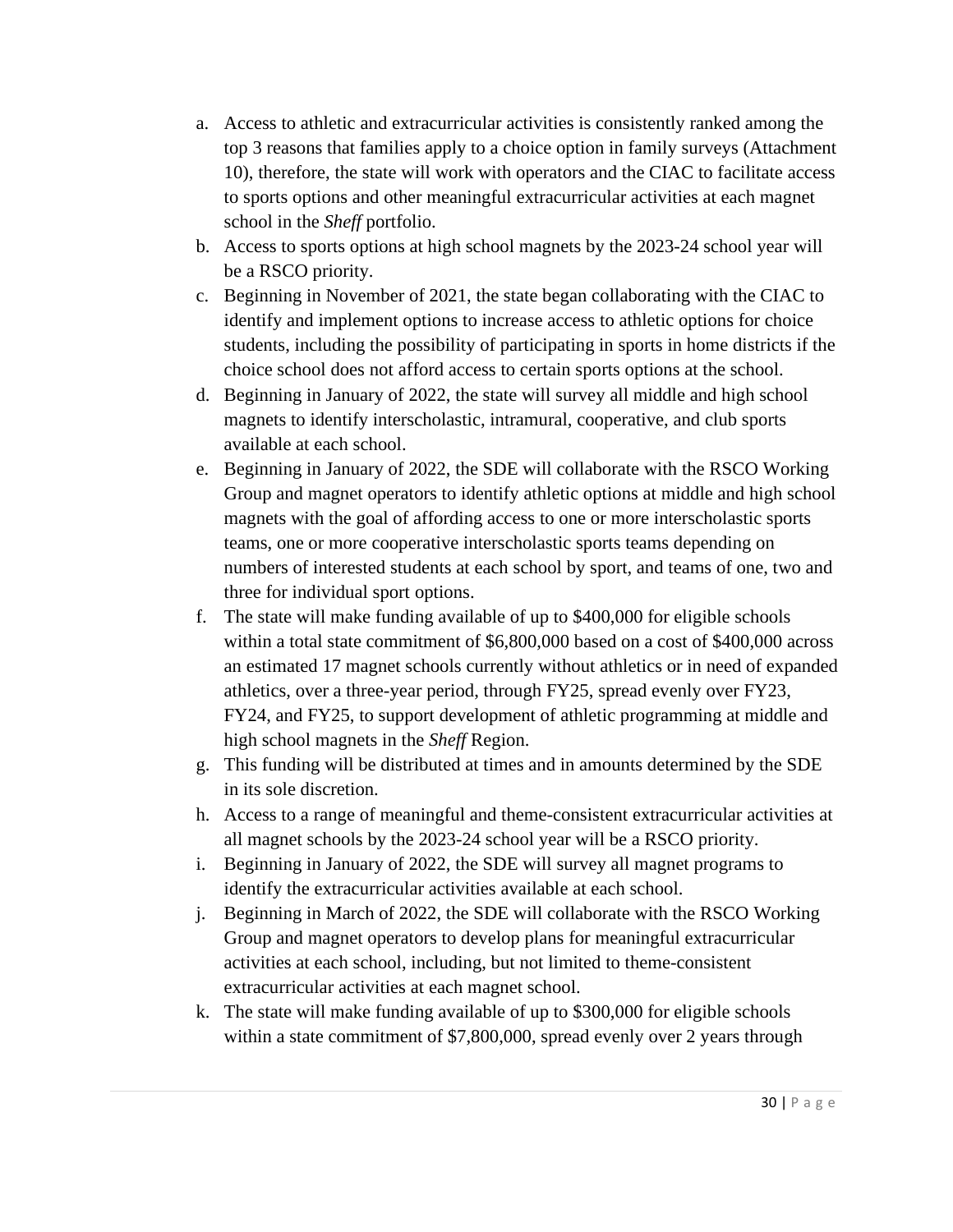FY24, as indicated in commitment #8 in IV.B.8 to support development of extracurricular programming at magnet schools in the *Sheff* Region.

- l. This funding will be distributed at times and in amounts determined by the SDE in its sole discretion.
- 20. To pair magnet school leadership and staff for mentorship, theme and curriculum development, marketing strategies and best practices, and equity planning.
	- a. The SDE and RSCO Working Group will identify pairing opportunities between magnet schools within operator groups and across operators for purposes of sharing training practices in the methods of quality integrated education.
- 21. To inform families and community organizations in the Greater Hartford Region about the state's commitment to creating a sustainable system of integrated education and the terms of the CCP, the SDE shall host at least one public forum in 2022 to educate families and community organizations on the CCP, in accessible and general terms, and the benefits of racial, ethnic and socioeconomic diversity and inclusion in education.
- D. PROGRAM EXPANSION The state will develop and implement innovative collaborations and expansion opportunities described in these commitments to expand the core school choice portfolio of diverse interdistrict opportunities and support a sustainable, predictable and consistent system of integrated education opportunities within the Greater Hartford Region and meet demand.
	- 22. To prioritize Open Choice expansion and support programming designed to attend to the social, academic and emotional needs of incoming Open Choice students.
		- a. The Open Choice Vouchers Program, pursuant to Special Act 21-26 of the June Special Session, will be made available to participants in the Open Choice program and used as the basis for expanded educational opportunities by replacing any Open Choice seats reallocated through the Voucher Program to a new Hartford-resident student applicant to Open Choice.
		- b. Beginning in September of 2021, SDE began meeting with the Department of Housing (DOH) to support the effective implementation of the pilot Voucher Program in accordance with SA 21-26 and provide data to identify potential participants in the pilot program.
		- c. RSCO will meet with Open Communities Alliance and other housing-related organizations to evaluate the Voucher Program and expand on its successes, as determined by those collaborations and the pilot evaluation required by SA 21-26.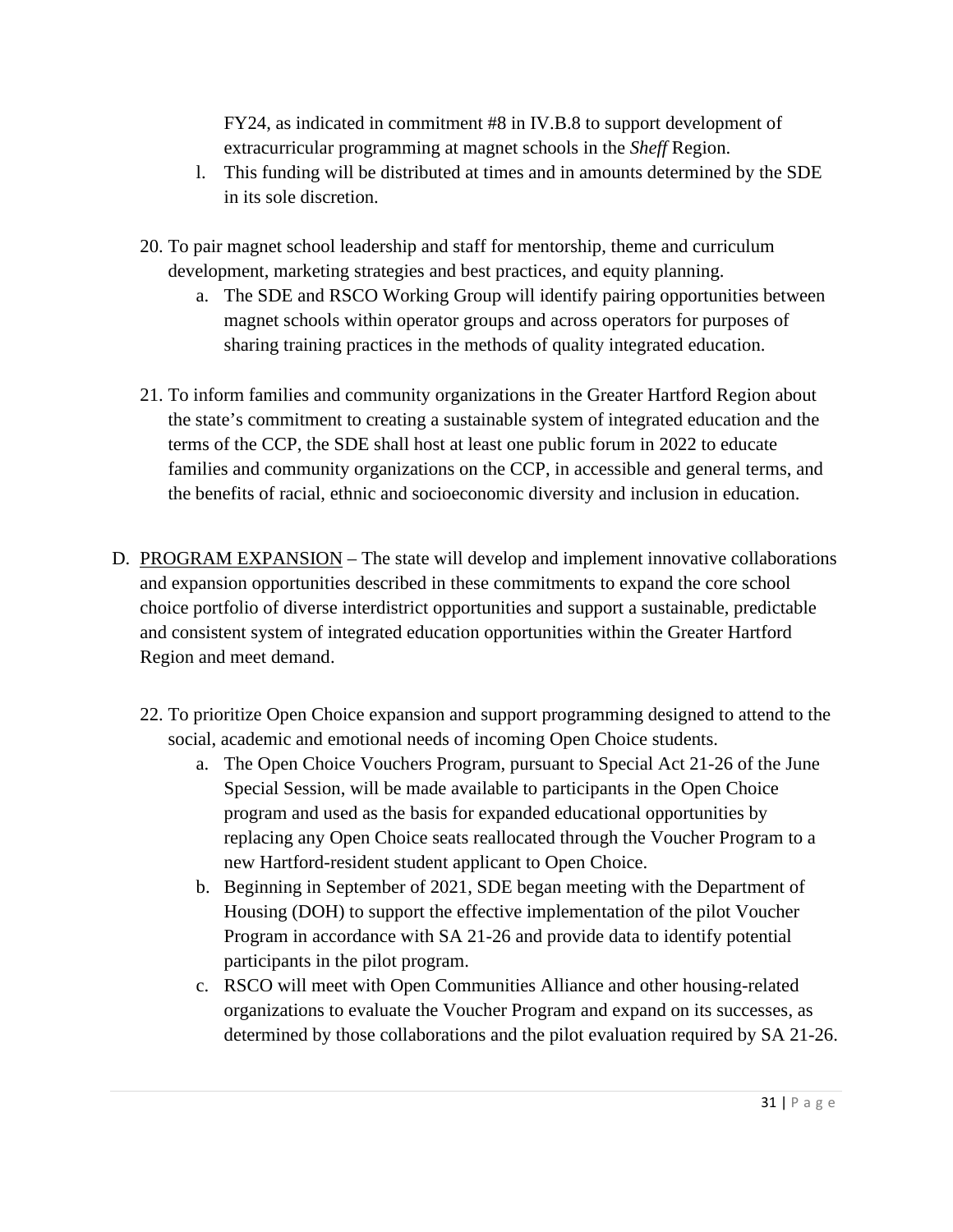- d. The SDE will collaborate with the DOH on implementation of the program and provide input to DOH's evaluation of the pilot. In accordance with SA 21-16, the evaluation shall include: (a) a summary of program implementation, including efforts to inform and educate families about the program, recruit landlords and provide search assistance and counseling; (b) assessment of program utilization rates, waiting list numbers, and the racial, ethnic and household composition and income demographics of the program participants and those on the waiting list; and (3) recommendations regarding future implementation and potential extension of the pilot program.
- e. The state will make available grant incentives and support interventions as set forth above in commitment #9 in IV.B.9 to ensure that Open Choice students are appropriately welcomed and supported in Open Choice schools.
- f. In 2022, the state will provide guidance to Open Choice Districts and sending boards of education on the requirements for Special Education supports and reimbursements in accordance with Connecticut law.
- g. The state shall collaborate with Superintendents in the *Sheff* Region through meetings at least twice per year as referenced in commitment #37 in IV.G.37 and individual contact, as appropriate, to encourage districts and boards of education to increase the number of declared seats in entry and non-entry grades over and above the previous year. In February of 2022, the RSCO Director shall convene one such meeting in collaboration with CREC to provide information on the incentives contained in this CCP and encourage increased participation to maximize access to those incentives.
- h. The SDE continues to advocate for increased Open Choice participation among districts on a voluntary basis, and believes periodic gatherings of the type referenced herein are the ideal means of obtaining an understanding of district concerns, addressing student needs and ultimately promoting program expansion.
- i. The state will revise the Academic and Social Support Grant for the 2022-23 school year to streamline the process for CREC and district applicants and build in performance metrics to incentivize retention, student and family engagement, educational advancement, graduation rates, and other accountability metrics.
- j. The state is in the process of completing a Request for Proposal for transportation administration and will develop a revised policy for late bus transportation to support opportunities to participate in extracurricular programming and Open Choice activities.
- k. The state will survey Open Choice districts regarding student participation in weekend and summer extracurricular activities to determine the demand for transportation services and, to the extent reasonable demand exists, shall develop a policy for providing appropriate transportation.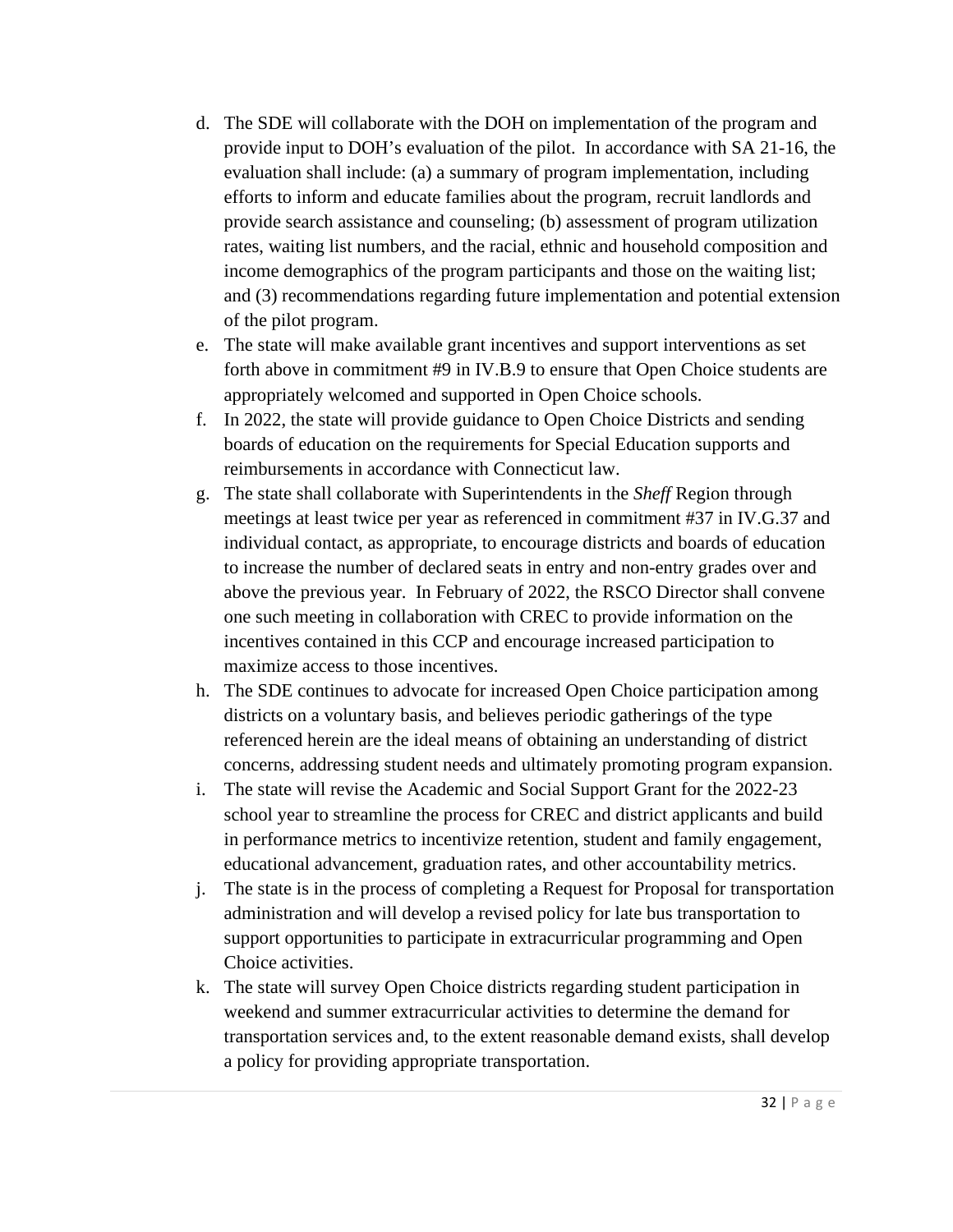- 23. To expand opportunities in magnet school programming to meet Demand and advance state educational priorities.
	- a. Beginning in FY22, the SDE will implement the Expansion Proposal, which adds up to approximately 1,002 seats for Hartford-resident students as needed to meet Demand. (See Attachment 1).
	- b. The SDE shall explore inclusion of a new Mandarin pathway as a possible reformulation strategy at a magnet school (other than Dwight-Bellizzi) to appeal to suburban resident students if educationally appropriate and consistent with reformulation strategies.
	- c. Among the program expansions, HPS will phase-in a dual language magnet program at Dwight-Bellizzi Dual Language Academy, beginning in 2022-23 at the prekindergarten grade level.
		- The SDE will support HPS's phase-in of the magnet program through a targeted marketing campaign to appeal to suburban resident students during the 2021-22 application cycle for the 2022-23 school year, including creating a marketing video for the program.
		- Initial implementation of the magnet phase-in will progress as a pilot program for the first three years of implementation, including 2022-23 through 2024-25, starting with Pk4 in year 1, Kindergarten in year 2, and grade 1 in year 3. If the magnet program does not meet the SES diversity goals, as set forth in Section II.8 of this CCP, by the third year in 2024-25, the school will continue as an Open Choice option and resources for magnet programming will be redirected to a new expansion option.
- 24. To develop and implement innovative collaborations, partnerships and pairings in both educational and extracurricular programming among choice programs and between district and choice schools to expand access to integrated experiences.
	- a. This can be carried out using existing staff resources, although additional funding may be necessary to develop and sustain innovative collaborations.
	- b. The SDE will prioritize early college credit and job training for partnership and pairing opportunities.
	- c. The SDE will engage community partners to assist with program development and implementation of new and innovative integrative programming options through educational and extracurricular experiences.
	- d. Beginning in February of 2022 and throughout the 2021-22 school year, the SDE will schedule meeting with alternative partners, including higher education institutions within the Greater Hartford Region, private schools, state and community agencies, and other thought partners for innovation and expansion.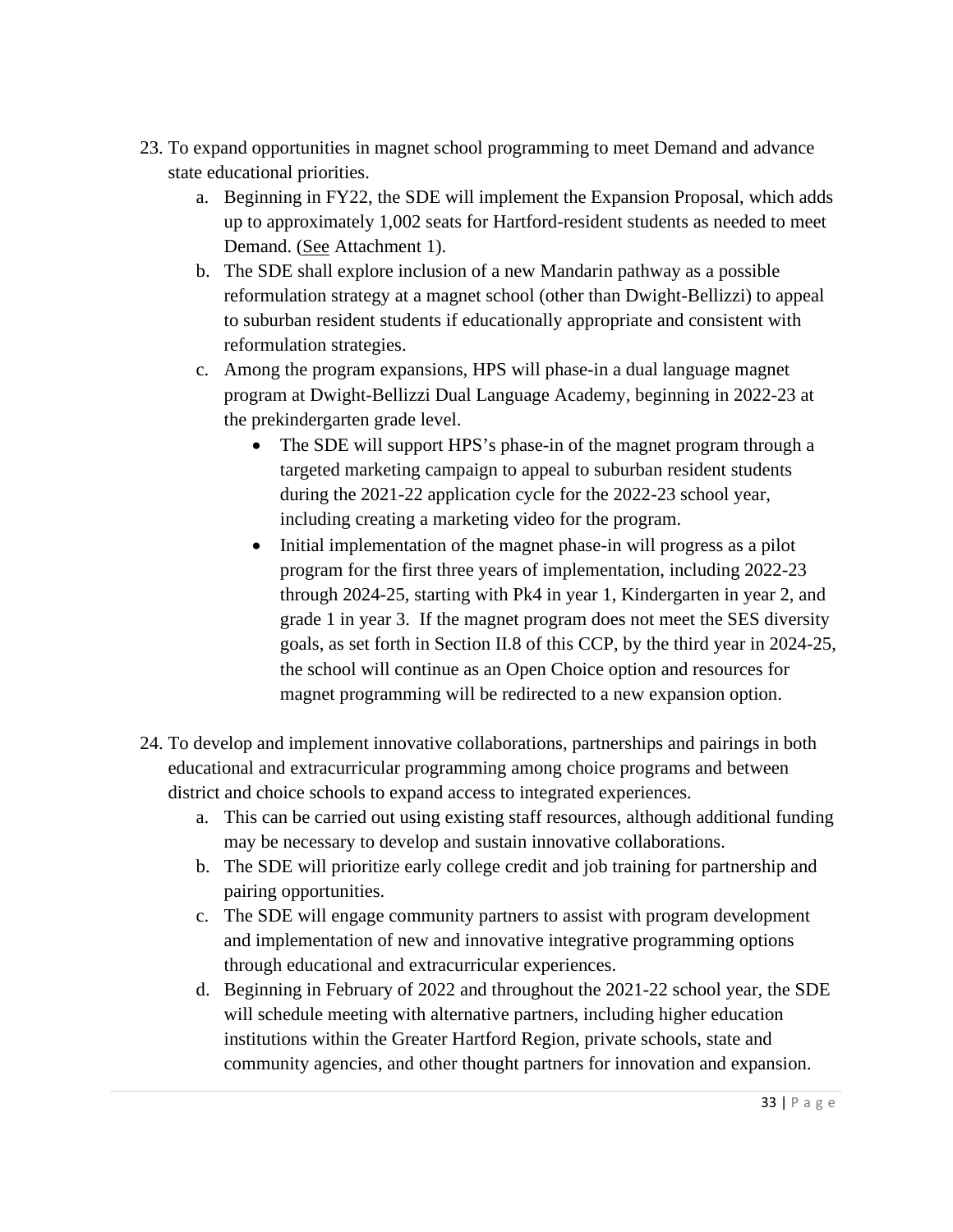- e. The SDE and RSCO Working Group will identify pairings between *Sheff* magnet schools for the purposes of identifying opportunities to partner in programming experiences.
- 25. To leverage virtual educational access for purposes of pairing neighborhood and magnet school programs for integrated experiences and expanding access to advanced and college-level classes among choice programs.
	- a. Beginning in March of 2022, the SDE will survey all high school magnet programs to identify advanced and college-level classes available at each school.
	- b. Based on the SDE's survey, the RSCO Working Group will identify pairings between magnet school programs to increase access to advanced and college-level classes for interdistrict magnet students beginning in the 2022-23 school year consistent with remote learning guidance from the SDE.
	- c. The SDE and RSCO Working Group will identify pairings between *Sheff* magnet schools and Hartford neighborhood schools for the purposes of identifying opportunities to partner in programming experiences and engaging non-magnet neighborhood schools in the *Sheff* remedy.
- 26. In accordance with the state's ARP-ESSER plan, federal ESSER funding will be used to support Enrichment Programming designed specifically to address academic, social and emotional shortfalls that arose from the Covid-19 pandemic and that predictably have impacted the region's economically challenged families and students most dramatically.
- E. ASSESSMENT AND EVALUATION The state will regularly engage data assessment and analyses as a core component of its long-term planning for ongoing feedback and informational input for planning, adjustments and progress to the school choice system to meet Demand and support a sustainable, predictable and consistent system of integrated education opportunities within the Greater Hartford Region.
	- 27. To reassess Demand (as defined in commitment #1 in IV.A.1.b) at specific time intervals and make appropriate adjustments to expansion initiatives based on such reassessment in accordance with commitment #1 in IV.A.1.
	- 28. To regularly assess application pools by school, grade, town, and sending school to inform outreach strategies and simulate and implement adjustments to placement protocols to maximize SES diversity at individual schools and across the choice system.
		- a. SDE will simulate protocol scenarios on an annual basis, and regularly share such simulations on a confidential basis with the RSCO Working Group, to identify adjustments to placement protocols to maximize SES diversity at the school level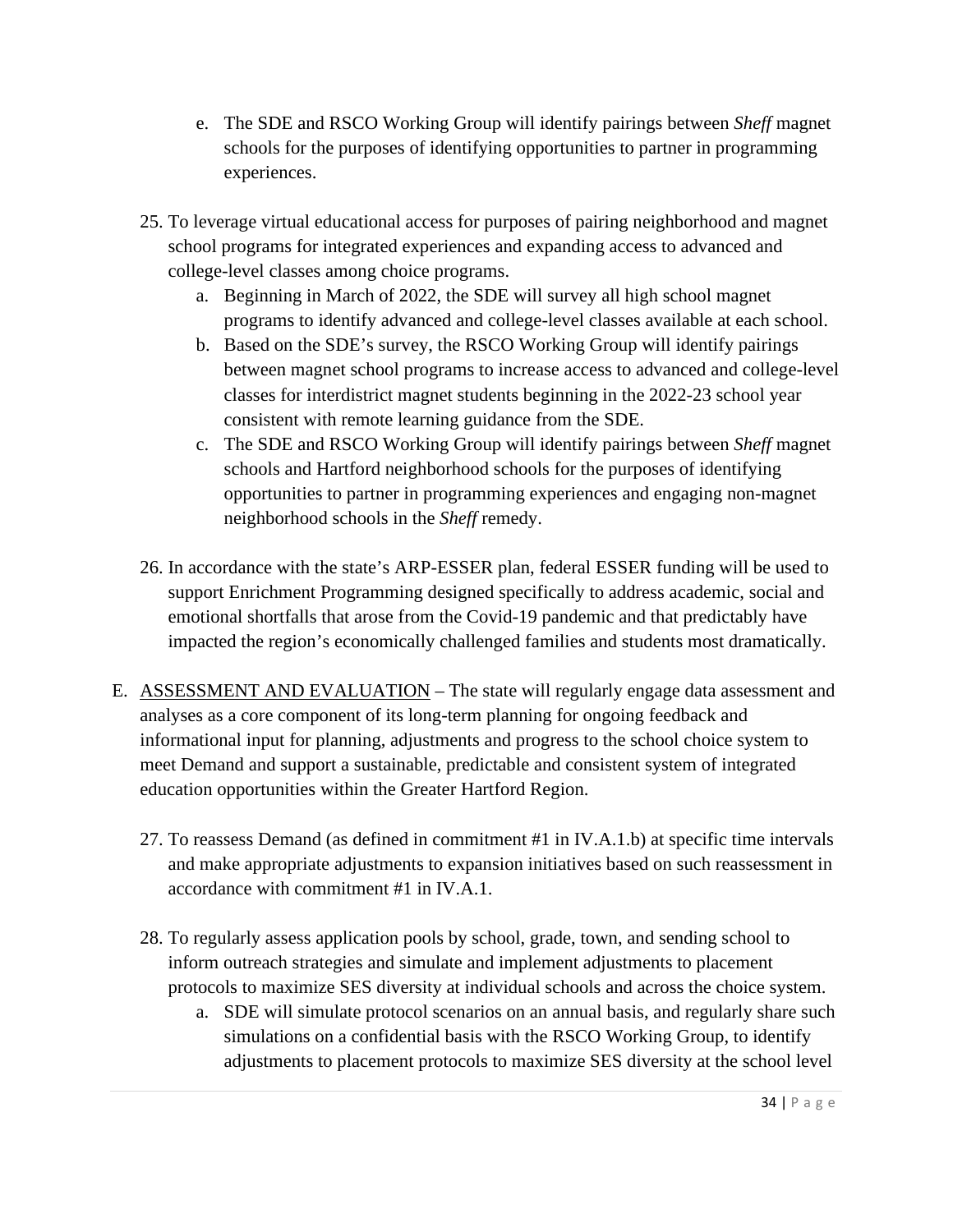and across the choice system. SDE will retain final decision-making authority on placement protocols.

- b. RSCO will adjust marketing and outreach efforts based on outcomes of application analyses before the close of the on-time application, and after, to recruit late applicants to schools, especially those in need of additional applications.
- c. RSCO does provide and will provide operators/schools with access to applicant data to drive individual school marketing and outreach efforts.
- 29. To continually (annually) review and disaggregate data by sending town to identify any trends and disparities around achievement, attendance, discipline, special education, English Learners, and, where necessary, to engage interdepartmental teams within SDE for technical support intervention.
	- a. SDE will provide disaggregated data, as available, to audit teams, school-level administrators and operators for corrective action planning and utilize associated metrics for reformulation planning.
	- b. SDE will provide public access to disaggregated data through EdSight Public as soon as possible, with an expected release no later than the spring of 2022, with annual updates as a part of SDE achievement reporting.
- 30. To identify physical capacity in interdistrict magnet schools for purposes of increasing magnet enrollment using existing facility space.
	- a. Completed through survey of magnet operators.
- 31. To consult with DAS on its analysis of building and school closures, when completed, and survey the Open Choice districts, especially those with the highest rates of applications through the RSCO School Choice application regarding anticipated district enrollments, facility closures, new construction plans, monetary and other incentives, and facility/resource capacity as the basis for a strategic plan to increase Open Choice participation, with a targeted completion of September 1, 2022.
	- a. Beginning in September of 2021, RSCO surveyed high demand Open Choice districts regarding physical and resource capacity, if any, for purposes of expanding Open Choice opportunities.
- 32. To assess applicant and acceptance data and identify underrepresented populations and target regions for marketing and outreach.
	- a. RSCO will continue satellite offices and train staff to help families fill out applications, provide stipends for satellite staff, as appropriate, and establish regular office hours, including evenings and weekends during application periods.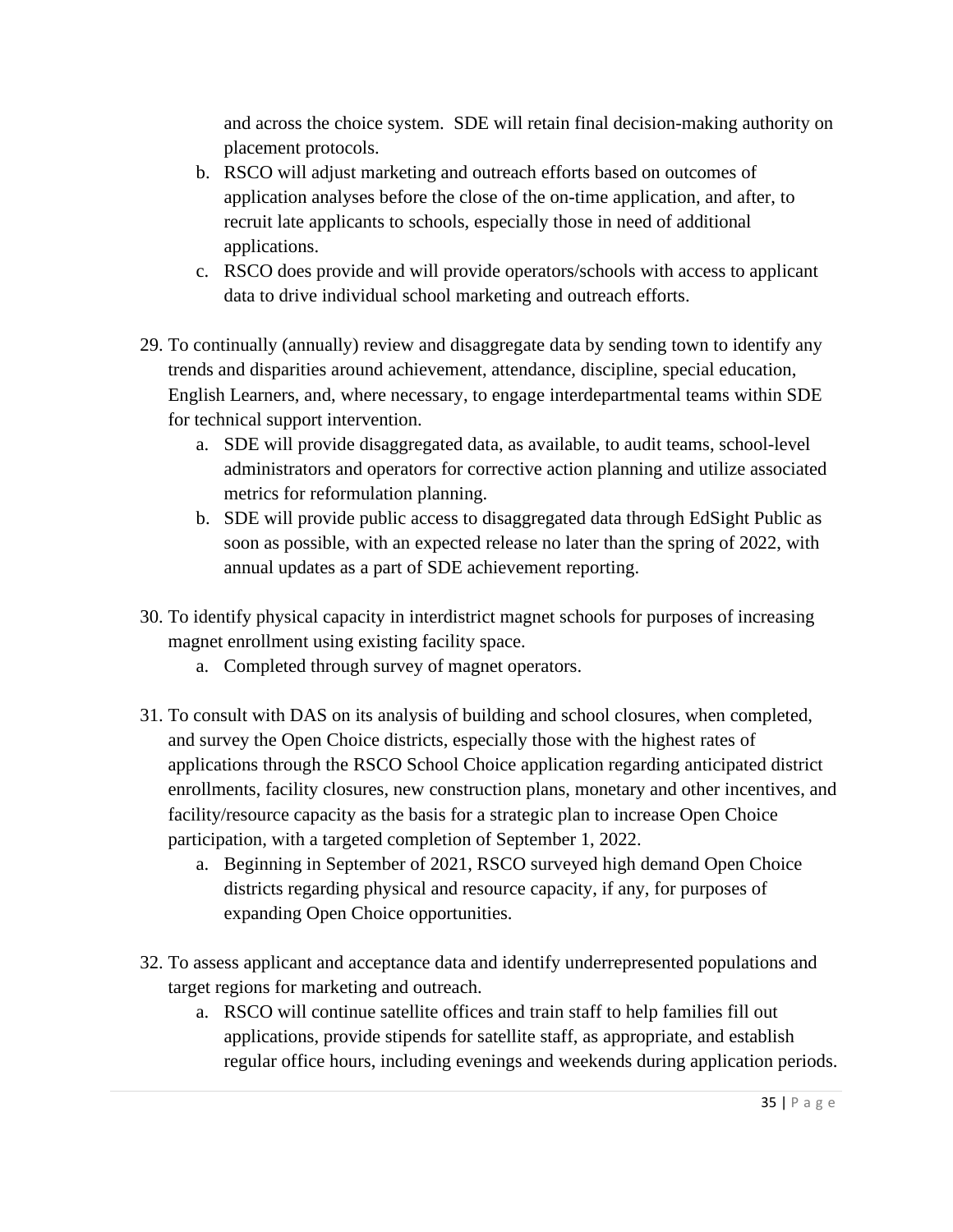- b. RSCO will develop collaborative relationships with community organizations located in the zip codes of underrepresented populations for purposes of outreach to underrepresented populations based on data analyses.
- c. RSCO will continue its targeted marketing and outreach programs to assist magnet schools in meeting diversity goals.
- 33. To reassess the *Sheff* transportation program, through an outside consultant, to ensure that present practices do not inadvertently create significant disincentives for participation in choice programs.
	- a. In 2022, SDE will retain an outside consultant to study the impact of transportation on choice programming and family decision-making and make recommendations to address such impacts while maintaining fiscal efficiencies and funding predictability in the administration of the *Sheff* transportation system.
	- b. Based on the outcome of the study regarding the impact of transportation on family decision-making, the SDE will retain an outside consultant in 2024 to provide recommendations to maximize transportation efficiencies and costs while ensuring continued participation in choice programming.
	- c. As set forth in commitment #6 in IV.B.6.e, the SDE will share the outcome of the transportation studies to inform legislation of an adjusted per pupil transportation grant to reflect the actual costs of transportation to support participation in the *Sheff* system.
- F. SDE STRUCTURAL CHANGES The state will facilitate implementation of the CCP and RSCO work through the addition of full-time RSCO staff.
	- 34. To establish two FTE positions within RSCO to facilitate collaborations with school choice operators and various stakeholders, and lead marketing and outreach activities to community organizations and families in the Greater Hartford Region.
		- a. The SDE will establish a new leadership support position within RSCO with a broad portfolio of responsibilities that prioritizes oversight of communications with operators, school district officials and parent/student constituents. SDE will apply its established hiring practices to meet Affirmative Action goals and fill the position with a candidate who is familiar with and supportive of integrated education and will educate families, the public, and educator staff on the value and benefits of a diverse educational environment.
			- Along with the RSCO Director, this new position will be responsible for establishing a formal structure for soliciting regular input and feedback from Hartford region stakeholders concerning ongoing *Sheff* initiatives.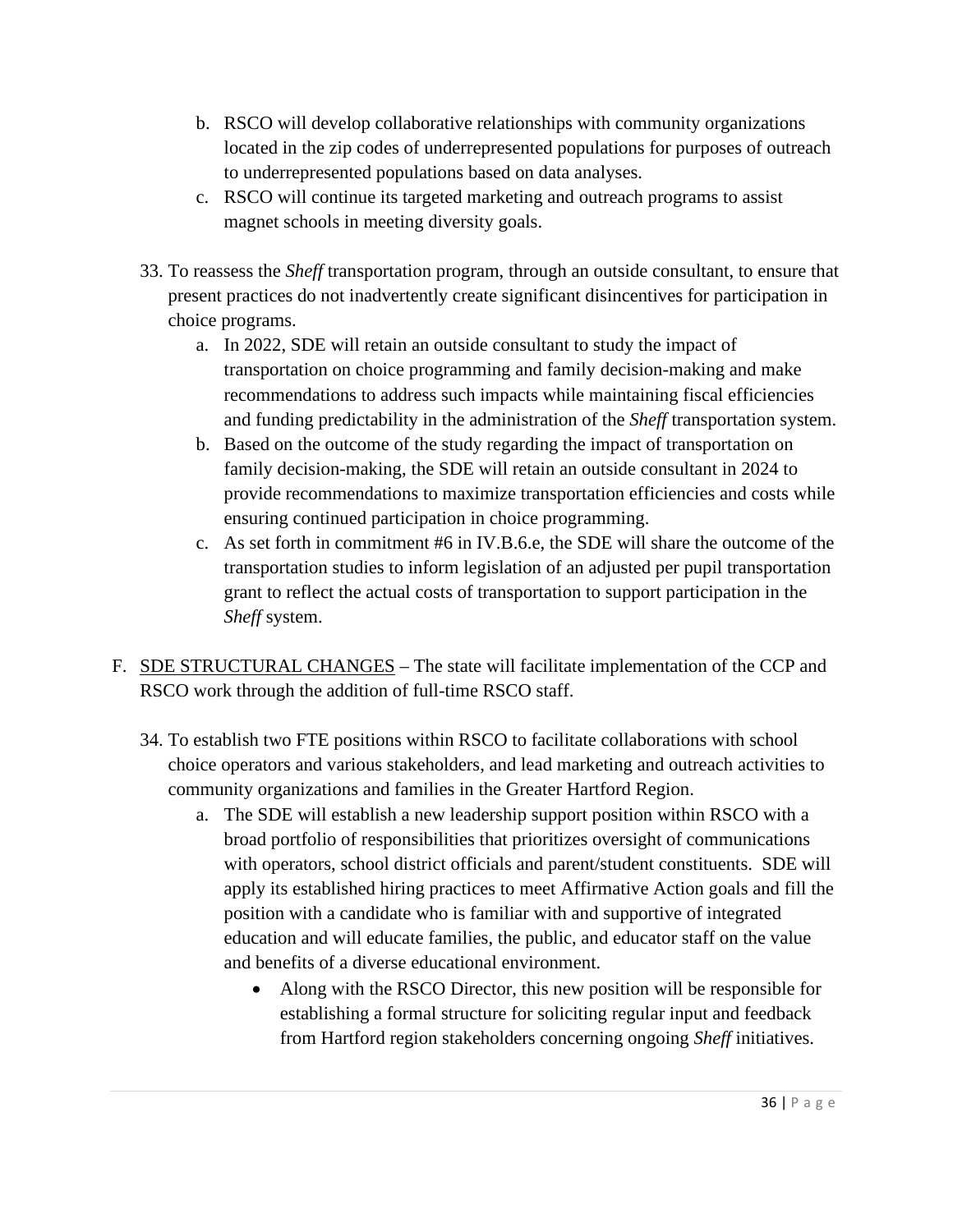- b. SDE will hire an Education Consultant within RSCO as a liaison and central contact point for marketing and communications, with a specific focus on community outreach.
- G. QUALITATIVE ENHANCEMENTS The state will implement the qualitative enhancements contained in these commitments to facilitate implementation of the CCP and enhance the delivery of integrated education in the Greater Hartford Region.
	- 35. To provide and fund centralized inclusion programming for all magnet schools, Open Choice schools and Hartford Region technical high schools to promote inclusion and cultural awareness in choice programs.
		- a. SDE will contract with an outside consultant in an amount not to exceed \$500,000 to provide inclusion programming and professional development over a 2 to 3 year period for all magnet schools, Open Choice schools and Hartford Region technical high schools included in the *Sheff* portfolio of choice programs.
		- b. SDE will consider to what extent it can leverage federal ESSER funding for inclusion programming to be completed by September of 2024, in accordance with federal law.
		- c. Support grants will be available to choice schools for continued inclusion programming and additional inclusion supports, as necessary, through the contracting party up to a maximum of \$100,000 per fiscal year in the aggregate.
	- 36. To make best efforts to increase the numbers of minority school administrators, teachers and staff to levels that reflect the region as a whole.
		- a. The SDE intends to achieve this goal through participation in the following initiatives:
			- 1. Minority Teacher Recruitment Policy Oversight Council. This group, created pursuant to C.G.S. Section 10-156bb, is charged with advising the Commissioner on various strategies to increase the number of minority teachers in Connecticut schools. SDE will include a RSCO representative in the Council's meetings and other activities to learn the strategies that schools and districts throughout the state are already implementing in an effort to achieve this important goal. This staff member in turn would work directly with the *Sheff* schools as part of the technical assistance process in an effort to increase the numbers of minority educators who work in choice program schools.
			- 2. Minority Candidate Certification, Retention and Residency Year Program. Created through 2021 legislation, this program applies to minority candidates employed by a school district as a paraprofessional or associate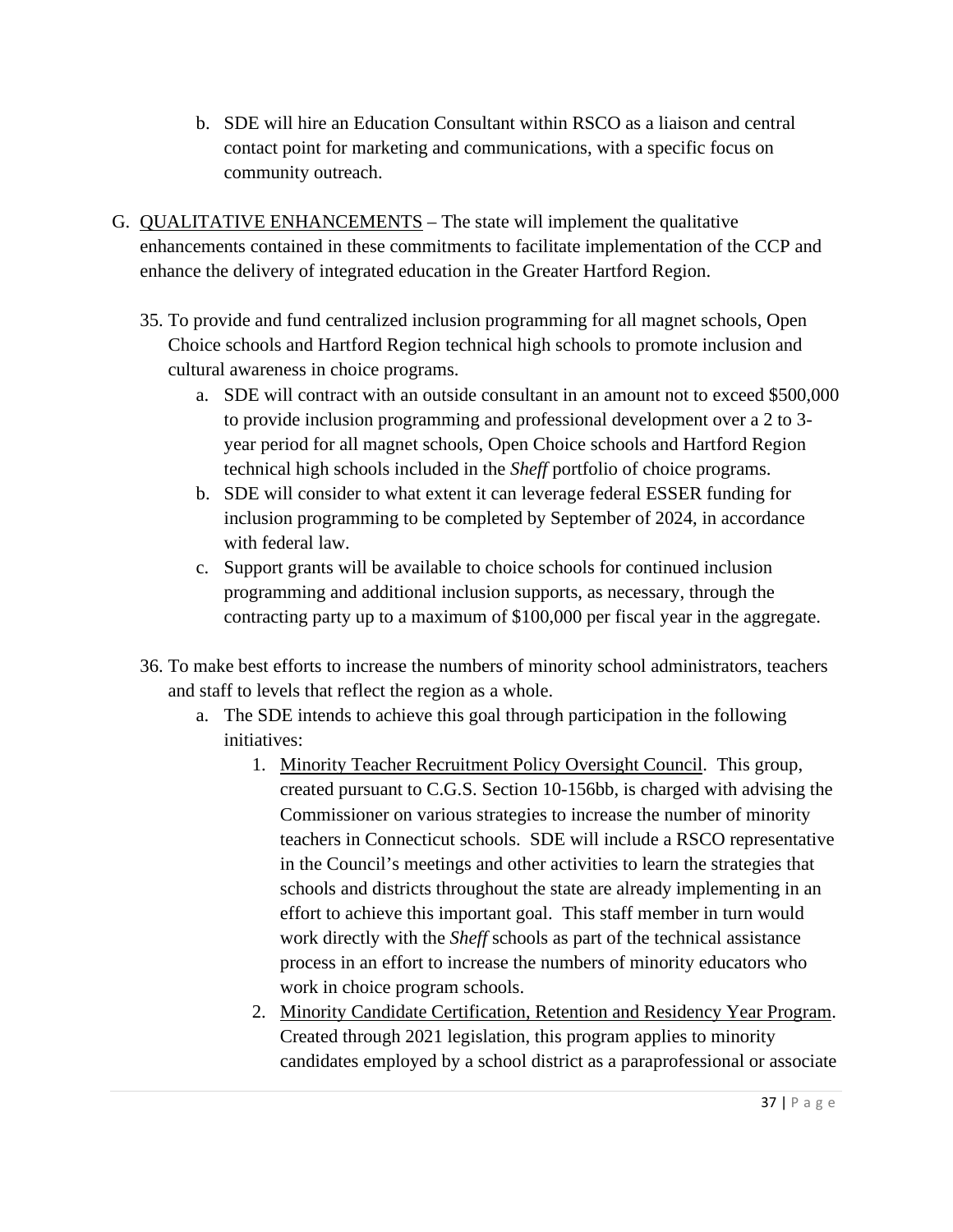instructor to serve in a ten-month position in a school district that would otherwise require professional certification. Candidates receive intensive supervision during the residency program and may be hired as full-time certified staff at the conclusion of the program.

- The SDE shall incentivize participation for all operators through additional recruitment funds that would be conditioned on program participation. In 2022-23, the first year that the program is in operation, non-Alliance District operators that participate in the program shall receive a grant in the amount of \$100,000. In subsequent years through 2024-25, funding for both Alliance Districts and non-Alliance Districts would be based on the number of minority candidates that each operator hires to work at a school within the *Sheff* portfolio. Funding would be allocated proportionally to operators based on a grant amount of \$500,000 in 2023-24 and \$500,000 in 2024-25.
- 3. Next-Generation Educators. Implemented for the first time in November 2020, in this program undergraduate teacher candidates from underrepresented groups and in subject shortage areas work directly in participating school districts. Once in the program, teacher candidates work directly in the classroom and are provided with mentors from organizations such as BLAC (Black Leaders and Administrators Consortium) and CALAS (Connecticut Association of Latino Administrators and Superintendents).
	- The SDE proposes to create a partnership with a participating higher education institution for magnet and Open Choice schools in the *Sheff* portfolio where Black and Latino educators are underrepresented. In doing so, such schools will benefit from the presence of a diverse corps of future educators, while creating the potential for these students to obtain full-time employment in the district following successful completion of the program.
- 4. CREC's Alternate Route to Certification (ARC) Program for Elementary Education. This is a residency program for elementary education with a specific focus on recruiting candidates of color from the greater Hartford area to serve in CREC schools during their training under the supervision of a master teacher. The SDE shall work with CREC to explore the development of a pipeline within which minority candidates in the ARC program would be eligible for full-time employment with CREC as teachers at schools within the *Sheff* portfolio.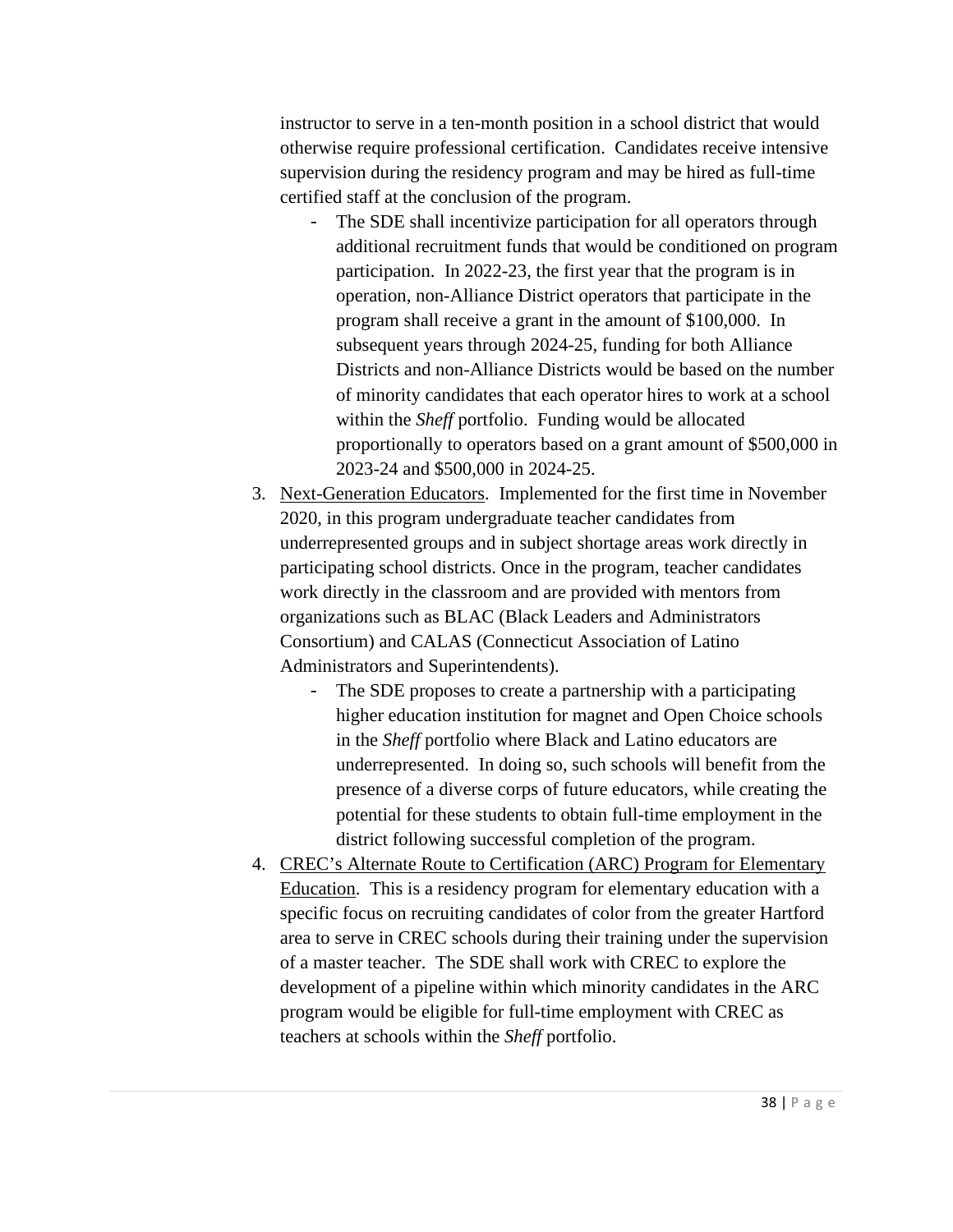- 5. Alliance District Teacher Loan Subsidy Program. Enacted during the 2021 session through Public Act 21-62 (Sec. 3), this program is intended to subsidize the interest rates on certain student loans for teachers employed in an Alliance District. The SDE hopes that this program will serve to increase the number of qualified minority educators employed in all Alliance Districts, including those that operate schools in the *Sheff* portfolio.
- 37. To engage with Open Choice district leaders on a regular basis, at least twice per year, as part of reformulating Open Choice and addressing challenges to expansion, with a focus on marketing, communication, the educational environment, and student support systems.
	- a. SDE will request that CREC and district leaders explore creating an alumni advisory group of Open Choice participants to advise on marketing and communicating about the program and report recommendations to the SDE.
- 38. To coordinate periodic cross-operator/program convocations for professional development specifically relevant to diversity and integrated education.
	- a. Focus will be on targeted professional development for teachers, administrators and support staff in cultural responsiveness and identifying new and different means of fostering frequent positive interactions amongst students from diverse backgrounds while in school.
	- b. Professional development activities will focus on each school and district's disciplinary policies and practices.
		- Each Open Choice district's disciplinary codes, policies and practices will be reviewed along with disaggregated data tracking suspensions and expulsions.
		- SDE will review with operators any policy or practice adjustments deemed to be necessary to address any racial/ethnic disparities in discipline.
- 39. To review RSCO's digital and print media marketing materials, in collaboration with S&C Marketing, or other marketing vendor, to ensure that the materials are user-friendly and accessible, with particular attention to ensuring that parents and students understand what "pathways" and "priorities" are, how pathways and priorities work, and the role they play in the school selection process.
- 40. To continue virtual and in-person outreach to families, with specific focus on outreach to underrepresented populations and target block groups for diversity goals.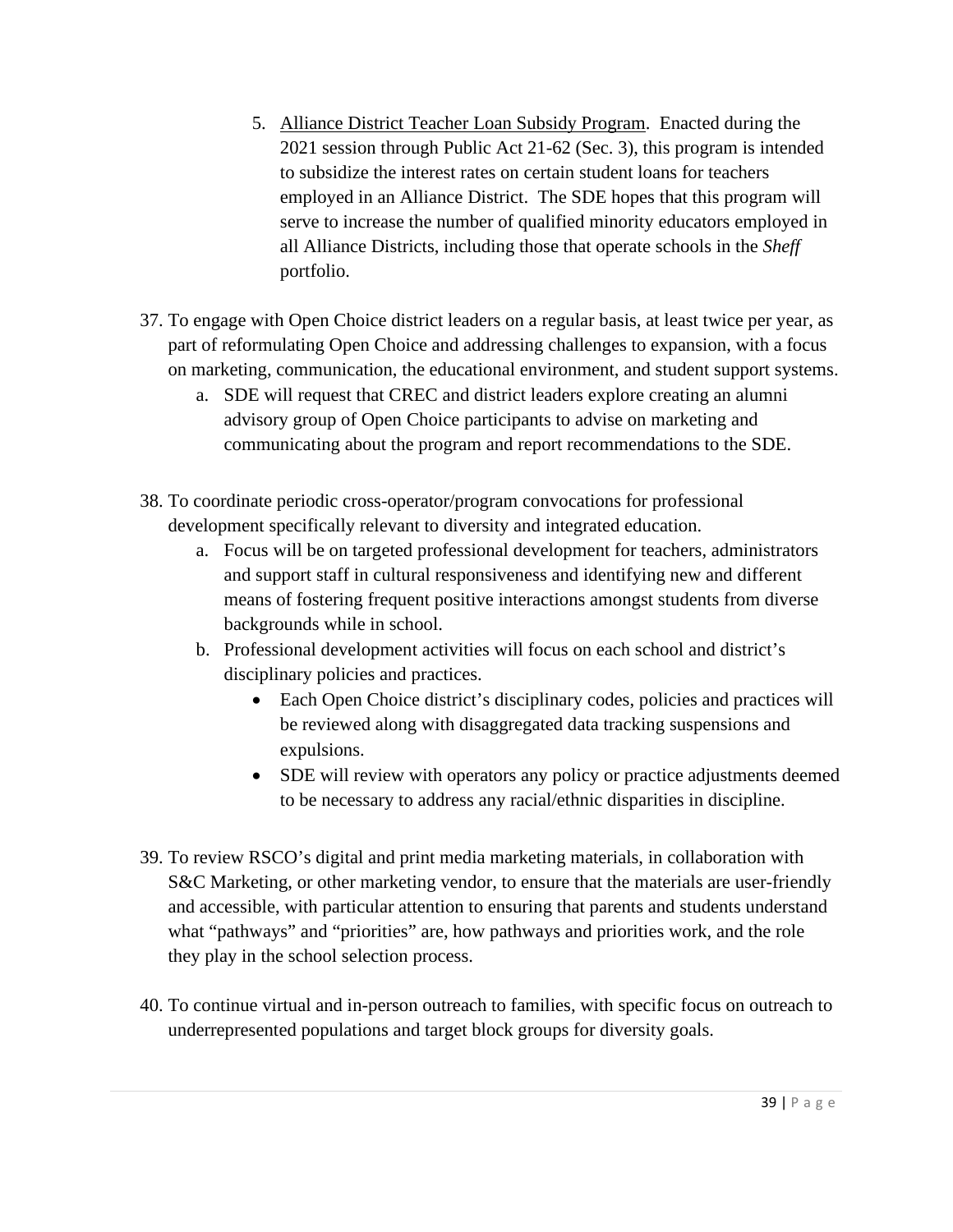- a. RSCO will conduct three in-person fairs per year, to the extent appropriate given safety protocols and positivity rates, and continue its virtual fair website to expand access opportunities for families.
- b. Beginning in September of 2021 and thereafter, in-person community outreach will be a priority with a focus on underrepresented populations and consistent attendance at community events. Parent Information Center and satellite staff will continue to be available in-person for application assistance, consistent with safety protocols, on periodic evenings and weekends during the on-time application period and RSCO will publicize when and where such application assistance is available.
- c. By November 30 of each year, RSCO will complete a list for outreach to community organizations and a list of proposed community events for in-person attendance.
- 41. To provide opportunities to place Hartford resident students in *Sheff* Voluntary Interdistrict Programs after October 1 of each school year.
	- a. RSCO will follow the Student Assignment Plan to place on-time applicants in available seats in the *Sheff* Interdistrict Magnet Schools, *Sheff* CTECS schools and Open Choice Programs with attention to applicants' school choice order in the school year for which the respective lottery applies as follows: (a) October 1 for Interdistrict Magnet Schools, (b) and an extended period through December 1 for Open Choice programs and Hartford Region CTECS Schools.
- h. TERMINATE COURT JURISDICTION The state will rely on the commitments contained in this CCP to meet demand and create a sustainable system of integrated education in support of ending Court jurisdiction.
	- 42. Based upon the State's good faith efforts and compliance with the commitments outlined in this agreement, the parties agree to ask the Court to end Court jurisdiction, in the manner and to the extent described in the Permanent Injunction, based on the aforementioned state commitments.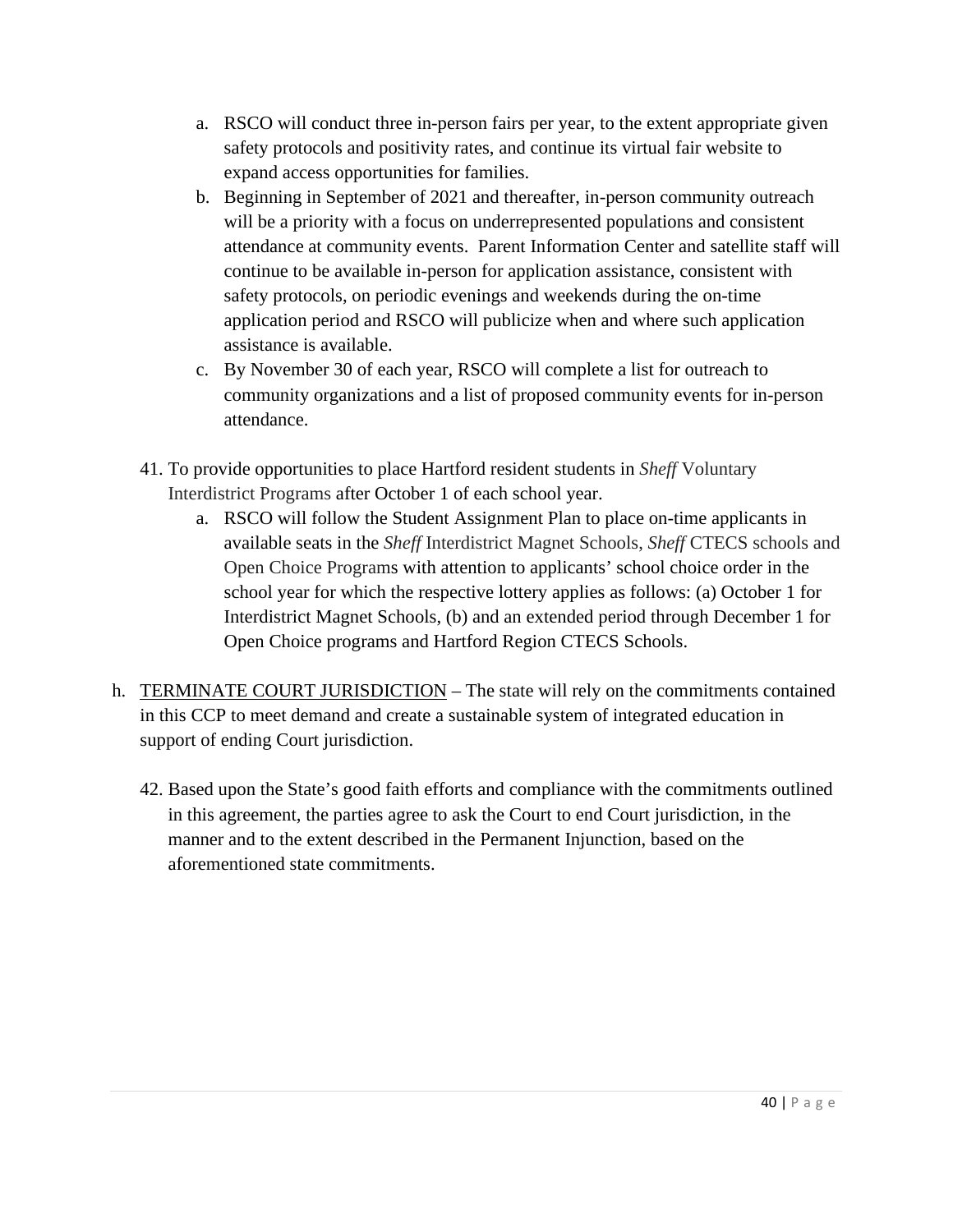| $21-Jan$          | Operator    |                          | East Hartford | <b>CREC</b>                                                  | CREC                                                        | <b>CREC</b>             | CREC                                    | $\ensuremath{\mathsf{CREC}}$   | <b>CREC</b>                                   | Goodwin                                | Goodwin             | Hartford        | Hartford             | Goodwin           | Goodwin                           |                 |
|-------------------|-------------|--------------------------|---------------|--------------------------------------------------------------|-------------------------------------------------------------|-------------------------|-----------------------------------------|--------------------------------|-----------------------------------------------|----------------------------------------|---------------------|-----------------|----------------------|-------------------|-----------------------------------|-----------------|
|                   | School      |                          | <b>CIBA</b>   | Civic<br>Leadership<br>and Two<br>Rivers<br>Middle<br>School | Ana Grace<br>Academy of<br>the Arts<br>Elementary<br>School | Aerospace<br>Elementary | Glastonbury-<br>East Hartford<br>Magnet | International<br>Magnet School | University<br>of Hartford<br>Magnet<br>School | Half-time Dual<br>Enrollment<br>Magnet | <b>CTRA</b>         | Dwight Bellizzi | <b>Hartford Prek</b> | Early<br>Literacy | Technical<br>High School          | Total           |
| Expected          | Total       |                          | 23            | 360                                                          | 40                                                          | 20                      | 60                                      | 20                             | 40                                            | 45                                     | $\overline{9}$      | 760             | 100                  | 300               | 220                               | 1,997           |
| Seat<br>Expansion | Hartford    |                          | 12            | 180                                                          | 20                                                          | 10                      | 30                                      | 10                             | 20                                            | 25                                     | 5                   | 380             | 50                   | 150               | 110                               | 1,002           |
|                   |             | Cost                     | \$496,408.30  |                                                              | \$262,040                                                   |                         |                                         |                                |                                               |                                        | \$131,868           | \$167,500       | \$142,150            |                   |                                   | \$1,199,966.30  |
|                   | 2021-22     | <b>Total Seats</b>       |               |                                                              | 20                                                          |                         |                                         |                                |                                               |                                        |                     | 10 <sup>1</sup> | 20                   |                   |                                   | 65              |
|                   |             | Hartford<br>Seats        |               |                                                              | 10                                                          |                         |                                         |                                |                                               |                                        |                     |                 | 10                   |                   |                                   | 28              |
|                   |             | Cost                     | \$600,298.30  | \$1,925,844                                                  | \$524,080                                                   | \$262,040               | \$786,120                               | \$262,040                      | \$524,080                                     | \$135,057                              | \$131,868           | \$284,300       | \$426,450            |                   |                                   | \$5,862,177.30  |
|                   | 2022-23     | <b>Total Seats</b>       | 12            | 147                                                          | 40                                                          | 20                      | 60                                      | 20                             | 40                                            | 15                                     |                     | 40              | 60                   |                   |                                   | 463             |
|                   |             | Hartford<br><b>Seats</b> |               | 73                                                           | 20                                                          | 10                      | 30                                      |                                | 20                                            |                                        |                     | 20              | 30                   |                   |                                   | 231             |
|                   |             | Cost                     | \$704,188.30  | \$3,131,264                                                  | \$524,080                                                   | \$262,040               | \$786,120                               | \$262,040                      | \$524,080                                     | \$254,514                              | \$131,868           | \$976,900       | \$710,750            |                   |                                   | \$8,267,844.30  |
|                   | 2023-24     | <b>Total Seats</b>       | 18            | 232                                                          | 40                                                          | 20                      | 60                                      | 20                             | 40                                            | 30                                     |                     | 120             | 100                  |                   |                                   | 689             |
|                   |             | Hartford<br>Seats        |               | 116                                                          | 20                                                          | 10                      | 30                                      |                                | 20                                            | 15                                     |                     | 60              | 50                   |                   |                                   | 345             |
|                   |             | Cost                     | \$398,245.00  | \$4,699,720                                                  | \$524,080                                                   | \$262,040               | \$786,120                               | \$262,040                      | \$524,080                                     | \$358,371                              | \$131,868           | \$1,669,500     |                      |                   | \$710,750 \$1,965,300 \$1,611,720 | \$13,903,834.00 |
|                   | 2024-25     | <b>Total Seats</b>       | 23            | 360                                                          | 40                                                          | 20                      | 60                                      | 20                             | 40                                            | 45                                     |                     | 200             | 100                  | 150               | 110                               | 1177            |
|                   |             | Hartford<br><b>Seats</b> | 12            | 180                                                          | 20                                                          | 10                      | 30                                      |                                | 20                                            | 25                                     |                     | 100             | 50                   | 75                | 55                                | 592             |
|                   |             | Cost                     | \$398,245.00  | \$4,699,720                                                  | \$524,080                                                   | \$262,040               | \$786,120                               | \$262,040                      | \$524,080                                     |                                        | \$358,371 \$131,868 | \$2,362,100     |                      |                   | \$710,750 \$3,930,600 \$3,223,440 | \$18,173,454.00 |
|                   | 2025-26     | <b>Total Seats</b>       | 23            | 360                                                          | 40                                                          | 20                      | 60                                      | 20                             | 40                                            | 45                                     |                     | 280             | 100                  | 300               | 220                               | 1517            |
|                   |             | Hartford<br>Seats        | 12            | 180                                                          | 20                                                          | 10                      | 30                                      |                                | 20                                            | 25                                     |                     | 140             | 50                   | 150               | 110                               | 762             |
|                   |             | Cost                     | \$398,245.00  | \$4,699,720                                                  | \$524,080                                                   | \$262,040               | \$786,120                               | \$262,040                      | \$524,080                                     | \$358,371                              | \$131,868           | \$3,054,700     |                      |                   | \$710,750 \$3,930,600 \$3,223,440 | \$18,866,054.00 |
|                   | 2026-27     | <b>Total Seats</b>       | 23            | 360                                                          | 40                                                          | 20                      | 60                                      | 20                             | 40                                            | 45                                     |                     | 360             | 100                  | 300               | 220                               | 1597            |
| Projected Costs   |             | Hartford<br>Seats        | 12            | 180                                                          | 20                                                          | 10                      | 30                                      |                                | 20                                            | 25                                     |                     | 180             | 50                   | 150               | 110                               | 802             |
|                   |             | Cost                     | \$398,245.00  | \$4,699,720                                                  | \$524,080                                                   | \$262,040               | \$786,120                               | \$262,040                      | \$524,080                                     | \$358,371                              | \$131,868           | \$3,747,300     |                      |                   | \$710,750 \$3,930,600 \$3,223,440 | \$19,558,654.00 |
|                   | 2027-28     | <b>Total Seats</b>       | 23            | 360                                                          | 40                                                          | 20                      | 60                                      | 20                             | 40                                            | 45                                     |                     | 440             | 100                  | 300               | 220                               | 1677            |
|                   |             | Hartford<br>Seats        | 12            | 180                                                          | 20                                                          | 10                      | 30                                      |                                | 20                                            | 25                                     |                     | 220             | 50                   | 150               | 110                               | 842             |
|                   |             | Cost                     | \$398,245.00  | \$4,699,720                                                  | \$524,080                                                   | \$262,040               | \$786,120                               | \$262,040                      | \$524,080                                     |                                        | \$358,371 \$131,868 | \$4,439,900     |                      |                   | \$710,750 \$3,930,600 \$3,223,440 | \$20,251,254.00 |
|                   | 2028-29     | <b>Total Seats</b>       | 23            | 360                                                          | 40                                                          | 20                      | 60                                      | 20                             | 40                                            | 45                                     |                     | 520             | 100                  | 300               | 220                               | 1757            |
|                   |             | Hartford<br>Seats        | 12            | 180                                                          | 20                                                          | 10                      | 30                                      | $\frac{1}{2}$                  | 20                                            | 25                                     |                     | 260             | 50                   | 150               | 110                               | 882             |
|                   |             | Cost                     | \$398,245.00  | \$4,699,720                                                  | \$524,080                                                   | \$262,040               | \$786,120                               | \$262,040                      | \$524,080                                     |                                        | \$358,371 \$131,868 | \$5,132,500     |                      |                   | \$710,750 \$3,930,600 \$3,223,440 | \$20,943,854.00 |
|                   | 2029-30     | <b>Total Seats</b>       | 23            | 360                                                          | 40                                                          | 20                      | 60                                      | 20                             | 40                                            | 45                                     |                     | 600             | 100                  | 300               | 220                               | 1837            |
|                   |             | Hartford<br>Seats        | 12            | 180                                                          | 20                                                          | 10                      | 30                                      |                                | 20                                            | 25                                     |                     | 300             | 50                   | 150               | 110                               | 922             |
|                   |             | Cost                     | \$398,245.00  | \$4,699,720                                                  | \$524,080                                                   | \$262,040               | \$786,120                               | \$262,040                      | \$524,080                                     | \$358,371                              | \$131,868           | \$5,825,100     |                      |                   | \$710,750 \$3,930,600 \$3,223,440 | \$21,636,454.00 |
|                   | 2030-31 And | <b>Total Seats</b>       | 23            | 360                                                          | 40                                                          | 20                      | 60                                      | 20                             | 40                                            | 45                                     |                     | 680             | 100                  | 300               | 220                               | 1917            |
|                   | Ongoing     | Hartford<br>Seats        | 12            | 180                                                          | 20                                                          | 10                      | 30                                      | $\frac{1}{2}$                  | 20                                            | 25                                     |                     | 340             | 50                   | 150               | 110                               | 962             |
|                   |             | Cost                     | \$398,245.00  | \$4,699,720                                                  | \$524,080                                                   | \$262,040               | \$786,120                               | \$262,040                      | \$524,080                                     |                                        | \$358,371 \$131,868 | \$6,517,700     |                      |                   | \$710,750 \$3,930,600 \$3,223,440 | \$22,329,054.00 |
|                   | 2031-32 And | <b>Total Seats</b>       | 23            | 360                                                          | 40                                                          | 20                      | 60                                      | 20                             | 40                                            | 45                                     |                     | 760             | 100                  | 300               | 220                               | 1997            |
|                   | Ongoing     | Hartford<br>Seats        | 12            | 180                                                          | 20                                                          | 10                      | 30                                      |                                | 20                                            | 25                                     |                     | 380             | 50                   | 150               | 110                               | 1002            |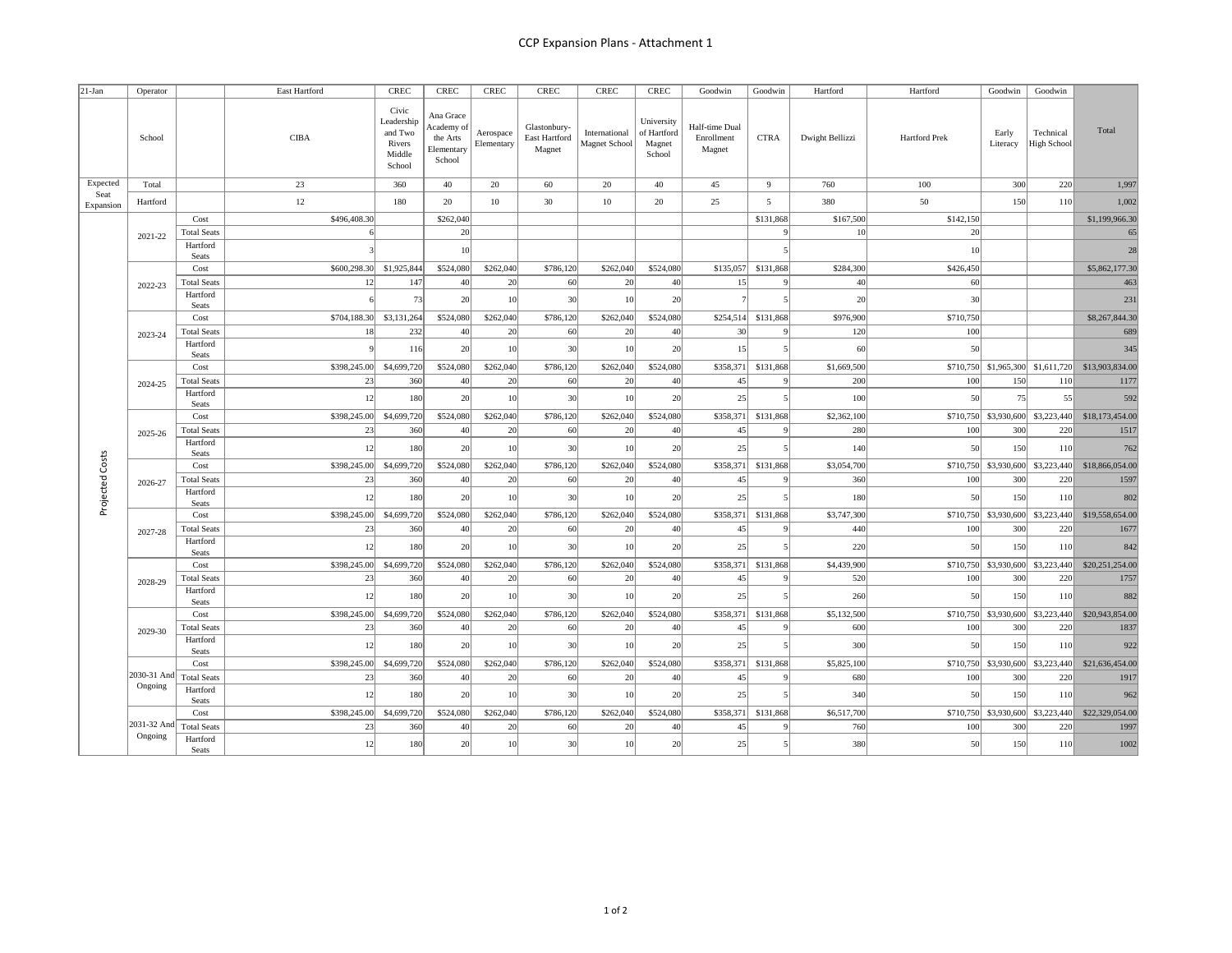| $21-Jan$ | Operator         | East Hartford                                                                                                                                                                                                                                                                                                                 | <b>CREC</b>                                                                                                                                                                                                                                        | <b>CREC</b>                                                                                                                                                                                                                                                                                                        | <b>CREC</b>                                                                                                             | CREC                                                                                                                      | <b>CREC</b>                                                                                                             | <b>CREC</b>                                                                                                                                  | Goodwin                                                                                                                                                                                                                                                                                                                                                                                                            | Goodwin                                                                                               | Hartford                                                                                                                                                                                                                                                                                                                                                                                                                                                                                                                                             | Hartford                                                                                                                                                                                                                                                                                                                                                                                                                                                                                                                                                                           | Goodwin                                                                                                                                               | Goodwin                                                                                                                                                        |       |
|----------|------------------|-------------------------------------------------------------------------------------------------------------------------------------------------------------------------------------------------------------------------------------------------------------------------------------------------------------------------------|----------------------------------------------------------------------------------------------------------------------------------------------------------------------------------------------------------------------------------------------------|--------------------------------------------------------------------------------------------------------------------------------------------------------------------------------------------------------------------------------------------------------------------------------------------------------------------|-------------------------------------------------------------------------------------------------------------------------|---------------------------------------------------------------------------------------------------------------------------|-------------------------------------------------------------------------------------------------------------------------|----------------------------------------------------------------------------------------------------------------------------------------------|--------------------------------------------------------------------------------------------------------------------------------------------------------------------------------------------------------------------------------------------------------------------------------------------------------------------------------------------------------------------------------------------------------------------|-------------------------------------------------------------------------------------------------------|------------------------------------------------------------------------------------------------------------------------------------------------------------------------------------------------------------------------------------------------------------------------------------------------------------------------------------------------------------------------------------------------------------------------------------------------------------------------------------------------------------------------------------------------------|------------------------------------------------------------------------------------------------------------------------------------------------------------------------------------------------------------------------------------------------------------------------------------------------------------------------------------------------------------------------------------------------------------------------------------------------------------------------------------------------------------------------------------------------------------------------------------|-------------------------------------------------------------------------------------------------------------------------------------------------------|----------------------------------------------------------------------------------------------------------------------------------------------------------------|-------|
|          | School           | <b>CIBA</b>                                                                                                                                                                                                                                                                                                                   | Civic<br>Leadership<br>and Two<br>Rivers<br>Middle<br>School                                                                                                                                                                                       | Ana Grace<br>Academy of<br>the Arts<br>Elementary<br>School                                                                                                                                                                                                                                                        | Aerospace<br>Elementary                                                                                                 | Glastonbury-<br>East Hartford<br>Magnet                                                                                   | International<br><b>Magnet School</b>                                                                                   | University<br>of Hartford<br>Magnet<br>School                                                                                                | Half-time Dual<br>Enrollment<br>Magnet                                                                                                                                                                                                                                                                                                                                                                             | <b>CTRA</b>                                                                                           | Dwight Bellizzi                                                                                                                                                                                                                                                                                                                                                                                                                                                                                                                                      | <b>Hartford Prek</b>                                                                                                                                                                                                                                                                                                                                                                                                                                                                                                                                                               | Early<br>Literacy                                                                                                                                     | Technical<br><b>High School</b>                                                                                                                                | Total |
|          | Proposal Summary | with<br>The proposal seeks to (1) increase enrollment to capacity, and (2) develop cooperative arrangements<br>obsept (US). Trinity Collegs, and the (USBA) times focal college for electrol condense or priestry or in<br>locsph (USL).<br>and summer programming to support college connections.<br>campus tours<br>include | The proposal revamps the two school, programs to a STEAM program with a direct pathway continuum<br>between Two Rivers and Civic Leadership. The theme will have a heavy focus on engineering and<br>technology. CREC has partnered<br>technology. | d classroom for $2021-22$ to accommodate families who received offers They are proposing to add another $20$ seats as a combined classroom in<br>2021-22<br>Need CREC approval to move forward in 2022-23:<br>CREC added 1 prek3/prek4 combined classroom for 20<br>based on the wrong applying grade.<br>2022-23. | Need CREC approval to move forward in 2022-23:<br>CREC is proposing to add 1 prek3/prek4 combined classroom for 2022-23 | Need CREC approval to move forward in 2022-23:<br>CREC is proposing to add 3 prek3/prek4 combined classrooms for 2022-23. | Need CREC approval to move forward in 2022-23:<br>CREC is proposing to add 1 prek3/prek4 combined dassroom for 2022-23. | New Expansion that needs CREC approval to move forward in 2022-23<br>CREC is proposing to add 2 prek3/prek4 combined classrooms for 2022-23. | college<br>basis for<br>Over the academic year, including a 2 week summer prep program,<br>Moved to 2022-23 as starting year:<br>Hartford and suburban resident high school students would participate in on-line and in-person<br>level classes through Goodwin's Early College Advanced Manufacturing Center on a half-time<br>students will earn 21 college credits<br>academic year.<br>450 hours per<br>over. | grade.<br>Two Rivers in 9th<br>students from<br>CAP to accommodate all pathway<br>seats over<br>Add 9 | HPS updated its proposal to to phase in Dwight Bellizzi Dual Language Academy (DBDLA) as a magnet<br>through the development of a Pk4-8 Dual Language Immersion school over the term of the project. The<br>Dual Language Immersion<br>Dual<br>school<br>school year.<br>os (1904) 2007-100 et Advanced S-14 09. But assemblance and annual units and alternational agentional state an<br>Space 2007-100 et Advanced State and Advanced Section and account of the State and Section and Section 3.<br>This project will start in 2022-23 with Pk4: | Magnet School (based on a data dive and weighing compliance) and, Hartford PK Magnet students co-<br>located at Burns Latino Academy would direct pathway into one HPS Magnet School (based on a data dive<br>and weighing complian<br>two school locations into two HPS magnet schools to be identified through collaboration with SDE:<br>Hartford PK Magnet students co-located with Global Communications would direct pathway into one HPS<br>HPS is proposing to add two additional prek classrooms for 2022-23 and direct pathways from each of the<br>wrong applying grade | earmarked TBD in the original proposal. The program will<br>Early Literacy program fills 300 seats of the begin in 2024-25 and phase-in over 2 years. | The program<br>Technical school program will fill 220 seats of the earmarked TBD in the original proposal.<br>will begin in 2024-25 and phase-in over 2 years. |       |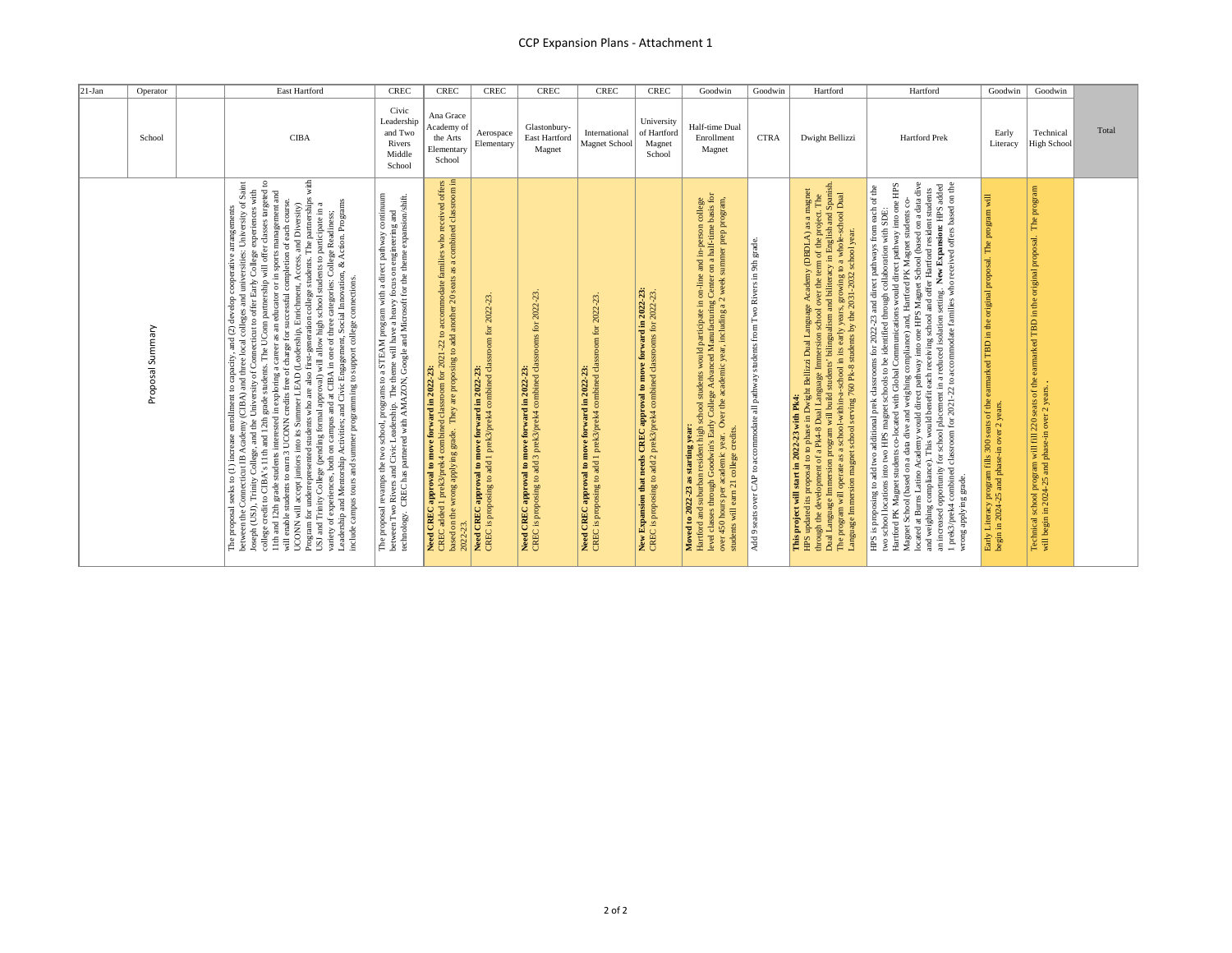# **CCP Attachment 2**

# 21-Jan

|                              |          | <b>Expansion Within Physical Capacity (Excludes</b> |                                                                                                                         |
|------------------------------|----------|-----------------------------------------------------|-------------------------------------------------------------------------------------------------------------------------|
|                              |          | <b>Expansion Proposals</b> )                        |                                                                                                                         |
|                              |          | <b>Additional Seats</b>                             | Cost                                                                                                                    |
|                              | Hartford | Non-Hartford                                        | Total<br>(through $2027-28$<br>at 992 added<br>Hartford seats with<br>accompanying<br>Suburban seats for<br>compliance) |
| <b>RESC</b><br>Magnets       | 599      | 423                                                 | \$10,734,546                                                                                                            |
| Hartford<br>Magnets          | 866      | 658                                                 | \$3,603,039                                                                                                             |
| Other<br>District<br>Magnets | 3        | 15                                                  | \$106,520                                                                                                               |
| Total                        | 1,456    | 1,085                                               | \$14,444,105                                                                                                            |

Note: These data include increased enrollment to physical building capacity at 80% capacity and shifts to 50-50 Hartford to Suburban enrollment. Total Hartford + Suburban enrollment increases may exceed total physical capacity based on existing enrollments greater than 80% capacity.

|                                     |          | Expansion Within Grant Capacity at Schools with |                                                          |
|-------------------------------------|----------|-------------------------------------------------|----------------------------------------------------------|
|                                     |          | Diverse Applicant Pools                         |                                                          |
|                                     |          | <b>Additional Seats Available</b>               | Cost                                                     |
|                                     | Hartford | Non-Hartford                                    | Total (Budgeted)<br>Includes Grant and<br>Transportation |
| <b>RESC</b><br>Magnets              | 284      | 38                                              | \$1,948,716                                              |
| Hartford<br>Magnets                 | 3        |                                                 |                                                          |
| Other<br><b>District</b><br>Magnets | 47       |                                                 | \$588,710                                                |
| Total                               | 334      | 38                                              | \$2,537,426                                              |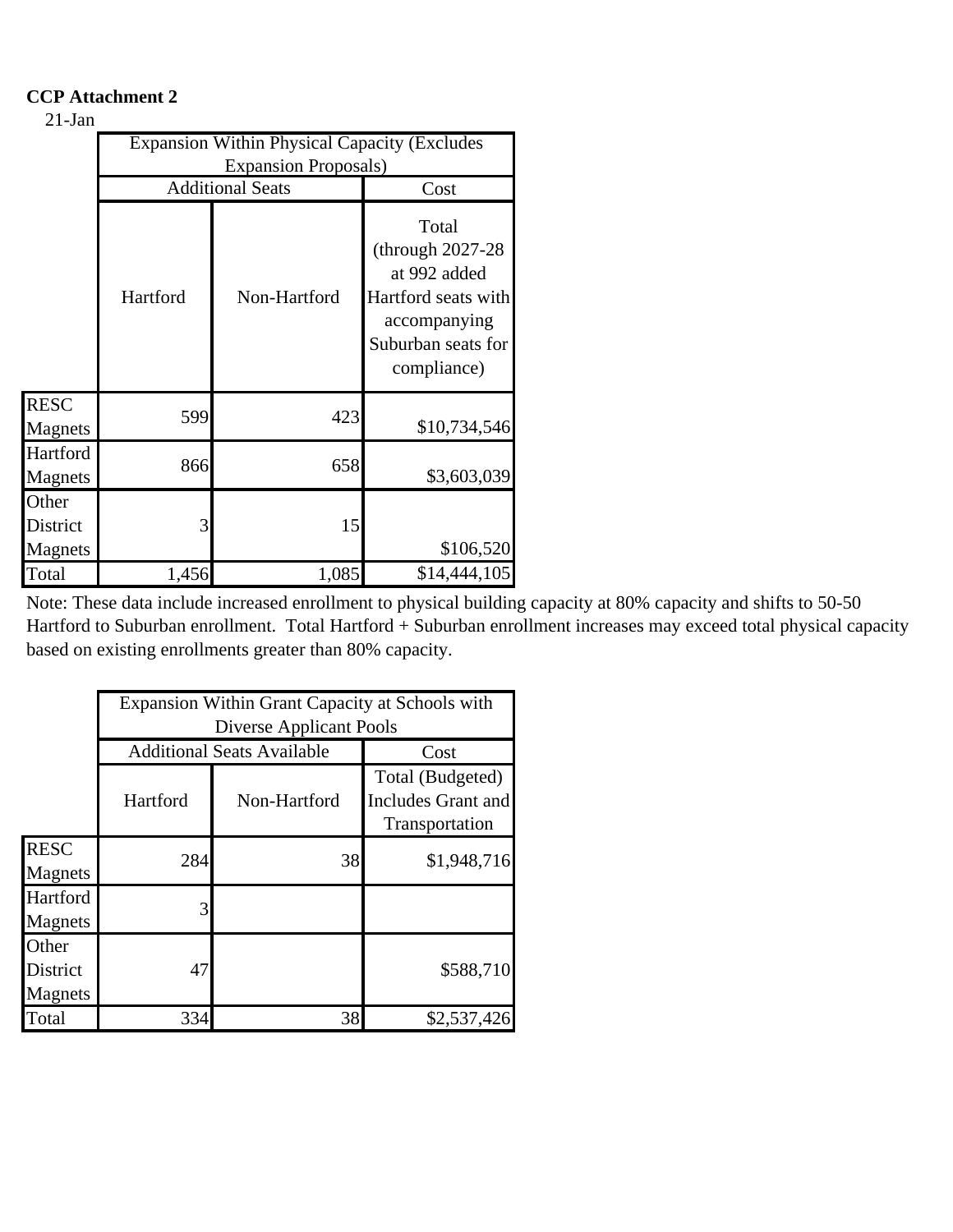Note: These data represent expansion up to budgeted enrollment and increases in enrollment of Hartford-resident students within budgeted enrollment to 50% of total enrollment at schools with diverse applicant pools to support the shift in enrollment and maintain SES compliance. This does NOT include all expansion to budgeted enrollment (Hartford and suburban). That figure is indicated below in the Total Additional Grant Spaces Available column.

|             |                                                    | <b>Enrollment/Capacity Summary Stats (Excludes Expansion Proposal Enrollments)</b> |                                                                 |                                                                                    |                                                                                                 |                                                |                                                                            |
|-------------|----------------------------------------------------|------------------------------------------------------------------------------------|-----------------------------------------------------------------|------------------------------------------------------------------------------------|-------------------------------------------------------------------------------------------------|------------------------------------------------|----------------------------------------------------------------------------|
|             | Physical<br>Capacity<br>(Hartford and<br>Suburban) | Additional<br>Hartford<br>Enrollment                                               | <b>Running Total -</b><br>Additional<br>Hartford<br>Enroillment | Additional<br>Physical<br><b>Spaces</b><br>Available for<br>Hartford<br>Enrollment | Grant<br>Capacity<br>Hartford<br>Enrollment<br>at Schools<br>with Diverse<br>Applicant<br>Pools | <b>Running</b><br>Total -<br>Grant<br>Capacity | Total Grant<br><b>Spaces</b><br>Available<br>(Hartford<br>and<br>Suburban) |
| FY 22       |                                                    |                                                                                    |                                                                 |                                                                                    |                                                                                                 |                                                |                                                                            |
| FY 23       |                                                    |                                                                                    |                                                                 |                                                                                    | 63                                                                                              |                                                |                                                                            |
| FY 24       |                                                    | 57                                                                                 | 62                                                              |                                                                                    | 93                                                                                              | 156                                            |                                                                            |
| <b>FY25</b> | 2,541                                              | 125                                                                                | 187                                                             |                                                                                    | 106                                                                                             | 262                                            |                                                                            |
| <b>FY26</b> |                                                    | 242                                                                                | 429                                                             |                                                                                    | 73                                                                                              | 333                                            |                                                                            |
| <b>FY27</b> |                                                    | 297                                                                                | 726                                                             |                                                                                    |                                                                                                 |                                                |                                                                            |
| <b>FY28</b> |                                                    | 267                                                                                | 993                                                             |                                                                                    |                                                                                                 |                                                |                                                                            |
| Total       |                                                    | 993                                                                                |                                                                 | 463                                                                                | 335                                                                                             |                                                | 551                                                                        |

Note: The Grant Capacity column represents expansion up to budgeted enrollment and increases in enrollment of Hartford-resident students within budgeted enrollment to 50% of total enrollment at schools with diverse applicant pools to support the shift in enrollment and maintain SES compliance. Total additional enrollments (suburban and Hartford) across all schools within budgeted enrollments is indicated in the Total Grant Spaces Available column.

Note 2: Numbers may vary by a few students due to rounding.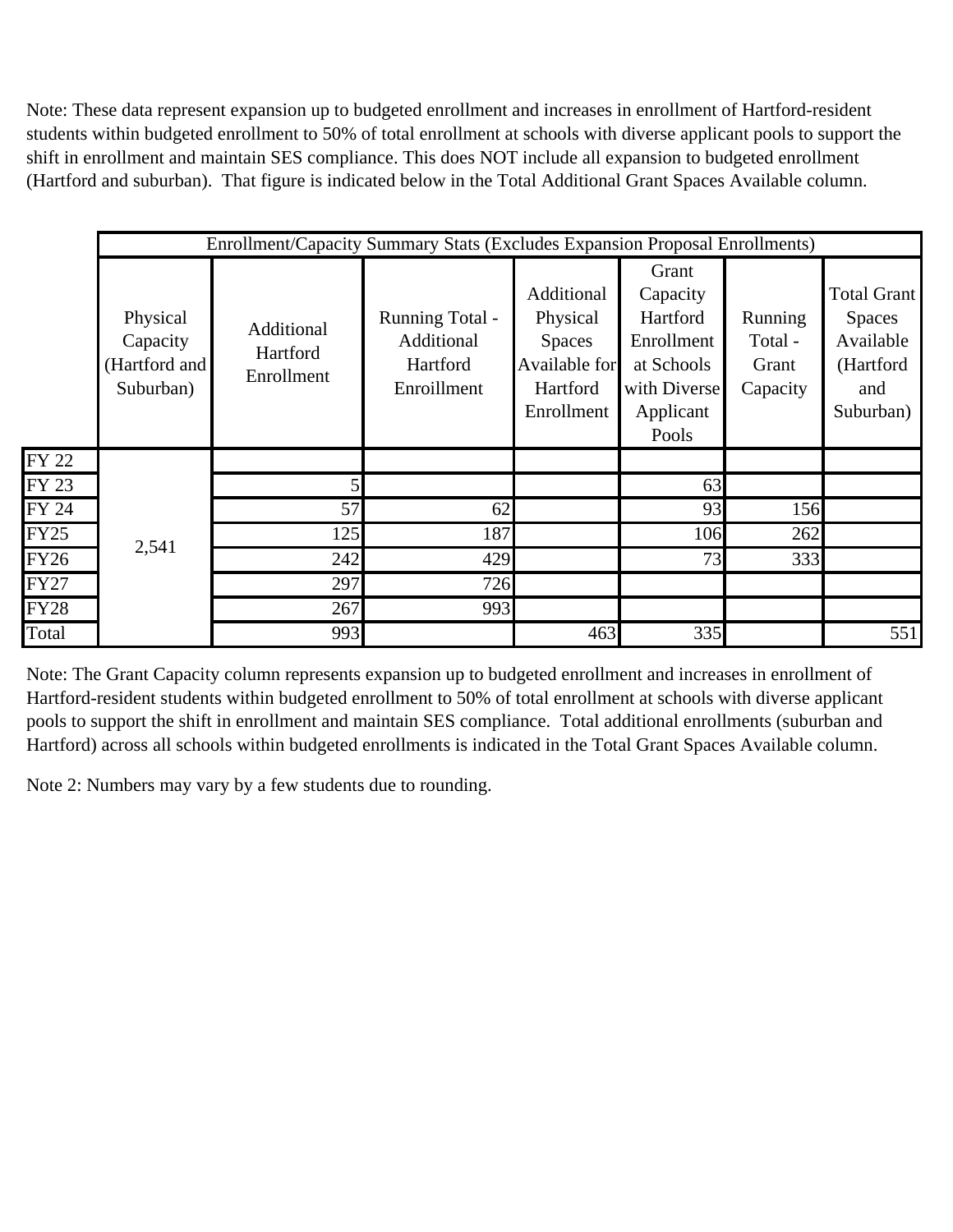| <b>Attachment 2</b>                                                                    |                                                                                   |                                 |                      |                  |                                   |                            |                                  |                                                                                                       |          |                                   |                                         |             |                                                       |                                                                                                                                       |                                                                                                               |                                                                                                                                                                                                                                                                |                                                                   |                                            |                |                                   |          |              |                                                                                                                                                                                                                                                  | <b>ESTIMATED</b>                                                                                                                                     |                                    |
|----------------------------------------------------------------------------------------|-----------------------------------------------------------------------------------|---------------------------------|----------------------|------------------|-----------------------------------|----------------------------|----------------------------------|-------------------------------------------------------------------------------------------------------|----------|-----------------------------------|-----------------------------------------|-------------|-------------------------------------------------------|---------------------------------------------------------------------------------------------------------------------------------------|---------------------------------------------------------------------------------------------------------------|----------------------------------------------------------------------------------------------------------------------------------------------------------------------------------------------------------------------------------------------------------------|-------------------------------------------------------------------|--------------------------------------------|----------------|-----------------------------------|----------|--------------|--------------------------------------------------------------------------------------------------------------------------------------------------------------------------------------------------------------------------------------------------|------------------------------------------------------------------------------------------------------------------------------------------------------|------------------------------------|
| ANALYSIS OF CAPACITY FOR CCP: SHEFF<br><b>MAGNET SCHOOLS (Grant Capacity at 50-50)</b> |                                                                                   |                                 |                      |                  |                                   |                            |                                  |                                                                                                       |          |                                   |                                         |             |                                                       |                                                                                                                                       |                                                                                                               |                                                                                                                                                                                                                                                                |                                                                   |                                            |                |                                   |          |              |                                                                                                                                                                                                                                                  |                                                                                                                                                      |                                    |
| Enrollment)                                                                            |                                                                                   |                                 | 1                    | 2                | 3 <sup>1</sup>                    | $-4$                       | 5                                | 6                                                                                                     | 7        | 8 <sup>1</sup>                    | $9 \mid$                                | 10          | 11                                                    | 12                                                                                                                                    | 13                                                                                                            | 14                                                                                                                                                                                                                                                             | 15                                                                | 16                                         | 17             | 18                                | 19       | 20           | 21                                                                                                                                                                                                                                               | 21-Jan-2022<br>22                                                                                                                                    |                                    |
|                                                                                        |                                                                                   |                                 |                      |                  | <b>FY21 Enrollment</b>            |                            |                                  |                                                                                                       |          | <b>FY22 Grant Capacity</b>        |                                         |             |                                                       |                                                                                                                                       | <b>Add'l Enrollments Based on</b><br>Capacity                                                                 |                                                                                                                                                                                                                                                                |                                                                   |                                            |                | <b>Add'l Hartford Enrollments</b> |          |              |                                                                                                                                                                                                                                                  |                                                                                                                                                      |                                    |
| Operator                                                                               | School Name                                                                       | Final<br>Planned<br>Grade Range | Building<br>Capacity | FY21<br>Hartford | FY21<br>Suburban/Non-<br>Hartford | <b>FY21</b><br>In-District | <b>FY21</b><br><b>Total Enrl</b> | FY21<br>Potential<br>Physical<br>Enrollment<br>Capacity<br>$\left(\text{column } 1-5\right)$ Hartford | FY22     | FY22<br>Suburban/Non-<br>Hartford | <b>FY22</b><br>In-District   Total Enrl | <b>FY22</b> | <b>FY22</b><br><b>Total Enrl</b><br>Grant<br>Capacity | Potential<br><b>Unused Grant</b><br>Capacity<br>(Physical space)<br>for seats and<br>funded)<br>(column $11$<br>Enrl used for<br>Cap) | FY22 Potential<br>Additional<br>Physical<br>Capacity over<br>Grant Capacity<br>(Additional<br>but no funding) | physical space Additional Hartford Students to Reach 50-50 (70-30 for Host Magnets) Within Grant Capacity (using FY21 H enrl)*<br>over Column 12 Includes increases in Hartford enrollments in columns 16-20 at schools with diverse applicant pools to suppor | <b>Total Add'l</b>                                                | 50% enrollment minimum (schools in yellow) |                |                                   |          |              | Cost of Added Hartford Enrl (14) Include<br>within Grant Capacity from cost to transpor<br>column 14 (within<br>appropriation)<br><b>Includes cost for added</b><br>tudents to reach cap at<br>chools in columns 16-20<br>that are under the cap | Transportation<br>Costs from Added<br>Hartford Enrl<br>added students<br>to reach cap at<br>schools in<br>columns 16-20<br>that are under<br>the cap |                                    |
|                                                                                        |                                                                                   |                                 |                      |                  |                                   |                            |                                  |                                                                                                       |          |                                   |                                         |             |                                                       |                                                                                                                                       |                                                                                                               | <b>Total Add'l</b><br>Hartford Students<br>for 50-50 (30% H Schools for 50-50<br>at S Host) H-S<br>Enrollment                                                                                                                                                  | Suburban<br>Students at<br>Higlighted<br>(30% H at S<br>Host) H-S | 2021-22                                    | 2022-23        | 2023-24                           | 2024-25  | 2025-26      |                                                                                                                                                                                                                                                  |                                                                                                                                                      |                                    |
| Bloomfield                                                                             | Global Experience<br>Magnet School                                                | $6 - 12$                        | 225                  | 51               | 84                                | 57                         | 192                              | 33                                                                                                    | 41       | 120                               | 57                                      | 218         | 161                                                   | 26                                                                                                                                    | 7 <sup>1</sup>                                                                                                | 14                                                                                                                                                                                                                                                             |                                                                   |                                            |                |                                   |          |              |                                                                                                                                                                                                                                                  |                                                                                                                                                      |                                    |
| Bloomfield<br><b>Bloomfield Total</b>                                                  | Wintonbury Early<br>Childhood Magnet<br>School                                    | P3 - P4                         | 325<br>550           | 67<br>118        | 130<br>214                        | 112<br>169                 | 309<br>501                       | 16<br>49                                                                                              | 52<br>93 | 158<br>278                        | 112<br>169                              | 322<br>540  | 210<br>371                                            | 13<br>39                                                                                                                              | 10 <sup>1</sup>                                                                                               | 30 <sup>1</sup><br>44                                                                                                                                                                                                                                          |                                                                   | $\overline{0}$                             | 10<br>10       | 10<br>10                          | 10<br>10 | $\theta$     | \$173,095                                                                                                                                                                                                                                        | $$52,000$ <sup>12</sup> )                                                                                                                            | School is under<br>cap (See column |
| <b>East Hartford</b><br><b>East Hartford Total</b>                                     | <b>Connecticut IB</b><br>Academy*#                                                | $9 - 12$                        | 208<br>208           | 44<br>44         | 66<br>66                          | 72<br>72                   | 182<br>182                       | 26<br>26                                                                                              | 47<br>47 | 84<br>84                          | 72<br>72                                | 203<br>203  | 131<br>131                                            | 21<br>21                                                                                                                              | $\sim$                                                                                                        | 17<br>17                                                                                                                                                                                                                                                       |                                                                   | $\mathbf{0}$                               | 5 <sup>1</sup> | 5 <sup>1</sup>                    | 17       | $\mathbf{0}$ | \$279,615                                                                                                                                                                                                                                        | $$84,000$ <sup>12</sup> )                                                                                                                            | School is under<br>cap (See column |
| Hartford                                                                               | <b>Betances Early Reading</b><br>Lab Magnet School<br><b>Betances STEM Magnet</b> | $P3 - 5$                        | 420                  | 220              | 218                               | 220                        | 438                              | (18)                                                                                                  | 190      | 170                               | 190                                     | 360         | 170                                                   | (48)                                                                                                                                  | (18)                                                                                                          | (30)                                                                                                                                                                                                                                                           |                                                                   |                                            |                |                                   |          |              |                                                                                                                                                                                                                                                  |                                                                                                                                                      |                                    |
| Hartford                                                                               | School#                                                                           | $5 - 8$                         | 420                  | 111              | 118                               | 111                        | 229                              | 191                                                                                                   | 156      | 181                               | 156                                     | 337         | 181                                                   | 63                                                                                                                                    | 128                                                                                                           | 45                                                                                                                                                                                                                                                             |                                                                   |                                            |                |                                   |          |              |                                                                                                                                                                                                                                                  |                                                                                                                                                      |                                    |
| Hartford                                                                               | <b>Breakthrough Magnet</b><br>School, North<br><b>Breakthrough Magnet</b>         | $P3 - 5$                        | 400                  | 159              | 185                               | 159                        | 344                              | 56                                                                                                    | 111      | $172\,$                           | 111                                     | 283         | 172                                                   | (13)                                                                                                                                  | 56                                                                                                            | (48)                                                                                                                                                                                                                                                           |                                                                   |                                            |                |                                   |          |              |                                                                                                                                                                                                                                                  |                                                                                                                                                      |                                    |
| Hartford                                                                               | School, South<br>Capital Preparatory                                              | $P3 - 8$                        | 370                  | 158              | 183                               | 158                        | 341                              | 29                                                                                                    | 152      | 208                               | 152                                     | 360         | 208                                                   | 25                                                                                                                                    |                                                                                                               | - (6)                                                                                                                                                                                                                                                          |                                                                   |                                            |                |                                   |          |              |                                                                                                                                                                                                                                                  |                                                                                                                                                      |                                    |
| Hartford                                                                               | Magnet School                                                                     | $P3 - 12$                       | 700                  | 325              | 339                               | 325                        | 664                              | 36                                                                                                    | 264      | 366                               | 264                                     | 630         | 366                                                   | 27                                                                                                                                    | $\mathbf{Q}$                                                                                                  | (61)                                                                                                                                                                                                                                                           |                                                                   |                                            |                |                                   |          |              |                                                                                                                                                                                                                                                  |                                                                                                                                                      |                                    |
| Hartford                                                                               | <b>Classical Magnet</b><br>School#                                                | $6 - 12$                        | 770                  | 216              | 236                               | 216                        | 452                              | 318                                                                                                   | 278      | 385                               | 278                                     | 663         | 385                                                   | 149                                                                                                                                   | 169                                                                                                           | 62                                                                                                                                                                                                                                                             |                                                                   |                                            |                |                                   |          |              |                                                                                                                                                                                                                                                  |                                                                                                                                                      |                                    |
| Hartford                                                                               | <b>Environmental Sciences</b><br>Magnet at Hooker<br>School                       | $P4 - 8$                        | 660                  | 289              | 284                               | 289                        | 573                              | 87                                                                                                    | 282      | 329                               | 282                                     | 611         | 329                                                   | 45                                                                                                                                    | 42                                                                                                            |                                                                                                                                                                                                                                                                |                                                                   |                                            |                |                                   |          |              |                                                                                                                                                                                                                                                  |                                                                                                                                                      |                                    |
| Hartford                                                                               | Great Path Academy at<br>MCC                                                      | $9 - 12$                        | 325                  | 143              | 166                               | 143                        | 309                              | 16                                                                                                    | 80       | 192                               | 80                                      | 272         | 192                                                   | 26                                                                                                                                    | (10)                                                                                                          | (63)                                                                                                                                                                                                                                                           |                                                                   |                                            |                |                                   |          |              |                                                                                                                                                                                                                                                  |                                                                                                                                                      |                                    |
| Hartford                                                                               | Hartford Magnet Trinity<br>College Academy                                        | $6 - 12$                        | 1,130                | 517              | 511                               | 517                        | 1,028                            | 102                                                                                                   | 507      | 517                               | 507                                     | 1,024       | 517                                                   | 6                                                                                                                                     | 96                                                                                                            | (10)                                                                                                                                                                                                                                                           |                                                                   |                                            |                |                                   |          |              |                                                                                                                                                                                                                                                  |                                                                                                                                                      |                                    |
| Hartford                                                                               | Hartford<br>PreKindergarten<br>Magnet School*#                                    | P3 - P4                         | 200                  | 86               | 94                                | 86                         | 180                              | 20                                                                                                    | 87       | 110                               | 87                                      | 197         | 110                                                   | 16                                                                                                                                    | 4                                                                                                             | $\vert$ 1                                                                                                                                                                                                                                                      |                                                                   |                                            |                |                                   |          |              |                                                                                                                                                                                                                                                  |                                                                                                                                                      |                                    |
| Hartford                                                                               | Kinsella Magnet School<br>of Performing Arts#<br>Montessori Magnet at             | $P4 - 12$                       | 1,140                | 356              | 357                               | 356                        | 713                              | 427                                                                                                   | 369      | 544                               | 369                                     | 913         | 544                                                   | 187                                                                                                                                   | 240                                                                                                           | 13                                                                                                                                                                                                                                                             |                                                                   |                                            |                |                                   |          |              |                                                                                                                                                                                                                                                  |                                                                                                                                                      |                                    |
| Hartford                                                                               | <b>Batchelder School</b><br>(prvsly Moylan)                                       | $P3 - 6$                        | 723                  | 191              | 182                               | 191                        | 373                              | 350                                                                                                   | 160      | 175                               | 160                                     | 335         | 175                                                   | (7)                                                                                                                                   | 350                                                                                                           | (31)                                                                                                                                                                                                                                                           |                                                                   |                                            |                |                                   |          |              |                                                                                                                                                                                                                                                  |                                                                                                                                                      |                                    |
| Hartford                                                                               | Montessori Magnet at<br>Fisher School                                             | $P3 - 8$                        | 355                  | 178              | 182                               | 178                        | 360                              |                                                                                                       | 166      | 170                               | 166                                     | 336         | 170                                                   | (12)                                                                                                                                  | (5)                                                                                                           | (12)                                                                                                                                                                                                                                                           |                                                                   |                                            |                |                                   |          |              |                                                                                                                                                                                                                                                  |                                                                                                                                                      |                                    |
| Hartford                                                                               | Pathways Academy of<br>Technology and Design                                      | $9 - 12$                        | 421                  | 199              | 229                               | 199                        | 428                              |                                                                                                       | 215      | 206                               | 215                                     | 421         | 206                                                   | (23)                                                                                                                                  | (7)                                                                                                           | 16                                                                                                                                                                                                                                                             |                                                                   |                                            |                |                                   |          |              |                                                                                                                                                                                                                                                  |                                                                                                                                                      |                                    |
| Hartford                                                                               | Sport and Medical<br>Sciences Academy                                             | $6 - 12$                        | 750                  | 298              | 309                               | 298                        | 607                              | 143                                                                                                   | 340      | 368                               | 340                                     | 708         | 368                                                   | 59                                                                                                                                    | 84                                                                                                            | 42                                                                                                                                                                                                                                                             |                                                                   |                                            |                |                                   |          |              |                                                                                                                                                                                                                                                  |                                                                                                                                                      |                                    |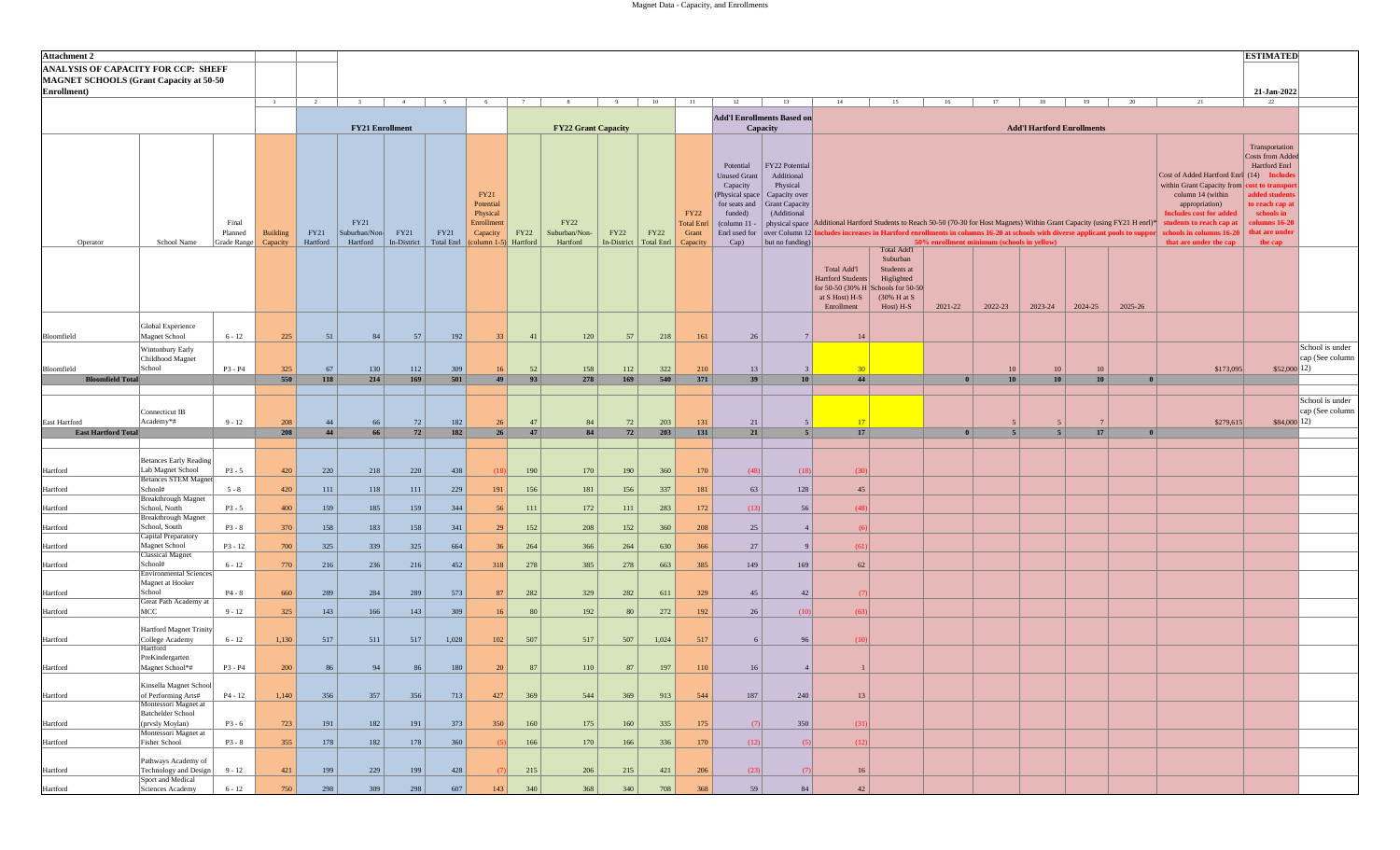| <b>Attachment 2</b>                     |                                                   |             |                 |                |                        |              |                   |                        |              |                            |              |              |                                  |                                 |                                   |                                                                                                                                            |    |              |                                            |                                   |          |    |                                                                                         | <b>ESTIMATED</b>           |                 |
|-----------------------------------------|---------------------------------------------------|-------------|-----------------|----------------|------------------------|--------------|-------------------|------------------------|--------------|----------------------------|--------------|--------------|----------------------------------|---------------------------------|-----------------------------------|--------------------------------------------------------------------------------------------------------------------------------------------|----|--------------|--------------------------------------------|-----------------------------------|----------|----|-----------------------------------------------------------------------------------------|----------------------------|-----------------|
| ANALYSIS OF CAPACITY FOR CCP: SHEFF     |                                                   |             |                 |                |                        |              |                   |                        |              |                            |              |              |                                  |                                 |                                   |                                                                                                                                            |    |              |                                            |                                   |          |    |                                                                                         |                            |                 |
| MAGNET SCHOOLS (Grant Capacity at 50-50 |                                                   |             |                 |                |                        |              |                   |                        |              |                            |              |              |                                  |                                 |                                   |                                                                                                                                            |    |              |                                            |                                   |          |    |                                                                                         |                            |                 |
| Enrollment)                             |                                                   |             |                 |                |                        |              |                   |                        |              |                            |              |              |                                  |                                 |                                   |                                                                                                                                            |    |              |                                            |                                   |          |    |                                                                                         | 21-Jan-2022                |                 |
|                                         |                                                   |             | $\blacksquare$  | $\overline{2}$ | $\mathcal{Z}$          |              |                   | - 6                    |              |                            | Q            | 10           | 11                               | 12                              | 13                                | 14                                                                                                                                         | 15 | 16           | 17                                         | 18                                | 19       | 20 | 21                                                                                      | 22                         |                 |
|                                         |                                                   |             |                 |                |                        |              |                   |                        |              |                            |              |              |                                  |                                 | <b>Add'l Enrollments Based on</b> |                                                                                                                                            |    |              |                                            |                                   |          |    |                                                                                         |                            |                 |
|                                         |                                                   |             |                 |                | <b>FY21 Enrollment</b> |              |                   |                        |              | <b>FY22 Grant Capacity</b> |              |              |                                  |                                 | Capacity                          |                                                                                                                                            |    |              |                                            | <b>Add'l Hartford Enrollments</b> |          |    |                                                                                         |                            |                 |
|                                         |                                                   |             |                 |                |                        |              |                   |                        |              |                            |              |              |                                  |                                 |                                   |                                                                                                                                            |    |              |                                            |                                   |          |    |                                                                                         | Transportation             |                 |
|                                         |                                                   |             |                 |                |                        |              |                   |                        |              |                            |              |              |                                  |                                 |                                   |                                                                                                                                            |    |              |                                            |                                   |          |    |                                                                                         | Costs from Added           |                 |
|                                         |                                                   |             |                 |                |                        |              |                   |                        |              |                            |              |              |                                  | Potential                       | FY22 Potential                    |                                                                                                                                            |    |              |                                            |                                   |          |    |                                                                                         | Hartford Enrl              |                 |
|                                         |                                                   |             |                 |                |                        |              |                   |                        |              |                            |              |              |                                  | <b>Unused Grant</b><br>Capacity | Additional<br>Physical            |                                                                                                                                            |    |              |                                            |                                   |          |    | Cost of Added Hartford Enrl (14) Include<br>within Grant Capacity from cost to transpor |                            |                 |
|                                         |                                                   |             |                 |                |                        |              |                   | <b>FY21</b>            |              |                            |              |              |                                  | (Physical space)                | Capacity over                     |                                                                                                                                            |    |              |                                            |                                   |          |    | column 14 (within                                                                       | added students             |                 |
|                                         |                                                   |             |                 |                |                        |              |                   | Potential              |              |                            |              |              |                                  |                                 | for seats and Grant Capacity      |                                                                                                                                            |    |              |                                            |                                   |          |    | appropriation)                                                                          | o reach cap at             |                 |
|                                         |                                                   | Final       |                 |                | FY21                   |              |                   | Physical<br>Enrollment |              | FY22                       |              |              | <b>FY22</b><br><b>Total Enrl</b> | funded)<br>(column $11$         | (Additional                       | physical space Additional Hartford Students to Reach 50-50 (70-30 for Host Magnets) Within Grant Capacity (using FY21 H enrl)*             |    |              |                                            |                                   |          |    | <b>Includes cost for added</b><br>students to reach cap at                              | schools in<br>olumns 16-20 |                 |
|                                         |                                                   | Planned     | <b>Building</b> | FY21           | Suburban/Non-          | FY21         | FY21              | Capacity               | FY22         | Suburban/Non-              | <b>FY22</b>  | FY22         | Grant                            |                                 |                                   | Enrl used for over Column 12 Includes increases in Hartford enrollments in columns 16-20 at schools with diverse applicant pools to suppor |    |              |                                            |                                   |          |    | chools in columns 16-20                                                                 | that are under             |                 |
| Operator                                | School Name                                       | Grade Range | Capacity        | Hartford       | Hartford               | In-District  | <b>Total Enrl</b> | $\text{column } 1-5)$  | Hartford     | Hartford                   | In-District  | Total Enrl   | Capacity                         | $Cap$ )                         | but no funding)                   |                                                                                                                                            |    |              | 50% enrollment minimum (schools in yellow) |                                   |          |    | that are under the cap                                                                  | the cap                    |                 |
| Hartford                                | <b>STEM Magnet at Fisher</b><br>School            | K - 8       | 395             | 188            | 155                    | 188          | 343               | 52                     | 174          | 192                        | 174          | 366          | 192                              | 37                              | 15                                | (14)                                                                                                                                       |    |              |                                            |                                   |          |    |                                                                                         |                            |                 |
|                                         | University High School                            |             |                 |                |                        |              |                   |                        |              |                            |              |              |                                  |                                 |                                   |                                                                                                                                            |    |              |                                            |                                   |          |    |                                                                                         |                            |                 |
|                                         | of Science and                                    | $9 - 12$    |                 |                |                        |              |                   |                        |              |                            |              |              |                                  |                                 |                                   |                                                                                                                                            |    |              |                                            |                                   |          |    |                                                                                         |                            |                 |
| Hartford                                | Engineering                                       |             | 432             | 210            | 221                    | 210          | 431               |                        | 213          | 219                        | 213          | 432          | 219                              | (2)                             |                                   |                                                                                                                                            |    |              |                                            |                                   |          |    |                                                                                         |                            |                 |
|                                         | <b>Webster Micro Society</b>                      |             |                 |                |                        |              |                   |                        |              |                            |              |              |                                  |                                 |                                   |                                                                                                                                            |    |              |                                            |                                   |          |    |                                                                                         |                            |                 |
| Hartford                                | Magnet School                                     | $P3 - 8$    | 750<br>10,361   | 301<br>4,145   | 342<br>4,311           | 301<br>4,145 | 643<br>8,456      | 107<br>1,905           | 280<br>4,024 | 380<br>4,884               | 280<br>4,024 | 660<br>8,908 | 380<br>4,884                     | 38                              | 69<br>1,227                       | (21)<br>(121)                                                                                                                              |    | $\mathbf{0}$ |                                            | $\mathbf{0}$                      | $\theta$ |    |                                                                                         |                            |                 |
| <b>Hartford Total</b>                   |                                                   |             |                 |                |                        |              |                   |                        |              |                            |              |              |                                  | 573                             |                                   |                                                                                                                                            |    |              |                                            |                                   |          |    |                                                                                         |                            |                 |
|                                         |                                                   |             |                 |                |                        |              |                   |                        |              |                            |              |              |                                  |                                 |                                   |                                                                                                                                            |    |              |                                            |                                   |          |    |                                                                                         |                            |                 |
|                                         | Academy of Aerospace                              |             |                 |                |                        |              |                   |                        |              |                            |              | 740          |                                  |                                 |                                   | (31)                                                                                                                                       |    |              |                                            |                                   |          |    |                                                                                         |                            |                 |
| <b>CREC</b>                             | and Engineering                                   | $6 - 12$    | 883             | 401            | 384                    |              | 785               | 98                     | 338          | 402                        |              |              | 740                              | (45)                            | 98                                |                                                                                                                                            |    |              |                                            |                                   |          |    |                                                                                         |                            |                 |
|                                         | Academy of Aerospace                              |             |                 |                |                        |              |                   |                        |              |                            |              |              |                                  |                                 |                                   |                                                                                                                                            |    |              |                                            |                                   |          |    |                                                                                         |                            | School is under |
| <b>CREC</b>                             | and Engineering<br>Elementary                     | $P3 - 5$    | 700             | 235            | 289                    |              | 524               | 176                    | 287          | 310                        |              | 597          | 597                              | 73                              | 103                               | 64                                                                                                                                         | 10 |              | 15                                         | 15                                | 17       | 17 | \$777,596                                                                               | $$292,000$ 12)             | cap (See column |
|                                         | Academy of Science and                            |             |                 |                |                        |              |                   |                        |              |                            |              |              |                                  |                                 |                                   |                                                                                                                                            |    |              |                                            |                                   |          |    |                                                                                         |                            |                 |
| <b>CREC</b>                             | Innovation                                        | $6 - 12$    | 893             | 332            | 461                    |              | 793               | 100                    | 291          | 487                        |              | 778          | 778                              | (15)                            | 100                               | 57                                                                                                                                         |    |              |                                            | 19                                | 19       | 19 |                                                                                         |                            |                 |
|                                         | Ana Grace Academy of<br>the Arts Elementary       |             |                 |                |                        |              |                   |                        |              |                            |              |              |                                  |                                 |                                   |                                                                                                                                            |    |              |                                            |                                   |          |    |                                                                                         |                            |                 |
| <b>CREC</b>                             | School*                                           | $P3 - 5$    | 516             | 253            | 230                    |              | 483               | 33                     | 229          | 271                        |              | 500          | 500                              | 17                              | 16                                |                                                                                                                                            |    |              |                                            |                                   |          |    |                                                                                         |                            |                 |
| <b>CREC</b>                             | Discovery Academy                                 | $P3 - 5$    | 596             | 244            | 278                    |              | 522               | 74                     | 220          | 280                        |              | 500          | 500                              | (22)                            | 74                                | $6 \mid$                                                                                                                                   |    |              | -6                                         |                                   |          |    |                                                                                         |                            |                 |
|                                         | Glastonbury/East                                  |             |                 |                |                        |              |                   |                        |              |                            |              |              |                                  |                                 |                                   |                                                                                                                                            |    |              |                                            |                                   |          |    |                                                                                         |                            |                 |
| <b>CREC</b>                             | Hartford Magnet School                            | $P3 - 5$    | 527             | 175            | 290                    |              | 465               | 62                     | 110          | 341                        |              | 451          | 451                              | (14)                            | 62                                | 51                                                                                                                                         |    |              | 17                                         | 17                                | 17       |    |                                                                                         |                            |                 |
|                                         | Greater Hartford                                  |             |                 |                |                        |              |                   |                        |              |                            |              |              |                                  |                                 |                                   |                                                                                                                                            |    |              |                                            |                                   |          |    |                                                                                         |                            |                 |
|                                         | Academy of the Arts                               |             |                 |                |                        |              |                   |                        |              |                            |              |              |                                  |                                 |                                   |                                                                                                                                            |    |              |                                            |                                   |          |    |                                                                                         |                            |                 |
| <b>CREC</b>                             | High School - Full Time                           | $9 - 12$    | 816             | 234            | 209                    |              | 443               | 373                    | 226          | 224                        |              | 450          | 450                              | 7 <sup>1</sup>                  | 366                               |                                                                                                                                            |    |              |                                            |                                   |          |    |                                                                                         |                            |                 |
|                                         | Greater Hartford<br>Academy of the Arts           |             |                 |                |                        |              |                   |                        |              |                            |              |              |                                  |                                 |                                   |                                                                                                                                            |    |              |                                            |                                   |          |    |                                                                                         |                            |                 |
| <b>CREC</b>                             | Magnet Middle                                     | $6 - 8$     | 395             | 182            | 167                    |              | 349               | 46                     | 179          | 158                        |              | 337          | 337                              | (12)                            | 46                                | (14)                                                                                                                                       |    |              |                                            |                                   |          |    |                                                                                         |                            |                 |
|                                         | <b>International Magnet</b>                       |             |                 |                |                        |              |                   |                        |              |                            |              |              |                                  |                                 |                                   |                                                                                                                                            |    |              |                                            |                                   |          |    |                                                                                         |                            |                 |
| <b>CREC</b>                             | School for Global<br>Citizenship                  | $P3 - 5$    | 543             | 220            | 276                    |              | 496               | 47                     | 207          | 261                        |              | 468          | 468                              | (28)                            | 47                                | 14                                                                                                                                         |    |              |                                            |                                   |          |    |                                                                                         |                            |                 |
|                                         | Metropolitan Learning                             |             |                 |                |                        |              |                   |                        |              |                            |              |              |                                  |                                 |                                   |                                                                                                                                            |    |              |                                            |                                   |          |    |                                                                                         |                            |                 |
|                                         | Ctr for Global and                                |             |                 |                |                        |              |                   |                        |              |                            |              |              |                                  |                                 |                                   |                                                                                                                                            |    |              |                                            |                                   |          |    |                                                                                         |                            |                 |
| <b>CREC</b>                             | <b>International Studies</b><br>Montessori Magnet | $6 - 12$    | 806             | 284            | 439                    |              | 723               | 83                     | 182          | 549                        |              | 731          | 731                              | 8                               | 75                                | 82                                                                                                                                         |    |              |                                            |                                   |          |    |                                                                                         |                            |                 |
| <b>CREC</b>                             | School                                            | $P3 - 6$    | 418             | 186            | 172                    |              | 358               | 60                     | 164          | 190                        |              | 354          | 354                              | (4)                             | 60                                | (9)                                                                                                                                        |    |              |                                            |                                   |          |    |                                                                                         |                            |                 |
| <b>CREC</b>                             | Museum Academy                                    | $P3 - 5$    | 596             | 256            | 265                    |              | 521               | 75                     | 238          | 237                        |              | 475          | 475                              | (46)                            | 75                                | (19)                                                                                                                                       |    |              |                                            |                                   |          |    |                                                                                         |                            |                 |
| <b>CREC</b>                             | PSA Civic Leadership<br>High School#              | $9 - 12$    | 700             | 199            | 220                    |              | 419               | 281                    | 216          | 242                        |              | 458          | 458                              | 39                              | 242                               | 30                                                                                                                                         |    |              |                                            |                                   |          |    |                                                                                         |                            |                 |
|                                         | Reggio Magnet School                              |             |                 |                |                        |              |                   |                        |              |                            |              |              |                                  |                                 |                                   |                                                                                                                                            |    |              |                                            |                                   |          |    |                                                                                         |                            |                 |
| CREC                                    | of the Arts<br><b>Two Rivers Magnet</b>           | $P3 - 5$    | 591             | 257            | 255                    |              | 512               | 79                     | 200          | 255                        |              | 455          | 455                              | (57)                            | 79                                | (30)                                                                                                                                       |    |              |                                            |                                   |          |    |                                                                                         |                            |                 |
| <b>CREC</b>                             | Middle School#                                    | $6 - 8$     | 757             | 321            | 355                    |              | 676               | 81                     | 143          | 511                        |              | 654          | 654                              | (22)                            | 81                                | 6                                                                                                                                          |    |              |                                            |                                   |          |    |                                                                                         |                            |                 |
|                                         | <b>University of Hartford</b>                     |             |                 |                |                        |              |                   |                        |              |                            |              |              |                                  |                                 |                                   |                                                                                                                                            |    |              |                                            |                                   |          |    |                                                                                         |                            |                 |
| <b>CREC</b><br><b>CREC Total</b>        | Magnet School                                     | $P3 - 5$    | 546<br>10.283   | 232<br>4.011   | 246<br>4.536           |              | 478<br>8.547      | 68<br>1.736            | 187<br>3.417 | 270<br>4.988               |              | 457<br>8.405 | 457<br>8.405                     | (21)<br>(142)                   | 68<br>1.592                       | 191                                                                                                                                        | 10 |              | 45                                         | 58                                | 53       | 36 |                                                                                         |                            |                 |
|                                         |                                                   |             |                 |                |                        |              |                   |                        |              |                            |              |              |                                  |                                 |                                   |                                                                                                                                            |    |              |                                            |                                   |          |    |                                                                                         |                            |                 |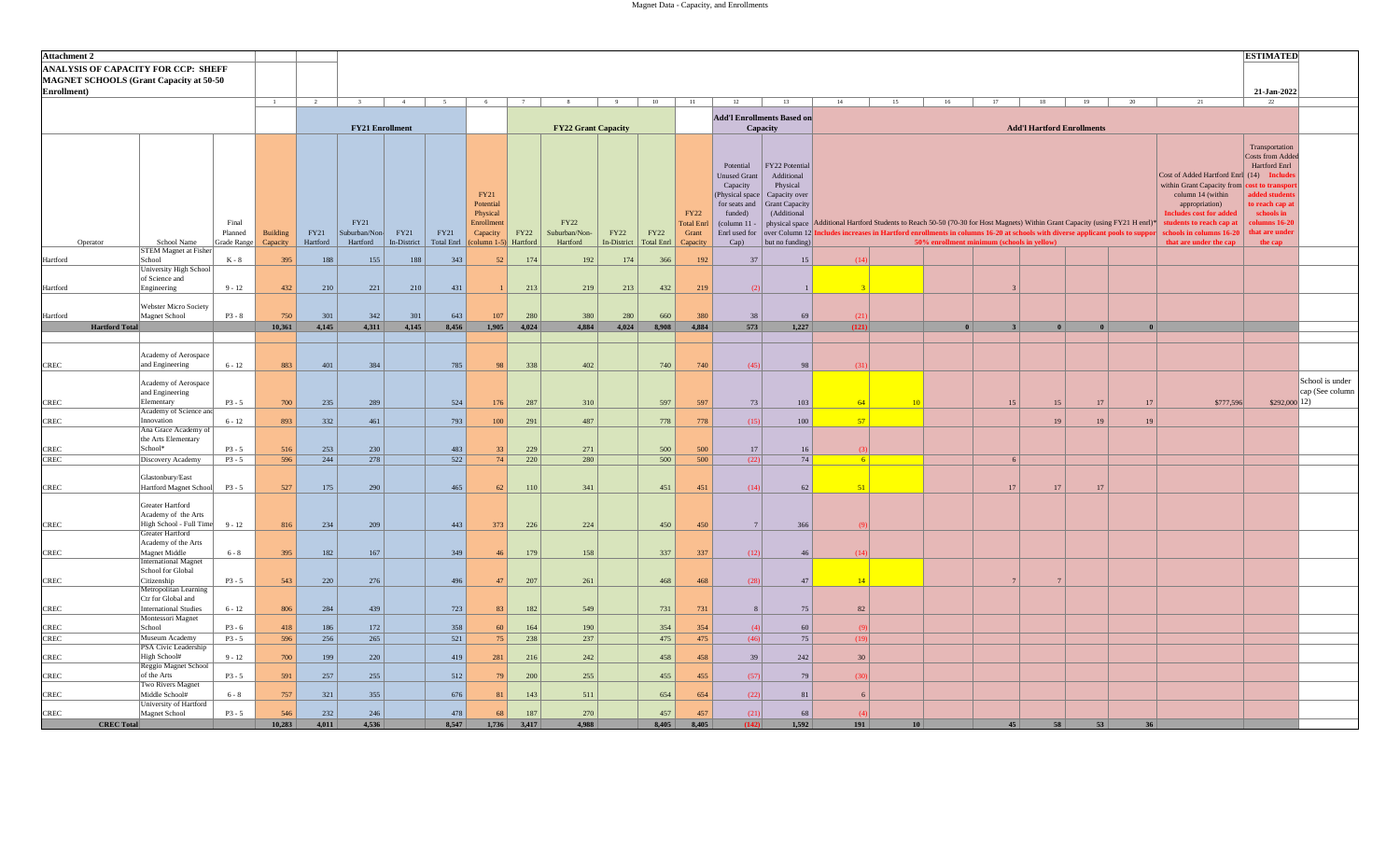|                                                                                                                                                                                                                                                                                                                      |                                                  |                                        |                             |                  |                                   |                     |                           |                                                                                                              |       |                                   |                     |                                  |                                                       |                                                                                                                                     |                                                                                                                      |                                                                                                                                                                                                                                                               |    |                                            |    |                                   |     |    |                                                                                                                                                                                                                                                   | <b>ESTIMATED</b>                                                                                                                                                 |                                    |
|----------------------------------------------------------------------------------------------------------------------------------------------------------------------------------------------------------------------------------------------------------------------------------------------------------------------|--------------------------------------------------|----------------------------------------|-----------------------------|------------------|-----------------------------------|---------------------|---------------------------|--------------------------------------------------------------------------------------------------------------|-------|-----------------------------------|---------------------|----------------------------------|-------------------------------------------------------|-------------------------------------------------------------------------------------------------------------------------------------|----------------------------------------------------------------------------------------------------------------------|---------------------------------------------------------------------------------------------------------------------------------------------------------------------------------------------------------------------------------------------------------------|----|--------------------------------------------|----|-----------------------------------|-----|----|---------------------------------------------------------------------------------------------------------------------------------------------------------------------------------------------------------------------------------------------------|------------------------------------------------------------------------------------------------------------------------------------------------------------------|------------------------------------|
| ANALYSIS OF CAPACITY FOR CCP: SHEFF<br><b>MAGNET SCHOOLS (Grant Capacity at 50-50)</b>                                                                                                                                                                                                                               |                                                  |                                        |                             |                  |                                   |                     |                           |                                                                                                              |       |                                   |                     |                                  |                                                       |                                                                                                                                     |                                                                                                                      |                                                                                                                                                                                                                                                               |    |                                            |    |                                   |     |    |                                                                                                                                                                                                                                                   |                                                                                                                                                                  |                                    |
| Enrollment)                                                                                                                                                                                                                                                                                                          |                                                  |                                        |                             |                  |                                   |                     |                           |                                                                                                              |       |                                   |                     |                                  |                                                       |                                                                                                                                     |                                                                                                                      |                                                                                                                                                                                                                                                               |    |                                            |    |                                   |     |    |                                                                                                                                                                                                                                                   | 21-Jan-2022                                                                                                                                                      |                                    |
|                                                                                                                                                                                                                                                                                                                      |                                                  |                                        | $\overline{1}$              | $\overline{2}$   | $\overline{3}$                    | $-4$                | 5 <sup>5</sup>            | 6                                                                                                            | 7     | 8                                 | 9                   | 10                               | 11                                                    | 12                                                                                                                                  | 13                                                                                                                   | 14                                                                                                                                                                                                                                                            | 15 | 16                                         | 17 | 18                                | 19  | 20 | 21                                                                                                                                                                                                                                                | 22                                                                                                                                                               |                                    |
|                                                                                                                                                                                                                                                                                                                      |                                                  |                                        |                             |                  | <b>FY21 Enrollment</b>            |                     |                           |                                                                                                              |       | <b>FY22 Grant Capacity</b>        |                     |                                  |                                                       |                                                                                                                                     | <b>Add'l Enrollments Based on</b><br>Capacity                                                                        |                                                                                                                                                                                                                                                               |    |                                            |    | <b>Add'l Hartford Enrollments</b> |     |    |                                                                                                                                                                                                                                                   |                                                                                                                                                                  |                                    |
| Operator                                                                                                                                                                                                                                                                                                             | School Name                                      | Final<br>Planned<br><b>Grade Range</b> | <b>Building</b><br>Capacity | FY21<br>Hartford | FY21<br>Suburban/Non-<br>Hartford | FY21<br>In-District | FY21<br><b>Total Enrl</b> | <b>FY21</b><br>Potential<br>Physical<br>Enrollment<br>Capacity<br>$\left(\text{column } 1-5\right)$ Hartford | FY22  | FY22<br>Suburban/Non-<br>Hartford | FY22<br>In-District | <b>FY22</b><br><b>Total Enrl</b> | <b>FY22</b><br><b>Total Enrl</b><br>Grant<br>Capacity | Potential<br><b>Unused Grant</b><br>Capacity<br>(Physical space)<br>for seats and<br>funded)<br>(column 11<br>Enrl used for<br>Cap) | FY22 Potential<br>Additional<br>Physical<br>Capacity over<br><b>Grant Capacity</b><br>(Additional<br>but no funding) | physical space Additional Hartford Students to Reach 50-50 (70-30 for Host Magnets) Within Grant Capacity (using FY21 H enrl)*<br>over Column 12 Includes increases in Hartford enrollments in columns 16-20 at schools with diverse applicant pools to suppo |    | 50% enrollment minimum (schools in yellow) |    |                                   |     |    | Cost of Added Hartford Enrl (14) Include<br>within Grant Capacity from cost to transpor<br>column 14 (within<br>appropriation)<br><b>Includes cost for added</b><br>students to reach cap at<br>chools in columns 16-20<br>that are under the cap | Transportation<br><b>Costs from Adde</b><br><b>Hartford Enrl</b><br>added students<br>o reach cap at<br>schools in<br>$\frac{1}{16}$<br>hat are under<br>the cap |                                    |
| Goodwin                                                                                                                                                                                                                                                                                                              | Connecticut River<br>Academy*                    | $9 - 12$                               | 727                         | 265              | 268                               |                     | 533                       | 194                                                                                                          | 295   | 296                               |                     | 591                              | 591                                                   | 58                                                                                                                                  | 136                                                                                                                  | 31                                                                                                                                                                                                                                                            | 28 |                                            |    |                                   | 15  | 16 | \$617,816                                                                                                                                                                                                                                         | $$232,000$ <sup>12</sup> )                                                                                                                                       | School is under<br>cap (See column |
| Goodwin                                                                                                                                                                                                                                                                                                              | Riverside Magnet<br>School at Goodwin<br>College | $P3 - 5$                               | 516                         | 178              | 300                               |                     | 478                       | 38                                                                                                           | 227   | 253                               |                     | 480                              | 480                                                   | 2                                                                                                                                   | 36                                                                                                                   | 62                                                                                                                                                                                                                                                            |    |                                            |    | 20                                | 21  | 21 | \$21,304                                                                                                                                                                                                                                          | $$8,000$ 12)                                                                                                                                                     | School is under<br>cap (See column |
| <b>Goodwin Total</b>                                                                                                                                                                                                                                                                                                 |                                                  |                                        | 1,243                       | 443              | 568                               |                     | 1,011                     | 232                                                                                                          | 522   | 549                               |                     | 1,071                            | 1,071                                                 | 60                                                                                                                                  | 172                                                                                                                  | 93                                                                                                                                                                                                                                                            | 28 |                                            |    | 20                                | 36  | 37 | \$1,869,426                                                                                                                                                                                                                                       | \$668,000                                                                                                                                                        |                                    |
| <b>All Schools Total</b><br><b>Adjusted Total with</b>                                                                                                                                                                                                                                                               |                                                  |                                        | 22,645                      | 8,761            | 9,695                             |                     | 18,697                    | 3,948                                                                                                        | 8,103 | 10,783                            |                     | 19,127                           | 14,862                                                | 551                                                                                                                                 | 2,405                                                                                                                | 333                                                                                                                                                                                                                                                           | 37 |                                            | 63 | 93                                | 106 | 73 |                                                                                                                                                                                                                                                   |                                                                                                                                                                  |                                    |
| <b>Expansion Proposals</b>                                                                                                                                                                                                                                                                                           |                                                  |                                        | 22,645                      | 8,761            | 9.695                             |                     | 18.697                    | 3,948                                                                                                        | 8.103 | 10.783                            |                     | 10,783                           | 14,862                                                | 551                                                                                                                                 | 1,924                                                                                                                |                                                                                                                                                                                                                                                               |    |                                            |    |                                   |     |    |                                                                                                                                                                                                                                                   |                                                                                                                                                                  |                                    |
| 2023-24 Increase to Hartford                                                                                                                                                                                                                                                                                         |                                                  |                                        |                             |                  |                                   |                     |                           |                                                                                                              |       |                                   |                     |                                  |                                                       |                                                                                                                                     |                                                                                                                      |                                                                                                                                                                                                                                                               |    |                                            |    |                                   |     |    |                                                                                                                                                                                                                                                   |                                                                                                                                                                  |                                    |
| Enrl                                                                                                                                                                                                                                                                                                                 |                                                  |                                        |                             |                  |                                   |                     |                           |                                                                                                              |       |                                   |                     |                                  |                                                       |                                                                                                                                     |                                                                                                                      | 156                                                                                                                                                                                                                                                           |    |                                            |    |                                   |     |    |                                                                                                                                                                                                                                                   |                                                                                                                                                                  |                                    |
| 2025-26 Increase to Hartford<br>Enrl                                                                                                                                                                                                                                                                                 |                                                  |                                        |                             |                  |                                   |                     |                           |                                                                                                              |       |                                   |                     |                                  |                                                       |                                                                                                                                     |                                                                                                                      | 333                                                                                                                                                                                                                                                           |    |                                            |    |                                   |     |    |                                                                                                                                                                                                                                                   |                                                                                                                                                                  |                                    |
| Phase IV Stipulation Expansions                                                                                                                                                                                                                                                                                      |                                                  |                                        |                             |                  |                                   |                     |                           |                                                                                                              |       |                                   |                     |                                  |                                                       |                                                                                                                                     |                                                                                                                      |                                                                                                                                                                                                                                                               |    |                                            |    |                                   |     |    |                                                                                                                                                                                                                                                   |                                                                                                                                                                  |                                    |
| Aerospace Elementary added 42 prek in 2020-21 and 11 prek in 2021-22 and each year thereafter, subject to funding by the GA.                                                                                                                                                                                         |                                                  |                                        |                             |                  |                                   |                     |                           |                                                                                                              |       |                                   |                     |                                  |                                                       |                                                                                                                                     |                                                                                                                      |                                                                                                                                                                                                                                                               |    |                                            |    |                                   |     |    |                                                                                                                                                                                                                                                   |                                                                                                                                                                  |                                    |
| Goodwin CT River Academy added 50 6th graders in 2020-21 and 2021-22 and again in 2022-23, subject to funding by the GA.                                                                                                                                                                                             |                                                  |                                        |                             |                  |                                   |                     |                           |                                                                                                              |       |                                   |                     |                                  |                                                       |                                                                                                                                     |                                                                                                                      |                                                                                                                                                                                                                                                               |    |                                            |    |                                   |     |    |                                                                                                                                                                                                                                                   |                                                                                                                                                                  |                                    |
| - Hartford Prek added 20 prek in 2020-21.                                                                                                                                                                                                                                                                            |                                                  |                                        |                             |                  |                                   |                     |                           |                                                                                                              |       |                                   |                     |                                  |                                                       |                                                                                                                                     |                                                                                                                      |                                                                                                                                                                                                                                                               |    |                                            |    |                                   |     |    |                                                                                                                                                                                                                                                   |                                                                                                                                                                  |                                    |
| Breakthrough Magnet School, North relocated to the Martin Luther King building in 2020 with expanded capacity to 400.<br>**50-50 estimates within existing cap for HPS schools is not 50-50 but reflects additional Hartford enrollment estimates based on Hartford "cap" enrollment less Hartford actual enrollment |                                                  |                                        |                             |                  |                                   |                     |                           |                                                                                                              |       |                                   |                     |                                  |                                                       |                                                                                                                                     |                                                                                                                      |                                                                                                                                                                                                                                                               |    |                                            |    |                                   |     |    |                                                                                                                                                                                                                                                   |                                                                                                                                                                  |                                    |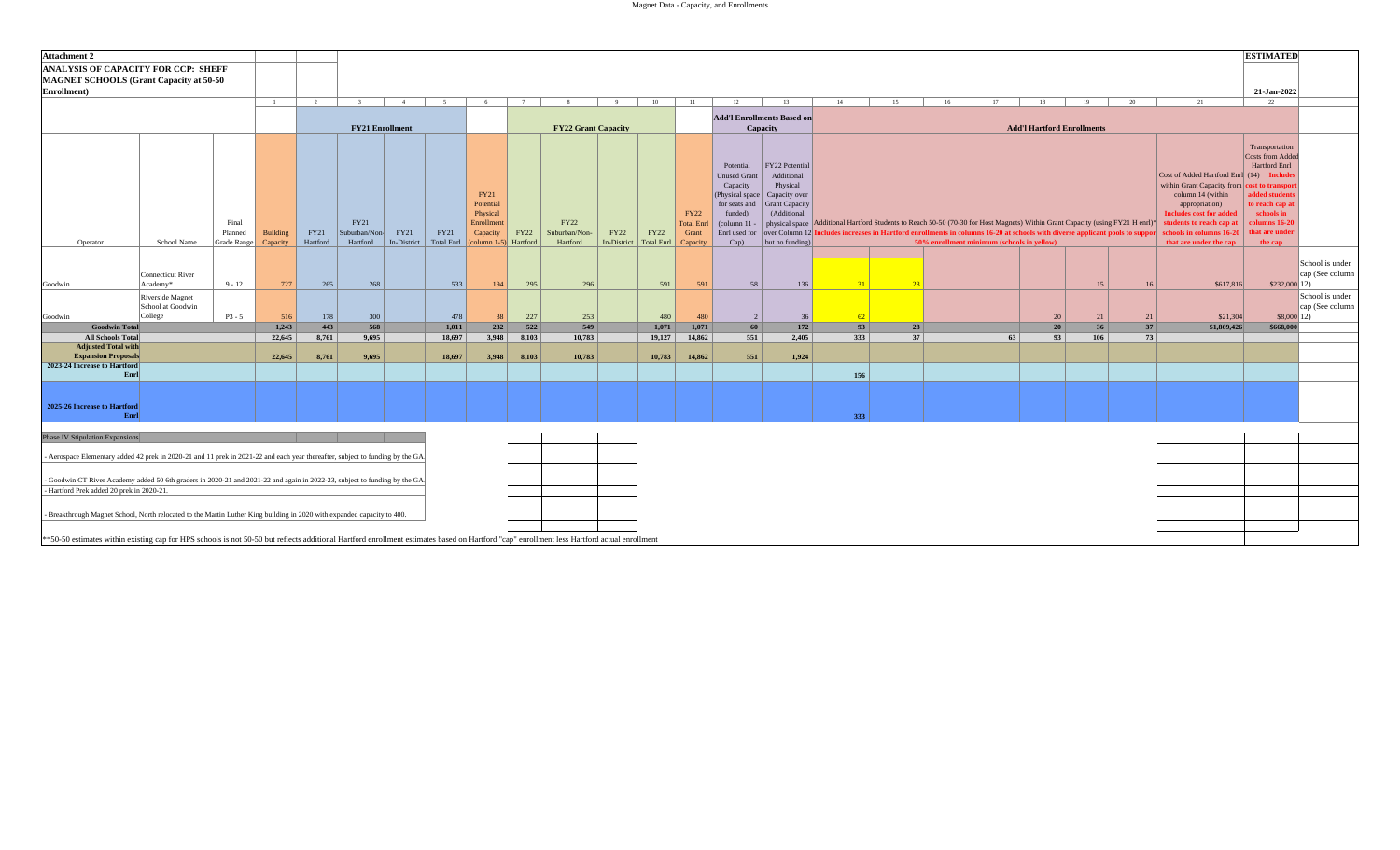| <b>Attachment 2</b>                                                                     |                                                                       |                                 |                      |                         |                       |                                       |                             |                                                                              |             |                                            |                                  |             |                  |                                                                                                                       |                                                                                                                                                                              |                                                                       |                                            |                                                                                                                                       |              |                  |                                         |                 |                 |         |                                                                                                                                                                                                                                                                                                 |                | <b>ESTIMATED</b>                                                              |
|-----------------------------------------------------------------------------------------|-----------------------------------------------------------------------|---------------------------------|----------------------|-------------------------|-----------------------|---------------------------------------|-----------------------------|------------------------------------------------------------------------------|-------------|--------------------------------------------|----------------------------------|-------------|------------------|-----------------------------------------------------------------------------------------------------------------------|------------------------------------------------------------------------------------------------------------------------------------------------------------------------------|-----------------------------------------------------------------------|--------------------------------------------|---------------------------------------------------------------------------------------------------------------------------------------|--------------|------------------|-----------------------------------------|-----------------|-----------------|---------|-------------------------------------------------------------------------------------------------------------------------------------------------------------------------------------------------------------------------------------------------------------------------------------------------|----------------|-------------------------------------------------------------------------------|
| ANALYSIS OF CAPACITY FOR CCP: SHEFF<br><b>MAGNET SCHOOLS (Within Physical Capacity)</b> |                                                                       |                                 |                      |                         |                       |                                       |                             |                                                                              |             |                                            |                                  |             |                  |                                                                                                                       |                                                                                                                                                                              |                                                                       |                                            |                                                                                                                                       |              |                  |                                         |                 |                 |         |                                                                                                                                                                                                                                                                                                 |                | 21-Jan-2022                                                                   |
|                                                                                         |                                                                       |                                 | $\overline{1}$       | $\overline{2}$          |                       | 4<br><b>FY21 Enrollment</b>           |                             | 6                                                                            |             | $\mathbf{R}$<br><b>FY22 Grant Capacity</b> | 9                                | 10          | 11               | 12                                                                                                                    | 13<br><b>Add'l Enrollments Based</b>                                                                                                                                         | 15                                                                    | 16                                         |                                                                                                                                       | 18           | 19               | 20<br><b>Add'l Hartford Enrollments</b> | 21              | 22              | 23      | 24                                                                                                                                                                                                                                                                                              | 25             |                                                                               |
| Operator                                                                                | School Name                                                           | Final<br>Planned<br>Grade Range | Building<br>Capacity | <b>FY21</b><br>Hartford | FY21<br>Suburban/Non- | <b>FY21</b><br>Hartford   In-District | FY21 Total Capacity<br>Enrl | FY21<br>Potential<br>Physical<br>Enrollment<br>$\vert$ (column 1-5) Hartford | <b>FY22</b> | <b>FY22</b><br>Suburban/Non-<br>Hartford   | FY22<br>In-District   Total Enrl | <b>FY22</b> | FY22<br>Capacity | Potential<br>Unused<br>Grant<br>Capacity<br>(Physical<br>space for<br>seats and<br>funded)<br>Total Enrl (column 11 - | FY22 Potential<br>Additional<br>Physical<br>Capacity over<br>Grant Capacity<br>(Additional<br>physical space<br>Grant Enrl used for over Column 12<br>$Cap)$ but no funding) |                                                                       | <b>Total Add'l</b>                         | Additional Hartford Students Over Grant Capacity to Reach 50-50 (70-30 for Host Magnets) Within Building Capacity (using FY21 H enrl) |              |                  |                                         |                 |                 |         | Additional Cost Over   Additional Cost Over<br>Grant Capacity to Grant Capacity to Reach<br>Reach 50-50 Enrl (70-50-50 Enrl (70-30 for<br>30 for Host Magnets) Host Magnets) Within<br>Within Building Building Capacity at 80%<br>Capacity (using FY21 Capacity (using FY21 H<br>H enrollment) | enrollment)    | Notes                                                                         |
|                                                                                         |                                                                       |                                 |                      |                         |                       |                                       |                             |                                                                              |             |                                            |                                  |             |                  |                                                                                                                       |                                                                                                                                                                              | <b>Total Add'l Hartford</b><br>Students (Totals at   Students (Totals | Suburban<br>80% Capacity) at 80% Capacity) | 2021-22                                                                                                                               | 2022-23      | 2023-24          | 2024-25                                 | 2025-26         | 2026-27         | 2027-28 |                                                                                                                                                                                                                                                                                                 |                |                                                                               |
| Bloomfield                                                                              | Global Experience<br>Magnet School                                    | $6 - 12$                        | 225                  | 51                      | 84                    | 57                                    | 192                         | 33                                                                           | 41          | 120                                        | 57                               | 218         | 161              | 26                                                                                                                    |                                                                                                                                                                              |                                                                       | -17                                        |                                                                                                                                       |              |                  |                                         |                 |                 |         | \$93,205                                                                                                                                                                                                                                                                                        | \$74,564       |                                                                               |
|                                                                                         | Wintonbury Early<br>Childhood Magnet                                  |                                 |                      |                         |                       |                                       |                             |                                                                              |             |                                            |                                  |             |                  |                                                                                                                       |                                                                                                                                                                              |                                                                       |                                            |                                                                                                                                       |              |                  |                                         |                 |                 |         |                                                                                                                                                                                                                                                                                                 |                |                                                                               |
| Bloomfield                                                                              | School                                                                | P3 - P4                         | 325                  | 67                      | 130                   | 112                                   | 309                         | 16                                                                           | 52          | 158                                        | 112                              | 322         | 210              | 13                                                                                                                    |                                                                                                                                                                              |                                                                       |                                            |                                                                                                                                       |              |                  |                                         |                 |                 |         | \$39,945                                                                                                                                                                                                                                                                                        | \$31,956       |                                                                               |
| <b>Bloomfield Total</b>                                                                 |                                                                       |                                 | 550                  | 118                     | 214                   | 169                                   | 501                         | 49                                                                           | 93          | 278                                        | 169                              | 540         | 371              | 39                                                                                                                    |                                                                                                                                                                              | $\overline{2}$                                                        | 15                                         |                                                                                                                                       | $\mathbf{1}$ |                  |                                         |                 |                 |         |                                                                                                                                                                                                                                                                                                 | \$106,520      |                                                                               |
| East Hartford                                                                           | Connecticut IB<br>Academy*#                                           | $9 - 12$                        | 208                  | 44                      | 66                    | 72                                    | 182                         | 26                                                                           | 47          | 84                                         | 72                               | 203         | 131              | 21                                                                                                                    |                                                                                                                                                                              |                                                                       |                                            |                                                                                                                                       |              |                  | covered in expansion                    |                 |                 |         | \$398,245                                                                                                                                                                                                                                                                                       | \$398,245      |                                                                               |
| <b>East Hartford Total</b>                                                              |                                                                       |                                 | 208                  | 44                      | 66                    | 72                                    | 182                         | 26                                                                           | 47          | 84                                         | 72                               | 203         | 131              | 21                                                                                                                    |                                                                                                                                                                              |                                                                       |                                            |                                                                                                                                       |              |                  |                                         |                 |                 |         |                                                                                                                                                                                                                                                                                                 | \$398,245      |                                                                               |
|                                                                                         |                                                                       |                                 |                      |                         |                       |                                       |                             |                                                                              |             |                                            |                                  |             |                  |                                                                                                                       |                                                                                                                                                                              |                                                                       |                                            |                                                                                                                                       |              |                  |                                         |                 |                 |         |                                                                                                                                                                                                                                                                                                 |                |                                                                               |
|                                                                                         | <b>Betances Early Reading</b>                                         |                                 |                      |                         |                       |                                       |                             |                                                                              |             |                                            |                                  |             |                  |                                                                                                                       |                                                                                                                                                                              |                                                                       |                                            |                                                                                                                                       |              |                  |                                         |                 |                 |         |                                                                                                                                                                                                                                                                                                 |                |                                                                               |
| Hartford                                                                                | Lab Magnet School<br><b>Betances STEM Magne</b>                       | $P3 - 5$                        | 420                  | 220                     | 218                   | 220                                   | 438                         |                                                                              | 190         | 170                                        | 190                              | 360         | 170              | (48)                                                                                                                  | (18)                                                                                                                                                                         |                                                                       |                                            |                                                                                                                                       |              |                  |                                         |                 |                 |         | \$652,435                                                                                                                                                                                                                                                                                       | \$652,435      |                                                                               |
| Hartford                                                                                | School#<br>Breakthrough Magnet                                        | $5 - 8$                         | 420                  | 111                     | 118                   | 111                                   | 229                         | 191                                                                          | 156         | 181                                        | 156                              | 337         | 181              | 63                                                                                                                    | 128                                                                                                                                                                          | -54                                                                   | 92                                         |                                                                                                                                       |              |                  |                                         | 18              | -18             | 18      | \$386,135                                                                                                                                                                                                                                                                                       | \$308,908      |                                                                               |
| Hartford                                                                                | School, North                                                         | $P3 - 5$                        | 400                  | 159                     | 185                   | 159                                   | 344                         | 56                                                                           | 111         | 172                                        | 111                              | 283         | 172              | (13)                                                                                                                  | 56                                                                                                                                                                           | 89                                                                    | 15                                         |                                                                                                                                       |              |                  | 10                                      | 15              | 21              | 22      | \$372,820                                                                                                                                                                                                                                                                                       | \$298,256      | Reflects reduced<br>suburban enrollment                                       |
| Hartford                                                                                | <b>Breakthrough Magnet</b><br>School, South                           | $P3 - 8$                        | 370                  | 158                     | 183                   | 158                                   | 341                         | 29                                                                           | 152         | 208                                        | 152                              | 360         | 208              | 25                                                                                                                    |                                                                                                                                                                              | 33                                                                    |                                            |                                                                                                                                       |              |                  | 10                                      | 10              | 13              |         | (\$306, 245)                                                                                                                                                                                                                                                                                    |                | (\$244,996) for 50-50 balance                                                 |
| Hartford                                                                                | Capital Preparatory<br>Magnet School                                  | $P3 - 12$                       | 700                  | 325                     | 339                   | 325                                   | 664                         | 36                                                                           | 264         | 366                                        | 264                              | 630         | 366              | 27                                                                                                                    |                                                                                                                                                                              | 86                                                                    | $\overline{11}$                            |                                                                                                                                       |              |                  |                                         | 21              | 21              | 22      | (S213,040)                                                                                                                                                                                                                                                                                      |                | Reflects reduced<br>suburban enrollment<br>(\$170,432) for 50-50 balance      |
|                                                                                         | <b>Classical Magnet</b>                                               |                                 |                      |                         |                       |                                       |                             |                                                                              |             |                                            |                                  |             |                  |                                                                                                                       |                                                                                                                                                                              |                                                                       |                                            |                                                                                                                                       |              |                  |                                         |                 |                 |         |                                                                                                                                                                                                                                                                                                 |                |                                                                               |
| Hartford                                                                                | School#<br><b>Environmental Sciences</b>                              | $6 - 12$                        | 770                  | 216                     | 236                   | 216                                   | 452                         | 318                                                                          | 278         | 385                                        | 278                              | 663         | 385              | 149                                                                                                                   | 169                                                                                                                                                                          | 107                                                                   | 149                                        |                                                                                                                                       |              |                  |                                         | 21              | 22              | 22      | $\vert$ \$0 $\vert$                                                                                                                                                                                                                                                                             | S <sub>0</sub> |                                                                               |
| Hartford                                                                                | Magnet at Hooker<br>School                                            | $P4 - 8$                        | 660                  | 289                     | 284                   | 289                                   | 573                         | 87                                                                           | 282         | 329                                        | 282                              | 611         | 329              | 45                                                                                                                    | 42                                                                                                                                                                           | 48                                                                    | 46                                         |                                                                                                                                       |              |                  | 12                                      | 12              | 12              | 12      | \$13,315                                                                                                                                                                                                                                                                                        | \$10,652       |                                                                               |
| Hartford                                                                                | Great Path Academy at<br>MCC                                          | $9 - 12$                        | 325                  | 143                     | 166                   | 143                                   | 309                         | 16                                                                           | 80          | 192                                        | 80                               | 272         | 192              | 26                                                                                                                    | (10)                                                                                                                                                                         | 83                                                                    |                                            |                                                                                                                                       |              |                  | 10                                      | 20              | 21              | 21      | (S392,793)                                                                                                                                                                                                                                                                                      |                | Reflects reduced<br>suburban enrollment<br>(\$314,234) for 50-50 balance      |
| Hartford                                                                                | Hartford Magnet Trinity<br>College Academy                            | $6 - 12$                        | 1,130                | 517                     | 511                   | 517                                   | 1,028                       | 102                                                                          | 507         | 517                                        | 507                              | 1,024       | 517              | 6                                                                                                                     | 96                                                                                                                                                                           | 58                                                                    | 54                                         |                                                                                                                                       |              |                  |                                         | 19              | 19              | 20      | \$639,120                                                                                                                                                                                                                                                                                       | \$511,296      |                                                                               |
| Hartford                                                                                | Hartford<br>PreKindergarten<br>Magnet School*#                        | P3 - P4                         | 200                  | 86                      | 94                    | 86                                    | 180                         | 20                                                                           | 87          | 110                                        | 87                               | 197         | 110              | 16                                                                                                                    | $\overline{4}$                                                                                                                                                               | 13                                                                    |                                            |                                                                                                                                       |              |                  | covered in expansion                    |                 |                 |         | \$710,750                                                                                                                                                                                                                                                                                       | \$106,520      |                                                                               |
| Hartford                                                                                | Kinsella Magnet School<br>of Performing Arts#<br>Montessori Magnet at | $P4 - 12$                       | 1,140                | 356                     | 357                   | 356                                   | 713                         | 427                                                                          | 369         | 544                                        | 369                              | 913         | 544              | 187                                                                                                                   | 240                                                                                                                                                                          | 201                                                                   | 213                                        |                                                                                                                                       |              |                  | 10                                      | 10              | 20              | 20      | \$346,190                                                                                                                                                                                                                                                                                       | \$276,952      |                                                                               |
|                                                                                         | <b>Batchelder School</b>                                              |                                 |                      |                         |                       |                                       |                             |                                                                              |             |                                            |                                  |             |                  |                                                                                                                       |                                                                                                                                                                              |                                                                       |                                            |                                                                                                                                       |              |                  |                                         |                 | 45              | 45      |                                                                                                                                                                                                                                                                                                 |                |                                                                               |
| Hartford                                                                                | (prvsly Moylan)<br>Montessori Magnet at                               | $P3 - 6$                        | 723                  | 191                     | 182                   | 191                                   | 373                         | 350                                                                          | 160         | 175                                        | 160                              | 335         | 175              |                                                                                                                       | 350                                                                                                                                                                          | 202                                                                   | 180                                        |                                                                                                                                       |              | 11               |                                         | 20              |                 |         | \$2,483,248                                                                                                                                                                                                                                                                                     | \$1,986,598    |                                                                               |
| Hartford                                                                                | <b>Fisher School</b><br>Pathways Academy of                           | $P3 - 8$                        | 355                  | 178                     | 182                   | 178                                   | 360                         |                                                                              | 166         | 170                                        | 166                              | 336         | 170              | (12)                                                                                                                  | (5                                                                                                                                                                           |                                                                       |                                            |                                                                                                                                       |              |                  |                                         |                 |                 |         | \$133,150                                                                                                                                                                                                                                                                                       | \$133,150      |                                                                               |
| Hartford                                                                                | Technology and Design                                                 | $9 - 12$                        | 421                  | 199                     | 229                   | 199                                   | 428                         |                                                                              | 215         | 206                                        | 215                              | 421         | 206              | (23)                                                                                                                  | (7)                                                                                                                                                                          | 15                                                                    | (15)                                       |                                                                                                                                       |              |                  |                                         |                 |                 |         | \$106,520                                                                                                                                                                                                                                                                                       | \$106,520      |                                                                               |
| Hartford                                                                                | Sport and Medical<br>Sciences Academy                                 | $6 - 12$                        | 750                  | 298                     | 309                   | 298                                   | 607                         | 143                                                                          | 340         | 368                                        | 340                              | 708         | 368              | 59                                                                                                                    | 84                                                                                                                                                                           | 35                                                                    |                                            |                                                                                                                                       |              |                  |                                         |                 |                 |         | \$93,205                                                                                                                                                                                                                                                                                        | \$74,564       |                                                                               |
| Hartford                                                                                | STEM Magnet at Fisher<br>School                                       | K - 8                           | 395                  | 188                     | 155                   | 188                                   | 343                         | 52                                                                           | 174         | 192                                        | 174                              | 366         | 192              | 37                                                                                                                    | 15                                                                                                                                                                           | 24                                                                    | 43                                         |                                                                                                                                       |              |                  |                                         |                 |                 |         | \$73,233                                                                                                                                                                                                                                                                                        | \$58,586       |                                                                               |
|                                                                                         | University High School<br>of Science and                              |                                 |                      |                         |                       |                                       |                             |                                                                              |             |                                            |                                  |             |                  |                                                                                                                       |                                                                                                                                                                              |                                                                       |                                            |                                                                                                                                       |              |                  |                                         |                 |                 |         | $($ \$39,945)                                                                                                                                                                                                                                                                                   |                | Reflects reduced<br>suburban enrollment<br>$($ \$31,956 $)$ for 50-50 balance |
| Hartford                                                                                | Engineering<br>Webster Micro Society                                  | $9 - 12$                        | 432                  | 210                     | 221                   | 210                                   | 431                         |                                                                              | 213         | 219                                        | 213                              | 432         | 219              |                                                                                                                       |                                                                                                                                                                              |                                                                       |                                            |                                                                                                                                       |              |                  |                                         |                 |                 |         |                                                                                                                                                                                                                                                                                                 |                | Reflects reduced<br>suburban enrollment                                       |
| Hartford                                                                                | Magnet School                                                         | $P3 - 8$                        | 750                  | 301                     | 342                   | 301                                   | 643                         | 107                                                                          | 280         | 380                                        | 280                              | 660         | 380              | 38                                                                                                                    | 69                                                                                                                                                                           | 95                                                                    | 33                                         |                                                                                                                                       |              |                  |                                         | 19              | 19              | 19      | (S66, 575)                                                                                                                                                                                                                                                                                      |                | $(553.260)$ for 50-50 balance                                                 |
| <b>Hartford Total</b>                                                                   |                                                                       |                                 | 10,361               | 4,145                   | 4,311                 | 4,145                                 | 8,456                       | 1,905                                                                        | 4,024       | 4,884                                      | 4,024                            | 8,908       | 4,884            | 573                                                                                                                   | 982                                                                                                                                                                          | 916                                                                   | 708                                        |                                                                                                                                       | $\vert$ 4    | 17               | 65                                      | 165             | 202             | 188     | \$4,991,523                                                                                                                                                                                                                                                                                     | \$3,496,519    |                                                                               |
| $_{\rm CREC}$                                                                           | Academy of Aerospace<br>and Engineering                               | $6 - 12$                        | 883                  | 401                     | 384                   |                                       | 785                         | 98                                                                           | 338         | 402                                        |                                  | 740         | 740              | (45)                                                                                                                  | 98                                                                                                                                                                           | 41                                                                    | 72                                         |                                                                                                                                       |              | 10 <sup>10</sup> | 10                                      | 10 <sup>2</sup> | $\overline{11}$ |         | \$1,043,896                                                                                                                                                                                                                                                                                     | \$835,117      |                                                                               |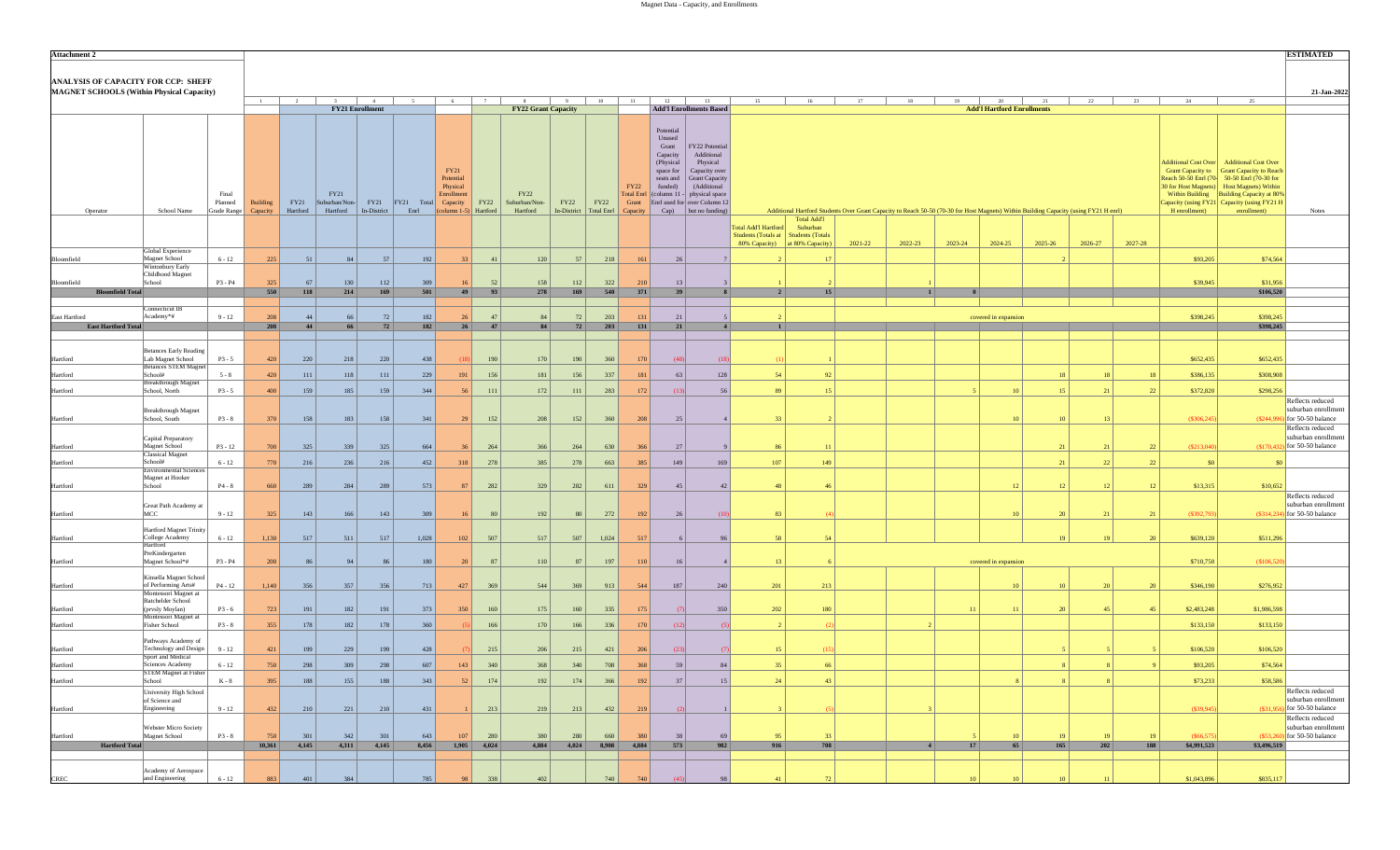| <b>Attachment 2</b>                        |                                                  |                      |                             |                  |                              |                        |               |                                           |            |                                            |                                          |                            |                                                  |                                        |                |          |    |                                                                                                                                       |                                                                |                                         |                  |                 |    |                        |                                                                                         | <b>ESTIMATED</b>                |
|--------------------------------------------|--------------------------------------------------|----------------------|-----------------------------|------------------|------------------------------|------------------------|---------------|-------------------------------------------|------------|--------------------------------------------|------------------------------------------|----------------------------|--------------------------------------------------|----------------------------------------|----------------|----------|----|---------------------------------------------------------------------------------------------------------------------------------------|----------------------------------------------------------------|-----------------------------------------|------------------|-----------------|----|------------------------|-----------------------------------------------------------------------------------------|---------------------------------|
|                                            |                                                  |                      |                             |                  |                              |                        |               |                                           |            |                                            |                                          |                            |                                                  |                                        |                |          |    |                                                                                                                                       |                                                                |                                         |                  |                 |    |                        |                                                                                         |                                 |
| <b>ANALYSIS OF CAPACITY FOR CCP: SHEFF</b> |                                                  |                      |                             |                  |                              |                        |               |                                           |            |                                            |                                          |                            |                                                  |                                        |                |          |    |                                                                                                                                       |                                                                |                                         |                  |                 |    |                        |                                                                                         |                                 |
| MAGNET SCHOOLS (Within Physical Capacity)  |                                                  |                      |                             |                  |                              |                        |               |                                           |            |                                            |                                          |                            |                                                  |                                        |                |          |    |                                                                                                                                       |                                                                |                                         |                  |                 |    |                        |                                                                                         | 21-Jan-2022                     |
|                                            |                                                  |                      | $\overline{1}$              | $\overline{2}$   |                              | <b>FY21 Enrollment</b> |               | 6                                         |            | $\mathbf{R}$<br><b>FY22 Grant Capacity</b> | 10<br>$\alpha$                           | 11                         | 12<br><b>Add'l Enrollments Based</b>             | 13                                     | 15             | 16       | 17 | 18                                                                                                                                    | 19                                                             | 20<br><b>Add'l Hartford Enrollments</b> | 21               | 22              | 23 | 24                     | 25                                                                                      |                                 |
|                                            |                                                  |                      |                             |                  |                              |                        |               |                                           |            |                                            |                                          |                            |                                                  |                                        |                |          |    |                                                                                                                                       |                                                                |                                         |                  |                 |    |                        |                                                                                         |                                 |
|                                            |                                                  |                      |                             |                  |                              |                        |               |                                           |            |                                            |                                          |                            | Potential                                        |                                        |                |          |    |                                                                                                                                       |                                                                |                                         |                  |                 |    |                        |                                                                                         |                                 |
|                                            |                                                  |                      |                             |                  |                              |                        |               |                                           |            |                                            |                                          |                            | Unused                                           |                                        |                |          |    |                                                                                                                                       |                                                                |                                         |                  |                 |    |                        |                                                                                         |                                 |
|                                            |                                                  |                      |                             |                  |                              |                        |               |                                           |            |                                            |                                          |                            | Grant<br>Capacity                                | FY22 Potential<br>Additional           |                |          |    |                                                                                                                                       |                                                                |                                         |                  |                 |    |                        |                                                                                         |                                 |
|                                            |                                                  |                      |                             |                  |                              |                        |               |                                           |            |                                            |                                          |                            | (Physical                                        | Physical                               |                |          |    |                                                                                                                                       |                                                                |                                         |                  |                 |    |                        | Additional Cost Over   Additional Cost Over                                             |                                 |
|                                            |                                                  |                      |                             |                  |                              |                        |               | FY21<br>Potential                         |            |                                            |                                          |                            | space for<br>seats and                           | Capacity over<br><b>Grant Capacity</b> |                |          |    |                                                                                                                                       |                                                                |                                         |                  |                 |    |                        | Grant Capacity to Grant Capacity to Reach<br>Reach 50-50 Enrl (70-50-50 Enrl (70-30 for |                                 |
|                                            |                                                  |                      |                             |                  |                              |                        |               | Physical                                  |            |                                            |                                          | FY22                       | funded)                                          | (Additional                            |                |          |    |                                                                                                                                       |                                                                |                                         |                  |                 |    |                        | 30 for Host Magnets) Host Magnets) Within                                               |                                 |
|                                            |                                                  | Final<br>Planned     |                             |                  | <b>FY21</b><br>Suburban/Non- | FY21                   | $ FY21$ Total | Enrollment                                |            | FY22<br>Suburban/Non-                      |                                          | <b>Total Enrl</b><br>Grant | $ $ (column 11 -<br>Enrl used for over Column 12 | physical space                         |                |          |    |                                                                                                                                       |                                                                |                                         |                  |                 |    |                        | Within Building Building Capacity at 80%                                                |                                 |
| Operator                                   | School Name                                      | Grade Range          | <b>Building</b><br>Capacity | FY21<br>Hartford | Hartford                     | In-District            | Enrl          | Capacity<br>$\vert$ (column 1-5) Hartford | FY22       | Hartford                                   | FY22<br>FY22<br>In-District   Total Enrl | Capacity                   | Cap)                                             | but no funding)                        |                |          |    | Additional Hartford Students Over Grant Capacity to Reach 50-50 (70-30 for Host Magnets) Within Building Capacity (using FY21 H enrl) |                                                                |                                         |                  |                 |    | H enrollment)          | Capacity (using FY21 Capacity (using FY21 H<br>enrollment)                              | <b>Notes</b>                    |
|                                            | Academy of Aerospace                             |                      |                             |                  |                              |                        |               |                                           |            |                                            |                                          |                            |                                                  |                                        |                |          |    | 10 Hartford Pk in                                                                                                                     |                                                                |                                         |                  |                 |    |                        |                                                                                         |                                 |
|                                            | and Engineering                                  |                      |                             |                  |                              |                        |               |                                           |            |                                            |                                          |                            |                                                  |                                        |                |          |    | expansion                                                                                                                             |                                                                |                                         |                  |                 |    |                        |                                                                                         |                                 |
| <b>CREC</b>                                | Elementary                                       | $P3 - 5$             | 700                         | 235              | 289                          |                        | 524           | 176                                       | 287        | 310                                        | 597                                      | 597                        | 73                                               | 103                                    | 52             | 52       |    | proposal                                                                                                                              |                                                                |                                         | 10 <sup>1</sup>  | 10 <sup>1</sup> | 10 | \$1,156,268            | \$977,314                                                                               |                                 |
| <b>CREC</b>                                | Academy of Science and<br>Innovation             | $6 - 12$             | 893                         | 332              | 461                          |                        | 793           | 100                                       | 291        | 487                                        | 778                                      | 778                        | (15)                                             | 100                                    | 115            | 58       |    |                                                                                                                                       |                                                                |                                         | 10 <sup>10</sup> | 25              | 25 | \$1,065,200            | \$852,160                                                                               |                                 |
|                                            | Ana Grace Academy of                             |                      |                             |                  |                              |                        |               |                                           |            |                                            |                                          |                            |                                                  |                                        |                |          |    |                                                                                                                                       |                                                                |                                         |                  |                 |    |                        |                                                                                         |                                 |
| <b>CREC</b>                                | the Arts Elementary<br>School*                   | $P3 - 5$             | 516                         | 253              | 230                          |                        | 483           | 33                                        | 229        | 271                                        | 500                                      | 500                        | 17                                               | 16                                     |                |          |    |                                                                                                                                       | new building - included in expansion proposal                  |                                         |                  |                 |    | \$523,000              | \$523,000                                                                               |                                 |
| <b>CREC</b>                                | Discovery Academy                                | $P3 - 5$             | 596                         | 244              | 278                          |                        | 522           | 74                                        | 220        | 280                                        | 500                                      | 500                        | (22)                                             | 74                                     | 54             | 48       |    |                                                                                                                                       | 15 <sup>1</sup>                                                | 15 <sup>1</sup>                         | 15 <sup>1</sup>  | 9 <sup>1</sup>  |    | \$788,248              | \$630,598                                                                               |                                 |
|                                            |                                                  |                      |                             |                  |                              |                        |               |                                           |            |                                            |                                          |                            |                                                  |                                        |                |          |    |                                                                                                                                       |                                                                |                                         |                  |                 |    |                        |                                                                                         |                                 |
| <b>CREC</b>                                | Glastonbury/East<br>Hartford Magnet School       | $P3 - 5$             | 527                         | 175              | 290                          |                        | 465           | 62                                        | 110        | 341                                        | 451                                      | 451                        | (14)                                             | 62                                     | 89             | 38       |    |                                                                                                                                       | covered in expansion                                           |                                         |                  |                 |    | \$784,500              | \$784,500                                                                               |                                 |
|                                            |                                                  |                      |                             |                  |                              |                        |               |                                           |            |                                            |                                          |                            |                                                  |                                        |                |          |    |                                                                                                                                       |                                                                |                                         |                  |                 |    |                        |                                                                                         |                                 |
|                                            | Greater Hartford<br>Academy of the Arts          |                      |                             |                  |                              |                        |               |                                           |            |                                            |                                          |                            |                                                  |                                        |                |          |    |                                                                                                                                       |                                                                |                                         |                  |                 |    |                        |                                                                                         |                                 |
| <b>CREC</b>                                | High School - Full Time 9 - 12                   |                      | 816                         | 234              | 209                          |                        | 443           | 373                                       | 226        | 224                                        | 450                                      | 450                        | 7                                                | 366                                    | 174            | 183      |    |                                                                                                                                       | leased space (expansion is subject to space limits from lease) |                                         |                  |                 |    | \$3,898,632            | \$3,118,906                                                                             |                                 |
|                                            | <b>Greater Hartford</b><br>Academy of the Arts   |                      |                             |                  |                              |                        |               |                                           |            |                                            |                                          |                            |                                                  |                                        |                |          |    |                                                                                                                                       |                                                                |                                         |                  |                 |    |                        |                                                                                         |                                 |
| <b>CREC</b>                                | Magnet Middle                                    | $6 - 8$              | 395                         | 182              | 167                          |                        | 349           | 46                                        | 179        | 158                                        | 337                                      | 337                        | (12)                                             | 46                                     | 16             | 31       |    |                                                                                                                                       |                                                                |                                         |                  |                 |    | \$489,992              | \$391,994                                                                               |                                 |
|                                            | <b>International Magnet</b><br>School for Global |                      |                             |                  |                              |                        |               |                                           |            |                                            |                                          |                            |                                                  |                                        |                |          |    |                                                                                                                                       |                                                                |                                         |                  |                 |    |                        |                                                                                         |                                 |
| <b>CREC</b>                                | Citizenship                                      | $P3 - 5$             | 543                         | 220              | 276                          |                        | 496           | 47                                        | 207        | 261                                        | 468                                      | 468                        | (28)                                             | 47                                     | 52             |          |    |                                                                                                                                       | covered in expansion                                           |                                         |                  |                 |    | \$261,500              | \$261,500                                                                               |                                 |
|                                            | Metropolitan Learning<br>Ctr for Global and      |                      |                             |                  |                              |                        |               |                                           |            |                                            |                                          |                            |                                                  |                                        |                |          |    |                                                                                                                                       |                                                                |                                         |                  |                 |    |                        |                                                                                         |                                 |
| <b>CREC</b>                                | <b>International Studies</b>                     | $6 - 12$             | 806                         | 284              | 439                          |                        | 723           | 83                                        | 182        | 549                                        | 731                                      | 731                        | $\mathbf{8}$                                     | 75                                     | 119            | 38       |    |                                                                                                                                       |                                                                |                                         | 20               | 20 <sup>1</sup> | 20 | \$798,900              | \$639,120                                                                               |                                 |
|                                            | Montessori Magnet                                |                      |                             |                  |                              |                        |               |                                           |            |                                            |                                          |                            |                                                  |                                        |                |          |    |                                                                                                                                       |                                                                |                                         |                  |                 |    |                        |                                                                                         |                                 |
| <b>CREC</b><br><b>CREC</b>                 | School<br>Museum Academy                         | $P3 - 6$<br>$P3 - 5$ | 418<br>596                  | 186<br>256       | 172<br>265                   |                        | 358<br>521    | 60<br>75                                  | 164<br>238 | 190<br>237                                 | 354<br>475                               | 354<br>475                 | (4)<br>(46)                                      | 60<br>75                               | 23<br>42       | 32<br>33 |    |                                                                                                                                       |                                                                | 10 <sup>1</sup>                         | 10 <sup>1</sup>  | 10 <sup>1</sup> | 12 | \$639,120<br>\$798,900 | \$511,296<br>\$639,120                                                                  |                                 |
|                                            | PSA Civic Leadership                             |                      |                             |                  |                              |                        |               |                                           |            |                                            |                                          |                            |                                                  |                                        |                |          |    |                                                                                                                                       |                                                                |                                         |                  |                 |    |                        |                                                                                         |                                 |
| <b>CREC</b>                                | High School#                                     | $9 - 12$             | 700                         | 199              | 220                          |                        | 419           | 281                                       | 216        | 242                                        | 458                                      | 458                        | 39                                               | 242                                    | 121            | 121      |    |                                                                                                                                       | covered in expansion                                           |                                         |                  |                 |    | \$4,699,740            |                                                                                         | \$4,699,740 includes Two Rivers |
| <b>CREC</b>                                | Reggio Magnet School<br>of the Arts              | $P3 - 5$             | 591                         | 257              | 255                          |                        | 512           | 79                                        | 200        | 255                                        | 455                                      | 455                        | (57)                                             | 79                                     | 39             | 68       |    |                                                                                                                                       | 10 <sup>1</sup>                                                |                                         | 10 <sup>1</sup>  |                 |    | \$841,508              | \$673,206                                                                               |                                 |
|                                            | Two Rivers Magnet                                |                      |                             |                  |                              |                        |               |                                           |            |                                            |                                          |                            |                                                  |                                        |                |          |    |                                                                                                                                       |                                                                |                                         |                  |                 |    |                        |                                                                                         | includes Civic                  |
| <b>CREC</b>                                | Middle School#                                   | $6 - 8$              | 757                         | 321              | 355                          |                        | 676           | 81                                        | 143        | 511                                        | 654                                      | 654                        | (22)                                             | 81                                     | 58             | 52       |    |                                                                                                                                       | covered in expansion                                           |                                         |                  |                 |    | \$4,699,740            |                                                                                         | $$4,699,740$ Leadership         |
| <b>CREC</b>                                | University of Hartford<br>Magnet School          | $P3 - 5$             | 546                         | 232              | 246                          |                        | 478           | 68                                        | 187        | 270                                        | 457                                      | 457                        | (21)                                             | 68                                     | $\overline{A}$ | 45       |    |                                                                                                                                       | covered in expansion                                           |                                         |                  |                 |    | \$523,000              | \$523,000                                                                               |                                 |
| <b>CREC Total</b>                          |                                                  |                      | 10,283                      | 4,011            | 4.536                        |                        | 8.547         | 1.736                                     | 3,417      | 4.988                                      | 8,405                                    | 8.405                      | (142)                                            | 1.274                                  | 830            | 697      |    |                                                                                                                                       | $\overline{10}$                                                | 60                                      | 77               | 72              | 56 | \$18,312,404           | \$16,060,571                                                                            |                                 |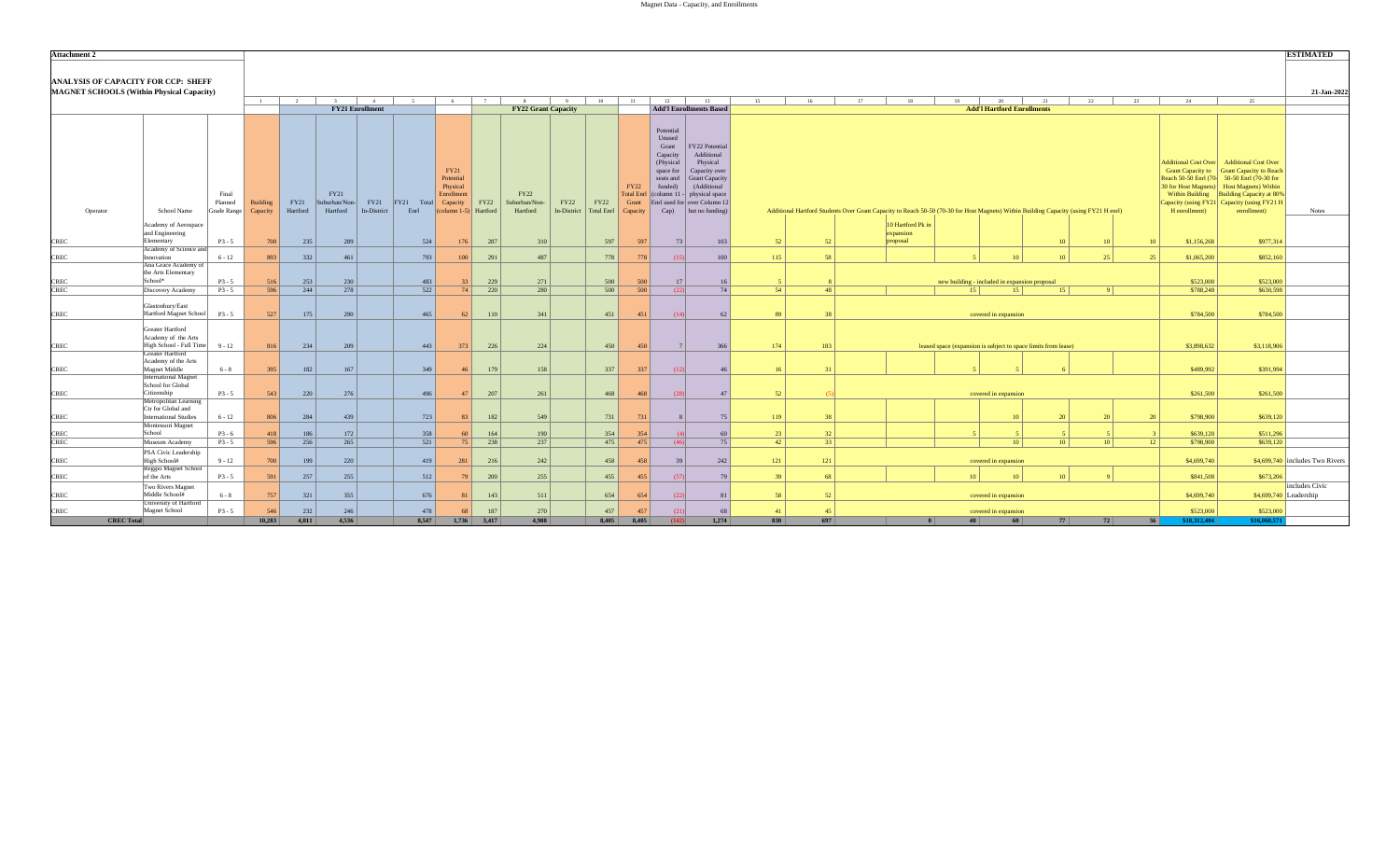| <b>Attachment 2</b>                                                                                                                                                                                                                                                                                                                                                                                                                                   |                              |                        |                      |                  |                           |                        |                       |                                             |             |                            |      |                                             |              |                                                                                            |                                                                                                                                             |       |    |            |                                                                                                                                       |    |                                   |     |     |     |    |                          |                                                                                                                                                                                                                                 | <b>ESTIMATED</b> |
|-------------------------------------------------------------------------------------------------------------------------------------------------------------------------------------------------------------------------------------------------------------------------------------------------------------------------------------------------------------------------------------------------------------------------------------------------------|------------------------------|------------------------|----------------------|------------------|---------------------------|------------------------|-----------------------|---------------------------------------------|-------------|----------------------------|------|---------------------------------------------|--------------|--------------------------------------------------------------------------------------------|---------------------------------------------------------------------------------------------------------------------------------------------|-------|----|------------|---------------------------------------------------------------------------------------------------------------------------------------|----|-----------------------------------|-----|-----|-----|----|--------------------------|---------------------------------------------------------------------------------------------------------------------------------------------------------------------------------------------------------------------------------|------------------|
| <b>ANALYSIS OF CAPACITY FOR CCP: SHEFF</b><br><b>MAGNET SCHOOLS (Within Physical Capacity)</b>                                                                                                                                                                                                                                                                                                                                                        |                              |                        | $\overline{1}$       |                  |                           |                        |                       |                                             |             |                            | Q    | 10                                          | 11           | 12                                                                                         |                                                                                                                                             | 15    |    |            |                                                                                                                                       |    |                                   |     | 22  | 23  |    | 24                       | 25                                                                                                                                                                                                                              | 21-Jan-2022      |
|                                                                                                                                                                                                                                                                                                                                                                                                                                                       |                              |                        |                      |                  |                           | <b>FY21 Enrollment</b> |                       |                                             |             | <b>FY22 Grant Capacity</b> |      |                                             |              |                                                                                            | <b>Add'l Enrollments Based</b>                                                                                                              |       |    |            |                                                                                                                                       |    | <b>Add'l Hartford Enrollments</b> |     |     |     |    |                          |                                                                                                                                                                                                                                 |                  |
|                                                                                                                                                                                                                                                                                                                                                                                                                                                       |                              | Final                  |                      |                  | FY21                      |                        |                       | FY21<br>Potential<br>Physical<br>Enrollment |             | FY22                       |      |                                             | FY22         | Potential<br>Unused<br>Grant<br>Capacity<br>(Physical<br>space for<br>seats and<br>funded) | FY22 Potential<br>Additional<br>Physical<br>Capacity over<br><b>Grant Capacity</b><br>(Additional<br>Total Enrl (column 11 - physical space |       |    |            |                                                                                                                                       |    |                                   |     |     |     |    |                          | Additional Cost Over   Additional Cost Over<br>Grant Capacity to Grant Capacity to Reach<br>Reach 50-50 Enrl (70-50-50 Enrl (70-30 for<br>30 for Host Magnets) Host Magnets) Within<br>Within Building Building Capacity at 80% |                  |
| Operator                                                                                                                                                                                                                                                                                                                                                                                                                                              | School Name                  | Planned<br>Grade Range | Building<br>Capacity | FY21<br>Hartford | Suburban/Non-<br>Hartford | FY21<br>In-District    | FY21<br>Total<br>Enrl | Capacity<br>$\vert$ (column 1-5) Hartford   | <b>FY22</b> | Suburban/Non-<br>Hartford  | FY22 | FY22<br>In-District   Total Enrl   Capacity | Grant        | Cap)                                                                                       | Enrl used for over Column 12<br>but no funding)                                                                                             |       |    |            | Additional Hartford Students Over Grant Capacity to Reach 50-50 (70-30 for Host Magnets) Within Building Capacity (using FY21 H enrl) |    |                                   |     |     |     |    | H enrollment)            | Capacity (using FY21 Capacity (using FY21 H<br>enrollment)                                                                                                                                                                      | <b>Notes</b>     |
|                                                                                                                                                                                                                                                                                                                                                                                                                                                       | <b>Connecticut River</b>     |                        |                      |                  |                           |                        |                       |                                             |             |                            |      |                                             |              |                                                                                            |                                                                                                                                             |       |    |            |                                                                                                                                       |    |                                   |     |     |     |    |                          |                                                                                                                                                                                                                                 |                  |
| Goodwin                                                                                                                                                                                                                                                                                                                                                                                                                                               | Academy*<br>Riverside Magnet | $9 - 12$               | 727                  | 265              | 268                       |                        | 533                   | 194                                         | 295         | 296                        |      | 591                                         | 591          | 58                                                                                         | 136                                                                                                                                         | 68    |    | 68         |                                                                                                                                       |    |                                   |     | 20  |     | 20 | \$1,448,672              | \$1,158,938                                                                                                                                                                                                                     |                  |
|                                                                                                                                                                                                                                                                                                                                                                                                                                                       | School at Goodwin            |                        |                      |                  |                           |                        |                       |                                             |             |                            |      |                                             |              |                                                                                            |                                                                                                                                             |       |    |            |                                                                                                                                       |    |                                   |     |     |     |    |                          |                                                                                                                                                                                                                                 |                  |
| Goodwin<br><b>Goodwin Total</b>                                                                                                                                                                                                                                                                                                                                                                                                                       | College                      | $P3 - 5$               | 516<br>1,243         | 178<br>443       | 300<br>568                |                        | 478<br>1,011          | 232                                         | 227<br>522  | 253<br>549                 |      | 480<br>1,071                                | 480<br>1,071 | 60                                                                                         | 138                                                                                                                                         |       | 69 | (42)<br>21 |                                                                                                                                       |    |                                   |     | 23  |     | 23 | \$383,472<br>\$1,832,144 | \$306,778<br>\$1,465,715                                                                                                                                                                                                        |                  |
| <b>All Schools Total</b>                                                                                                                                                                                                                                                                                                                                                                                                                              |                              |                        | 22,645               | 8,761            | 9.695                     |                        | 18,697                | 3,948                                       | 8.103       | 10.783                     |      | 19,127                                      | 14,862       | 551                                                                                        | 2,405                                                                                                                                       | 1.818 |    | 1,440      | $\sim$                                                                                                                                | 57 | 125                               | 242 | 297 | 267 |    | \$25,136,071             | \$21,527,570                                                                                                                                                                                                                    |                  |
|                                                                                                                                                                                                                                                                                                                                                                                                                                                       |                              |                        |                      |                  |                           |                        |                       |                                             |             |                            |      |                                             |              |                                                                                            |                                                                                                                                             |       |    |            |                                                                                                                                       |    |                                   |     |     |     |    |                          |                                                                                                                                                                                                                                 |                  |
| <b>Total less Expansion Proposals #</b>                                                                                                                                                                                                                                                                                                                                                                                                               |                              |                        | 22,645               | 8,761            | 9.695                     |                        | 18,697                | 3.948                                       | 8.103       | 10,783                     |      | 10,783                                      |              |                                                                                            |                                                                                                                                             | 1,456 |    | 1.085      |                                                                                                                                       |    |                                   |     |     |     |    |                          | \$14,444,10                                                                                                                                                                                                                     |                  |
| 2023-24 Increase to Hartford<br><b>Enrl Cumulative</b>                                                                                                                                                                                                                                                                                                                                                                                                |                              |                        |                      |                  |                           |                        |                       |                                             |             |                            |      |                                             |              |                                                                                            |                                                                                                                                             |       | 62 |            |                                                                                                                                       |    |                                   |     |     |     |    |                          |                                                                                                                                                                                                                                 |                  |
|                                                                                                                                                                                                                                                                                                                                                                                                                                                       |                              |                        |                      |                  |                           |                        |                       |                                             |             |                            |      |                                             |              |                                                                                            |                                                                                                                                             |       |    |            |                                                                                                                                       |    |                                   |     |     |     |    |                          |                                                                                                                                                                                                                                 |                  |
| <b>Phase IV Stipulation Expansions</b>                                                                                                                                                                                                                                                                                                                                                                                                                |                              |                        |                      |                  |                           |                        |                       |                                             |             |                            |      |                                             |              |                                                                                            |                                                                                                                                             |       |    |            |                                                                                                                                       |    |                                   |     |     |     |    |                          |                                                                                                                                                                                                                                 |                  |
| Aerospace Elementary added 42 prek in 2020-21 and 11 prek in 2021-22 and each year thereafter, subject to funding by the GA.                                                                                                                                                                                                                                                                                                                          |                              |                        |                      |                  |                           |                        |                       |                                             |             |                            |      |                                             |              |                                                                                            |                                                                                                                                             |       |    |            |                                                                                                                                       |    |                                   |     |     |     |    |                          |                                                                                                                                                                                                                                 |                  |
| Goodwin CT River Academy added 50 6th graders in 2020-21 and 2021-22 and again in 2022-23, subject to funding by the GA.<br>Hartford Prek added 20 prek in 2020-21.                                                                                                                                                                                                                                                                                   |                              |                        |                      |                  |                           |                        |                       |                                             |             |                            |      |                                             |              |                                                                                            |                                                                                                                                             |       |    |            |                                                                                                                                       |    |                                   |     |     |     |    |                          |                                                                                                                                                                                                                                 |                  |
| Breakthrough Magnet School, North relocated to the Martin Luther King building in 2020 with expanded capacity to 400.                                                                                                                                                                                                                                                                                                                                 |                              |                        |                      |                  |                           |                        |                       |                                             |             |                            |      |                                             |              |                                                                                            |                                                                                                                                             |       |    |            |                                                                                                                                       |    |                                   |     |     |     |    |                          |                                                                                                                                                                                                                                 |                  |
| # "Total Less Expansion Proposals" in columns 15 and 16 reflect seat expansions less Hartford and suburban increases from the Expansion Proposals at the associated schools.<br>*Expansion enrollments included in FY22 grant capacity at school level<br>**50-50 estimates within existing cap for HPS schools is not 50-50 but reflects additional Hartford enrollment estimates based on Hartford "cap" enrollment less Hartford actual enrollment |                              |                        |                      |                  |                           |                        |                       |                                             |             |                            |      |                                             |              |                                                                                            |                                                                                                                                             |       |    |            |                                                                                                                                       |    |                                   |     |     |     |    |                          |                                                                                                                                                                                                                                 |                  |
| Note: Enrollment to physical capacity totals reduced by 20% to account for potential building restrictions. These data include increased enrollment to 80% physical building capacity and shifts to 50-50 Hartford to Suburban                                                                                                                                                                                                                        |                              |                        |                      |                  |                           |                        |                       |                                             |             |                            |      |                                             |              |                                                                                            |                                                                                                                                             |       |    |            |                                                                                                                                       |    |                                   |     |     |     |    |                          |                                                                                                                                                                                                                                 |                  |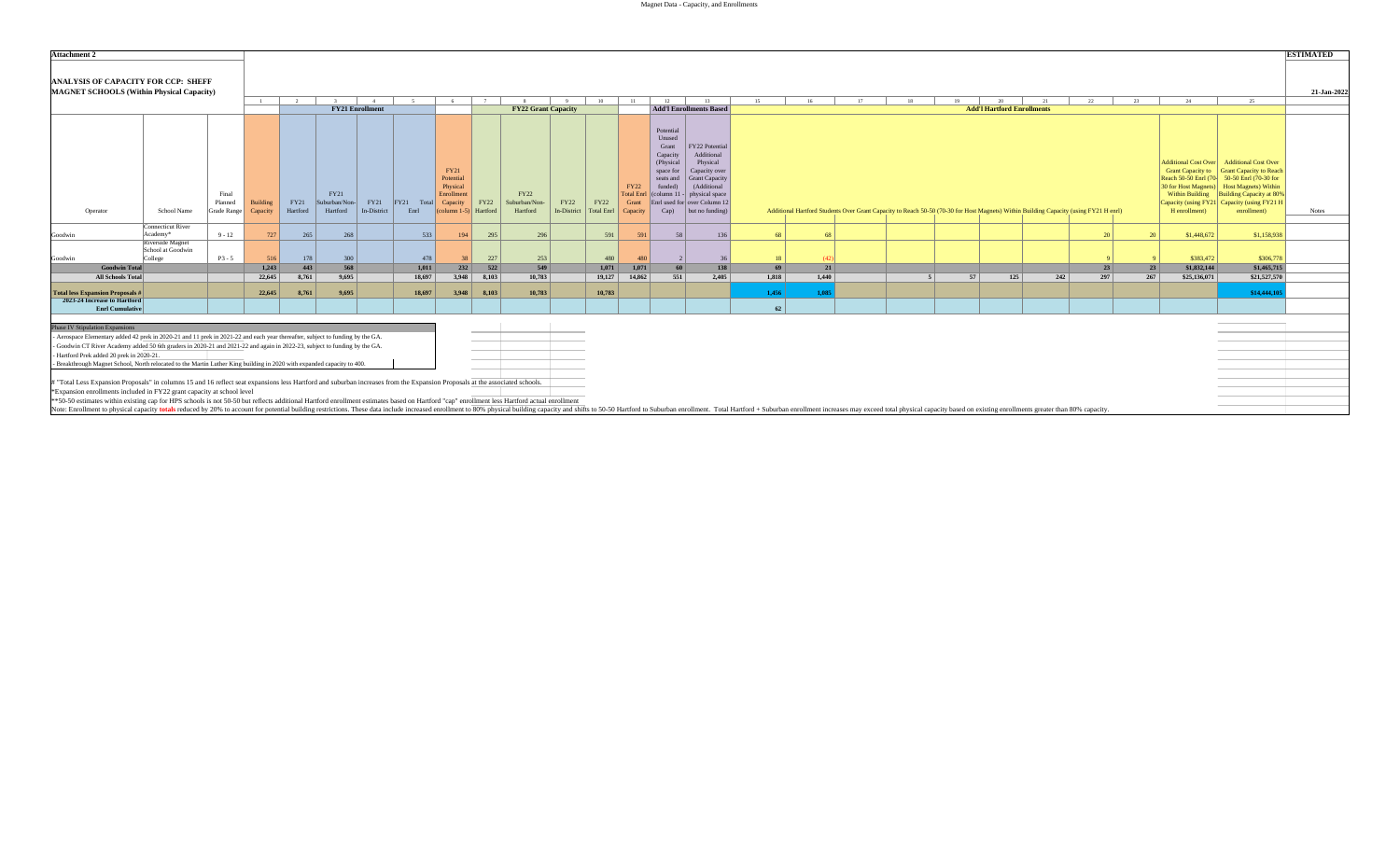| Expansion Details Based - Total Numbers reflect 80%               |
|-------------------------------------------------------------------|
| Bolded schools and numbers included in 2023-24, 2025-26           |
|                                                                   |
| Year 22-23                                                        |
| <b>Montessori at Fisher-2</b>                                     |
| <b>University High-3</b>                                          |
| Wintonbury-1                                                      |
|                                                                   |
| By Year 23-24 (plus 62; 77 at 80%)<br><b>Breakthrough North-5</b> |
| <b>Montessori at Bachedler-11</b>                                 |
| Webster-5                                                         |
| Aerospace-10                                                      |
| $ASI-5$                                                           |
| Discovery-15                                                      |
| <b>GHAA Middle-5</b>                                              |
| <b>CREC Montessori-5</b>                                          |
| Reggio-10                                                         |
|                                                                   |
| Year 24-25                                                        |
| <b>Breakthrough North-10</b>                                      |
| Breakthrough South-10                                             |
| Env Sc at Hooker-12                                               |
| Great Path-10                                                     |
| Kinsella-10                                                       |
| <b>Montessori at Batchelder-11</b>                                |
| STEM at Fisher-8                                                  |
| Webster-10                                                        |
| Aerospace-10<br><b>ASI-10</b>                                     |
| Discovery-15                                                      |
| <b>GHAA Middle-5</b>                                              |
| Global Studies-10                                                 |
| <b>CREC Montessori-5</b>                                          |
| Museum-10                                                         |
| Reggio-10                                                         |
|                                                                   |
| By Year 25-26 (plus 283)                                          |
| Global Experience-2                                               |
| <b>Betances STEM-18</b>                                           |
| <b>Breakthrough North-15</b>                                      |
| Breakthrough South-10                                             |
| Capital Prep-21                                                   |
| Classical-21                                                      |
| Env Sc at Hooker-12                                               |
| Great Path-20<br>HMTCA-19                                         |
| Kinsella-10                                                       |
| <b>Montessori at Batchelder-20</b>                                |
| Pathways Academy of Tech & Design-5                               |
| Sport & Medical Science-8                                         |
| STEM at Fisher-8                                                  |
| Webster-19                                                        |
| <b>Aerospace-10</b>                                               |
| <b>Aerospace Elem-10</b>                                          |
| ASI-10                                                            |
| Discovery-15                                                      |
| <b>GHAA Middle-6</b>                                              |
| Global Studies-20                                                 |
| <b>CREC Montessori-5</b>                                          |
| Museum-10                                                         |
| Reggio-10                                                         |
| Aerospace Elem - 10                                               |
| Additional Seats 2026-27 through 2028-29 (plus 233)               |
| Betances STEM-36                                                  |
| <b>Breakthrough North-43</b>                                      |
| Breakthrough South-13                                             |
| Capital Prep-43                                                   |
| Classical-44                                                      |
| Env Sc at Hooker-24                                               |
| Great Path-42                                                     |
| HMTCA-39                                                          |
| Kinsella-40                                                       |
| <b>Montessori at Batchelder-45</b>                                |
| Montessori at Batchelder-45 (second addition of 45 as potential)  |
| Pathways Academy of Tech & Design-10                              |
| Sport & Medical Science-17<br><b>STEM</b> at Fisher-8             |
| Webster-38                                                        |
| Aerospace-11                                                      |
| <b>Aerospace Elementary-20</b>                                    |
| <b>ASI-50</b>                                                     |
| Discovery-9                                                       |
| Global Studies-40                                                 |
| <b>CREC Montessori-8</b>                                          |
| Museum-22                                                         |
| Reggio-9                                                          |
| CTRA-40                                                           |
| Riverside-18                                                      |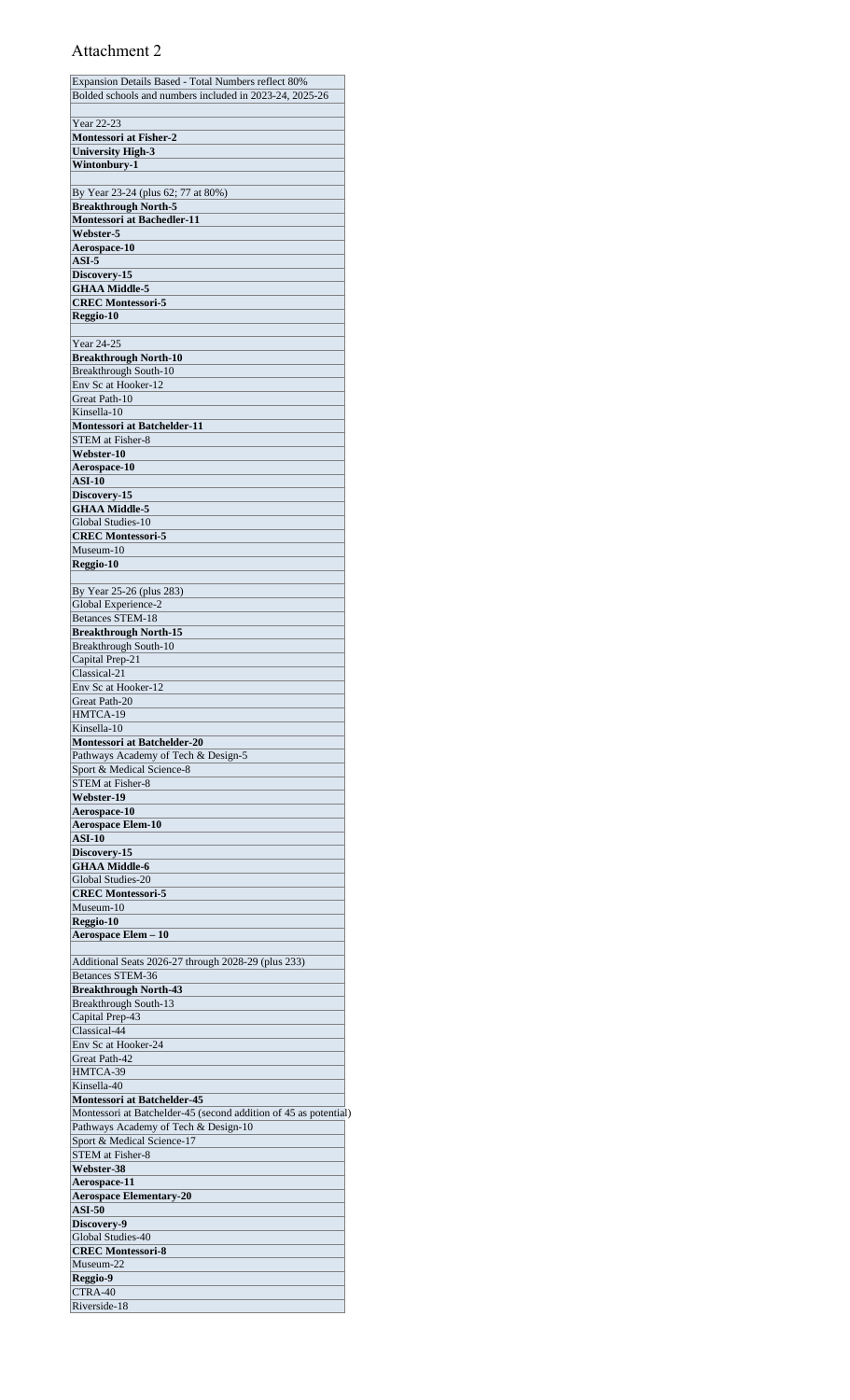| <b>District</b>                           |     |     |     |                |              |                |     | Grades - Includes Outplaced Students In District Totals (2019) |                 |     |                 |                |     |     | <b>PSIS</b><br><b>Total</b> | 20%<br>Enrollment<br>Increase | Number<br>Added<br>Seats wit<br>20%<br><b>Bonus</b> | Cost for<br>Added<br>Enrollment<br>Via Bonus | Current<br>Participation<br>Grant Per<br>Pupil | <b>Expanded Per</b><br>Pupil | Added<br>Participation<br><b>Grant Cost for</b><br>$$2,000$ /pupil<br>Increase for<br>Existing<br>Enrollment (12 | Added<br>Participation<br>Grant Cost for<br>\$2,000/pupil<br>Increase for<br>Existing<br>Enrollment (All | Additional 450<br>Students - Total<br>Cost (at max of<br>\$10,000 per<br>pupil) |                                                                                                                                                                                    |
|-------------------------------------------|-----|-----|-----|----------------|--------------|----------------|-----|----------------------------------------------------------------|-----------------|-----|-----------------|----------------|-----|-----|-----------------------------|-------------------------------|-----------------------------------------------------|----------------------------------------------|------------------------------------------------|------------------------------|------------------------------------------------------------------------------------------------------------------|----------------------------------------------------------------------------------------------------------|---------------------------------------------------------------------------------|------------------------------------------------------------------------------------------------------------------------------------------------------------------------------------|
|                                           | PK4 | K   |     | $\overline{2}$ | $\mathbf{3}$ | $\overline{4}$ | 5   | -6                                                             | 7               | 8   | - 9             | 10             | 11  | 12  |                             |                               |                                                     |                                              |                                                |                              | Districts)                                                                                                       | Districts)                                                                                               |                                                                                 |                                                                                                                                                                                    |
| Avon                                      | -11 | 10  |     |                |              |                |     |                                                                |                 |     | 10              |                |     |     | 121                         | 145.2                         | 24                                                  | \$40,909.09                                  | \$6,000                                        | \$8,000                      | \$242,000                                                                                                        | \$242,000                                                                                                |                                                                                 |                                                                                                                                                                                    |
| Berlin                                    |     | 13  |     |                |              |                |     | 11                                                             | 13              |     | 10              |                |     |     | 119                         | 142.8                         | 24                                                  | \$40,909.09                                  | \$8,000                                        | \$10,000                     | \$238,000                                                                                                        | \$238,000                                                                                                |                                                                                 |                                                                                                                                                                                    |
| Bolton                                    |     |     |     |                |              |                |     |                                                                |                 |     | -6              |                |     |     | 51                          | 61.2                          | 10 <sup>1</sup>                                     | \$17,045.45                                  | \$8,000                                        | \$10,000                     |                                                                                                                  | \$102,00                                                                                                 |                                                                                 |                                                                                                                                                                                    |
| Canton                                    |     |     |     | $\mathbf{R}$   |              |                |     | 10                                                             | 10 <sup>1</sup> | 10  | $\mathbf{R}$    | 10             |     |     | 91                          | 109.2                         | 18                                                  | \$30,681.82                                  | \$8,000                                        | \$10,000                     |                                                                                                                  | \$182,000                                                                                                |                                                                                 |                                                                                                                                                                                    |
| Cromwell                                  |     | -6  |     |                |              |                |     |                                                                |                 |     |                 |                |     | -6  | 80                          | 96                            | 16                                                  | \$27,272.73                                  | \$8,000                                        | \$10,000                     | \$160,000                                                                                                        | \$160,000                                                                                                |                                                                                 |                                                                                                                                                                                    |
| East Granby                               |     |     |     |                |              |                |     |                                                                |                 |     |                 |                |     | -6  | 47                          | 56.4                          | $\Omega$                                            | \$15,340.91                                  | \$8,000                                        | \$10,000                     |                                                                                                                  | \$94,000                                                                                                 |                                                                                 |                                                                                                                                                                                    |
| East Windsor                              |     |     |     |                |              |                |     |                                                                |                 |     | -11             | 13             |     |     | 64                          | 76.8                          | 13                                                  | \$22,159.09                                  | \$8,000                                        | \$10,000                     | \$128,000                                                                                                        | \$128,000                                                                                                |                                                                                 |                                                                                                                                                                                    |
| Ellington                                 |     | 6   |     |                | 13           |                |     |                                                                |                 |     |                 |                |     |     | 89                          | 106.8                         | 18                                                  | \$30,681.82                                  | \$6,000                                        | \$8,000                      |                                                                                                                  | \$178,00                                                                                                 |                                                                                 |                                                                                                                                                                                    |
| Enfield                                   | 23  | 15  | 13  |                | 16           |                |     |                                                                |                 |     |                 |                |     |     | 116                         | 139.2                         | 23                                                  | \$39,204.55                                  | \$4,000                                        | \$6,000                      |                                                                                                                  | \$232,00                                                                                                 |                                                                                 |                                                                                                                                                                                    |
| Farmington                                | 10  | 12  |     |                |              | 12             |     | 13                                                             |                 |     |                 |                |     |     | 132                         | 158.4                         | 26                                                  | \$44,318.18                                  | \$6,000                                        | \$8,000                      | \$264,000                                                                                                        | \$264,000                                                                                                |                                                                                 |                                                                                                                                                                                    |
| Glastonbury                               |     | 6   |     |                |              |                |     |                                                                |                 |     |                 |                |     |     | 57                          | 68.4                          | 11 <sup> </sup>                                     | \$18,750.00                                  | \$3,000                                        | \$5,000                      | \$114,000                                                                                                        | \$114,000                                                                                                |                                                                                 |                                                                                                                                                                                    |
| Granby                                    |     | 11  |     |                |              |                |     |                                                                |                 | 10  |                 |                |     |     | 82                          | 98.4                          | 16                                                  | \$27,272.73                                  | \$8,000                                        | \$10,000                     |                                                                                                                  | \$164,000                                                                                                |                                                                                 |                                                                                                                                                                                    |
| Hartford                                  |     |     |     |                |              | 12             |     | 12<br>11                                                       | 11              |     |                 |                |     |     | 92                          |                               |                                                     |                                              | \$3,000                                        | \$5,000                      |                                                                                                                  | \$184,000                                                                                                |                                                                                 |                                                                                                                                                                                    |
| Newington                                 |     | 11  |     | 13             | 12           |                |     |                                                                |                 |     | 10              |                |     |     | 97                          | 116.4                         | 19                                                  | \$32,386.36                                  | \$4,000                                        | \$6,000                      | \$194,000                                                                                                        | \$194,000                                                                                                |                                                                                 |                                                                                                                                                                                    |
| Plainville                                |     | -8  |     | -6             |              | -13            |     |                                                                | 12              | 15  | -11             |                |     |     | 122                         | 146.4                         | 24                                                  | \$40,909.09                                  | \$8,000                                        | \$10,000                     |                                                                                                                  | \$244,00                                                                                                 |                                                                                 |                                                                                                                                                                                    |
| Portland                                  |     |     |     | 6              |              |                |     |                                                                |                 |     |                 |                |     |     | 69                          | 82.8                          | 14                                                  | \$23,863.64                                  | \$8,000                                        | \$10,000                     |                                                                                                                  | \$138,00                                                                                                 |                                                                                 |                                                                                                                                                                                    |
| Rocky Hill                                |     |     |     |                |              |                |     |                                                                |                 |     | 6               |                |     |     | 17                          | 20.4                          |                                                     | \$5,113.64                                   | \$3,000                                        | \$5,000                      | \$34,000                                                                                                         | \$34,000                                                                                                 |                                                                                 |                                                                                                                                                                                    |
| Simsbury                                  | -11 | 18  |     | 11             | 15           |                |     |                                                                | 18              |     | 10 <sup>1</sup> | 1 <sup>5</sup> |     |     | 176                         | 211.2                         | 35                                                  | \$59,659.09                                  | \$8,000                                        | \$10,000                     |                                                                                                                  | \$352,00                                                                                                 |                                                                                 |                                                                                                                                                                                    |
| Somers                                    |     |     |     |                |              |                |     |                                                                |                 |     |                 |                |     |     | 18                          | 21.6                          |                                                     | \$6,818.18                                   | \$3,000                                        | \$5,000                      |                                                                                                                  | \$36,00                                                                                                  |                                                                                 |                                                                                                                                                                                    |
| South Windsor                             |     |     |     |                |              |                |     |                                                                |                 |     | 12              | 11             |     |     | 107                         | 128.4                         | 21                                                  | \$35,795.45                                  | \$4,000                                        | \$6,000                      | \$214,000                                                                                                        | \$214,000                                                                                                |                                                                                 |                                                                                                                                                                                    |
| Southington                               |     |     |     |                |              |                |     |                                                                |                 | 14  | $\Omega$        |                |     |     | 87                          | 104.4                         | 17                                                  | \$28,977.27                                  | \$3,000                                        | \$5,000                      |                                                                                                                  | \$174,000                                                                                                |                                                                                 |                                                                                                                                                                                    |
| Suffield                                  |     |     |     |                |              |                |     |                                                                |                 |     |                 |                |     |     | 43                          | 51.6                          | $\Omega$                                            | \$15,340.91                                  | \$4,000                                        | \$6,000                      |                                                                                                                  | \$86,000                                                                                                 |                                                                                 |                                                                                                                                                                                    |
| Tolland                                   |     |     |     |                |              |                |     |                                                                |                 |     |                 |                |     |     |                             | 9.6                           |                                                     | \$3,409.09                                   | \$3,000                                        | \$5,000                      |                                                                                                                  | \$16,000                                                                                                 |                                                                                 |                                                                                                                                                                                    |
| Vernon                                    |     |     |     |                |              |                |     |                                                                |                 |     |                 |                |     |     |                             | 1.2                           | $\Omega$                                            | \$0.00                                       | \$3,000                                        | \$5,000                      |                                                                                                                  | \$2,000                                                                                                  |                                                                                 |                                                                                                                                                                                    |
| West Hartford                             |     | 18  | 22  | 27             | 27           | 19             | 20  | 12                                                             | 14              | 10  | 18              |                |     |     | 207                         | 248.4                         | 41                                                  | \$69,886.36                                  | \$4,000                                        | \$6,000                      | \$414,000                                                                                                        | \$414,000                                                                                                |                                                                                 |                                                                                                                                                                                    |
| Wethersfield                              |     | 17  | 11  | $\mathbf{R}$   | 11           |                |     |                                                                |                 |     |                 |                | 13  |     | 107                         | 128.4                         | 21                                                  | \$35,795.45                                  | \$4,000                                        | \$6,000                      | \$214,000                                                                                                        | \$214,000                                                                                                |                                                                                 |                                                                                                                                                                                    |
| Windsor Locks                             |     |     | 12  |                | 17           | -11            |     |                                                                |                 |     |                 |                |     |     | 109                         | 130.8                         | 22                                                  | \$37,500.00                                  | \$8,000                                        | \$10,000                     | \$218,000                                                                                                        | \$218,000                                                                                                |                                                                                 |                                                                                                                                                                                    |
| <b>Column Total</b>                       | 69  | 196 | 176 | 172            | 206          | 190            | 191 | 192                                                            | 170             | 169 | 178             | 153            | 132 | 115 | 2,309                       |                               |                                                     | 440 \$750,000.00                             |                                                | \$205,000                    | \$2,434,000                                                                                                      | \$4,618,000                                                                                              | \$6,000,000                                                                     | Includes cost for 450 additional students with<br>\$10,000 max per pupil, \$750,000 bonus for<br>20% increase, and \$750,000 bonues for 10<br>cohort student cohort at entry grade |
|                                           |     |     |     |                |              |                |     |                                                                |                 |     |                 |                |     |     |                             |                               |                                                     |                                              |                                                |                              |                                                                                                                  | \$10,618,000                                                                                             |                                                                                 | Total additional costs (includes added<br>participation grant cost for existing enrollmen<br>from increase to per pupil grant)                                                     |
|                                           |     |     |     |                |              |                |     |                                                                |                 |     |                 |                |     |     |                             |                               |                                                     |                                              |                                                |                              |                                                                                                                  | \$1,462,500                                                                                              |                                                                                 | <b>Transportation Costs for Above</b>                                                                                                                                              |
| <b>Hartford Residents</b><br><b>Total</b> | 69  | 191 | 174 | 169            | 198          | 178            | 179 | <b>181</b>                                                     | 159             | 163 | 173             | 146            | 129 | 108 | 2,217                       |                               |                                                     |                                              |                                                |                              |                                                                                                                  |                                                                                                          | 2,667                                                                           |                                                                                                                                                                                    |

pollment

# Attachment 3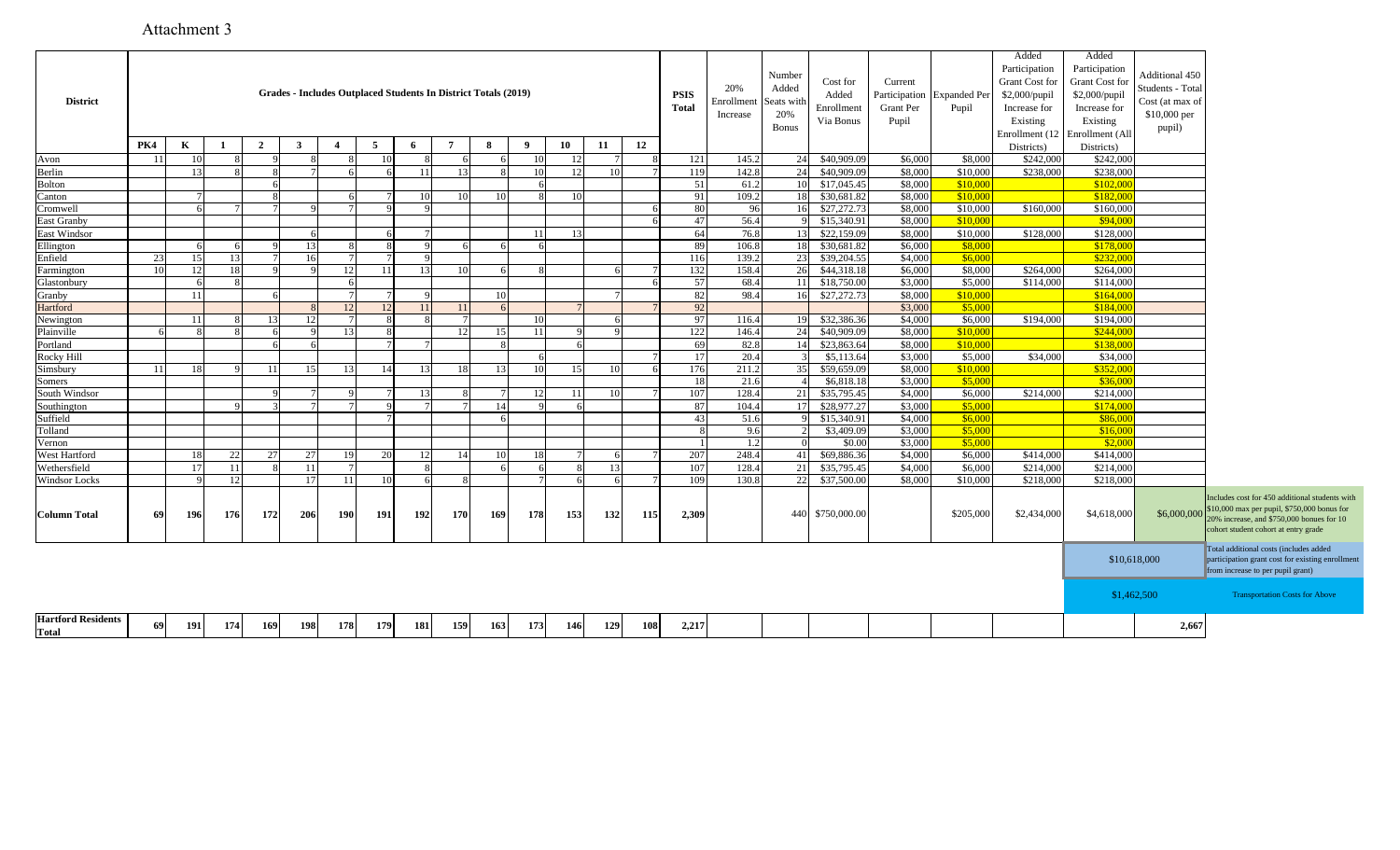| Attachment 4 - 2018-19 |  |
|------------------------|--|
|------------------------|--|

|       | $\cdots$                                          |              |        |                            |         |          |            |          |         |                          |         |          |            |          |               |             |         |          |              |          |        |                         |         |          |          |                          |                 |        |              |                                                                       |                 |              |                                  |                          |     |
|-------|---------------------------------------------------|--------------|--------|----------------------------|---------|----------|------------|----------|---------|--------------------------|---------|----------|------------|----------|---------------|-------------|---------|----------|--------------|----------|--------|-------------------------|---------|----------|----------|--------------------------|-----------------|--------|--------------|-----------------------------------------------------------------------|-----------------|--------------|----------------------------------|--------------------------|-----|
|       | <b>Entry Grade - Hartford Resident Applicants</b> |              |        |                            |         |          |            |          |         |                          |         |          |            |          |               |             |         |          |              |          |        |                         |         |          |          |                          |                 |        |              | Wait List                                                             |                 |              |                                  |                          |     |
|       |                                                   |              |        |                            |         |          |            |          |         |                          |         |          |            |          |               |             |         |          |              |          |        |                         |         |          |          |                          |                 |        |              | At least 1 Magnet Choice and/or OC   At least 2 Magnet Choices and/or |                 |              | At least 3 Magnet Choices and/or |                          |     |
|       |                                                   |              |        | <b>Total Applicants</b>    |         |          |            |          |         | <b>Magnet Applicants</b> |         |          |            |          | OC Applicants |             |         |          |              |          |        | <b>CTECS</b> Applicants |         |          | or CTECS |                          |                 |        |              | OC or CTECS                                                           |                 |              |                                  | OC or CTECS              |     |
|       |                                                   | <b>Seats</b> |        | Difference                 |         |          |            | Seats    |         | Difference               |         |          |            | Seats    |               | Difference  |         |          |              | Seats    |        | Difference              |         |          |          |                          |                 |        |              |                                                                       |                 |              |                                  |                          |     |
|       | Total                                             | Declared     |        | (Offers to                 |         |          | Magney     | Declared |         | (Offers to               |         |          | OC         | Declared |               | (Offers to  |         |          | <b>CTECS</b> | Declared |        | (Offers to              |         |          | Applic   | Admin                    |                 |        | Applic Admin |                                                                       | No              |              | Applic Admin                     |                          | No  |
|       | Grade   Applicants                                | Round        | Offers | Applicants)                | Accepts | Declines | Applicants | Round    | Offers  | Applicants)              | Accepts | Declines | Applicants | Round    | Offers        | Applicants) | Accepts | Declines | Applicants   | Round 1  | Offers | Applicants)             | Accepts | Declines | ants     | Declines Declines Offers |                 |        | ants         | Declines Declines                                                     | Offers          | ants         |                                  | Declines Declines Offers |     |
| PK3   |                                                   |              |        |                            | 434     | 83 I     | 793        | 402      | 517     |                          | 434     |          |            |          |               |             |         |          |              |          |        |                         |         |          | 794      |                          |                 |        | 671          |                                                                       |                 |              | 590                              |                          |     |
| PK4   |                                                   | 207          |        | 292                        | $215-1$ | 85.      | 615        | 129      |         | (439)                    | 142     |          | 240        |          | 142           |             |         |          |              |          |        |                         |         |          | 637      |                          | 24 <sup>1</sup> | 338    |              |                                                                       | 22 <sup>1</sup> |              | 527                              |                          |     |
|       | 849                                               | 322          |        | 632<br>(217)<br><b>ALL</b> | 378     | 270      | 796        | 184      | 400     | (396)                    | 255     | 145      | 426        | 138      | 264           | (162)       | 123     | 125      |              |          |        |                         |         |          | 849      | 205                      |                 | 75 214 | 783          | 198                                                                   |                 | 182          | 729                              |                          |     |
|       | 673                                               | 535          |        | 617                        | 514     | 112      | 654        | 509      | 609     | (45)                     | 496     | 101      | 240        |          |               | (204)       | 18      |          |              |          |        |                         |         |          | 673      |                          | 43              | -49    | 595          |                                                                       |                 |              | 540                              |                          |     |
|       | 877                                               | 458          |        | 742                        | 493     | 252      | 854        | 419      | $714 +$ | (140)                    | 455     | 222      | 412        |          | 79            | (333)       |         |          |              |          |        |                         |         |          | 877      | 179                      | 74              | 134    | 808          | 163                                                                   |                 | 1221         |                                  |                          | 109 |
|       |                                                   |              |        |                            |         |          |            |          |         |                          |         |          |            |          |               |             |         |          |              |          |        |                         |         |          |          |                          |                 |        |              |                                                                       |                 |              |                                  |                          |     |
| Total | 3.830                                             | 1,924        | 2.800  | (1.030)                    | 2,034   | 802      | 3,712      | 1,643    | 2.416   |                          | 1.782   | 585      | 1.318      |          | 521           |             | 252     | 217      |              |          |        |                         |         |          | 3,830    | 560                      | 253             | 1.011  | 3,431        | 529                                                                   | 235             | 874<br>3,127 | 499                              |                          | 768 |

|       |                    |          |        | <b>Entry Grade - Hartford Resident Minority Applicants</b> |         |          |            |          |        |                          |         |          |             |              |        |               |         |            |              |              |        |                         |         |          |        |                                    |     |     |              | Wait List                        |                 |               |                 |                                  |                 |
|-------|--------------------|----------|--------|------------------------------------------------------------|---------|----------|------------|----------|--------|--------------------------|---------|----------|-------------|--------------|--------|---------------|---------|------------|--------------|--------------|--------|-------------------------|---------|----------|--------|------------------------------------|-----|-----|--------------|----------------------------------|-----------------|---------------|-----------------|----------------------------------|-----------------|
|       |                    |          |        |                                                            |         |          |            |          |        |                          |         |          |             |              |        |               |         |            |              |              |        |                         |         |          |        | At least 1 Magnet Choice and/or OC |     |     |              | At least 2 Magnet Choices and/or |                 |               |                 | At least 3 Magnet Choices and/or |                 |
|       |                    |          |        | <b>Total Applicants</b>                                    |         |          |            |          |        | <b>Magnet Applicants</b> |         |          |             |              |        | OC Applicants |         |            |              |              |        | <b>CTECS</b> Applicants |         |          |        | or CTECS                           |     |     |              | OC or CTECS                      |                 |               |                 | OC or CTECS                      |                 |
|       |                    | Seats    |        | Difference                                                 |         |          |            | Seats    |        | Difference               |         |          |             | <b>Seats</b> |        | Difference    |         |            |              | <b>Seats</b> |        | Difference              |         |          |        |                                    |     |     |              |                                  |                 |               |                 |                                  |                 |
|       | Total              | Declared |        | (Offers to                                                 |         |          | Magnet     | Declared |        | (Offers to               |         |          | $_{\rm OC}$ | Declared     |        | (Offers to    |         |            | <b>CTECS</b> | Declared     |        | (Offers to              |         |          | Applic | Admin                              |     | No. | Applic Admin |                                  |                 |               | No Applic Admin |                                  | No              |
|       | Grade   Applicants | Round 1  | Offers | Applicants)                                                | Accepts | Declines | Applicants | Round 1  | Offers | Applicants)              | Accepts | Declines | Applicants  | Round        | Offers | Applicants)   | Accepts | Declines   | Applicants   | Round        | Offers | Applicants)             | Accepts | Declines |        | Declines Declines Offers           |     |     | ants         | Declines Declines                |                 | <b>Offers</b> | ants            | Declines                         | Declines Offers |
| PK3   | 761                | 402      | 496    |                                                            | 418     |          | 760        | 402      | 496    | (264)                    | 418     |          |             |              |        |               |         |            |              |              |        |                         |         |          | 761    |                                    |     | 264 | 653          |                                  |                 | 226           | 574             |                                  | 191             |
| PK4   | 621                | 207      | 283    |                                                            |         | 83       | 600        | 129      | 170    |                          | 136     |          | 235         |              | 139    |               |         |            |              |              |        |                         |         |          | 621    |                                    | 24  | 331 | 562          |                                  | 22 <sub>1</sub> | 296           | 519             |                                  | 267             |
|       | 821                | 322      | 612    |                                                            | 367     | 261      | 773        | 184      | 389    | (384)                    | 250     | 139      | 410         | 138          | 255    | (155)         |         | 122<br>144 |              |              |        |                         |         |          | 821    |                                    | 74  | 206 | 756          | 191                              |                 | 174           | 705             |                                  | 158             |
|       | 646                | 535      | 595    | 51).                                                       | 494     | 110      | 631        | 509      | 587    |                          | 476     | 99       | 234         |              | 35.    | (199)         |         |            |              |              |        |                         |         |          | 646    |                                    |     |     | 582          |                                  |                 | - 34          | 527             |                                  |                 |
|       | 852                | 458      | 722    |                                                            | 479     | 246      | 831        | 419      | 695    | (136)                    | 443     | 216      | 397         |              |        | (320)         |         |            |              |              |        |                         |         |          | 852    |                                    | 73  | 129 | 786          | 158                              | 69              | 117           | 721             |                                  | 105<br>64 l     |
|       |                    |          |        |                                                            |         |          |            |          |        |                          |         |          |             |              |        |               |         |            |              |              |        |                         |         |          |        |                                    |     |     |              |                                  |                 |               |                 |                                  |                 |
| Total | 3.701              | .924     | 2.708  |                                                            | 1.966   | 778      | 3.595      | 1.643    | 2.337  | (1.258)                  | 1.723   | 566      | 1.276       |              | 506    |               | 243     | 212<br>414 |              |              |        |                         |         |          | 3.701  |                                    | 245 |     | 974 3.339    | 514                              | 229             | 845           | 3.046           |                                  | 745<br>210      |

|       |                  | <b>Non-Entry Grade - Hartford Resident Applicants</b> |               |                         |         |          |            |                 |        |                          |         |          |             |              |                 |             |         |          |              |              |        |                         |         |          |        |          |                              |       |                 | Wait List                                                             |                 |             |                 |                                  |           |
|-------|------------------|-------------------------------------------------------|---------------|-------------------------|---------|----------|------------|-----------------|--------|--------------------------|---------|----------|-------------|--------------|-----------------|-------------|---------|----------|--------------|--------------|--------|-------------------------|---------|----------|--------|----------|------------------------------|-------|-----------------|-----------------------------------------------------------------------|-----------------|-------------|-----------------|----------------------------------|-----------|
|       |                  |                                                       |               |                         |         |          |            |                 |        |                          |         |          |             |              |                 |             |         |          |              |              |        |                         |         |          |        |          |                              |       |                 | At least 1 Magnet Choice and/or OC   At least 2 Magnet Choices and/or |                 |             |                 | At least 3 Magnet Choices and/or |           |
|       |                  |                                                       |               | <b>Total Applicants</b> |         |          |            |                 |        | <b>Magnet Applicants</b> |         |          |             |              | OC Applicants   |             |         |          |              |              |        | <b>CTECS</b> Applicants |         |          |        | or CTECS |                              |       |                 | OC or CTECS                                                           |                 |             |                 | OC or CTECS                      |           |
|       |                  | <b>Seats</b>                                          |               | Difference              |         |          |            | <b>Seats</b>    |        | Difference               |         |          |             | <b>Seats</b> |                 | Difference  |         |          |              | <b>Seats</b> |        | Difference              |         |          |        |          |                              |       |                 |                                                                       |                 |             |                 |                                  |           |
|       | Total            | Declared                                              |               | (Offers to              |         |          | Magnet     | Declared        |        | (Offers to               |         |          | $_{\rm OC}$ | Declared     |                 | (Offers to  |         |          | <b>CTECS</b> | Declared     |        | (Offers to              |         |          | Applic | Admin    |                              |       | No Applic Admin |                                                                       |                 |             | No Applic Admin |                                  | No        |
|       | Grade Applicants | Round                                                 | <b>Offers</b> | Applicants)             | Accepts | Declines | Applicants | Round:          | Offers | Applicants)              | Accepts | Declines | Applicants  | Round 1      | Offers          | Applicants) | Accepts | Declines | Applicants   | Round 1      | Offers | Applicants)             | Accepts | Declines | ants   |          | Declines   Declines   Offers |       | ants            | Declines Declines Offers                                              |                 | ants        |                 | Declines Declines Offers         |           |
|       | 381              |                                                       | 201           |                         | 122     | 84       | 368        | 46              | 145    | (223)                    | 95      |          | 154         |              | 81              |             |         |          |              |              |        |                         |         |          | 381    | 66       | 19                           | 179   | 345             | 61                                                                    |                 | 306<br>159  |                 |                                  | 131       |
|       | 379              |                                                       | 172           |                         | 106     | 69       | 370        |                 | 107    | (263)                    |         |          | 148         | 24           |                 |             |         |          |              |              |        |                         |         |          | 379    |          |                              | 205   | 346             |                                                                       |                 | 183<br>318. |                 |                                  | 162       |
|       | 367              |                                                       | 164           |                         | 97      | 72       | 354        |                 | 122    |                          | me.     |          | 145         | 19           |                 |             |         |          |              |              |        |                         |         |          | 366    |          |                              | 200   | 327             | 49                                                                    |                 | 174<br>299  |                 |                                  | 157       |
|       | 392              |                                                       | 163           |                         | 98      |          | 378        |                 | 107    | (271)                    | 72      |          | 170         |              |                 | (109)       |         |          |              |              |        |                         |         |          | 392    |          |                              | 228   | 357             | 46                                                                    |                 | 324<br>201  |                 | 18 <sup>1</sup>                  | 177       |
|       | 347              |                                                       | 122           | 225                     | 80      | 45       | 334        |                 |        | (251)                    | 63      |          | 154         |              | 62              |             |         |          |              |              |        |                         |         |          | 347    |          |                              | 222   | 304             |                                                                       | 12              | 278         |                 |                                  | 172       |
|       | 326              |                                                       | 168           |                         | 113     |          | 314        |                 | 131    | (183)                    | 91      |          | 149         | 14           |                 | (100)       |         |          |              |              |        |                         |         |          | 326    |          |                              | 158   | 297             |                                                                       |                 | 273<br>138  |                 |                                  | 118       |
|       | 292              |                                                       | 157           | 1351                    | 99      | 59       | 274        |                 | 144    |                          | 84      |          | 125         | 14           | 27 <sub>1</sub> |             |         |          |              |              |        |                         |         |          | 292    |          | 22                           | 134   | 264             |                                                                       |                 | 122<br>231  |                 |                                  | 102       |
|       | 302              |                                                       | 177           | 125                     | 105     |          | 281        |                 | 154    | (127)                    | 93      | -60      | 146         | 15           |                 | (117)       |         |          |              |              |        |                         |         |          | 302    |          |                              | 123   | 269             |                                                                       | 22 <sub>1</sub> | 242<br>101  |                 |                                  |           |
|       | 181              |                                                       | 86            | (95)                    | 40      | 47       | 180        | 28 <sup>1</sup> | 89     | (91)                     | 40      |          |             |              |                 |             |         |          |              |              |        |                         |         |          | 180    |          |                              | 94    | 148             |                                                                       |                 | 122         |                 |                                  |           |
|       |                  |                                                       |               |                         | 14      |          | 74         |                 |        |                          |         |          |             |              |                 |             |         |          |              |              |        |                         |         |          |        |          |                              |       | 62              |                                                                       |                 | 49          |                 |                                  |           |
| Total | 3,041            | 589                                                   | 1,433         |                         | 872     | 587      | 2,927      | 427             | 1,108  | (1.819)                  | 698     | 393      | 1,191       | 162          | 444             | (747)       | 174     | 195      |              |              |        |                         |         |          | 3,039  | 423      | 171                          | 1,594 | 2,719           | 400                                                                   | 163 1,386       | 2,442       | 370             |                                  | 153 1,202 |

|       |            |          |        | <b>Non-Entry Grade - Hartford Resident Minority Applicants</b> |         |          |            |          |                          |             |         |          |               |                 |                 |               |         |          |              |          |        |                         |         |          |                 |                                    |                 |               |                   | Wait List                        |                 |               |                 |             |                                  |
|-------|------------|----------|--------|----------------------------------------------------------------|---------|----------|------------|----------|--------------------------|-------------|---------|----------|---------------|-----------------|-----------------|---------------|---------|----------|--------------|----------|--------|-------------------------|---------|----------|-----------------|------------------------------------|-----------------|---------------|-------------------|----------------------------------|-----------------|---------------|-----------------|-------------|----------------------------------|
|       |            |          |        |                                                                |         |          |            |          |                          |             |         |          |               |                 |                 |               |         |          |              |          |        |                         |         |          |                 | At least 1 Magnet Choice and/or OC |                 |               |                   | At least 2 Magnet Choices and/or |                 |               |                 |             | At least 3 Magnet Choices and/or |
|       |            |          |        | <b>Total Applicants</b>                                        |         |          |            |          | <b>Magnet Applicants</b> |             |         |          |               |                 |                 | OC Applicants |         |          |              |          |        | <b>CTECS</b> Applicants |         |          |                 | or CTECS                           |                 |               |                   | OC or CTECS                      |                 |               |                 | OC or CTECS |                                  |
|       |            | Seats    |        | Difference                                                     |         |          |            | Seats    |                          | Difference  |         |          |               | <b>Seats</b>    |                 | Difference    |         |          |              | Seats    |        | Difference              |         |          |                 |                                    |                 |               |                   |                                  |                 |               |                 |             |                                  |
|       | Total      | Declared |        | (Offers to                                                     |         |          | Magnet     | Declared |                          | (Offers to  |         |          | <sub>OC</sub> | Declared        |                 | (Offers to    |         |          | <b>CTECS</b> | Declared |        | (Offers to              |         |          | Applic          | Admin                              |                 |               |                   | No Applic Admin                  |                 |               | No Applic Admin |             | No                               |
| Grade | Applicants | Round    | Offers | Applicants)                                                    | Accepts | Declines | Applicants | Round:   | Offers                   | Applicants) | Accepts | Declines | Applicants    | Round:          | Offers          | Applicants)   | Accepts | Declines | Applicants   | Round 1  | Offers | Applicants)             | Accepts | Declines | ants            | Declines                           | <b>Declines</b> | <b>Offers</b> | ants              | Declines Declines                |                 | <b>Offers</b> | ants            |             | Declines Declines Offers         |
|       | 368        |          | 193    | 175                                                            |         |          | 359        |          | 142                      |             |         |          | 145           |                 |                 |               |         |          |              |          |        |                         |         |          | 368             |                                    |                 | 174           | 333               | 59.                              | 19              | 154           | 295             |             | 127                              |
|       |            |          | 168    |                                                                |         |          | 363        |          | 104                      | (259)       |         |          | 144           |                 |                 |               |         |          |              |          |        |                         |         |          | $\sim$          |                                    |                 |               | 338               |                                  | 19 <sup>1</sup> | 179           | 311             |             |                                  |
|       | 357        |          | 162    | 195                                                            | 96      |          | 345        |          | 121                      | (224)       |         |          | 141           |                 |                 |               |         |          |              |          |        |                         |         |          | 356             |                                    |                 | 192           | 317               |                                  | 22              | 166           | 291             |             |                                  |
|       |            |          | 160    | 219                                                            | 95.     |          | 369        |          | 105                      | (264)       |         |          | 164           | 23              | 60              |               |         |          |              |          |        |                         |         |          | 37 <sup>0</sup> |                                    |                 | 218           | 347               |                                  | 20 I            | 193           | 315             |             |                                  |
|       | 340        |          | 120    |                                                                |         |          | 329        |          |                          | (247)       | 62      |          | 149           | 21              | 60              |               |         |          |              |          |        |                         |         |          | 340             |                                    |                 | 217           | 297               |                                  | 12 <sub>1</sub> | 188           | 272             |             |                                  |
|       | 308        |          | 158    | 150 <sub>1</sub>                                               | 104     |          | 297        |          |                          | (173)       | 85      |          | 142           | 14              | 46              |               |         | 16       |              |          |        |                         |         |          |                 |                                    |                 | 150           | 285               |                                  | 16              | 133           | 264             |             |                                  |
|       | 278        |          | 149    | 129)                                                           |         |          | 264        |          | 137                      | (127)       | 81      |          | 117           |                 | 25              |               |         |          |              |          |        |                         |         |          | 278             |                                    |                 | 128           | 254               |                                  | 17              | 116           | 221             |             |                                  |
|       | 286        |          | 166    | 120)                                                           | 95      |          | 268        |          | 144                      | (124)       | 84      | 58       | 137           | 15 <sup>1</sup> | 28 <sub>1</sub> | (109,         | 11      | 18       |              |          |        |                         |         |          | 286             |                                    |                 | 118           | 256               |                                  | 21              | 97            | 230             |             |                                  |
|       | 176        |          |        | (93)                                                           |         |          |            |          |                          |             |         |          |               |                 |                 |               |         |          |              |          |        |                         |         |          | 176             |                                    |                 |               | 146               |                                  | 11              | 72            | 120             |             |                                  |
|       | 72         |          |        |                                                                |         |          |            |          |                          |             | 11      |          |               |                 |                 |               |         |          |              |          |        |                         |         |          |                 |                                    |                 | 50.           | 61                |                                  |                 |               | 48              |             |                                  |
| Total | 2.935      | 589      | 1.381  | (1.554)                                                        | 833     | 573      | 2.842      |          | 1.070                    | (1.772)     | 670     | 383      | 1.139         | 162             | 426             |               | 163     | 191      |              |          |        |                         |         |          | 2.934           | 416                                | 164             |               | $1.541 \pm 2.634$ | 394                              |                 | 159 1.339     | 2.367           | 365         | 150 1,163                        |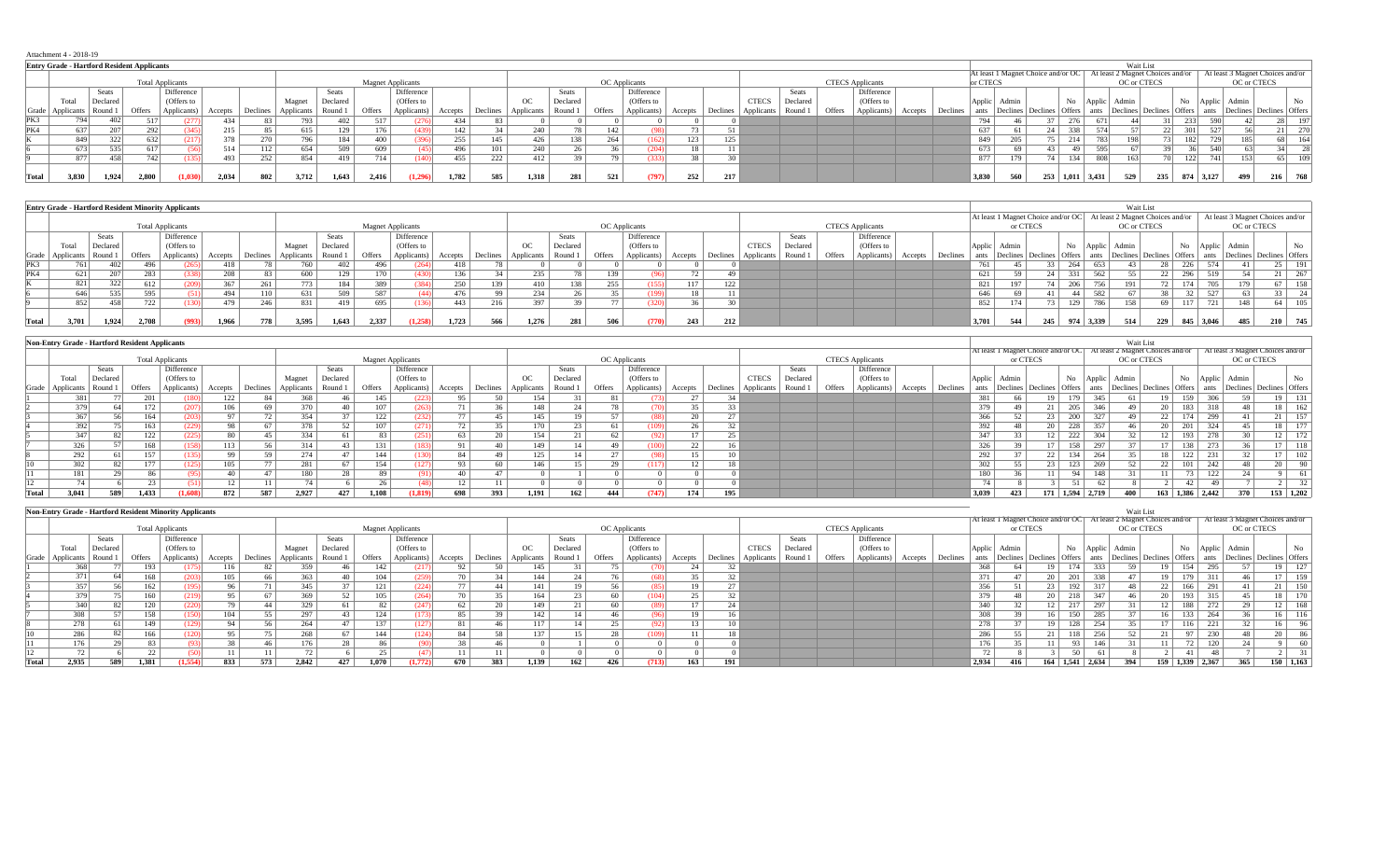|       | Attachment 4 - 2019-20                            |              |       |                                                                          |       |     |                  |                  |                          |                      |         |     |                     |          |                      |                                                          |     |     |              |              |     |                         |     |                                                                                                                              |              |     |       |       |              |     |     |       |                                                                                                                         |              |
|-------|---------------------------------------------------|--------------|-------|--------------------------------------------------------------------------|-------|-----|------------------|------------------|--------------------------|----------------------|---------|-----|---------------------|----------|----------------------|----------------------------------------------------------|-----|-----|--------------|--------------|-----|-------------------------|-----|------------------------------------------------------------------------------------------------------------------------------|--------------|-----|-------|-------|--------------|-----|-----|-------|-------------------------------------------------------------------------------------------------------------------------|--------------|
|       | <b>Entry Grade - Hartford Resident Applicants</b> |              |       |                                                                          |       |     |                  |                  |                          |                      |         |     |                     |          |                      |                                                          |     |     |              |              |     |                         |     |                                                                                                                              |              |     |       |       | Wait List    |     |     |       |                                                                                                                         |              |
|       |                                                   |              |       |                                                                          |       |     |                  |                  |                          |                      |         |     |                     |          |                      |                                                          |     |     |              |              |     |                         |     |                                                                                                                              |              |     |       |       |              |     |     |       | At least 1 Magnet Choice and/or OC or   At least 2 Magnet Choices and/or OC or   At least 3 Magnet Choices and/or OC or |              |
|       |                                                   |              |       | <b>Total Applicants</b>                                                  |       |     |                  |                  | <b>Magnet Applicants</b> |                      |         |     |                     |          | <b>OC</b> Applicants |                                                          |     |     |              |              |     | <b>CTECS</b> Applicants |     |                                                                                                                              | <b>CTECS</b> |     |       |       | <b>CTECS</b> |     |     |       | <b>CTECS</b>                                                                                                            |              |
|       |                                                   | <b>Seats</b> |       | Difference                                                               |       |     |                  | Seats            |                          | Difference           |         |     |                     | Seats    |                      | Difference                                               |     |     |              | <b>Seats</b> |     | Difference              |     |                                                                                                                              |              |     |       |       |              |     |     |       |                                                                                                                         |              |
|       | Total                                             | Declared     |       | (Offers to                                                               |       |     | Magnet           | Declared         |                          | (Offers to           |         |     | OC                  | Declared |                      | (Offers to                                               |     |     | <b>CTECS</b> | Declared     |     | (Offers to              |     |                                                                                                                              | Admin        |     | No    |       | Admin        |     | No. |       | Admin                                                                                                                   | No.          |
|       |                                                   |              |       | Grade   Applicants   Round 1   Offers   Applicants)   Accepts   Declines |       |     | Applicants       | Round 1          |                          | Offers   Applicants) | Accepts |     | Declines Applicants | Round 1  | <b>Offers</b>        | Applicants) Accepts Declines Applicants Round 1   Offers |     |     |              |              |     | Applicants)             |     | Accepts Declines Applicants Declines Declines Offers Applicants Declines Declines Offers Applicants Declines Declines Offers |              |     |       |       |              |     |     |       |                                                                                                                         |              |
| PK3   |                                                   | 417          | 550   | (252)                                                                    | 433   |     | 802              | 417              | 550                      | (252)                | 433     | 117 |                     |          |                      |                                                          |     |     |              |              |     |                         |     | 802                                                                                                                          | 63           |     | 252   | 659   |              |     | 206 | 570   |                                                                                                                         | $40^{\circ}$ |
| PK4   | 654                                               | 217          | 381   |                                                                          | 230   | 159 | 630              | 132              | 221                      | (409)                | 159     | 62  | 291                 | 85       | 182                  |                                                          |     | 97  |              |              |     |                         |     | 654                                                                                                                          | 110          |     | 270   | 596   | 106          |     | 242 | 556   | 102                                                                                                                     | 51  <br>216  |
|       | 789                                               | 335          | 587   | (202)                                                                    | 376   | 222 | 737 <sup>1</sup> | 177              | 528                      | (409)                | 242     | 86  | 423                 |          | 158 269              |                                                          | 134 | 136 |              |              |     |                         |     | 789                                                                                                                          | 157          |     | 201   | 739   | 154          |     | 184 | 696   | 153                                                                                                                     | 63<br>162    |
|       | 724                                               | 479          | 631   |                                                                          | 513   |     | 708              | 466              |                          | (100)                | 498     | 111 | 253                 | 13       | 25                   |                                                          |     |     |              |              |     |                         |     | 724                                                                                                                          | 84           |     |       | 644   |              |     |     | 582   |                                                                                                                         | 29           |
|       | 1.044                                             | 666          | 839   | (205)                                                                    | 631   | 239 | 928              | 437 <sup>1</sup> | 605                      | (323)                | 416     | 191 | 462                 |          | 29                   |                                                          |     |     | 620          | 225          | 262 | 358)                    | 205 | 1.044                                                                                                                        | 169          |     | 205   | 978.  | 161          |     | 187 | 940   | 154                                                                                                                     | 73<br>176    |
| Total | 4,013                                             | 2,114        | 2.988 | (1,025)                                                                  | 2,183 | 856 | 3.805            |                  | 1,629 2,312              | 1.493                | 1.748   | 567 | 1,429               | 260      | 505                  |                                                          | 230 | 255 | 620          | 225          | 262 | 358)                    | 205 | 4.013                                                                                                                        | 583          | 294 | 1,021 | 3,616 | 555          | 273 | 899 | 3,344 | 527                                                                                                                     | 256<br>-797  |

|       | <b>Entry Grade - Hartford Resident Minority</b> |                   |     |                                            |         |          |            |                  |                          |                                                                 |       |     |       |           |               |                                                          |     |     |              |          |     |                         |     |                                                                                                                              |              |     |     |       | Wait List    |     |     |       |                                                                                                                         |     |
|-------|-------------------------------------------------|-------------------|-----|--------------------------------------------|---------|----------|------------|------------------|--------------------------|-----------------------------------------------------------------|-------|-----|-------|-----------|---------------|----------------------------------------------------------|-----|-----|--------------|----------|-----|-------------------------|-----|------------------------------------------------------------------------------------------------------------------------------|--------------|-----|-----|-------|--------------|-----|-----|-------|-------------------------------------------------------------------------------------------------------------------------|-----|
|       |                                                 |                   |     |                                            |         |          |            |                  |                          |                                                                 |       |     |       |           |               |                                                          |     |     |              |          |     |                         |     |                                                                                                                              |              |     |     |       |              |     |     |       | At least 1 Magnet Choice and/or OC or   At least 2 Magnet Choices and/or OC or   At least 3 Magnet Choices and/or OC or |     |
|       |                                                 |                   |     | <b>Total Applicants</b>                    |         |          |            |                  | <b>Magnet Applicants</b> |                                                                 |       |     |       |           |               | <b>OC</b> Applicants                                     |     |     |              |          |     | <b>CTECS</b> Applicants |     |                                                                                                                              | <b>CTECS</b> |     |     |       | <b>CTECS</b> |     |     |       | <b>CTECS</b>                                                                                                            |     |
|       |                                                 | Seats             |     | Difference                                 |         |          |            | Seats            |                          | Difference                                                      |       |     |       | Seats     |               | Difference                                               |     |     |              | Seats    |     | Difference              |     |                                                                                                                              |              |     |     |       |              |     |     |       |                                                                                                                         |     |
|       | Total                                           | Declared          |     | (Offers to                                 |         |          | Magnet     | Declared         |                          | (Offers to                                                      |       |     | OC    | Declared  |               | (Offers to                                               |     |     | <b>CTECS</b> | Declared |     | (Offers to              |     |                                                                                                                              | Admir        |     | No  |       | Admir        |     | No. |       | Admin                                                                                                                   | No. |
| Grade |                                                 |                   |     | Applicants   Round 1   Offers   Applicants | Accepts | Declines | Applicants |                  |                          | Round 1   Offers   Applicants   Accepts   Declines   Applicants |       |     |       | Round 1   | <b>Offers</b> | Applicants) Accepts Declines Applicants Round 1   Offers |     |     |              |          |     | Applicants)             |     | Accepts Declines Applicants Declines Declines Offers Applicants Declines Declines Offers Applicants Declines Declines Offers |              |     |     |       |              |     |     |       |                                                                                                                         |     |
| PK3   |                                                 | 417               | 525 | (242)                                      | 409     |          | 767        | 417 <sup>1</sup> | 525                      | (242)                                                           | 409   | 116 |       |           |               |                                                          |     |     |              |          |     |                         |     | 767                                                                                                                          | 63           |     | 242 | 637   |              |     | 199 | 551   |                                                                                                                         |     |
| PK4   |                                                 |                   | 372 |                                            | 226     |          | 606        | 132              |                          | (392)                                                           | 156   | 58  | 281   | 85 I      | 175           |                                                          |     |     |              |          |     |                         |     | 629                                                                                                                          | 107          |     | 254 | 578   | 103          |     |     | 539   | 99                                                                                                                      |     |
|       |                                                 | 335               | 567 |                                            | 361     |          | 722        | 177 <sup>1</sup> |                          | (402)                                                           | 234   | 86  | 408   | 158       | 257           |                                                          |     | 131 |              |          |     |                         |     | 767                                                                                                                          | 154          |     |     | 721   | 151          |     | 183 | 679   | 150                                                                                                                     | 61  |
|       | 697                                             |                   | 608 |                                            | 493     |          | 682        | 466              | 586.                     |                                                                 | 479   | 108 | 243   | $13 \mid$ | 24            |                                                          |     |     |              |          |     |                         |     | 697                                                                                                                          | 82           |     |     |       |              |     |     | 565   |                                                                                                                         |     |
|       | 1.013                                           | 666               | 816 | (197)                                      | 616     |          | 900        | 437              | 585                      | (315)                                                           | 404   | 183 | 446   |           | 27            |                                                          |     |     | 61           |          | 259 | 354                     | 203 | 1.013                                                                                                                        | 163          |     |     | 953   | 155          |     |     | 916   | 148                                                                                                                     |     |
| Total | 3.873                                           | $2.114 \pm 2.888$ |     | (985)                                      | 2.105   | 834      | 3.677      | 1.629 2.230      |                          | (1.447)                                                         | 1.682 | 551 | 1.378 | 260       | 483           |                                                          | 220 | 249 | 613          | 225      | 259 | (354)                   |     | 3.873                                                                                                                        | 569          | 285 |     | 3.514 | 541          | 267 | 871 | 3.250 | 513                                                                                                                     | 250 |

|       | <b>Non-Entry Grade - Hartford Resident Applicants</b> |                 |           |                         |     |                                                                 |        |                 |                          |                                                                          |     |     |       |                 |     |                                                                                                                                                                                                                              |     |              |          |                         |  |       |                                                                                                                         |                 |       |       | Wait List    |     |       |       |              |     |       |
|-------|-------------------------------------------------------|-----------------|-----------|-------------------------|-----|-----------------------------------------------------------------|--------|-----------------|--------------------------|--------------------------------------------------------------------------|-----|-----|-------|-----------------|-----|------------------------------------------------------------------------------------------------------------------------------------------------------------------------------------------------------------------------------|-----|--------------|----------|-------------------------|--|-------|-------------------------------------------------------------------------------------------------------------------------|-----------------|-------|-------|--------------|-----|-------|-------|--------------|-----|-------|
|       |                                                       |                 |           |                         |     |                                                                 |        |                 |                          |                                                                          |     |     |       |                 |     |                                                                                                                                                                                                                              |     |              |          |                         |  |       | At least 1 Magnet Choice and/or OC or   At least 2 Magnet Choices and/or OC or   At least 3 Magnet Choices and/or OC or |                 |       |       |              |     |       |       |              |     |       |
|       |                                                       |                 |           | <b>Total Applicants</b> |     |                                                                 |        |                 | <b>Magnet Applicants</b> |                                                                          |     |     |       |                 |     | OC Applicants                                                                                                                                                                                                                |     |              |          | <b>CTECS Applicants</b> |  |       | <b>CTECS</b>                                                                                                            |                 |       |       | <b>CTECS</b> |     |       |       | <b>CTECS</b> |     |       |
|       | Total                                                 | Declared        |           | (Offers to              |     |                                                                 | Magnet | Declared        |                          | (Offers to                                                               |     |     | OC    | Declared        |     | (Offers to                                                                                                                                                                                                                   |     | <b>CTECS</b> | Declared | (Offers to              |  |       | Admin                                                                                                                   |                 | No    |       | Admin        |     | No    |       | Admin        |     | No    |
| Grade |                                                       |                 |           |                         |     | Applicants   Round 1   Offers   Applicants   Accepts   Declines |        |                 |                          | Applicants Round 1 Offers Applicants Accepts Declines Applicants Round 1 |     |     |       |                 |     | Offers   Applicants)   Accepts   Declines   Applicants   Round 1   Offers   Applicants   Applicants   Declines   Applicants   Declines   Offers   Applicants   Declines   Offers   Applicants   Declines   Offers   Applican |     |              |          |                         |  |       |                                                                                                                         |                 |       |       |              |     |       |       |              |     |       |
|       | 344                                                   | 66              | 201       | (143)                   |     |                                                                 | 328    | 43 <sup>1</sup> | 148                      | (180)                                                                    |     | 60  | 144   | 23 <sup>1</sup> |     | (69)                                                                                                                                                                                                                         |     |              |          |                         |  | 344   |                                                                                                                         |                 | 135   | 300 l |              |     | 105   | 273   |              |     |       |
|       | 341                                                   |                 | 174       | (167)                   |     |                                                                 | 329    | 25              | 119                      | (210)                                                                    |     | 43  | 168   | 22              | 63  |                                                                                                                                                                                                                              |     |              |          |                         |  | 341   | 56                                                                                                                      |                 | 166   | 305   |              |     | 145   | 281   |              | 19  |       |
|       | 325                                                   |                 | 178       | (147)                   |     |                                                                 | 313    |                 | 150                      | (163)                                                                    |     | 69  | 156   |                 |     | 122)                                                                                                                                                                                                                         | 15  |              |          |                         |  | 325   | 65                                                                                                                      | 22              | 144   | 289   |              |     | 119   | 270   | 60           |     |       |
|       | 351                                                   | 54              | 167       | (184)                   |     |                                                                 | 333    | 38 <sup>1</sup> | 142                      | (191)                                                                    |     | 64  | 179   |                 | 25  | (154)                                                                                                                                                                                                                        | 14  |              |          |                         |  | 351   | 60                                                                                                                      | 15 I            | 184   | 320   |              |     | 164   | 289   |              | 10  | 145   |
|       | $374 +$                                               |                 | 176       | (198)                   | 103 |                                                                 | 354    | 62              | 143                      | (211)                                                                    | 85  | 58  | 179   |                 | 35  | 144                                                                                                                                                                                                                          | 18  |              |          |                         |  | 374.  | 60 <sup>1</sup>                                                                                                         | 14              | 198   | 3281  |              |     | 176   | 297   | 54           |     |       |
|       |                                                       | 22              | 125       |                         |     |                                                                 | 316    |                 | 89                       | (227)                                                                    |     |     | 160   |                 |     | 124                                                                                                                                                                                                                          |     |              |          |                         |  | 326   |                                                                                                                         | 18 <sup>1</sup> | 201   | 294   |              |     | 178   | 267   |              |     |       |
|       | 309                                                   |                 | 108       |                         |     |                                                                 | 293    | 14              | 85                       | (208)                                                                    |     | 43  | 148   |                 | 24  | 124                                                                                                                                                                                                                          | 13  |              |          |                         |  | 309   |                                                                                                                         |                 | 201   | 273   |              |     | 178   | 246   |              |     |       |
|       | 269                                                   | 38 <sub>1</sub> | 141       | (128)                   |     |                                                                 | 246    | 34              | 138                      | (108)                                                                    | 61  | 75  | 136   |                 |     | (124)                                                                                                                                                                                                                        |     |              |          |                         |  | 269   | 58                                                                                                                      | $\sim$          | 121   | 238   |              |     | 103   | 218   |              |     |       |
|       | 204                                                   | 44              | 108       |                         |     |                                                                 | 204    | 44              | 108                      |                                                                          |     | 69  |       |                 |     |                                                                                                                                                                                                                              |     |              |          |                         |  | 204   | 59 <sup>1</sup>                                                                                                         | 10 <sup>1</sup> | 96    | 157   |              | 10  |       | 124   |              |     |       |
|       |                                                       | $\overline{3}$  | 30        |                         |     |                                                                 | 68     | 13 <sup>1</sup> | 30                       |                                                                          |     |     |       |                 |     |                                                                                                                                                                                                                              |     |              |          |                         |  | 68    | 16                                                                                                                      |                 |       |       |              |     |       |       |              |     |       |
| Total | 2.911                                                 |                 | 436 1,408 | (1.503)                 | 738 |                                                                 | 2,784  | 336             | 1.152                    | (1.632)                                                                  | 609 | 539 | 1,270 |                 | 304 |                                                                                                                                                                                                                              | 129 |              |          |                         |  | 2,911 | 520                                                                                                                     | 178             | 1,484 | 2,552 | 485          | 165 | 1,261 | 2,299 | 458          | 155 | 1,083 |

|       | <b>Non-Entry Grade - Hartford Resident Minority Applicants</b> |          |       |                         |         |          |            |          |                          |                      |               |        |                             |                 |     |                       |                |                 |              |                                                                                       |                         |       |                                                                                          |     |       |                  | Wait List    |     |       |       |                                                                                                                     |     |       |
|-------|----------------------------------------------------------------|----------|-------|-------------------------|---------|----------|------------|----------|--------------------------|----------------------|---------------|--------|-----------------------------|-----------------|-----|-----------------------|----------------|-----------------|--------------|---------------------------------------------------------------------------------------|-------------------------|-------|------------------------------------------------------------------------------------------|-----|-------|------------------|--------------|-----|-------|-------|---------------------------------------------------------------------------------------------------------------------|-----|-------|
|       |                                                                |          |       |                         |         |          |            |          |                          |                      |               |        |                             |                 |     |                       |                |                 |              |                                                                                       |                         |       |                                                                                          |     |       |                  |              |     |       |       | At least 1 Magnet Choice and/or OC or At least 2 Magnet Choices and/or OC or At least 3 Magnet Choices and/or OC or |     |       |
|       |                                                                |          |       | <b>Total Applicants</b> |         |          |            |          | <b>Magnet Applicants</b> |                      |               |        |                             |                 |     | OC Applicants         |                |                 |              |                                                                                       | <b>CTECS</b> Applicants |       | <b>CTECS</b>                                                                             |     |       |                  | <b>CTECS</b> |     |       |       | <b>CTECS</b>                                                                                                        |     |       |
|       |                                                                | Seats    |       | Difference              |         |          |            | Seats    |                          | Difference           |               |        |                             | Seats           |     | Difference            |                |                 |              | <b>Seats</b>                                                                          | Difference              |       |                                                                                          |     |       |                  |              |     |       |       |                                                                                                                     |     |       |
|       | Total                                                          | Declared |       | (Offers to              |         |          | Magnet     | Declared |                          | (Offers to           |               |        | OC                          | Declared        |     | (Offers to            |                |                 | <b>CTECS</b> | Declared                                                                              | (Offers to              |       | Admin                                                                                    |     | No    |                  | Admin        |     | No    |       | Admin                                                                                                               |     | No    |
| Grade | Applicants                                                     | Round    |       | Offers Applicants)      | Accepts | Declines | Applicants | Round 1  |                          | Offers   Applicants) |               |        | Accepts Declines Applicants | Round:          |     |                       |                |                 |              | Offers   Applicants   Accepts   Declines   Applicants   Round 1   Offers   Applicants |                         |       | Accepts Declines Applicants Declines Declines Offers Applicants Declines Declines Offers |     |       |                  |              |     |       |       | Applicants Declines Declines Offers                                                                                 |     |       |
|       | 335                                                            | 66       | 195   |                         | 112     |          | 320        |          | 145                      | (175)                | 85            | 58     | 141                         | 23              |     |                       |                |                 |              |                                                                                       |                         | 335   | 58                                                                                       |     | 132   | 291              |              |     | 102   | 265   |                                                                                                                     |     |       |
|       | 331                                                            |          | 171   | (160)                   | 98      |          | 321        | 25       | 118                      | (203)                | 75            |        | 162                         | 22              |     |                       | 101)           | 23 <sup>1</sup> |              |                                                                                       |                         | 331   | 56                                                                                       | 21  |       | 298              | 55 I         |     | 141   | 274   |                                                                                                                     |     | 125   |
|       | 316                                                            |          | 173   | (143)                   | 94      |          | 304        | 50       | 146                      | (158)                |               | 67     | 152                         | 11 <sup>1</sup> |     |                       | 119)           |                 |              |                                                                                       |                         |       | 64                                                                                       |     |       | 282              |              |     | 116   | 265   | 60                                                                                                                  |     | 102   |
|       | 345                                                            |          | 164   | (181)                   | 90      |          | 238        | 38       | 139                      | (99)                 | $\mathcal{L}$ | 63     | 176 <sub>1</sub>            | 16 <sup>1</sup> |     | $\sim$                | 151            | 14              |              |                                                                                       |                         | 345   | 59                                                                                       |     | 181   | 316 <sub>1</sub> |              | 14  | 162   | 286   |                                                                                                                     |     | 143   |
|       | 364                                                            |          | 174   | (190)                   | 103     |          | 346        | 62       | 141                      | (205)                | 85            | 56     | 174                         |                 |     | 25                    | 139)           | 18              |              |                                                                                       |                         | 364   | 58                                                                                       |     |       | 321              |              |     | 170   | 291   |                                                                                                                     |     | 146   |
|       | 313                                                            | 22       | 116   |                         |         |          | 303        | 13       | 82                       | (221)                |               | 34     | 154                         |                 |     |                       | 1201           |                 |              |                                                                                       |                         |       |                                                                                          |     | 197   | 281              |              |     | 174   | 256   |                                                                                                                     |     | 156   |
|       | 302                                                            |          | 105   |                         |         |          | 286        | 14       | 82                       | (204)                |               |        | 145                         |                 |     | -24                   | 121)           |                 |              |                                                                                       |                         | 302   |                                                                                          |     | 197   | 267              |              |     | 174   | 242   |                                                                                                                     |     | 152   |
|       | 264                                                            |          | 138   | (120)                   |         |          | 241        | 34       | 135                      | (106)                | 60            | $\sim$ | 133                         |                 |     | $\overline{10}$<br>12 | 1011<br>12 I J |                 |              |                                                                                       |                         | 264   |                                                                                          |     | 119   | 233              |              |     | 101   | 213   |                                                                                                                     |     |       |
|       | 198                                                            | 44       | 104   |                         |         | 65.      | 198        | 44       | 104                      | (94)                 |               |        |                             |                 |     |                       |                |                 |              |                                                                                       |                         | 198   | $55^{\circ}$                                                                             |     |       | 153              | 50           |     | 66    | 122   |                                                                                                                     |     |       |
|       |                                                                |          |       |                         |         |          |            | 13       |                          | (38)                 |               |        |                             |                 |     |                       |                |                 |              |                                                                                       |                         |       |                                                                                          |     |       |                  |              |     | 25    |       |                                                                                                                     |     |       |
| Total | 2,835                                                          | 436      | 1,369 | (1.466)                 | 722     | 672      | 2,624      | 336      | 1.121                    | (1,503)              | 596           | 521    | 1.237                       | 100             | 296 |                       |                | 126             | 151          |                                                                                       |                         | 2,835 | 501                                                                                      | 174 | 1.447 | 2,490            | 470          | 161 | 1,231 | 2,248 | 446                                                                                                                 | 151 | 1,060 |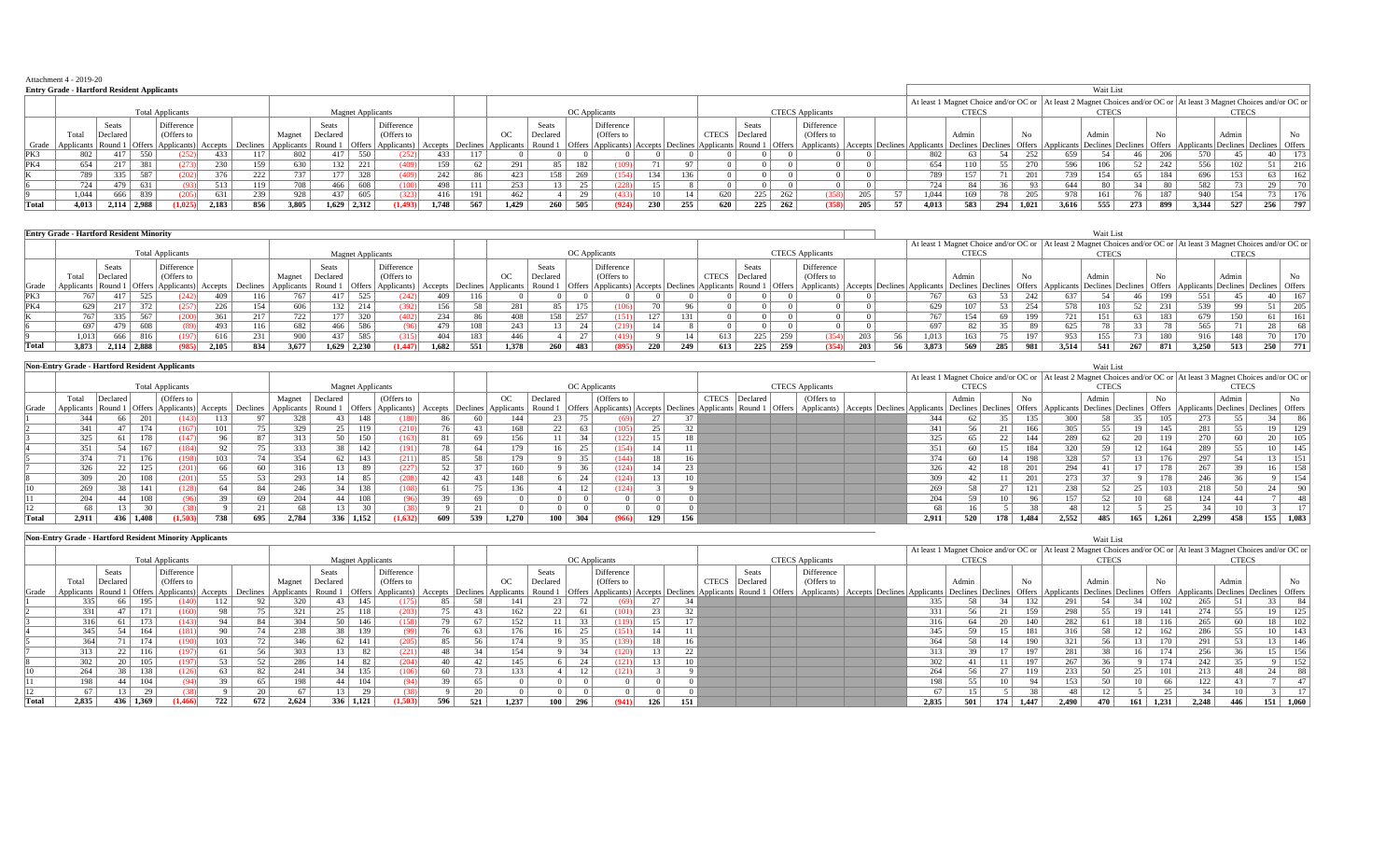| Attachment 4 - 2020-21                                                                                                                                                                                                         |            |                    |                   |  |          |               |                |                         |  |          |  |             |                                                                                                         |          |    |                                 |                       |
|--------------------------------------------------------------------------------------------------------------------------------------------------------------------------------------------------------------------------------|------------|--------------------|-------------------|--|----------|---------------|----------------|-------------------------|--|----------|--|-------------|---------------------------------------------------------------------------------------------------------|----------|----|---------------------------------|-----------------------|
| <b>Entry Grade - Hartford Resident Applicants</b>                                                                                                                                                                              |            |                    |                   |  |          |               |                |                         |  |          |  | Wait Lis    |                                                                                                         |          |    |                                 |                       |
|                                                                                                                                                                                                                                |            |                    |                   |  |          |               |                |                         |  |          |  |             | At least 1 Magnet Choice and/or OC 4t least 2 Magnet Choices and/or At least 3 Magnet Choices and/or OC |          |    |                                 |                       |
| <b>Total Applicants</b>                                                                                                                                                                                                        |            |                    | Aagnet Applicants |  |          | OC Applicants |                | <b>CTECS</b> Applicants |  | or CTECS |  | OC or CTECS |                                                                                                         | or CTECS |    | <b>Overall Program Capacity</b> |                       |
| Seats                                                                                                                                                                                                                          | Difference | Seats              | Difference        |  | Seats    | Difference    | <b>Seats</b>   | Difference              |  |          |  |             |                                                                                                         |          |    |                                 | Magnets CTECS         |
| Declared<br>Total                                                                                                                                                                                                              | (Offers to | Declared<br>Magnet | (Offers to        |  | Declared | (Offers to    | CTECS Declared | (Offers to              |  |          |  |             |                                                                                                         |          | No |                                 | (Hartford   (Hartford |
| Grade   Applicants  Round 1   Offers   Applicants  Applicants  Accepts   Declines   Applicants  Round 1   Offers   Applicants  Round 1   Offers   Applicants  Round 1   Offers   Applicants  Round 1   Offers   Applicants  Ro |            |                    |                   |  |          |               |                |                         |  |          |  |             |                                                                                                         |          |    |                                 | Res)                  |

|       |       |             |     | <b>Entry Grade - Hartford Resident Minority Applicants</b> |       |     |        |          |       |                          |       |     |       |          |                      |            |                 |     |              |          |     |                                                                                                                                                                                                                                |     |                                    |          |                 |     |       | Wait List       |       |     |                                                                        |          |     |     |                  |                                 |      |
|-------|-------|-------------|-----|------------------------------------------------------------|-------|-----|--------|----------|-------|--------------------------|-------|-----|-------|----------|----------------------|------------|-----------------|-----|--------------|----------|-----|--------------------------------------------------------------------------------------------------------------------------------------------------------------------------------------------------------------------------------|-----|------------------------------------|----------|-----------------|-----|-------|-----------------|-------|-----|------------------------------------------------------------------------|----------|-----|-----|------------------|---------------------------------|------|
|       |       |             |     |                                                            |       |     |        |          |       |                          |       |     |       |          |                      |            |                 |     |              |          |     |                                                                                                                                                                                                                                |     | At least 1 Magnet Choice and/or OC |          |                 |     |       |                 |       |     | At least 2 Magnet Choices and/or   At least 3 Magnet Choices and/or OC |          |     |     |                  |                                 |      |
|       |       |             |     | <b>Total Applicants</b>                                    |       |     |        |          |       | <b>Magnet Applicants</b> |       |     |       |          | <b>OC</b> Applicants |            |                 |     |              |          |     | <b>CTECS</b> Applicants                                                                                                                                                                                                        |     |                                    | or CTECS |                 |     |       | OC or CTECS     |       |     |                                                                        | or CTECS |     |     |                  | <b>Overall Program Capacity</b> |      |
|       |       | Seats       |     | Difference                                                 |       |     |        | Seats    |       | Difference               |       |     |       | Seats    |                      | Difference |                 |     |              | Seats    |     | Difference                                                                                                                                                                                                                     |     |                                    |          |                 |     |       |                 |       |     |                                                                        |          |     |     |                  | Magnets   CTECS                 |      |
|       | Total | Declared    |     | (Offers to                                                 |       |     | Magnet | Declared |       | (Offers to               |       |     | OC    | Declared |                      | (Offers to |                 |     | <b>CTECS</b> | Declared |     | (Offers to                                                                                                                                                                                                                     |     |                                    | Admir    |                 | No  |       | Admin           |       |     |                                                                        | Admi     |     | No  |                  | (Hartford   (Hartford           |      |
|       |       |             |     |                                                            |       |     |        |          |       |                          |       |     |       |          |                      |            |                 |     |              |          |     | Grade   Applicants  Round 1   Offers   Applicants  Applicants  Accepts   Declines   Applicants  Round 1   Offers   Applicants  Round 1   Offers   Applicants  Round 1   Offers   Applicants  Round 1   Offers   Applicants  Ro |     |                                    |          |                 |     |       |                 |       |     |                                                                        |          |     |     |                  | Res)                            | Res) |
|       |       |             |     |                                                            |       |     |        |          |       |                          |       |     |       |          |                      |            |                 |     |              |          |     |                                                                                                                                                                                                                                |     |                                    |          |                 |     |       |                 |       |     |                                                                        |          |     |     |                  |                                 |      |
| PK3   | 685   | 476         | 578 | (107)                                                      | 493   | 85  | 685    | 476      | 578   |                          | 493   | 85  |       |          |                      |            |                 |     |              |          |     |                                                                                                                                                                                                                                |     | 685                                |          | 42 <sup>1</sup> | 107 | 551   | 38 <sup>1</sup> |       |     | 471                                                                    | 38 I     |     | -67 | 219 <sup>1</sup> | 111                             |      |
|       |       |             |     |                                                            |       |     |        |          |       |                          |       |     |       |          |                      |            |                 |     |              |          |     |                                                                                                                                                                                                                                |     |                                    |          |                 |     |       |                 |       |     |                                                                        |          |     |     |                  |                                 |      |
| PK4   | 566   | 203         |     | 254                                                        | 206   |     | 549    |          | 185   |                          | 148   |     | 253   |          | 149                  | (104)      | 58              |     |              |          |     |                                                                                                                                                                                                                                |     | 566                                |          |                 | 251 |       |                 |       | 221 | 463                                                                    | 88       |     |     | 186              | 103                             |      |
|       | 643   |             |     |                                                            | 350.  | 169 | 589.   |          | 311   |                          | 241   |     | 352   | 167      | 213                  | 139)       | 109             | 99  |              |          |     |                                                                                                                                                                                                                                |     | 641                                | 120.     |                 | 131 | 592   |                 |       | 110 | 556                                                                    | 116      |     |     | 114              |                                 |      |
|       |       | 5431        |     | 107)                                                       | 534 I |     |        |          | 613   |                          | 514   |     | 271   |          |                      |            |                 |     |              |          |     |                                                                                                                                                                                                                                |     |                                    | -63      |                 | -84 | 647   |                 |       |     | 591                                                                    |          |     |     |                  | 152                             |      |
|       | 1,091 | 1.187       |     | 252                                                        | 674   |     |        | 487      | 602   |                          | 460   | 142 | 422   |          | 65                   | (357)      | 23 <sup>1</sup> |     | 675          | 244      | 267 |                                                                                                                                                                                                                                | 191 | 1.081                              | 120      |                 | 238 | 1,027 |                 | 109 I | 216 | 984                                                                    | 109      | 105 | 210 | 139              | 84                              |      |
|       |       |             |     |                                                            |       |     |        |          |       |                          |       |     |       |          |                      |            |                 |     |              |          |     |                                                                                                                                                                                                                                |     |                                    |          |                 |     |       |                 |       |     |                                                                        |          |     |     |                  |                                 |      |
| Total | 3.710 | 2,795 2,857 |     | (853)                                                      | 2,257 | 699 | 3.506  | 1.816    | 2.289 | (1.217)                  | 1.856 | 420 | 1.298 | 304      | 478                  | (820)      | 210             | 216 | 675          | 244      | 267 | 408)                                                                                                                                                                                                                           | 191 | 3.698                              | 439      | 286             | 811 | 3.318 | 416             | 278   | 698 | 3.065                                                                  | 402      | 264 | 632 | 1.128            | 523                             |      |

|       |                                                     | <b>Non-Entry Grade - Hartford Resident Applicants</b>                                |           |            |     |     |        |                 |           |                                                                 |                                                 |     |             |                 |     |                                                                                                                       |                 |     |              |              |                                    |  |       |          |                                  |     |                  | Wait List |                 |                                     |                 |                                                                                     |     |           |       |
|-------|-----------------------------------------------------|--------------------------------------------------------------------------------------|-----------|------------|-----|-----|--------|-----------------|-----------|-----------------------------------------------------------------|-------------------------------------------------|-----|-------------|-----------------|-----|-----------------------------------------------------------------------------------------------------------------------|-----------------|-----|--------------|--------------|------------------------------------|--|-------|----------|----------------------------------|-----|------------------|-----------|-----------------|-------------------------------------|-----------------|-------------------------------------------------------------------------------------|-----|-----------|-------|
|       |                                                     |                                                                                      |           |            |     |     |        |                 |           |                                                                 |                                                 |     |             |                 |     |                                                                                                                       |                 |     |              |              | At least 1 Magnet Choice and/or OC |  |       |          | At least 2 Magnet Choices and/or |     |                  |           |                 | At least 3 Magnet Choices and/or OC |                 |                                                                                     |     |           |       |
|       | <b>Total Applicants</b><br><b>Magnet Applicants</b> |                                                                                      |           |            |     |     |        |                 |           |                                                                 | <b>CTECS</b> Applicants<br><b>OC</b> Applicants |     |             |                 |     | or CTECS                                                                                                              |                 |     |              |              | OC or CTECS                        |  |       | or CTECS |                                  |     |                  |           |                 |                                     |                 |                                                                                     |     |           |       |
|       |                                                     | Seats                                                                                |           | Difference |     |     |        | <b>Seats</b>    |           | Difference                                                      |                                                 |     |             | Seats           |     | Difference                                                                                                            |                 |     |              | <b>Seats</b> | Difference                         |  |       |          |                                  |     |                  |           |                 |                                     |                 |                                                                                     |     |           |       |
|       | Total                                               | Declared                                                                             |           | (Offers to |     |     | Magnet | Declared        |           | (Offers to                                                      |                                                 |     | $_{\rm OC}$ | Declared        |     | (Offers to                                                                                                            |                 |     | <b>CTECS</b> | Declared     | (Offers to                         |  |       |          |                                  | No  |                  | Admin     |                 |                                     |                 | Admir                                                                               |     | No Magnet |       |
|       |                                                     | Grade   Applicants   Round 1   Offers   Applicants   Accepts   Declines   Applicants |           |            |     |     |        | Round 1         |           | Offers   Applicants   Accepts   Declines   Applicants   Round 1 |                                                 |     |             |                 |     | Offers Applicants) Accepts Declines Applicants Round 1 Offers Applicants) Accepts Declines Applicants Decline Decline |                 |     |              |              |                                    |  |       |          |                                  |     |                  |           |                 |                                     |                 | Offers Applicants Decline Decline Offers Applicants Decline Decline Offers Capacity |     |           |       |
|       |                                                     | 95                                                                                   | - 225     | (82)       | 148 | 80  | 296    |                 | 171       | 125)                                                            | 125.                                            |     | 133         | 28 <sup>1</sup> |     |                                                                                                                       | 23'             |     |              |              |                                    |  | 307   |          |                                  |     | 268              |           |                 | 65                                  | 242             |                                                                                     |     |           | 160   |
|       |                                                     | 59                                                                                   | 135       | (152)      | 77  |     | 273    | 40              | 95        | 178)                                                            |                                                 | 28. | 125         | 19 <sup>1</sup> |     | (73)                                                                                                                  |                 |     |              |              |                                    |  | 287   |          | 17 <sup>1</sup>                  | 151 | 249              |           | $15-1$          |                                     | 232             |                                                                                     |     | 119       | 205   |
|       | 295                                                 |                                                                                      | 62 171    | (124)      | 94  | 79  | 277    |                 | 124       | (153)                                                           |                                                 |     | 160         | 21 <sup>1</sup> |     | (113)                                                                                                                 | 15 <sup>1</sup> |     |              |              |                                    |  | 295   |          | 25 <sub>1</sub>                  | 124 | 264              |           | 24 <sup>1</sup> | 108                                 | 244             |                                                                                     |     | QQ        |       |
|       | 280                                                 |                                                                                      | 150       |            |     | 60  | 271    | 36 I            | 125       | (146)                                                           |                                                 |     | 140         | 14 <sup>1</sup> |     | (114)                                                                                                                 |                 |     |              |              |                                    |  | 280   |          |                                  | 130 | 247              |           | 23              | -114                                | 231             | 28                                                                                  | 20  | 107       |       |
|       |                                                     | 68                                                                                   | 159       | (160)      | 98  | 61  | 294    | 53 I            | 123       |                                                                 |                                                 |     | 151         | 15 <sup>1</sup> |     | (109)                                                                                                                 |                 | 19  |              |              |                                    |  | 318   |          | 23 <sup>1</sup>                  | 159 | 278              |           |                 | -144                                | 248             |                                                                                     |     | 134       |       |
|       | 317                                                 |                                                                                      | 50 131    | (186)      | 87  | 44  | 299    | 45 <sup>1</sup> | 121       | (178)                                                           | 84                                              |     | 163         |                 |     | (152)                                                                                                                 |                 |     |              |              |                                    |  | 317   |          |                                  |     | 286              |           |                 | 162                                 | 266             |                                                                                     |     | 149       |       |
|       | 345                                                 | 34                                                                                   | 91        | (254)      | 54  | 39  | 324    | 25 <sup>2</sup> |           | (253)                                                           |                                                 |     | 1731        |                 |     | (148)                                                                                                                 |                 |     |              |              |                                    |  | 345   |          | $10-1$                           | 252 | 316 <sub>1</sub> |           |                 | 231                                 | 288             |                                                                                     |     | 207       |       |
|       | 286                                                 |                                                                                      | 82 184    | (102)      | 82  | 106 | 250    | 74 l            | 178       | 72                                                              |                                                 |     | 145         |                 |     | (130)                                                                                                                 |                 |     |              |              |                                    |  | 286   | 68       |                                  |     | 246              |           | 36              | 83                                  | 223             |                                                                                     |     |           |       |
|       | 162                                                 | 31                                                                                   | 85        |            |     |     | 160    |                 | 83        | 77                                                              |                                                 |     |             |                 |     |                                                                                                                       |                 |     |              |              |                                    |  | 162   |          | 16 <sup>1</sup>                  |     | 121              |           | 13              | 50                                  | 99 <sup>1</sup> |                                                                                     |     |           |       |
|       | 50                                                  | 2                                                                                    | -20       |            |     |     | 50     | 12 <sup>2</sup> | 20        | 301                                                             |                                                 |     |             |                 |     |                                                                                                                       |                 |     |              |              |                                    |  | 50    |          |                                  |     | 36               |           |                 |                                     | 30              |                                                                                     |     | 10        |       |
| Total | 2.648                                               |                                                                                      | 543 1.351 | (1.297)    | 773 | 591 | 2.494  |                 | 423 1.111 | (1.383)                                                         | 674                                             | 439 | 1.194       | 120             | 280 | (914)                                                                                                                 | 99              | 153 |              |              |                                    |  | 2.647 | 172      | 82 1,288                         |     | 2.311            | 150       |                 | 72 1,107                            | 2.103           | 142                                                                                 | -62 | 998       | 2.898 |

|                                                     | <b>Non-Entry Grade - Hartford Resident Minority Applicants</b><br>Wait List |              |           |                               |                 |     |                     |          |                      |                      |         |     |                         |                 |        |                                    |          |     |              |          |             |                                                                                               |  |          |                 |           |     |       |       |                                                                                                     |                  |       |     |      |        |
|-----------------------------------------------------|-----------------------------------------------------------------------------|--------------|-----------|-------------------------------|-----------------|-----|---------------------|----------|----------------------|----------------------|---------|-----|-------------------------|-----------------|--------|------------------------------------|----------|-----|--------------|----------|-------------|-----------------------------------------------------------------------------------------------|--|----------|-----------------|-----------|-----|-------|-------|-----------------------------------------------------------------------------------------------------|------------------|-------|-----|------|--------|
|                                                     |                                                                             |              |           |                               |                 |     |                     |          |                      |                      |         |     |                         |                 |        | At least 1 Magnet Choice and/or OC |          |     |              |          |             | At least 2 Magnet Choices and/or   At least 3 Magnet Choices and/or OC                        |  |          |                 |           |     |       |       |                                                                                                     |                  |       |     |      |        |
| <b>Total Applicants</b><br><b>Magnet Applicants</b> |                                                                             |              |           |                               |                 |     |                     |          | <b>OC</b> Applicants |                      |         |     | <b>CTECS Applicants</b> |                 |        |                                    | or CTECS |     |              |          | OC or CTECS |                                                                                               |  | or CTECS |                 |           |     |       |       |                                                                                                     |                  |       |     |      |        |
|                                                     |                                                                             | <b>Seats</b> |           | Difference                    |                 |     |                     | Seats    |                      | Difference           |         |     |                         | Seats           |        | Difference                         |          |     |              | Seats    |             | Difference                                                                                    |  |          |                 |           |     |       |       |                                                                                                     |                  |       |     |      |        |
|                                                     | Total                                                                       | Declared     |           | (Offers to                    |                 |     | Magnet              | Declared |                      | (Offers to           |         |     | $_{\rm OC}$             | Declared        |        | (Offers to                         |          |     | <b>CTECS</b> | Declared |             | (Offers to                                                                                    |  |          | Admin           |           | No. |       | Admin | No                                                                                                  |                  | Admin |     | No   | Magnet |
| Grade                                               | Applicants                                                                  | Round 1      |           | Offers   Applicants   Accepts |                 |     | Declines Applicants | Round    |                      | Offers   Applicants) | Accepts |     | Declines Applicants     | Round           | Offers |                                    |          |     |              |          |             | Applicants) Accepts Declines Applicants Round 1 Offers Applicants Accepts Declines Applicants |  |          |                 |           |     |       |       | Decline Decline Offers Applicants Decline Decline Offers Applicants Decline Decline Offers Capacity |                  |       |     |      |        |
|                                                     | 298                                                                         | 95.          | 218       |                               | 144             |     | 289                 |          | 166                  | (123)                | 122     |     | 128                     | 28 <sup>1</sup> |        | (70)                               | ZZ.      |     |              |          |             |                                                                                               |  | 298      | 55.             | -23 L     |     | 260   |       |                                                                                                     | 235              |       |     |      | 160    |
|                                                     | 276                                                                         |              | 130       | (146)                         | 73 <sub>1</sub> | 58  | 264                 | 40       | 92                   |                      |         | 28  | 119                     | 19 <sup>1</sup> |        | (70)                               |          |     |              |          |             |                                                                                               |  | 276      |                 |           | 145 | 239   |       | 14 <sup>1</sup>                                                                                     | 223              |       |     | 14   | 205    |
|                                                     | 289                                                                         |              | 169       | (120)                         | 93              |     |                     |          | 123                  | (149)                |         |     | 156                     | 21              |        | (110)                              | 14       |     |              |          |             |                                                                                               |  | 289      | 56              |           | 120 | 260   |       |                                                                                                     | 240              |       |     |      | 232    |
|                                                     | 271                                                                         |              | 144       | (127)                         | 86              | 59  | 263                 |          | 120                  | (143)                | 76.     |     | 134                     | 14 <sup>1</sup> |        | (110)                              | 10       |     |              |          |             |                                                                                               |  | 271      |                 |           | 127 | 239   |       | 22                                                                                                  | 223              |       |     | 104  | 232    |
|                                                     |                                                                             |              | 157       | (156)                         | 96              |     | 289                 |          | 121                  | 168)                 |         |     | 149                     | ا 5،            |        | (107)                              |          |     |              |          |             |                                                                                               |  | 312      | 58              | 231       | 155 | 272   |       |                                                                                                     | 242              |       |     | l 30 | 284    |
|                                                     |                                                                             |              |           | (180)                         | 87              |     | 292                 |          | 120                  | (172)                |         |     | 158                     |                 |        | (147)                              |          |     |              |          |             |                                                                                               |  | 310      | 33              |           | 180 | 280   |       | 10 <sup>1</sup>                                                                                     | 261              |       |     | 145  | 270    |
|                                                     | 337                                                                         |              | 89        | (248)                         | 52              |     |                     | 25 I     | 69                   | 248                  | 30      |     | 169                     |                 |        | (144)                              |          |     |              |          |             |                                                                                               |  | 337      |                 |           | 248 | 309   |       |                                                                                                     | 284              |       |     | 204. | 356    |
|                                                     | 280                                                                         |              | 180       | (100)                         | -81             | 103 | 245                 |          | 174                  | 71                   |         |     | 143                     |                 |        | (129)                              |          |     |              |          |             |                                                                                               |  | 280      |                 | 38        | -98 | 243   | -59   |                                                                                                     | 220 <sub>1</sub> |       |     |      | 218    |
|                                                     | 160                                                                         |              | 85        | (75)                          | 34              |     | 158                 |          | 83                   | 75)                  |         |     |                         |                 |        |                                    |          |     |              |          |             |                                                                                               |  | 160      | 35 <sub>1</sub> |           | 75  | 120   |       | 13                                                                                                  | 99               |       |     |      | 403    |
|                                                     |                                                                             |              |           |                               |                 |     |                     | 12       |                      | ጓበነ                  |         |     |                         |                 |        |                                    |          |     |              |          |             |                                                                                               |  | 50       |                 |           |     |       |       |                                                                                                     | 30.              |       |     |      | 538    |
| Total                                               | 2,584                                                                       |              | 543 1,322 | (1.262)                       | 754             | 576 | 2.439               | 423      | 1.088                | (1,351)              | 659     | 431 | 1.160                   | 120             |        | (889)                              | 95       | 151 |              |          |             |                                                                                               |  | 2,583    | 395             | 192 1,255 |     | 2,258 | 361   | 170 1,078                                                                                           | 2,057            | 340   | 148 | 975  | 2,898  |

Data do not include added Hartford capacity based on shift to 50% Hartford enrollment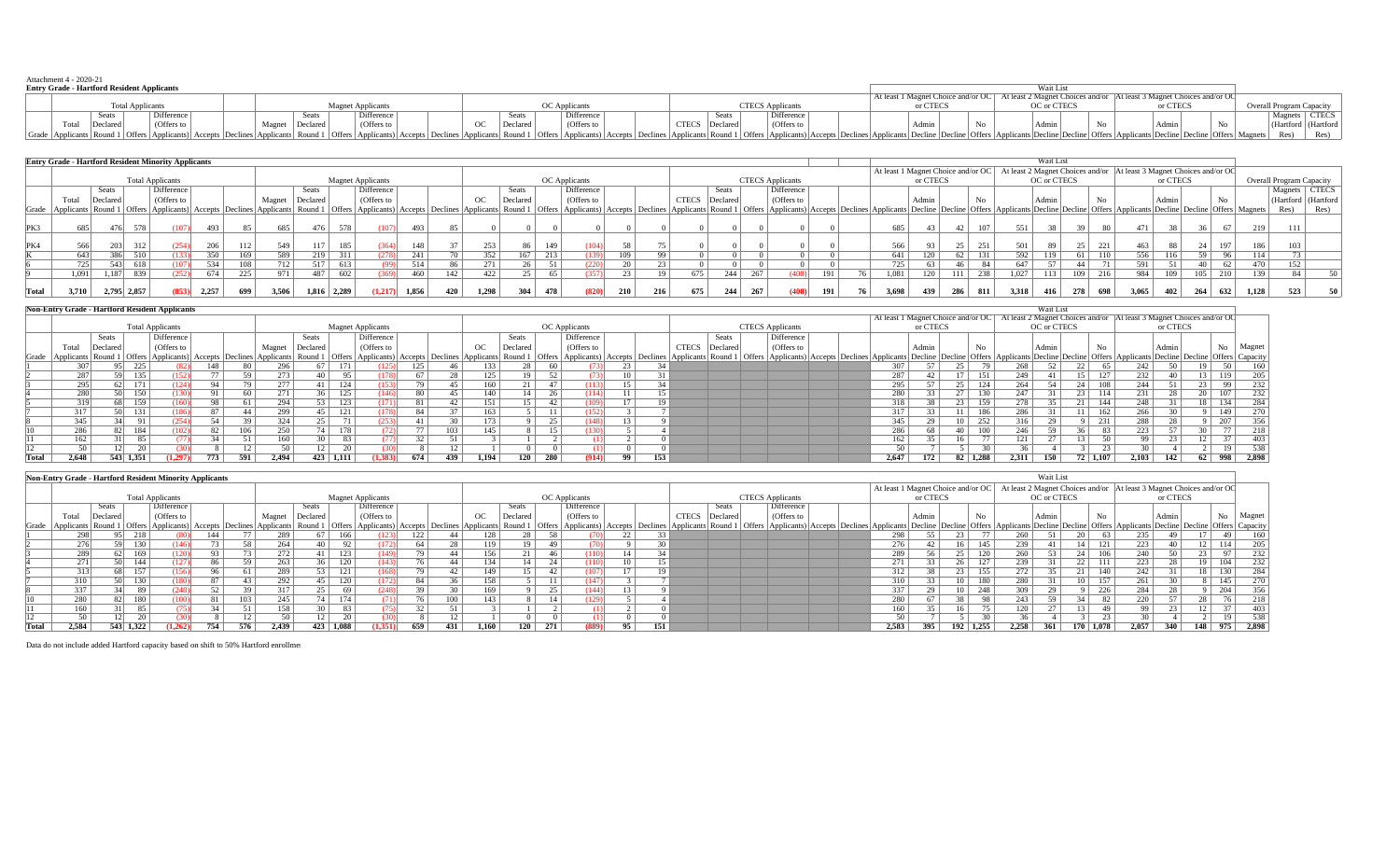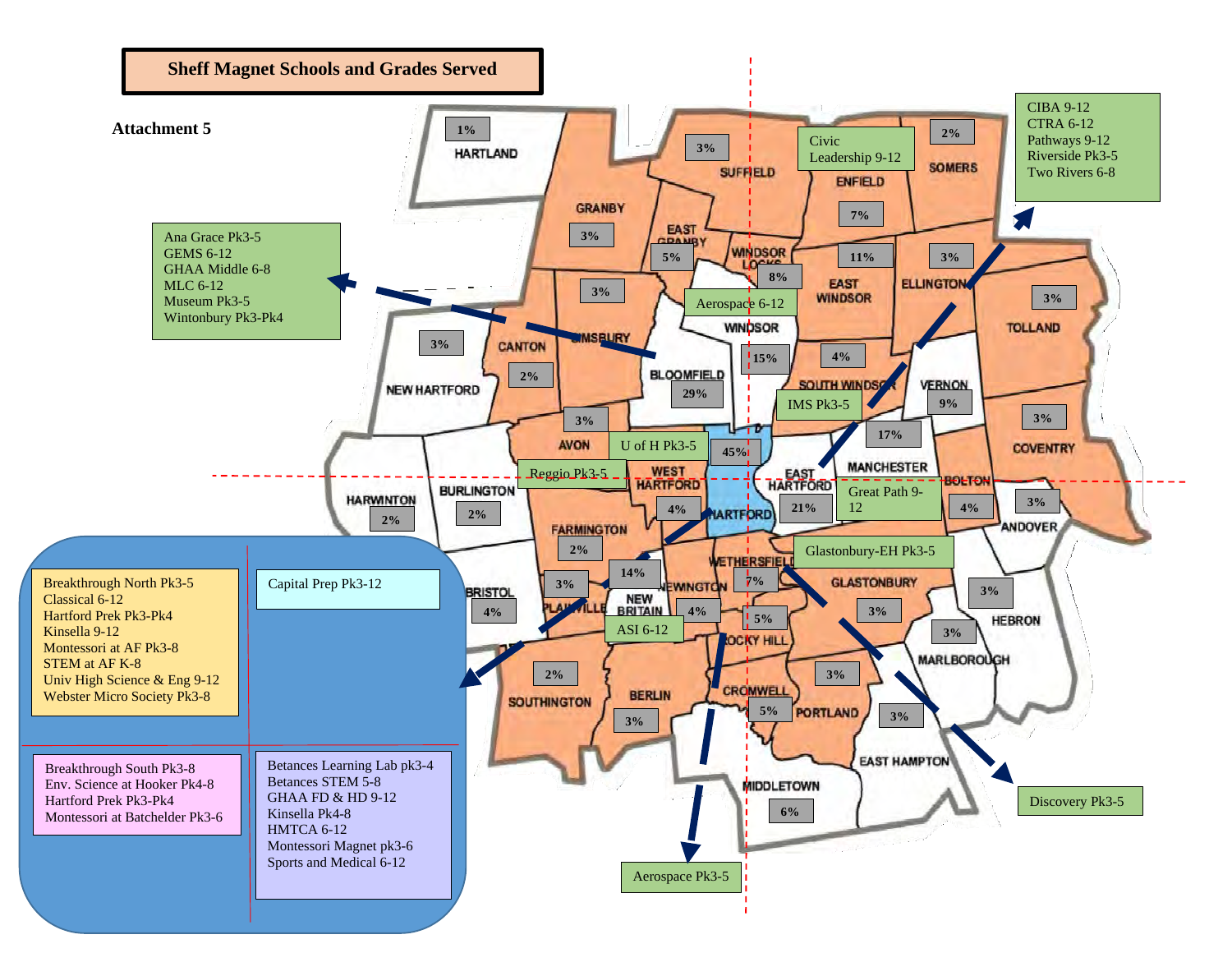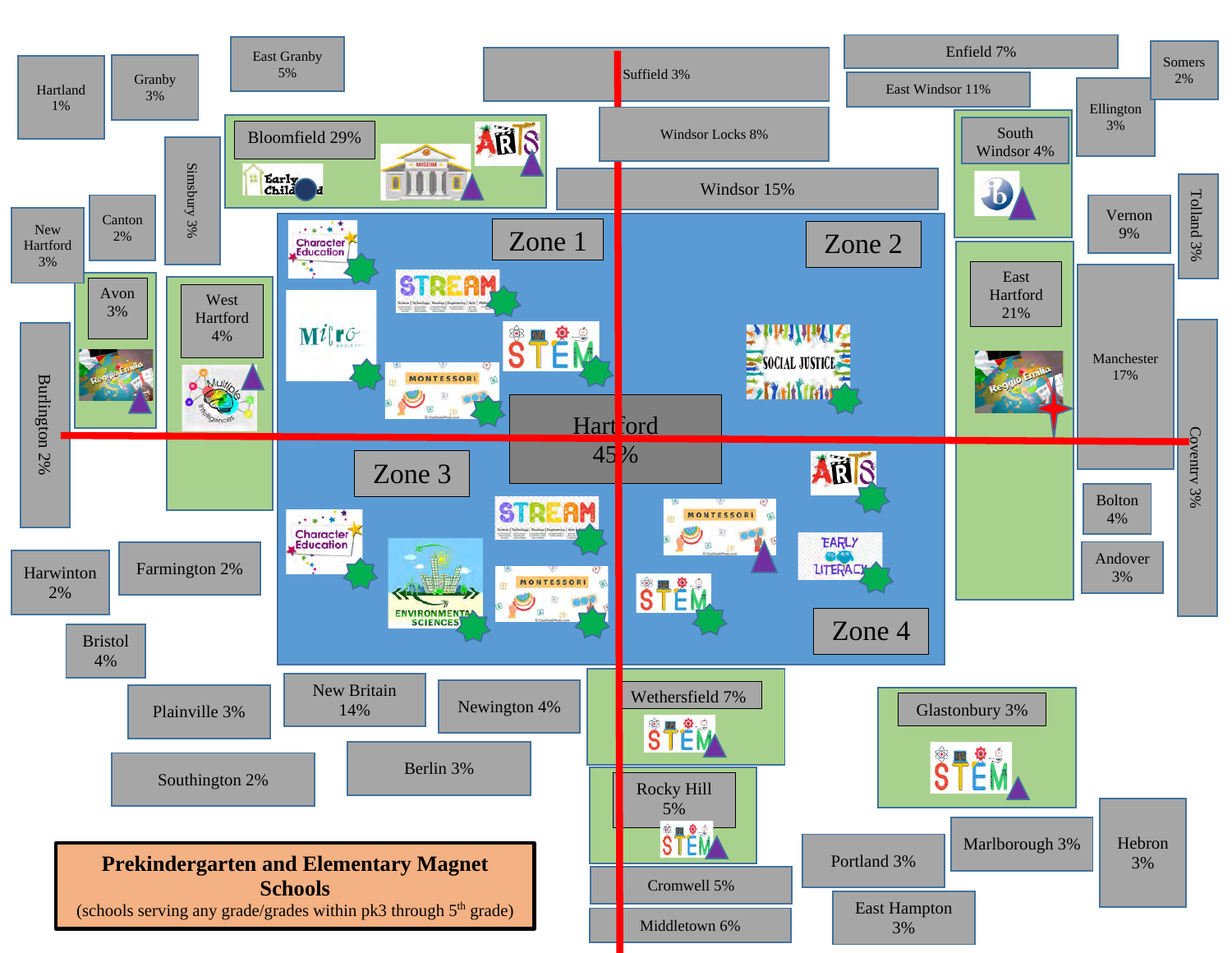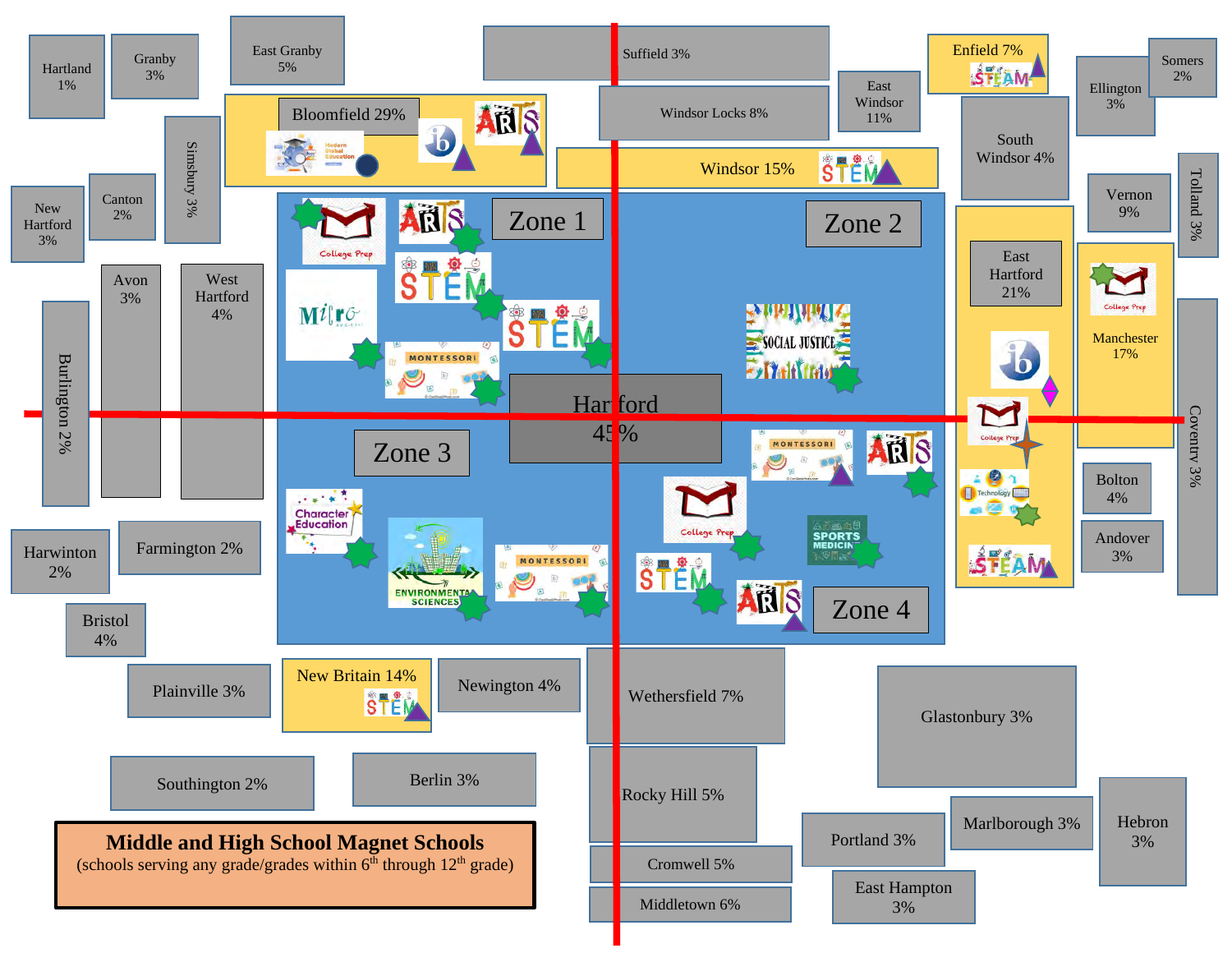Group 1 Schools: Group 1 Schools include 17 magnet schools that met the SES diversity goal relative to low socioeconomic status (less than 60% tier A), are on track to enroll at least 30% tier C (high socioeconomic status) for 2021-22, and attract a diverse applicant pool. Groupings are subject to change based on updated data.

**Audit Plan**: All schools in Group 1 will complete the Magnet School Audit Process on a staggered 5-year schedule, as scheduled by RSCO. Beginning at the end of the 2022-23 school year, the RSCO Director and support team will meet with every Group 1 school's administrators and staff to discuss a range of guiding questions aimed at ensuring ongoing compliance with *Sheff* diversity goals.

| <b>School</b>                                                      | <b>Magnet</b><br><b>Theme</b>                 | <b>Grades</b> | Operator    | $%$ Tier A<br>(low SES) | % Tier C<br>(high SES) |
|--------------------------------------------------------------------|-----------------------------------------------|---------------|-------------|-------------------------|------------------------|
| Academy of<br>Aerospace and<br>Engineering                         | <b>STEM</b>                                   | $6 - 12$      | <b>CREC</b> | 42%                     | 31%                    |
| Academy of<br>Aerospace and<br><b>Engineering Elem</b>             | <b>STEM</b>                                   | $PreK3-5$     | <b>CREC</b> | 42%                     | 40%                    |
| Discovery<br>Academy                                               | <b>STEM</b>                                   | $PreK3-5$     | <b>CREC</b> | 43%                     | 32%                    |
| Glastonbury/East<br><b>Hartford Magnet</b><br>School               | <b>STEM</b>                                   | $PreK3-5$     | <b>CREC</b> | 45%                     | 25%                    |
| <b>International</b><br>Global School for<br>Magnet<br>Citizenship | <b>International</b><br>Baccalaureate<br>(IB) | PreK3-5       | <b>CREC</b> | 34%                     | 33%                    |
| <b>CREC Montessori</b><br><b>Magnet School</b>                     | Montessori                                    | $PreK3-6$     | <b>CREC</b> | 42%                     | 28%                    |
| Reggio Magnet<br>School of the Arts                                | Reggio Emilia                                 | $PreK3-5$     | <b>CREC</b> | 41%                     | 29%                    |
| <b>Wintonbury Early</b><br>Childhood Magnet                        | Early<br>Childhood                            | PK3-PK4       | Bloomfield  | 18%                     | 57%                    |
| <b>Connecticut IB</b><br>Academy                                   | <b>IB</b>                                     | $9 - 12$      | E. Hartford | 25%                     | 32%                    |

## **Group 1 Schools for Magnet Audit Based on October 1, 2020 Incoming Enrollment Data**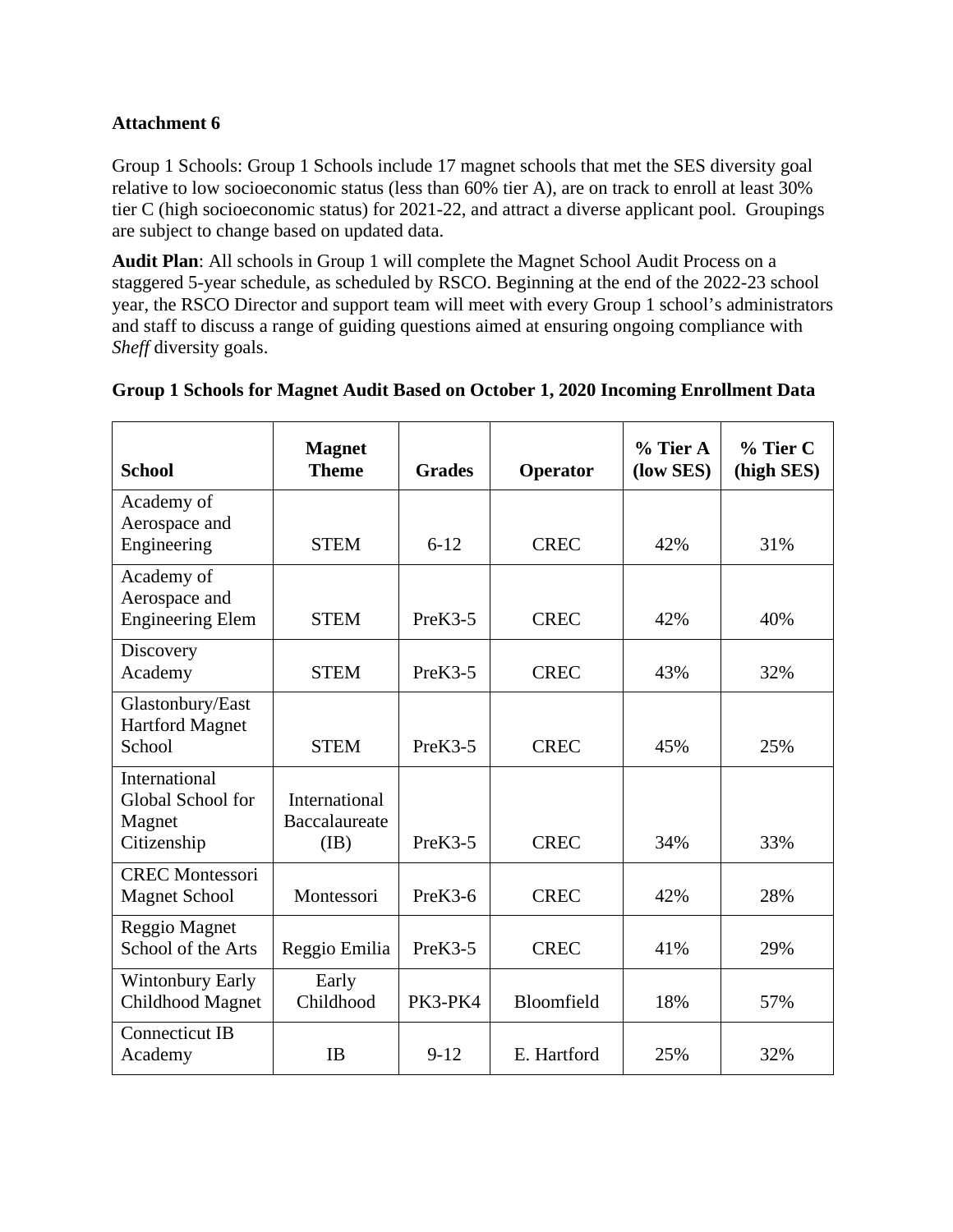| <b>School</b>                                           | <b>Magnet</b><br><b>Theme</b> | <b>Grades</b>                | Operator | $%$ Tier A<br>(low SES) | $%$ Tier C<br>(high SES) |
|---------------------------------------------------------|-------------------------------|------------------------------|----------|-------------------------|--------------------------|
| <b>Betances Learning</b><br>Lab                         | <b>Early Reading</b>          | PreK3-4                      | Hartford | 37%                     | 32%                      |
| Breakthrough<br>Magnet School,<br>North                 | Character<br>Education        | $PreK3-5$                    | Hartford | 33%                     | 25%                      |
| Hartford<br>Prekindergarten<br><b>Magnet School</b>     | <b>STREAM</b>                 | PreK <sub>3</sub> &<br>PreK4 | Hartford | 47%                     | 25%                      |
| Montessori<br>Magnet at<br><b>Batchelder</b>            | Montessori                    | PreK3-6                      | Hartford | 42%                     | 30%                      |
| Montessori<br>Magnet at Fisher                          | Montessori                    | PreK3-8                      | Hartford | 33%                     | 34%                      |
| <b>STEM Magnet at</b><br>Annie Fisher                   | <b>STEM</b>                   | $K-8$                        | Hartford | 33%                     | 39%                      |
| University High<br>School of Science<br>$&$ Engineering | <b>STEM</b>                   | $9 - 12$                     | Hartford | 51%                     | 26%                      |
| Webster<br>MicroSociety<br>Magnet                       | Micro Society                 | PreK3-8                      | Hartford | 38%                     | 28%                      |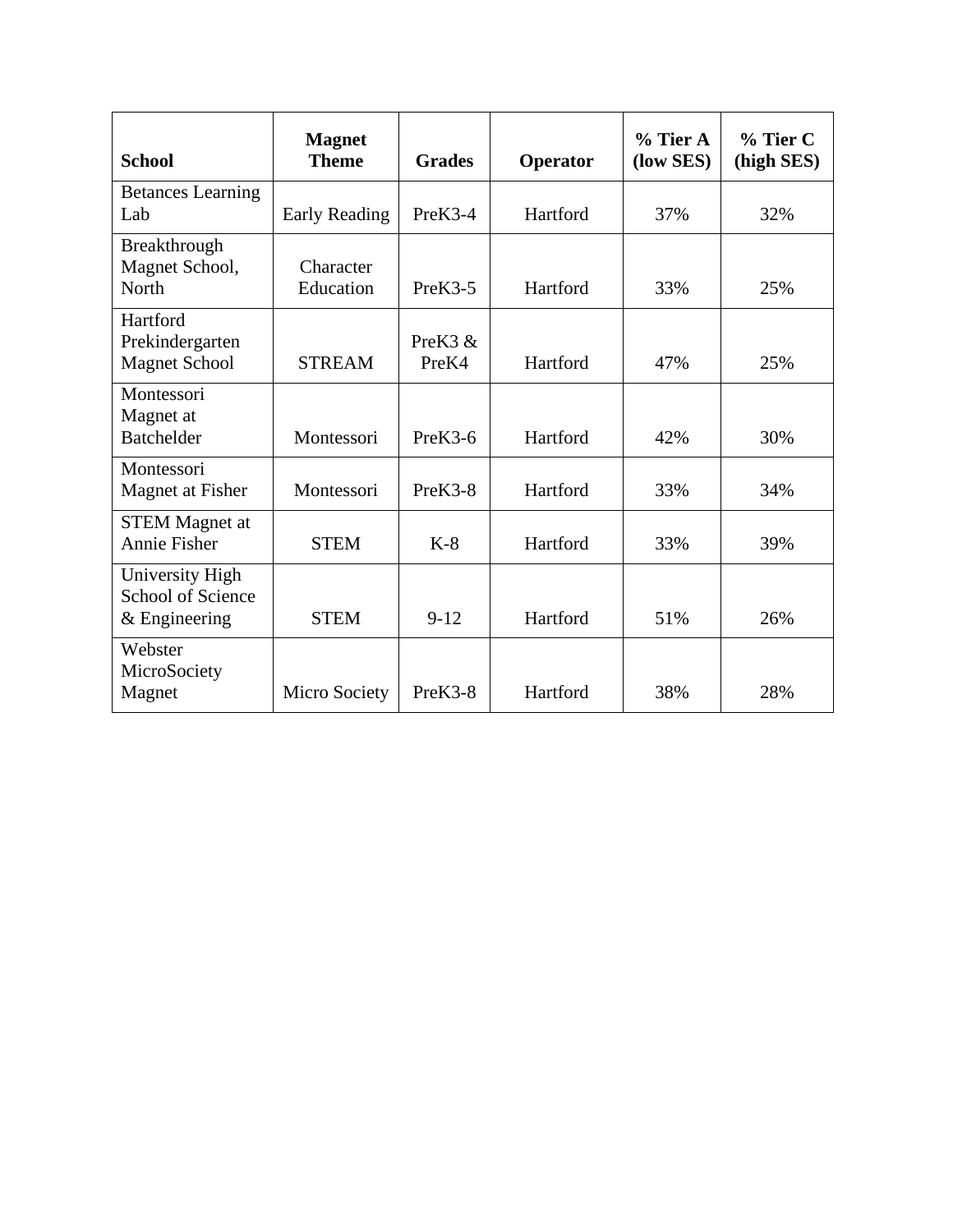Group 2 Schools: Group 2 Schools include 10 magnet schools that met the SES diversity goal relative to low socioeconomic status (less than 60% tier A), and, in some cases, enrolled at least 30% tier C (high socioeconomic status) for 2020-21 and/or are on track to do so in 2021-22, but did not attract strong diversity in the applicant pool. These schools are below or on the margins of the SES diversity goal. Groupings are subject to change based on updated data.

**Audit Plan**: All schools in Group 2 will complete the Magnet School Audit Process on a staggered schedule in 2021-22 and 2022-23, as scheduled by RSCO, with a continued staggered schedule thereafter of at least every 3 to 4 years. By the end of the 2022-23 school year, the RSCO Director and support team will meet with every Group 2 school's administrators and staff to discuss a range of guiding questions aimed at exploring reasons for trends in non-compliance with diversity goals, and at identifying appropriate curative action steps for immediate implementation. RSCO will work with Group 2 schools, as needed, in retaining a Magnet School Coach, who will assist in completion of the Magnet School Audit, for implementation of the Team's reformulation strategies for the 2022-23 through 2024-25 school year as articulated in the Audit Plan. The Audit Plan may include a range of reformulation strategies, including retheming, extracurricular development, and other restructuring to the program.

**Post-Plan Assessment:** Group 2 schools will submit regular data points on achievement, growth, teacher recruitment, extracurricular programming, theme development, marketing/outreach activities, and application demographics during the revision process for assessment on progress in meeting *Sheff* diversity goals in accordance with the schedule set in the Audit Plan. The Audit Plan will establish a timetable and benchmarks for progress in meeting diversity goals and other priorities articulated in the Plan. If a school does not evidence demonstrable progress in the diversity of the applicant pool and enrollment numbers as required by the Audit Plan, the Audit Team will reaudit the school in accordance with the process as a Group 3 school.

| <b>School</b>                                | <b>Magnet</b><br><b>Theme</b> | <b>Grades</b> | Operator    | $%$ Tier A<br>(low SES) | $%$ Tier C<br>(high SES) |
|----------------------------------------------|-------------------------------|---------------|-------------|-------------------------|--------------------------|
| Ana Grace                                    |                               |               |             |                         |                          |
| Academy of the<br>Arts                       | Arts                          | $PreK3-5$     | <b>CREC</b> | 40%                     | 32%                      |
| Academy of                                   |                               |               |             |                         |                          |
| Science and<br>Innovation                    | <b>STEM</b>                   | $6-9$         | <b>CREC</b> | 43%                     | 21%                      |
| <b>Greater Hartford</b><br>Acad. of the Arts |                               |               |             |                         |                          |
| Middle                                       | Arts                          | $6 - 8$       | <b>CREC</b> | 53%                     | 28%                      |

### **Group 2 Schools for Magnet Audit Based on October 1, 2020 Incoming Enrollment Data**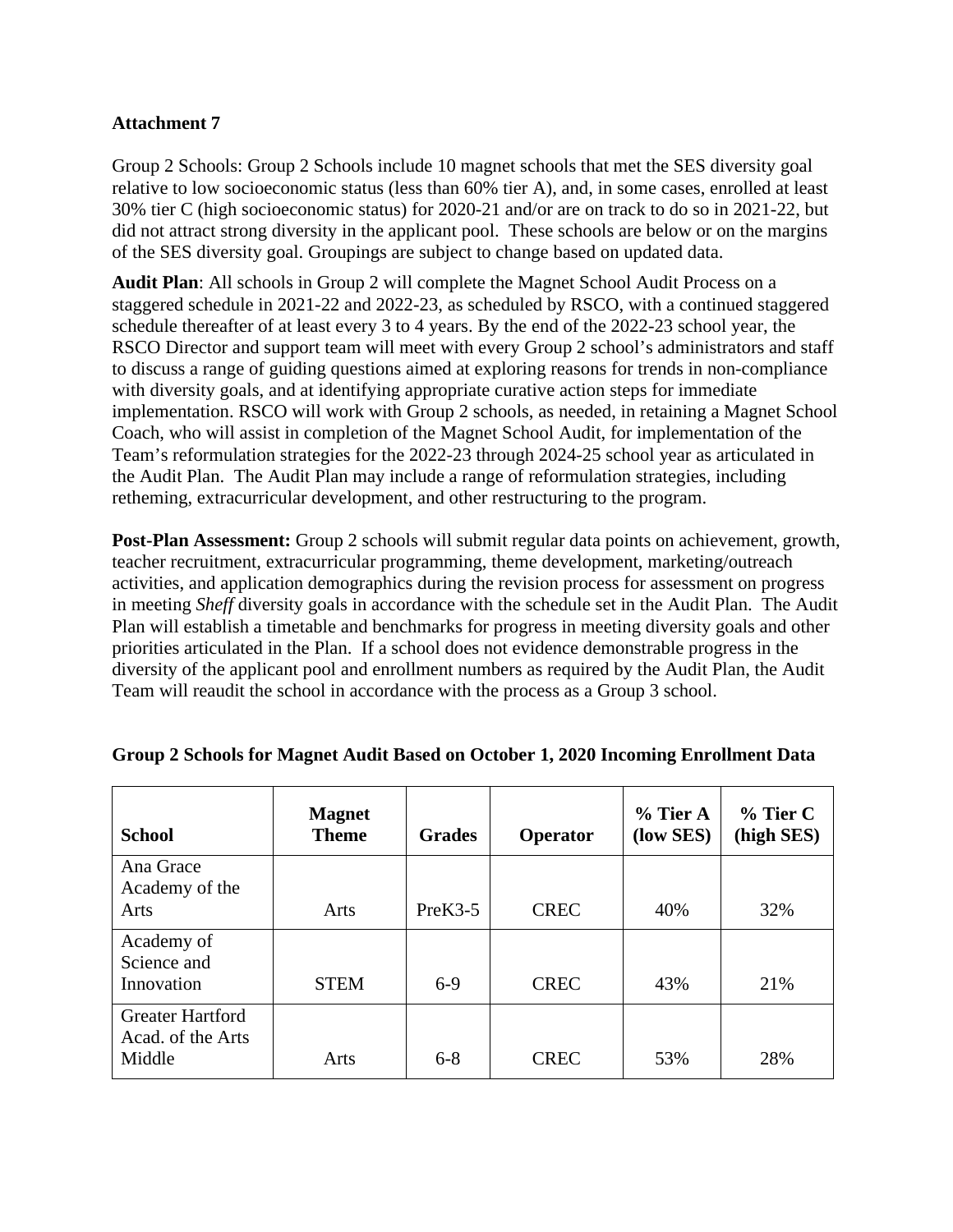| <b>School</b>                                                | <b>Magnet</b><br><b>Theme</b>                                                          | <b>Grades</b> | Operator    | $%$ Tier A<br>(low SES) | $%$ Tier C<br>(high SES) |
|--------------------------------------------------------------|----------------------------------------------------------------------------------------|---------------|-------------|-------------------------|--------------------------|
| <b>Greater Hartford</b><br>Acad. of the Arts<br>HS--Full Day | Arts                                                                                   | $9-12$        | <b>CREC</b> | 47%                     | 31%                      |
| Museum Academy                                               | Museum<br><b>Studies</b>                                                               | $PreK3-5$     | <b>CREC</b> | 30%                     | 30%                      |
| University of<br><b>Hartford Magnet</b>                      | Multiple<br>Intelligences                                                              | $PreK3-5$     | <b>CREC</b> | 45%                     | 29%                      |
| <b>Connecticut River</b><br>Academy at<br>Goodwin U.         | Early College,<br>Advanced<br>Manufacturing<br>$\&$<br>Environmental<br><b>Studies</b> | $6 - 12$      | Goodwin     | 47%                     | 25%                      |
| Riverside Magnet<br>at Goodwin<br>College                    | Reggio Emilia                                                                          | $PreK3-5$     | Goodwin     | 40%                     | 25%                      |
| Breakthrough<br>Magnet School,<br>South                      | Character<br>Educ.                                                                     | $PreK3-8$     | Hartford    | 50%                     | 26%                      |
| Environmental<br><b>Sciences Magnet</b><br>at Hooker         | Environmental<br>Sciences                                                              | $PreK4-8$     | Hartford    | 41%                     | 30%                      |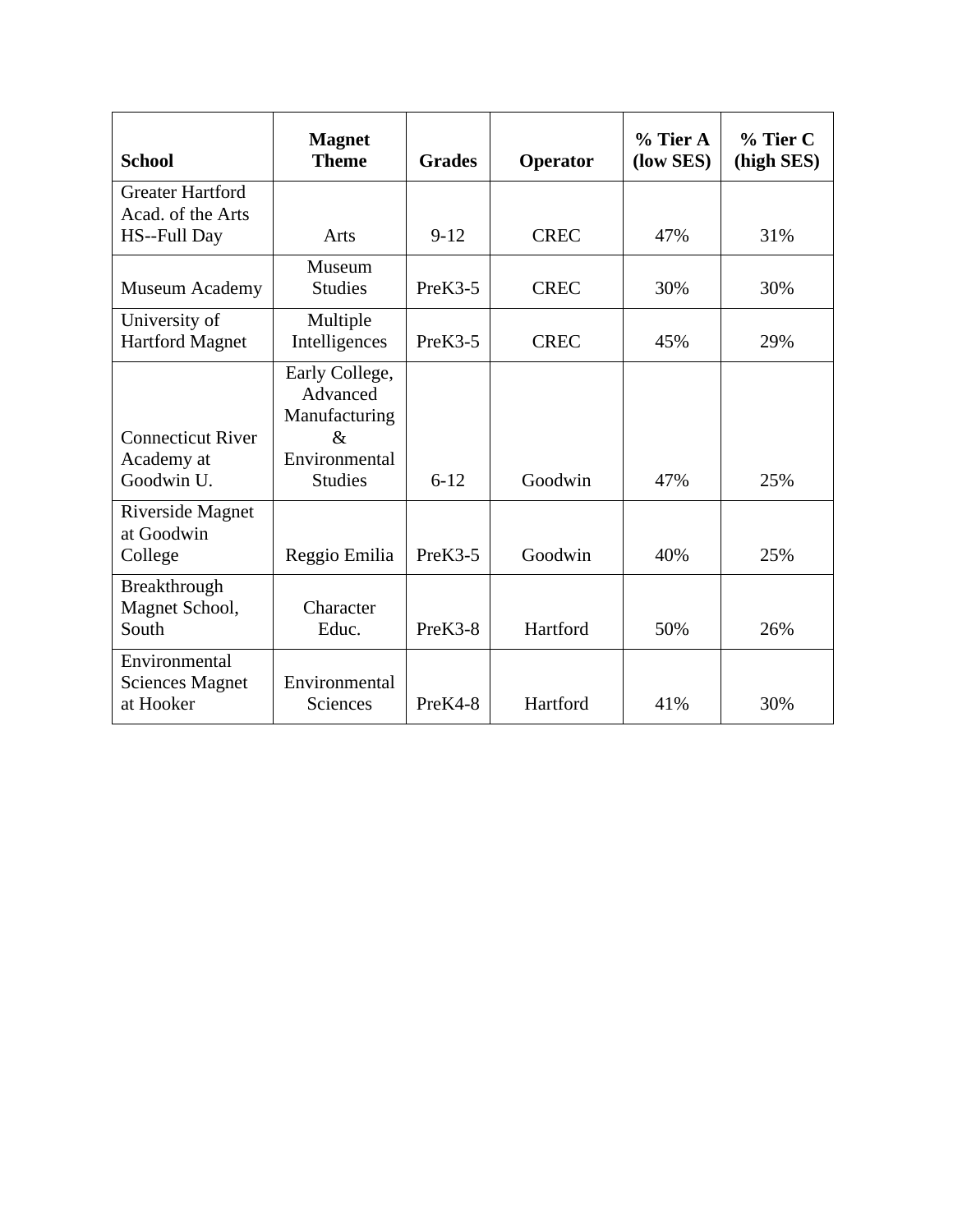Group 3 Schools: Group 3 Schools include 12 magnet schools that met the SES diversity goal relative to low socioeconomic status (less than 60% tier A), but did not achieve at least 30% tier C (high socioeconomic status) for 2020-21 or in preliminary results for 2021-22, and consistently do not attract strong diversity in the applicant pool. Groupings are subject to change based on updated data.

**Audit Plan**: All schools in Group 3 will complete the Magnet School Audit Process on a staggered schedule in 2021-22 and 2022-23, as scheduled by RSCO, with all school audits completed by September 1, 2023. By the end of the 2022-23 school year, the RSCO Director and support team will meet with every Group 3 school's administrators and staff to discuss a range of guiding questions aimed at exploring reasons for trends in non-compliance with diversity goals, and at identifying appropriate curative action steps for immediate implementation. RSCO will work with each Group 3 school in retaining a Magnet School Coach for each school, who will assist in completion of the Magnet School Audit by September 1, 2023, for implementation of the Team's recommendations through a three-year reformulation plan, including possible retheming, extracurricular development, and other significant restructuring to the school program.

**Post-Plan Assessment:** Group 3 schools will submit regular data points on achievement, growth, teacher recruitment, extracurricular programming, theme development, marketing/outreach activities, and application demographics during the revision process for assessment on progress in meeting *Sheff* diversity goals in accordance with the three-year reformulation plan articulated in the Audit Plan. The Audit Plan will establish a timetable and benchmarks for progress. If a school does not evidence demonstrable progress in the diversity of the applicant pool and enrollment numbers, after adoption and implementation of the reformulation strategy and assistance of a magnet coach, within the three-year timeframe, the SDE will begin the process of removing the magnet school from the overall *Sheff* portfolio and redirect resources to an expansion options/options based on assessment of demand at the time.

| <b>School</b>                                       | <b>Magnet</b><br><b>Theme</b> | <b>Grades</b> | Operator    | $%$ Tier A<br>(low SES) | $%$ Tier C<br>(high SES) |
|-----------------------------------------------------|-------------------------------|---------------|-------------|-------------------------|--------------------------|
| Civic Leadership<br><b>High School</b>              | <b>Public Service</b>         | $9-12$        | <b>CREC</b> | 50%                     | 10%                      |
| <b>MLC</b> for Global<br>and Int'l Studies          | IΒ                            | $6 - 12$      | <b>CREC</b> | 37%                     | 24%                      |
| <b>Two Rivers</b><br><b>Magnet Middle</b><br>School | <b>STEM</b>                   | $6 - 8$       | <b>CREC</b> | 46%                     | 14%                      |
| <b>Betances STEM</b><br><b>Magnet School</b>        | <b>STEM</b>                   | $5-8$         | Hartford    | 56%                     | 11%                      |

# **Group 3 Schools for Magnet Audit Based on October 1, 2020 Incoming Enrollment Data**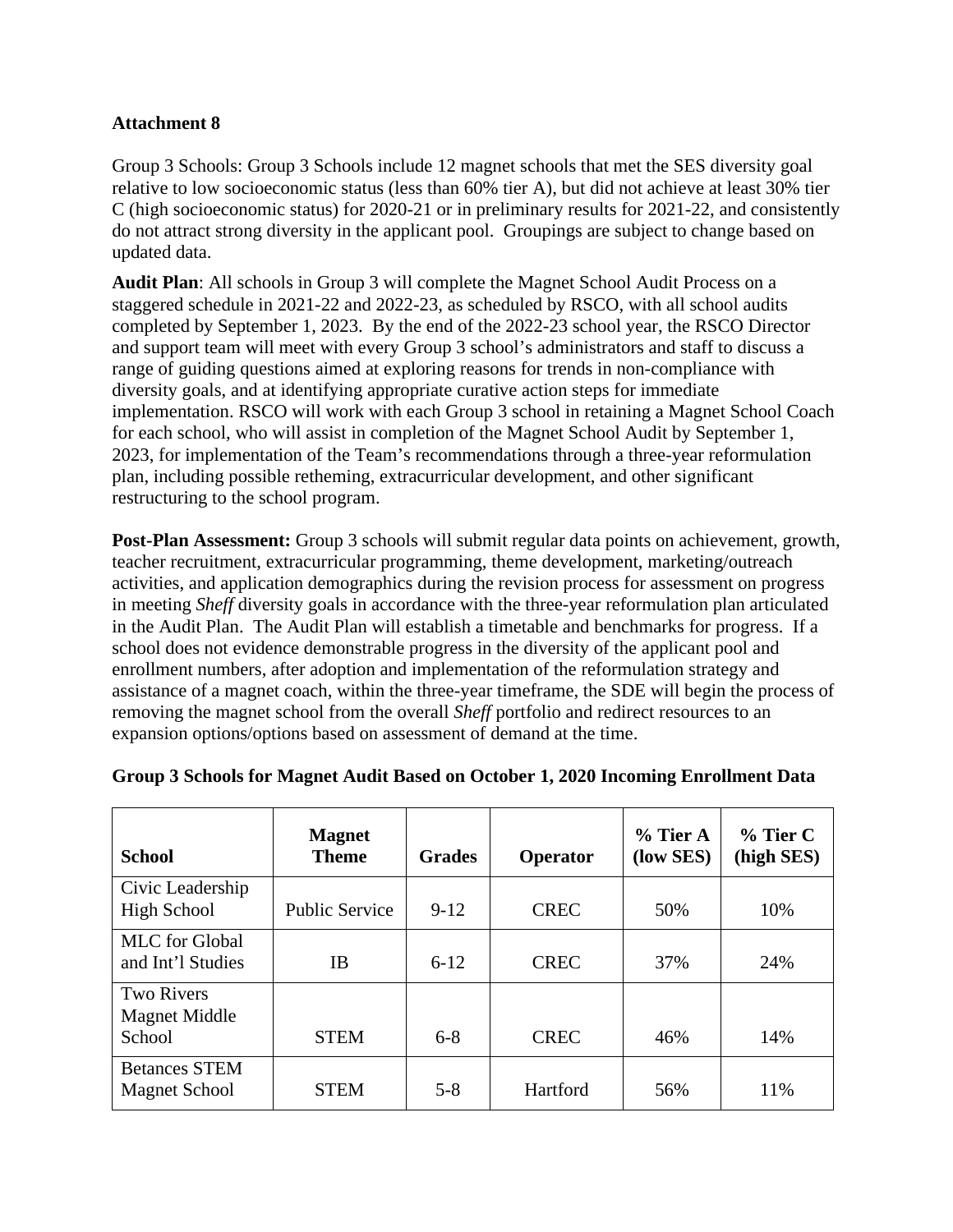| <b>School</b>                                               | <b>Magnet</b><br><b>Theme</b>              | <b>Grades</b> | Operator   | $%$ Tier A<br>(low SES) | % Tier C<br>(high SES) |
|-------------------------------------------------------------|--------------------------------------------|---------------|------------|-------------------------|------------------------|
| Capital<br>Preparatory<br><b>Magnet School</b>              | <b>Social Justice</b>                      | PreK3-<br>12  | Hartford   | 47%                     | 21%                    |
| <b>Classical Magnet</b><br>School                           | <b>College Prep</b>                        | $9-12$        | Hartford   | 53%                     | 10%                    |
| <b>Great Path at MCC</b>                                    | College Prep                               | $9 - 12$      | Hartford   | 44%                     | 21%                    |
| <b>Hartford Magnet</b><br><b>Trinity College</b><br>Academy | Arts &<br><b>Sciences</b>                  | $6 - 12$      | Hartford   | 47%                     | 23%                    |
| Kinsella Magnet<br>School of<br>Performing Arts             | Performing<br>Arts                         | $9-12$        | Hartford   | 52%                     | 15%                    |
| Pathways<br>Academy of<br>Technology and<br>Design          | Technology                                 | $9-12$        | Hartford   | 55%                     | 21%                    |
| Sports and<br><b>Medical Sciences</b><br>Academy            | Sports and<br>Medical<br>Sciences          | $6 - 12$      | Hartford   | 50%                     | 18%                    |
| Global Experience<br><b>Magnet School</b>                   | <b>Global Studies</b><br>& World<br>Travel | $6 - 12$      | Bloomfield | 46%                     | 28%                    |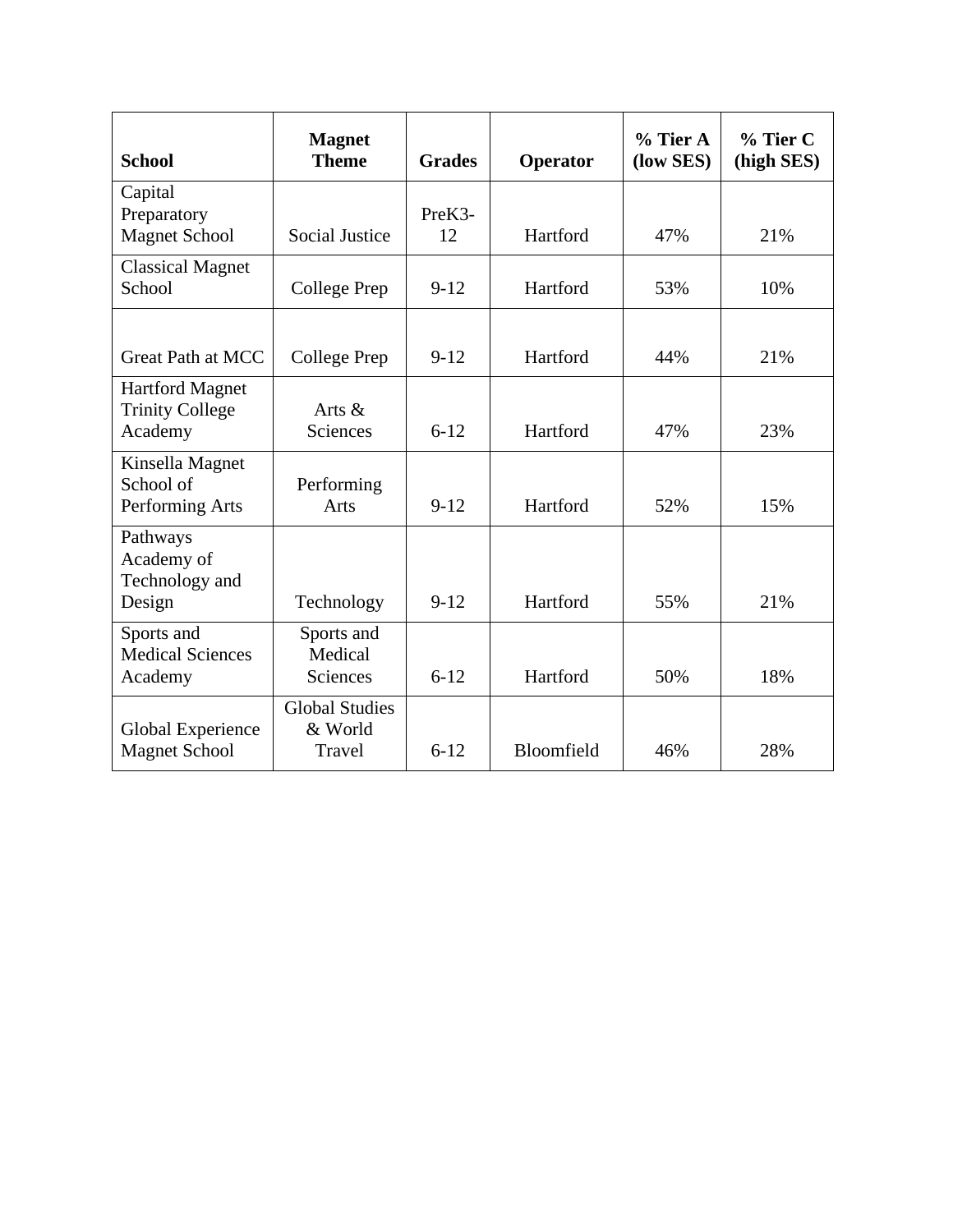### **RSCO Lottery 2019-20 for the School Year 2020-21**

|             |                                                 |      | <b>Totals</b>            |               |  |
|-------------|-------------------------------------------------|------|--------------------------|---------------|--|
| <b>Rank</b> | <b>Theme 1</b>                                  |      | <b>Hartford Suburban</b> | <b>Totals</b> |  |
|             |                                                 |      |                          |               |  |
| 1           | Science, Technology, Engineering, & Math (STEM) | 1642 | 4320                     | 5962          |  |
| 2           | Arts                                            | 1095 | 1787                     | 2882          |  |
| 3           | <b>Character Development</b>                    | 403  | 706                      | 1109          |  |
| 4           | <b>Technical High Schools</b>                   | 360  | 684                      | 1044          |  |
| 5           | Montessori                                      | 340  | 620                      | 960           |  |
| 6           | Computer Technology: AI, VR, Robotics, Coding   | 243  | 374                      | 617           |  |
| 7           | Medical Sciences/Global Health                  | 228  | 325                      | 553           |  |
| 8           | Dual Languages                                  | 243  | 297                      | 540           |  |
| 9           | <b>International Global Studies</b>             | 111  | 308                      | 419           |  |
| 10          | International Baccalaureate (IB)/College Prep   | 108  | 282                      | 390           |  |
| 11          | Social Justice                                  | 138  | 174                      | 312           |  |
| 12          | <b>Environmental Sciences</b>                   | 111  | 193                      | 304           |  |
|             | Total                                           | 5022 | 10070                    | 15092         |  |

|                |                                                 | <b>Totals</b> |                   |               |
|----------------|-------------------------------------------------|---------------|-------------------|---------------|
| Rank           | Theme 2                                         |               | Hartford Suburban | <b>Totals</b> |
|                |                                                 |               |                   |               |
| 1              | Science, Technology, Engineering, & Math (STEM) | 690           | 1460              | 2150          |
| $\overline{c}$ | Arts                                            | 643           | 1276              | 1919          |
| 3              | <b>Character Development</b>                    | 563           | 1147              | 1710          |
| 4              | Computer Technology: AI, VR, Robotics, Coding   | 453           | 1203              | 1656          |
| 5              | Dual Languages                                  | 382           | 598               | 980           |
| 6              | Medical Sciences/Global Health                  | 267           | 633               | 900           |
| $\tau$         | Montessori                                      | 218           | 563               | 781           |
| 8              | <b>Environmental Sciences</b>                   | 216           | 413               | 629           |
| 9              | <b>International Global Studies</b>             | 154           | 449               | 603           |
| 10             | Social Justice                                  | 185           | 290               | 475           |
| 11             | International Baccalaureate (IB)/College Prep   | 145           | 284               | 429           |
| 12             | <b>Technical High Schools</b>                   | 170           | 220               | 390           |
|                | Total                                           | 4086          | 8536              | 12622         |

|      |                                                   | <b>Totals</b> |                          |               |
|------|---------------------------------------------------|---------------|--------------------------|---------------|
| Rank | <b>Theme 3</b>                                    |               | <b>Hartford Suburban</b> | <b>Totals</b> |
|      |                                                   |               |                          |               |
|      | 1 Character Development                           | 563           | 1132                     | 1695          |
|      | 2 Computer Technology: AI, VR, Robotics, Coding   | 454           | 1086                     | 1540          |
|      | 3 Science, Technology, Engineering, & Math (STEM) | 404           | 827                      | 1231          |
|      | $4$ Arts                                          | 352           | 821                      | 1173          |
|      | 5 Medical Sciences/Global Health                  | 356           | 700                      | 1056          |
|      | 6 Dual Languages                                  | 333           | 635                      | 968           |
|      | 7 Environmental Sciences                          | 303           | 604                      | 907           |
|      | 8 International Global Studies                    | 204           | 471                      | 675           |
|      | 9 Montessori                                      | 200           | 441                      | 641           |
|      | 10 Social Justice                                 | 235           | 373                      | 608           |
|      | 11 Technical High Schools                         | 193           | 348                      | 541           |
|      | 12 International Baccalaureate (IB)/College Prep  | 163           | 353                      | 516           |
|      | Total                                             | 3760          | 7791                     | 11551         |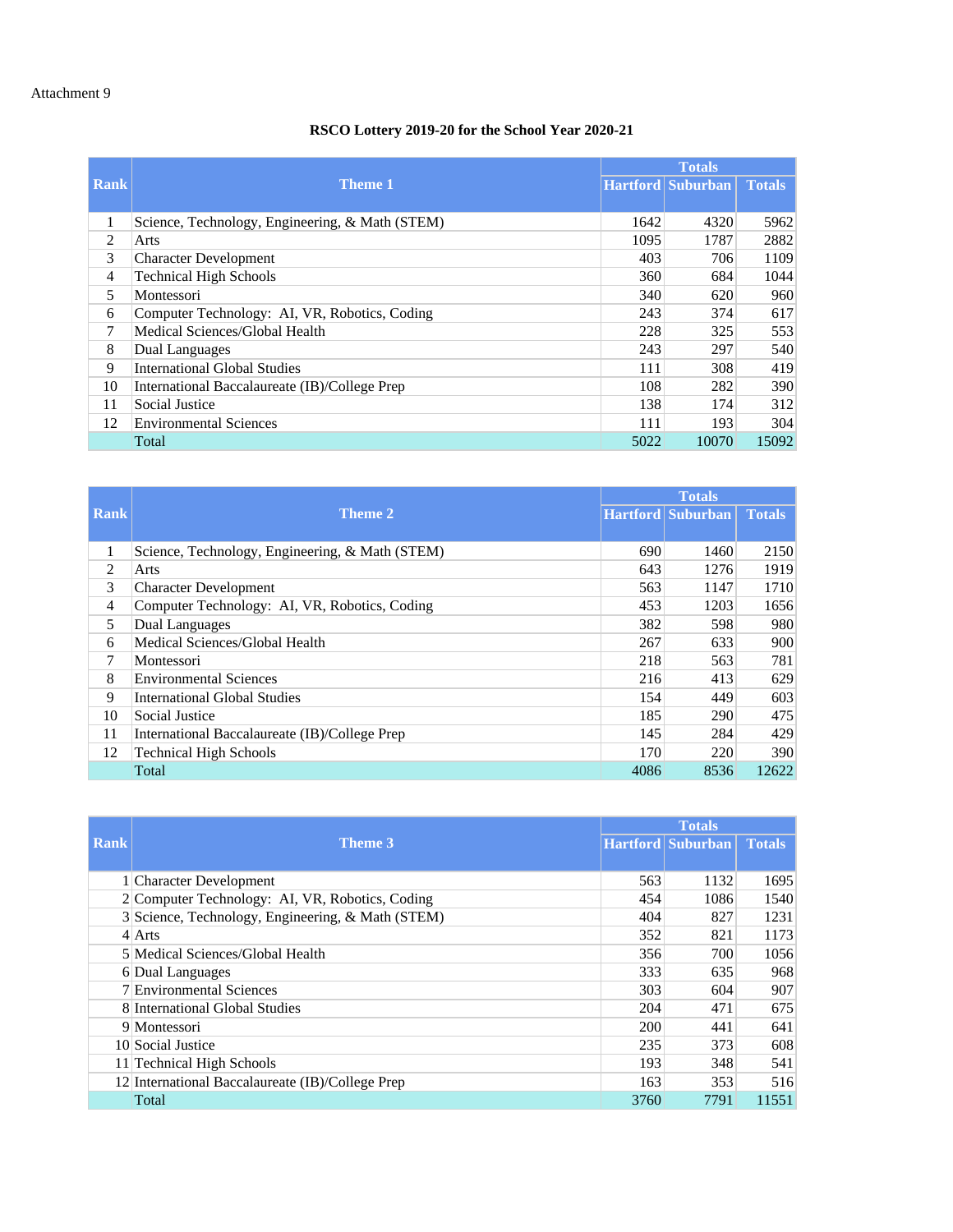#### **RSCO Lottery 2018-19 for the School Year 2019-20**

|                |                                                 |      | <b>Totals</b><br><b>Hartford Suburban</b> |               |
|----------------|-------------------------------------------------|------|-------------------------------------------|---------------|
| Rank           | Theme 1                                         |      |                                           | <b>Totals</b> |
|                |                                                 |      |                                           |               |
| 1              | Science, Technology, Engineering, & Math (STEM) | 2048 | 5533                                      | 7581          |
| $\overline{c}$ | Arts                                            | 1190 | 2180                                      | 3370          |
| 3              | Montessori                                      | 594  | 961                                       | 1555          |
| 4              | <b>Technical High Schools</b>                   | 432  | 831                                       | 1263          |
| 5              | <b>Character Development</b>                    | 418  | 805                                       | 1223          |
| 6              | Computer Technology: AI, VR, Robotics, Coding   | 246  | 502                                       | 748           |
| 7              | Medical Sciences/Global Health                  | 256  | 390                                       | 646           |
| 8              | Dual Languages                                  | 261  | 316                                       | 577           |
| 9              | <b>International Global Studies</b>             | 128  | 366                                       | 494           |
| 10             | International Baccalaureate (IB)/College Prep   | 126  | 348                                       | 474           |
| 11             | <b>Environmental Sciences</b>                   | 128  | 214                                       | 342           |
| 12             | Social Justice                                  | 120  | 183                                       | 303           |
|                | Total                                           | 5947 | 12629                                     | 18576         |

| <b>Rank</b> | Theme 2                                         |      | <b>Hartford Suburban</b> | <b>Totals</b> |
|-------------|-------------------------------------------------|------|--------------------------|---------------|
|             |                                                 |      |                          |               |
| 1           | Science, Technology, Engineering, & Math (STEM) | 946  | 2046                     | 2992          |
| 2           | Arts                                            | 898  | 1695                     | 2593          |
| 3           | Computer Technology: AI, VR, Robotics, Coding   | 590  | 1766                     | 2356          |
| 4           | <b>Character Development</b>                    | 637  | 1380                     | 2017          |
| 5           | Medical Sciences/Global Health                  | 434  | 970                      | 1404          |
| 6           | Dual Languages                                  | 487  | 891                      | 1378          |
| 7           | Montessori                                      | 360  | 794                      | 1154          |
| 8           | <b>International Global Studies</b>             | 198  | 461                      | 659           |
| 9           | <b>Environmental Sciences</b>                   | 207  | 449                      | 656           |
| 10          | Social Justice                                  | 217  | 396                      | 613           |
| 11          | International Baccalaureate (IB)/College Prep   | 157  | 375                      | 532           |
| 12          | <b>Technical High Schools</b>                   | 234  | 265                      | 499           |
|             | Total                                           | 5365 | 11488                    | 16853         |

| <b>Rank</b> | Theme 3                                           |      | <b>Hartford Suburban</b> | <b>Totals</b> |
|-------------|---------------------------------------------------|------|--------------------------|---------------|
|             |                                                   |      |                          |               |
|             | 1 Character Development                           | 643  | 1444                     | 2087          |
|             | 2 Computer Technology: AI, VR, Robotics, Coding   | 623  | 1449                     | 2072          |
|             | $3$ Arts                                          | 584  | 1177                     | 1761          |
|             | 4 Science, Technology, Engineering, & Math (STEM) | 572  | 1151                     | 1723          |
|             | 5 Medical Sciences/Global Health                  | 454  | 1001                     | 1455          |
|             | 6 Dual Languages                                  | 428  | 897                      | 1325          |
|             | 7 Environmental Sciences                          | 387  | 769                      | 1156          |
|             | 8 Montessori                                      | 294  | 723                      | 1017          |
|             | 9 International Global Studies                    | 279  | 653                      | 932           |
|             | 10 Technical High Schools                         | 298  | 549                      | 847           |
|             | 11 Social Justice                                 | 339  | 500                      | 839           |
|             | 12 International Baccalaureate (IB)/College Prep  | 218  | 467                      | 685           |
|             | Total                                             | 5119 | 10780                    | 15899         |
|             |                                                   |      |                          |               |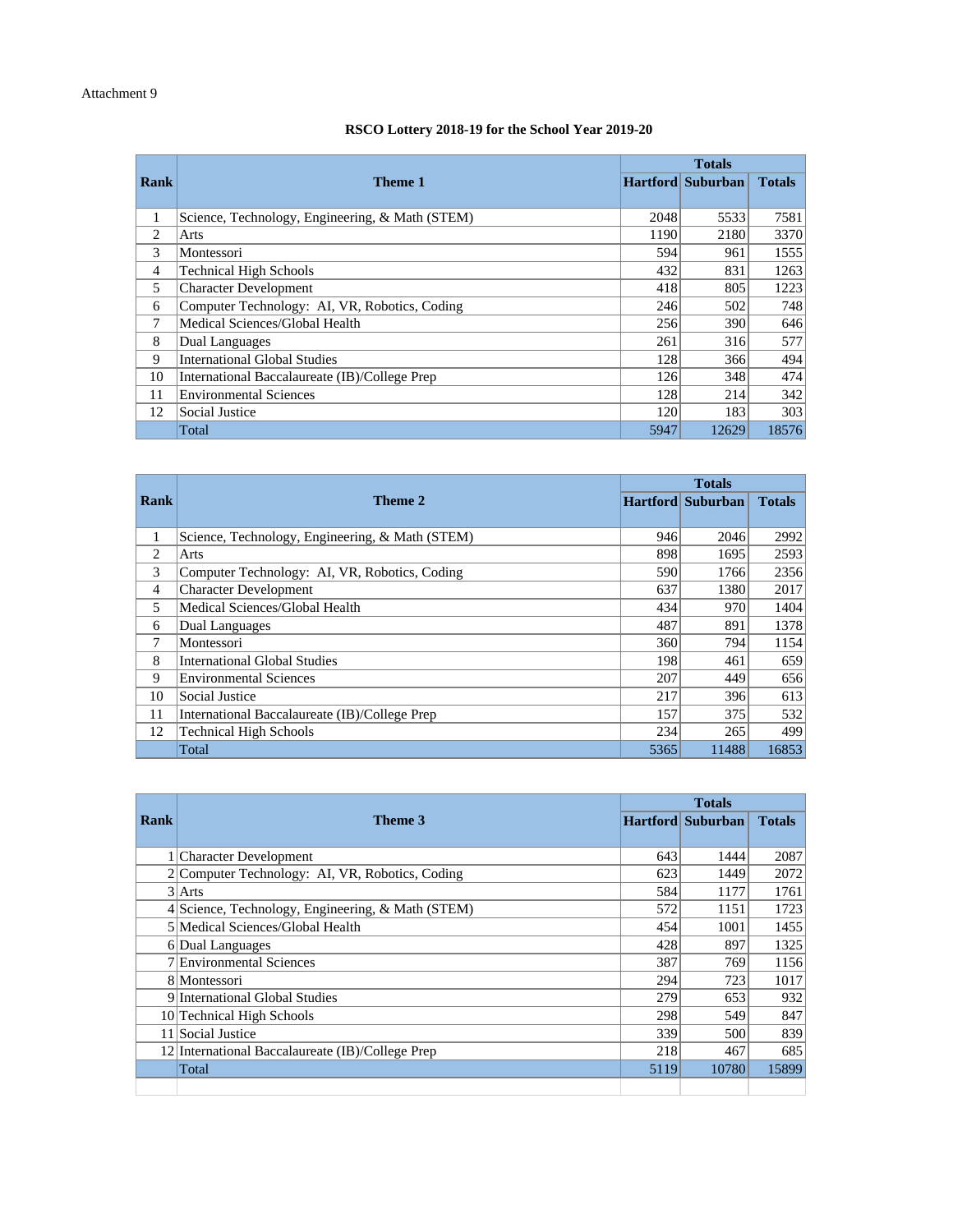### Attachment 9

# **RSCO Lottery 2017-18 for the School Year 2018-19**

|      |                                                 | <b>Totals</b>   |                 |               |
|------|-------------------------------------------------|-----------------|-----------------|---------------|
| Rank | <b>Theme 1</b>                                  | <b>Hartford</b> | <b>Suburban</b> | <b>Totals</b> |
|      |                                                 |                 |                 |               |
| 1    | Science, Technology, Engineering, & Math (STEM) | 1664            | 5081            | 6745          |
| 2    | Arts                                            | 1089            | 1967            | 3056          |
| 3    | Montessori                                      | 470             | 793             | 1263          |
| 4    | <b>Character Development</b>                    | 353             | 700             | 1053          |
| 5    | Computer Technology: AI, VR, Robotics, Coding   | 292             | 506             | 798           |
| 6    | Medical Sciences/Global Health                  | 253             | 410             | 663           |
| 7    | Dual Languages                                  | 233             | 325             | 558           |
| 8    | International Baccalaureate (IB)/College Prep   | 161             | 350             | 511           |
| 9    | <b>International Global Studies</b>             | 116             | 305             | 421           |
| 10   | <b>Environmental Sciences</b>                   | 151             | 206             | 357           |
| 11   | Social Justice                                  | 135             | 161             | 296           |
|      | Total                                           | 4917            | 10804           | 15721         |

|      |                                                 | <b>Totals</b>   |          |               |
|------|-------------------------------------------------|-----------------|----------|---------------|
| Rank | Theme 2                                         | <b>Hartford</b> | Suburban | <b>Totals</b> |
|      |                                                 |                 |          |               |
| 1    | Science, Technology, Engineering, & Math (STEM) | 782             | 1775     | 2557          |
| 2    | Computer Technology: AI, VR, Robotics, Coding   | 535             | 1652     | 2187          |
| 3    | Arts                                            | 665             | 1348     | 2013          |
| 4    | <b>Character Development</b>                    | 514             | 1119     | 1633          |
| 5    | Medical Sciences/Global Health                  | 401             | 909      | 1310          |
| 6    | <b>Dual Languages</b>                           | 392             | 685      | 1077          |
| 7    | Montessori                                      | 261             | 698      | 959           |
| 8    | <b>Environmental Sciences</b>                   | 199             | 476      | 675           |
| 9    | <b>International Global Studies</b>             | 185             | 468      | 653           |
| 10   | Social Justice                                  | 209             | 322      | 531           |
| 11   | International Baccalaureate (IB)/College Prep   | 156             | 343      | 499           |
|      | Total                                           | 4299            | 9795     | 14094         |

|      |                                                   | <b>Totals</b>   |                 |               |  |
|------|---------------------------------------------------|-----------------|-----------------|---------------|--|
| Rank | Theme 3                                           | <b>Hartford</b> | <b>Suburban</b> | <b>Totals</b> |  |
|      |                                                   |                 |                 |               |  |
|      | 1 Computer Technology: AI, VR, Robotics, Coding   | 575             | 1394            | 1969          |  |
|      | 2 Character Development                           | 553             | 1247            | 1800          |  |
|      | $3$ Arts                                          | 474             | 998             | 1472          |  |
|      | 4 Medical Sciences/Global Health                  | 440             | 1016            | 1456          |  |
|      | 5 Science, Technology, Engineering, & Math (STEM) | 432             | 869             | 1301          |  |
|      | 6 Environmental Sciences                          | 355             | 788             | 1143          |  |
|      | 7 Dual Languages                                  | 329             | 693             | 1022          |  |
|      | 8 International Global Studies                    | 242             | 620             | 862           |  |
|      | 9 Montessori                                      | 200             | 556             | 756           |  |
|      | 10 International Baccalaureate (IB)/College Prep  | 230             | 498             | 728           |  |
|      | 11 Social Justice                                 | 257             | 439             | 696           |  |
|      | Total                                             | 4087            | 9118            | 13205         |  |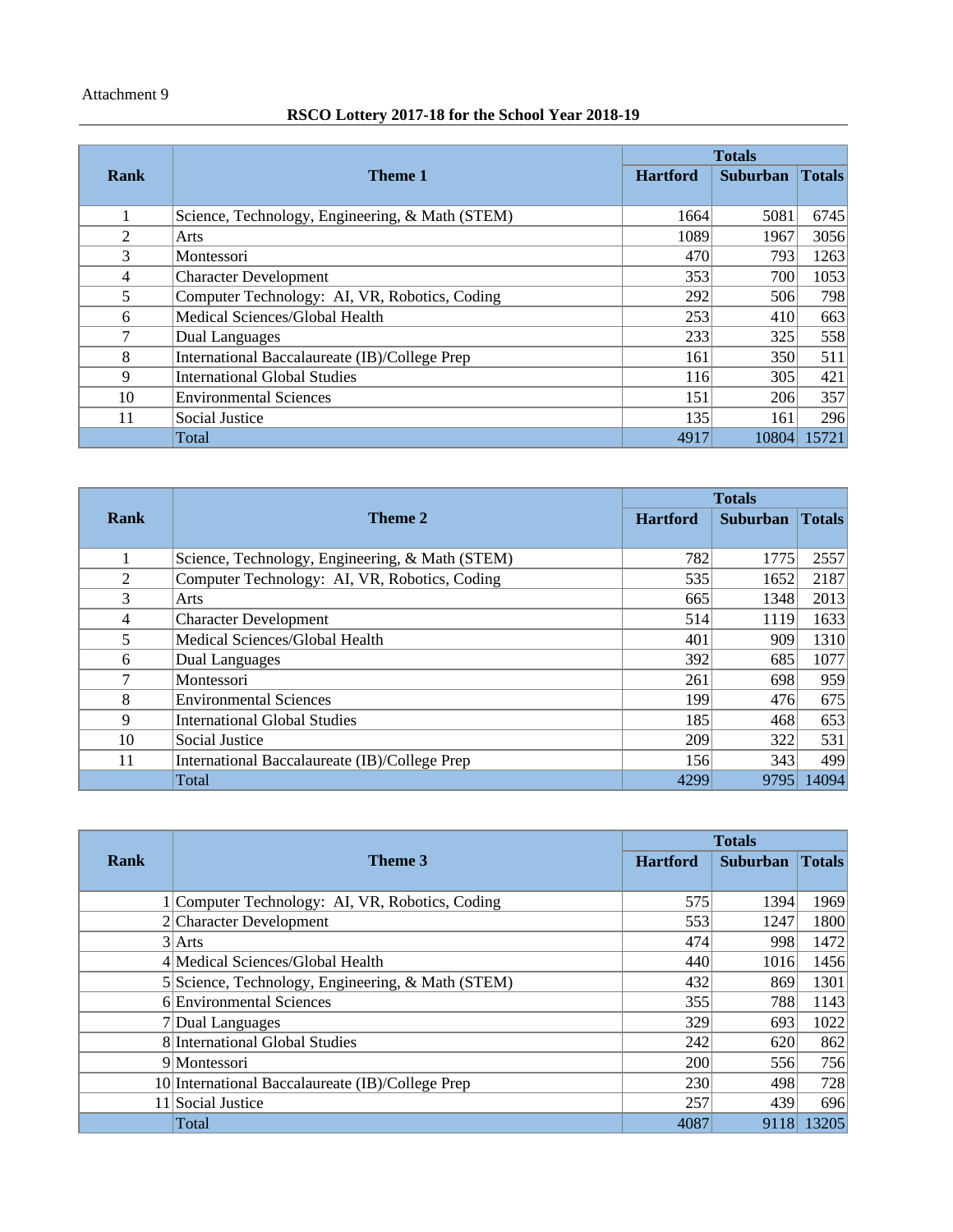#### **RSCO Lottery 2019-20 for the School Year 2020-21**

|                |                                                                                               | <b>Totals</b> |                          |               |  |
|----------------|-----------------------------------------------------------------------------------------------|---------------|--------------------------|---------------|--|
| <b>Rank</b>    | <b>Reason 1</b>                                                                               |               | <b>Hartford</b> Suburban | <b>Totals</b> |  |
|                |                                                                                               |               |                          |               |  |
| 1              | I am looking for a school that is stronger academically.                                      | 1805          | 3825                     | 5630          |  |
| 2              | I am looking for a school with a theme.                                                       | 711           | 1337                     | 2048          |  |
| 3              | I want my child to have greater access to athletic or other extracurricular<br>opportunities. | 532           | 684                      | 1216          |  |
| $\overline{4}$ | I am looking for a more racially/ethnically mixed school.                                     | 275           | 741                      | 1016          |  |
| 5              | I have other children enrolled in CTECS, magnets and/or Open Choice.                          | 364           | 545                      | 909           |  |
| 6              | I am looking for a school that is closer to home.                                             | 380           | 366                      | 746           |  |
| 7              | I am looking for an alternative to my local school. If you selected this, please              | 134           | 564                      | 698           |  |
|                | tell us why:                                                                                  |               |                          |               |  |
| 8              | I am looking for a school with better facilities.                                             | 243           | 338                      | 581           |  |
| 9              | I want affordable PK education.                                                               | 80            | 483                      | 563           |  |
| 10             | I am looking for a school where the student body is more geographically                       | 163           | 371                      | 534           |  |
|                | and/or economically mixed.                                                                    |               |                          |               |  |
| 11             | I have a relative or friend who participated in Magnets.                                      | 142           | 366                      | 508           |  |
| 12             | I have a relative or friend who participated in Open Choice.                                  | 98            | 171                      | 269           |  |
| 13             | I have a relative or friend who participated in CTECS.                                        | 44            | 135                      | 179           |  |
| 14             | I am looking for a school that is closer to work.                                             | 48            | 123                      | 171           |  |
|                | Total                                                                                         | 5019          | 10049                    | 15068         |  |

|                |                                                                                                       | <b>Totals</b> |                          |               |
|----------------|-------------------------------------------------------------------------------------------------------|---------------|--------------------------|---------------|
| <b>Rank</b>    | <b>Reason 2</b>                                                                                       |               | <b>Hartford</b> Suburban | <b>Totals</b> |
|                |                                                                                                       |               |                          |               |
| 1              | I am looking for a school that is stronger academically.                                              | 839           | 1632                     | 2471          |
| 2              | I want my child to have greater access to athletic or other extracurricular<br>opportunities.         | 589           | 1009                     | 1598          |
| 3              | I am looking for a school with a theme.                                                               | 408           | 1046                     | 1454          |
| $\overline{4}$ | I am looking for a school with better facilities.                                                     | 458           | 880                      | 1338          |
| 5              | I am looking for a more racially/ethnically mixed school.                                             | 386           | 924                      | 1310          |
| 6              | I am looking for a school where the student body is more geographically<br>and/or economically mixed. | 273           | 784                      | 1057          |
| 7              | I am looking for a school that is closer to home.                                                     | 372           | 433                      | 805           |
| 8              | I have a relative or friend who participated in Magnets.                                              | 187           | 572                      | 759           |
| 9              | I want affordable PK education.                                                                       | 144           | 444                      | 588           |
| 10             | I am looking for an alternative to my local school. If you selected this, please<br>tell us why:      | 100           | 408                      | 508           |
| 11             | I have other children enrolled in CTECS, magnets and/or Open Choice.                                  | 181           | 291                      | 472           |
| 12             | I have a relative or friend who participated in Open Choice.                                          | 162           | 228                      | 390           |
| 13             | I am looking for a school that is closer to work.                                                     | 86            | 249                      | 335           |
| 14             | I have a relative or friend who participated in CTECS.                                                | 55            | 136                      | 191           |
|                | Total                                                                                                 | 4240          | 9036                     | 13276         |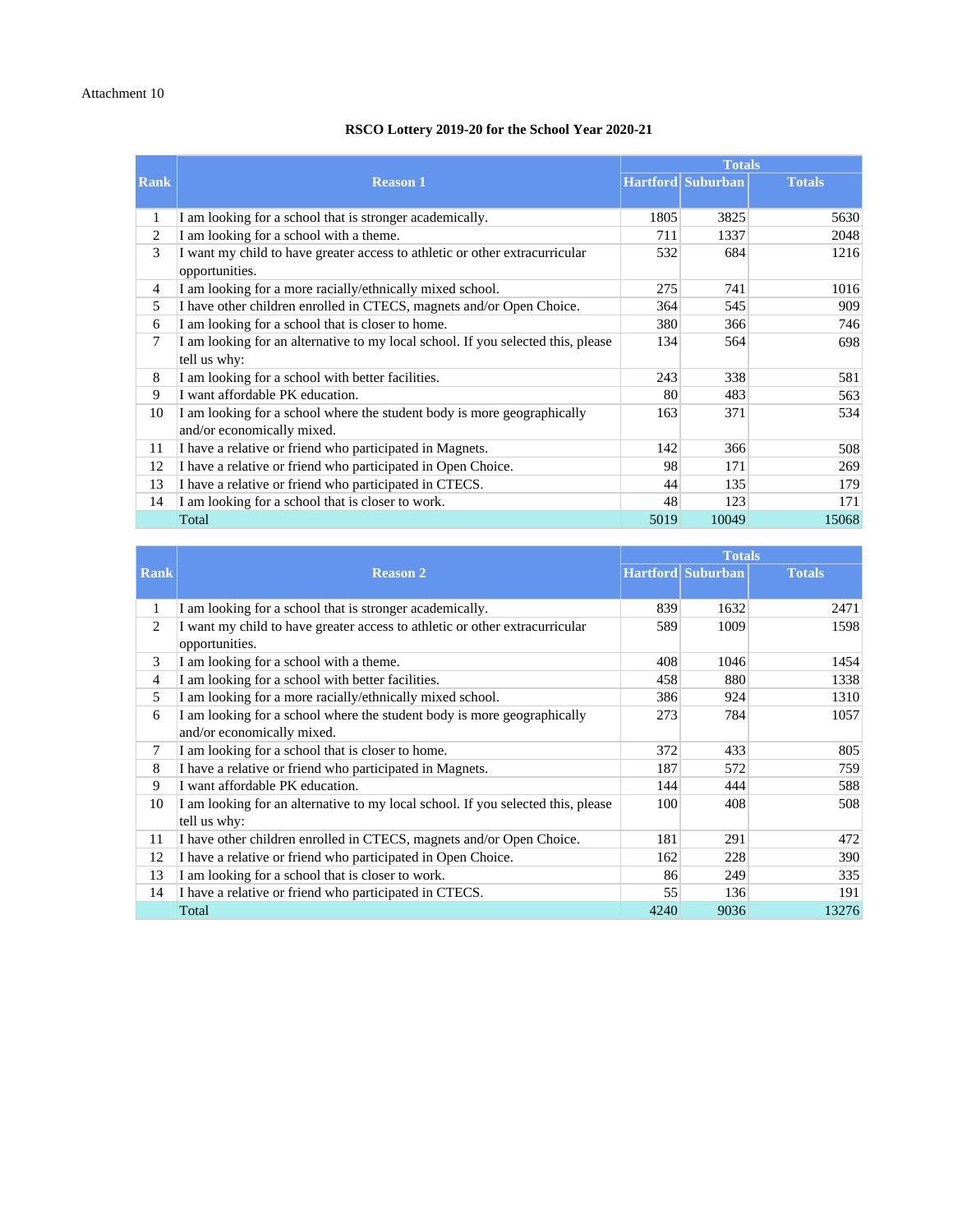#### **RSCO Lottery 2018-19 for the School Year 2019-20**

|                | <b>Reason 1</b>                                                                                  |      | <b>Totals</b>   |               |
|----------------|--------------------------------------------------------------------------------------------------|------|-----------------|---------------|
| Rank           |                                                                                                  |      | <b>Suburban</b> | <b>Totals</b> |
| $\mathbf{I}$   | am looking for a school that is stronger academically.                                           | 2207 | 5286            | 7493          |
| $\overline{c}$ | am looking for a school with a theme.                                                            | 641  | 1463            | 2104          |
| 3              | want my child to have greater access to athletic or other extracurricular opportunities.         | 594  | 770             | 1364          |
| 4              | I have other children enrolled in CTECS, magnets and/or Open Choice.                             | 543  | 719             | 1262          |
| 5              | am looking for a more racially/ethnically mixed school.                                          | 281  | 778             | 1059          |
| 6              | want affordable PK education.                                                                    | 201  | 814             | 1015          |
| 7              | am looking for a school that is closer to home.                                                  | 463  | 354             | 817           |
| 8              | am looking for an alternative to my local school. If you selected this, please tell us why:      | 127  | 686             | 813           |
| 9              | am looking for a school with better facilities.                                                  | 258  | 434             | 692           |
| 10             | am looking for a school where the student body is more geographically and/or economically mixed. | 183  | 416             | 599           |
| 11             | have a relative or friend who participated in Magnets.                                           | 186  | 396             | 582           |
| 12             | I have a relative or friend who participated in Open Choice.                                     | 172  | 241             | 413           |
| 13             | I have a relative or friend who participated in CTECS.                                           | 42   | 142             | 184           |
| 14             | am looking for a school that is closer to work.                                                  | 50   | 101             | 151           |
|                | Total                                                                                            | 5948 | 12600           | 18548         |

| Rank           | <b>Reason 2</b>                                                                                  | <b>Totals</b>   |                 |               |  |
|----------------|--------------------------------------------------------------------------------------------------|-----------------|-----------------|---------------|--|
|                |                                                                                                  | <b>Hartford</b> | <b>Suburban</b> | <b>Totals</b> |  |
|                | I am looking for a school that is stronger academically.                                         | 1103            | 2166            | 3269          |  |
| $\overline{c}$ | want my child to have greater access to athletic or other extracurricular opportunities.         | 840             | 1395            | 2235          |  |
| 3              | am looking for a school with a theme.                                                            | 494             | 1313            | 1807          |  |
| 4              | am looking for a school with better facilities.                                                  | 575             | 1160            | 1735          |  |
| 5.             | am looking for a more racially/ethnically mixed school.                                          | 425             | 1141            | 1566          |  |
| 6              | am looking for a school where the student body is more geographically and/or economically mixed. | 329             | 918             | 1247          |  |
| 7              | I have a relative or friend who participated in Magnets.                                         | 258             | 745             | 1003          |  |
| 8              | am looking for a school that is closer to home.                                                  | 392             | 489             | 881           |  |
| 9              | I want affordable PK education.                                                                  | 207             | 659             | 866           |  |
| 10             | am looking for an alternative to my local school. If you selected this, please tell us why:      | 131             | 576             | 707           |  |
| 11             | I have a relative or friend who participated in Open Choice.                                     | 242             | 428             | 670           |  |
| 12             | I have other children enrolled in CTECS, magnets and/or Open Choice.                             | 295             | 371             | 666           |  |
| 13             | am looking for a school that is closer to work.                                                  | 99              | 239             | 338           |  |
| 14             | I have a relative or friend who participated in CTECS.                                           | 71              | 217             | 288           |  |
|                | Total                                                                                            | 5461            | 11817           | 17278         |  |

| Rank           | Reason 3                                                                                           | <b>Totals</b>   |                 |               |  |  |
|----------------|----------------------------------------------------------------------------------------------------|-----------------|-----------------|---------------|--|--|
|                |                                                                                                    | <b>Hartford</b> | <b>Suburban</b> | <b>Totals</b> |  |  |
|                | I want my child to have greater access to athletic or other extracurricular opportunities.         | 920             | 1648            | 2568          |  |  |
| $\overline{2}$ | I am looking for a school with better facilities.                                                  | 782             | 1590            | 2372          |  |  |
| 3              | am looking for a school that is stronger academically.                                             | 632             | 1124            | 1756          |  |  |
| 4              | I am looking for a school where the student body is more geographically and/or economically mixed. | 419             | 1063            | 1482          |  |  |
| 5              | am looking for a school with a theme.                                                              | 395             | 1033            | 1428          |  |  |
| 6              | I have a relative or friend who participated in Magnets.                                           | 319             | 938             | 1257          |  |  |
| 7              | I am looking for a more racially/ethnically mixed school.                                          | 362             | 883             | 1245          |  |  |
| 8              | I want affordable PK education.                                                                    | 217             | 652             | 869           |  |  |
| 9              | I am looking for a school that is closer to home.                                                  | 369             | 430             | 799           |  |  |
| 10             | I have a relative or friend who participated in Open Choice.                                       | 261             | 500             | 761           |  |  |
| 11             | am looking for an alternative to my local school. If you selected this, please tell us why:        | 137             | 505             | 642           |  |  |
| 12             | I have other children enrolled in CTECS, magnets and/or Open Choice.                               | 167             | 229             | 396           |  |  |
| 13             | am looking for a school that is closer to work.                                                    | 121             | 261             | 382           |  |  |
| 14             | I have a relative or friend who participated in CTECS.                                             | 83              | 270             | 353           |  |  |
|                | Total                                                                                              | 5184            | 11126           | 16310         |  |  |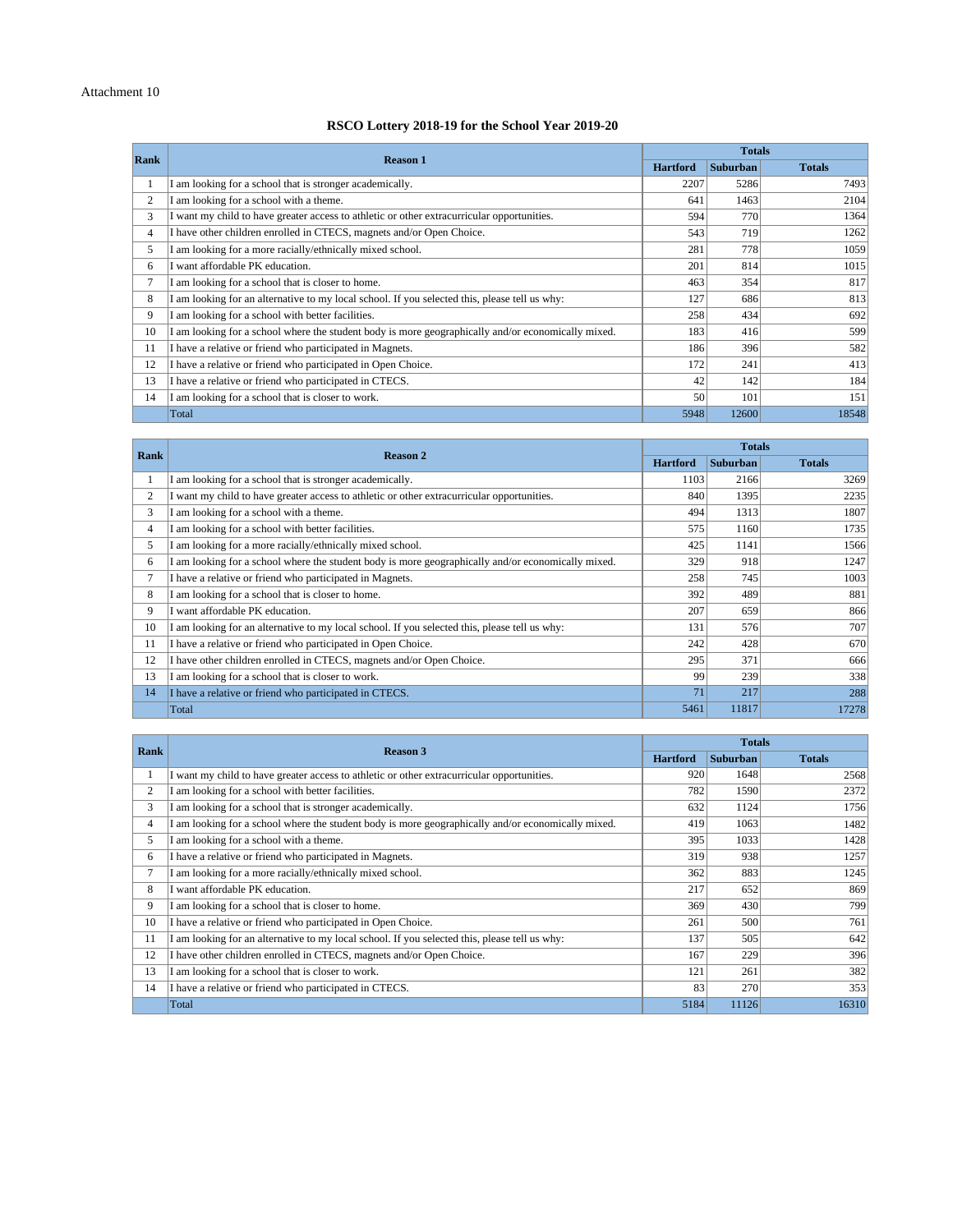# **RSCO Lottery 2017-18 for the School Year 2018-19**

|                |                                                              | <b>Totals</b>   |          |               |  |  |  |
|----------------|--------------------------------------------------------------|-----------------|----------|---------------|--|--|--|
| Rank           | <b>Reason 1</b>                                              | <b>Hartford</b> | Suburban | <b>Totals</b> |  |  |  |
| $\mathbf{1}$   | I am looking for a school that is stronger academically.     | 1979            | 4858     | 6837          |  |  |  |
| $\overline{2}$ | I am looking for a school with a theme.                      | 527             | 1164     | 1691          |  |  |  |
| 3              | I have other children enrolled in magnets and/or Open        | 534             | 729      | 1263          |  |  |  |
|                | Choice.                                                      |                 |          |               |  |  |  |
| $\overline{4}$ | I want my child to have greater access to athletic or other  | 460             | 579      | 1039          |  |  |  |
|                | extracurricular opportunities.                               |                 |          |               |  |  |  |
| 5              | I want affordable PK education.                              | 138             | 846      | 984           |  |  |  |
| 6              | I am looking for a more racially/ethnically mixed school.    | 202             | 544      | 746           |  |  |  |
| 7              | I am looking for an alternative to my local school. If you   | 134             | 554      | 688           |  |  |  |
|                | selected this, please tell us why:                           |                 |          |               |  |  |  |
| 8              | I am looking for a school that is closer to home.            | 339             | 216      | 555           |  |  |  |
| 9              | I am looking for a school with better facilities.            | 189             | 323      | 512           |  |  |  |
| 10             | I have a relative or friend who participated in Magnets.     | 146             | 354      | 500           |  |  |  |
| 11             | I am looking for a school where the student body is more     | 116             | 336      | 452           |  |  |  |
|                | geographically and/or economically mixed.                    |                 |          |               |  |  |  |
| 12             | I have a relative or friend who participated in Open Choice. | 122             | 184      | 306           |  |  |  |
|                |                                                              |                 |          |               |  |  |  |
| 13             | I am looking for a school that is closer to work.            | 27              | 72       | 99            |  |  |  |
|                | Total                                                        | 4913            | 10759    | 15672         |  |  |  |

| <b>Rank</b>    | <b>Reason 2</b>                                             |                 | <b>Totals</b> |               |  |  |  |
|----------------|-------------------------------------------------------------|-----------------|---------------|---------------|--|--|--|
|                |                                                             | <b>Hartford</b> | Suburban      | <b>Totals</b> |  |  |  |
| 1              | I am looking for a school that is stronger academically.    | 842             | 1730          | 2572          |  |  |  |
| $\overline{2}$ | I want my child to have greater access to athletic or other | 730             | 1223          | 1953          |  |  |  |
|                | extracurricular opportunities.                              |                 |               |               |  |  |  |
| 3              | I am looking for a school with better facilities.           | 550             | 1059          | 1609          |  |  |  |
| $\overline{4}$ | I am looking for a school with a theme.                     | 368             | 1079          | 1447          |  |  |  |
| 5              | I am looking for a more racially/ethnically mixed school.   | 315             | 975           | 1290          |  |  |  |
| 6              | I am looking for a school where the student body is more    | 264             | 765           | 1029          |  |  |  |
|                | geographically and/or economically mixed.                   |                 |               |               |  |  |  |
| 7              | I have a relative or friend who participated in Magnets.    | 232             | 740           | 972           |  |  |  |
| 8              | I want affordable PK education.                             | 168             | 645           | 813           |  |  |  |
| 9              | I am looking for a school that is closer to home.           | 308             | 374           | 682           |  |  |  |
| 10             | I have other children enrolled in magnets and/or Open       | 265             | 401           | 666           |  |  |  |
|                | Choice.                                                     |                 |               |               |  |  |  |
| 11             | I am looking for an alternative to my local school. If you  | 126             | 522           | 648           |  |  |  |
|                | selected this, please tell us why:                          |                 |               |               |  |  |  |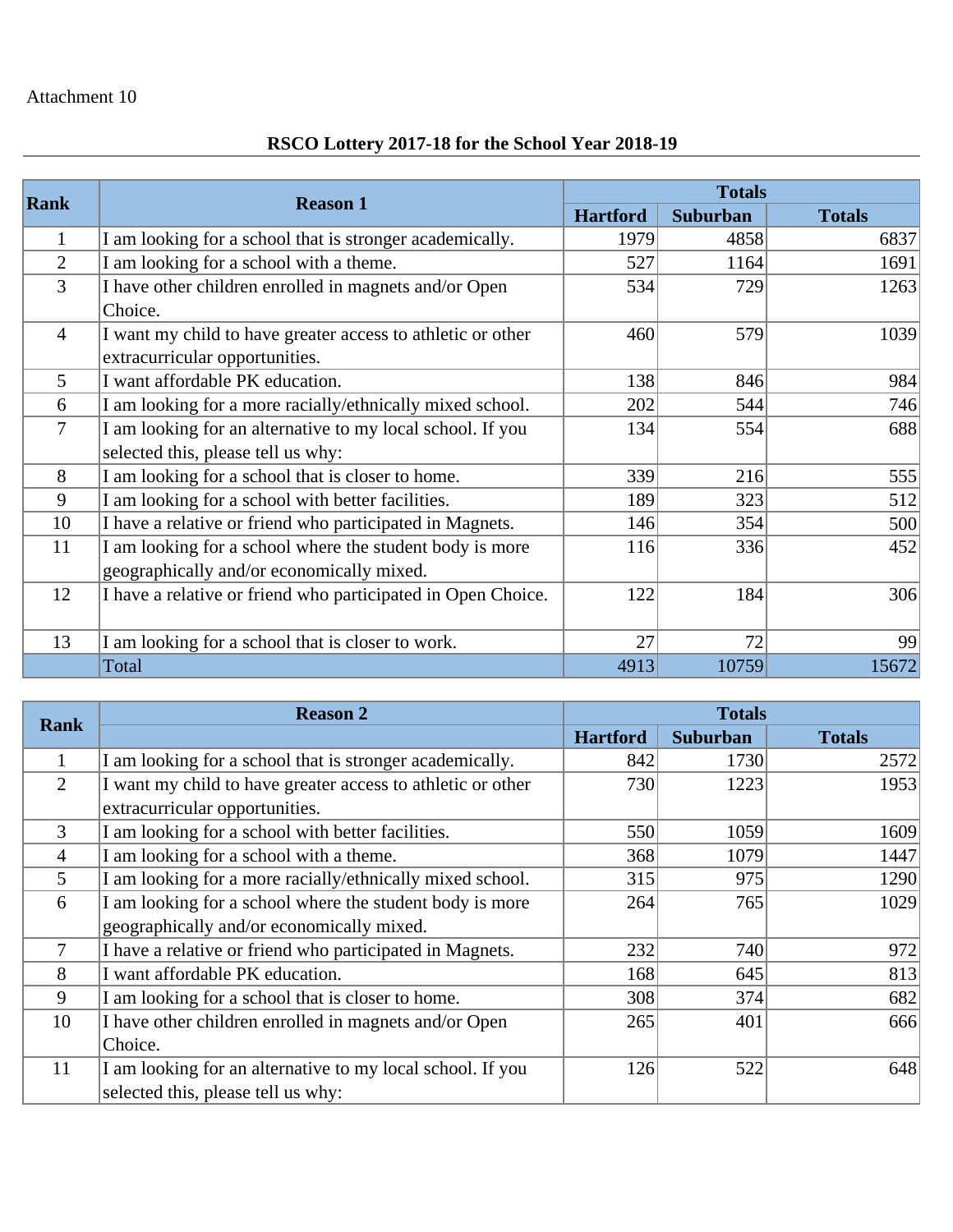| I have a relative or friend who participated in Open Choice. | 197  | 347   | 5441   |
|--------------------------------------------------------------|------|-------|--------|
| I am looking for a school that is closer to work.            | 68   | 185   |        |
| Total                                                        | 4433 | 10045 | 144781 |

|                | <b>Reason 3</b>                                              | <b>Totals</b>   |                 |               |  |  |
|----------------|--------------------------------------------------------------|-----------------|-----------------|---------------|--|--|
| <b>Rank</b>    |                                                              | <b>Hartford</b> | <b>Suburban</b> | <b>Totals</b> |  |  |
| $\mathbf{1}$   | I want my child to have greater access to athletic or other  | 789             | 1383            | 2172          |  |  |
|                | extracurricular opportunities.                               |                 |                 |               |  |  |
| 2              | I am looking for a school with better facilities.            | 640             | 1337            | 1977          |  |  |
| $\overline{3}$ | I am looking for a school that is stronger academically.     | 491             | 896             | 1387          |  |  |
| $\overline{4}$ | I am looking for a school where the student body is more     | 312             | 932             | 1244          |  |  |
|                | geographically and/or economically mixed.                    |                 |                 |               |  |  |
| 5              | I am looking for a school with a theme.                      | 316             | 848             | 1164          |  |  |
| 6              | I am looking for a more racially/ethnically mixed school.    | 337             | 808             | 1145          |  |  |
| 7              | I have a relative or friend who participated in Magnets.     | 266             | 876             | 1142          |  |  |
| 8              | I want affordable PK education.                              | 133             | 592             | 725           |  |  |
| 9              | I have a relative or friend who participated in Open Choice. | 227             | 455             | 682           |  |  |
| 10             | I am looking for a school that is closer to home.            | 262             | 286             | 548           |  |  |
| 11             | I am looking for an alternative to my local school. If you   | 114             | 405             | 519           |  |  |
|                | selected this, please tell us why:                           |                 |                 |               |  |  |
| 12             | I have other children enrolled in magnets and/or Open        | 190             | 229             | 419           |  |  |
|                | Choice.                                                      |                 |                 |               |  |  |
| 13             | I am looking for a school that is closer to work.            | 89              | 220             | 309           |  |  |
|                | Total                                                        | 4166            | 9267            | 13433         |  |  |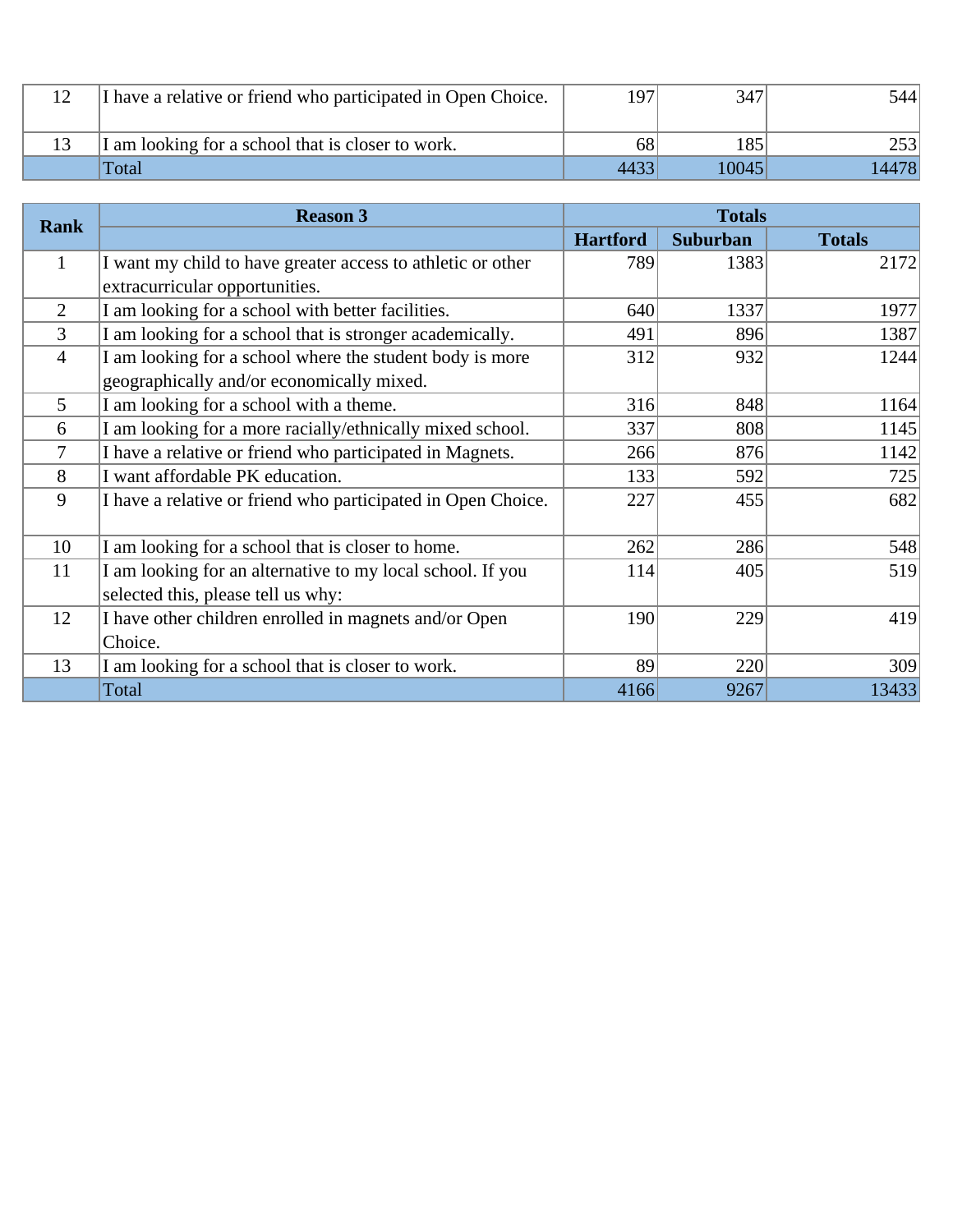| $21-Jan$                       | Operator |                    | East Hartford | <b>CREC</b>                                                  | <b>CREC</b>                                                 | <b>CREC</b>             | <b>CREC</b>                                | <b>CREC</b>                       | <b>CREC</b>                                   | Goodwin                                   | Goodwin     | Hartford           | Hartford         | Goodwin           | Goodwin                         |                 |
|--------------------------------|----------|--------------------|---------------|--------------------------------------------------------------|-------------------------------------------------------------|-------------------------|--------------------------------------------|-----------------------------------|-----------------------------------------------|-------------------------------------------|-------------|--------------------|------------------|-------------------|---------------------------------|-----------------|
|                                | School   |                    | <b>CIBA</b>   | Civic<br>Leadership<br>and Two<br>Rivers<br>Middle<br>School | Ana Grace<br>Academy of<br>the Arts<br>Elementary<br>School | Aerospace<br>Elementary | Glastonbury-<br>East<br>Hartford<br>Magnet | International<br>Magnet<br>School | University<br>of Hartford<br>Magnet<br>School | Half-time<br>Dual<br>Enrollment<br>Magnet | <b>CTRA</b> | Dwight<br>Bellizzi | Hartford<br>Prek | Early<br>Literacy | Technical<br><b>High School</b> | Total           |
|                                | Total    |                    | 23            | 360                                                          | 40                                                          | 20                      | 60                                         | 20                                | 40                                            | 45                                        | 9           | 760                | 100              | 300               | 220                             | 1,997           |
| <b>Expected Seat Expansion</b> | Hartford |                    | 12            | 180                                                          | 20                                                          | 10                      | 30                                         | $10\,$                            | 20                                            | 25                                        | 5           | 380                | 50               | 150               | 110                             | 1,002           |
|                                |          | Cost               | \$496,408.30  |                                                              | \$262,040                                                   |                         |                                            |                                   |                                               |                                           | \$131,868   | \$167,500          | \$142,150        |                   |                                 | \$1,199,966.30  |
|                                | 2021-22  | <b>Total Seats</b> | 6             |                                                              | 20                                                          |                         |                                            |                                   |                                               |                                           | $\epsilon$  | 10                 | 20               |                   |                                 | 65              |
|                                |          | Hartford<br>Seats  | 3             |                                                              | 10                                                          |                         |                                            |                                   |                                               |                                           | 5           |                    | 10               |                   |                                 | 28              |
|                                |          | Cost               | \$600,298.30  | \$1,925,844                                                  | \$524,080                                                   | \$262,040               | \$786,120                                  | \$262,040                         | \$524,080                                     | \$135,057                                 | \$131,868   | \$284,300          | \$426,450        |                   |                                 | \$5,862,177.30  |
|                                | 2022-23  | <b>Total Seats</b> | 12            | 147                                                          | 40                                                          | 20                      | 60                                         | 20                                | 40                                            | 15                                        | q           | 40                 | 60               |                   |                                 | 463             |
|                                |          | Hartford<br>Seats  | 6             | 73                                                           | 20                                                          | 10                      | 30                                         | 10                                | 20                                            |                                           |             | 20                 | 30               |                   |                                 | 231             |
|                                |          | Cost               | \$704,188.30  | \$3,131,264                                                  | \$524,080                                                   | \$262,040               | \$786,120                                  | \$262,040                         | \$524,080                                     | \$254,514                                 | \$131,868   | \$976,900          | \$710,750        |                   |                                 | \$8,267,844.30  |
|                                | 2023-24  | <b>Total Seats</b> | 18            | 232                                                          | 40                                                          | 20                      | 60                                         | 20                                | 40                                            | 30                                        | 9           | 120                | 100              |                   |                                 | 689             |
|                                |          | Hartford<br>Seats  | q             | 116                                                          | 20                                                          | 10                      | 30                                         | 10                                | 20                                            | 15                                        |             | 60                 | 50               |                   |                                 | 345             |
|                                | 2024-25  | Cost               | \$398,245.00  | \$4,699,720                                                  | \$524,080                                                   | \$262,040               | \$786,120                                  | \$262,040                         | \$524,080                                     | \$358,371                                 | \$131,868   | \$1,669,500        | \$710,750        | \$1,965,300       | \$1,611,720                     | \$13,903,834.00 |
|                                |          | <b>Total Seats</b> | 23            | 360                                                          | 40                                                          | 20                      | 60                                         | 20                                | 40                                            | 45                                        | $\epsilon$  | 200                | 100              | 150               | 110                             | 1177            |
|                                |          | Hartford<br>Seats  | 12            | 180                                                          | 20                                                          | 10                      | 30                                         | 10                                | 20                                            | 25                                        |             | 100                | 50               | 75                | 55                              | 592             |
|                                |          | Cost               | \$398,245.00  | \$4,699,720                                                  | \$524,080                                                   | \$262,040               | \$786,120                                  | \$262,040                         | \$524,080                                     | \$358,371                                 | \$131,868   | \$2,362,100        | \$710,750        | \$3,930,600       | \$3,223,440                     | \$18,173,454.00 |
|                                | 2025-26  | <b>Total Seats</b> | 23            | 360                                                          | 40                                                          | 20                      | 60                                         | 20                                | 40                                            | 45                                        | $\epsilon$  | 280                | 100              | 300               | 220                             | 1517            |
|                                |          | Hartford<br>Seats  | 12            | 180                                                          | 20                                                          | 10                      | 30                                         | 10                                | 20                                            | 25                                        |             | 140                | 50               | 150               | 110                             | 762             |
|                                | 2026-27  | Cost               | \$398,245.00  | \$4,699,720                                                  | \$524,080                                                   | \$262,040               | \$786,120                                  | \$262,040                         | \$524,080                                     | \$358,371                                 | \$131,868   | \$3,054,700        | \$710,750        | \$3,930,600       | \$3,223,440                     | \$18,866,054.00 |
| Projected Costs                |          | <b>Total Seats</b> | 23            | 360                                                          | 40                                                          | 20                      | 60                                         | 20                                | 40                                            | 45                                        | 9           | 360                | 100              | 300               | 220                             | 1597            |
|                                |          | Hartford<br>Seats  | 12            | 180                                                          | 20                                                          | 10                      | 30                                         | 10                                | 20                                            | 25                                        |             | 180                | 50               | 150               | 110                             | 802             |
|                                |          | Cost               | \$398,245.00  | \$4,699,720                                                  | \$524,080                                                   | \$262,040               | \$786,120                                  | \$262,040                         | \$524,080                                     | \$358,371                                 | \$131,868   | \$3,747,300        | \$710,750        | \$3,930,600       | \$3,223,440                     | \$19,558,654.00 |
|                                | 2027-28  | <b>Total Seats</b> | 23            | 360                                                          | 40                                                          | 20                      | 60                                         | 20                                | 40                                            | 45                                        | $\epsilon$  | 440                | 100              | 300               | 220                             | 1677            |
|                                |          | Hartford<br>Seats  | 12            | 180                                                          | 20                                                          | 10                      | 30                                         | 10                                | 20                                            | 25                                        | 5           | 220                | 50               | 150               | 110                             | 842             |
|                                |          | Cost               | \$398,245.00  | \$4,699,720                                                  | \$524,080                                                   | \$262,040               | \$786,120                                  | \$262,040                         | \$524,080                                     | \$358,371                                 | \$131,868   | \$4,439,900        | \$710,750        | \$3,930,600       | \$3,223,440                     | \$20,251,254.00 |
|                                | 2028-29  | <b>Total Seats</b> | 23            | 360                                                          | 40                                                          | 20                      | 60                                         | 20                                | 40                                            | 45                                        | 9           | 520                | 100              | 300               | 220                             | 1757            |
|                                |          | Hartford<br>Seats  | 12            | 180                                                          | 20                                                          | 10                      | 30                                         | 10                                | 20                                            | 25                                        |             | 260                | 50               | 150               | 110                             | 882             |
|                                |          | Cost               | \$398,245.00  | \$4,699,720                                                  | \$524,080                                                   | \$262,040               | \$786,120                                  | \$262,040                         | \$524,080                                     | \$358,371                                 | \$131,868   | \$5,132,500        | \$710,750        | \$3,930,600       | \$3,223,440                     | \$20,943,854.00 |
|                                | 2029-30  | <b>Total Seats</b> | 23            | 360                                                          | 40                                                          | 20                      | 60                                         | 20                                | 40                                            | 45                                        | $\epsilon$  | 600                | 100              | 300               | 220                             | 1837            |
|                                |          | Hartford<br>Seats  | 12            | 180                                                          | 20                                                          | 10                      | 30                                         | 10                                | 20                                            | 25                                        |             | 300                | 50               | 150               | 110                             | 922             |
|                                | 2030-31  | Cost               | \$398,245.00  | \$4,699,720                                                  | \$524,080                                                   | \$262,040               | \$786,120                                  | \$262,040                         | \$524,080                                     | \$358,371                                 | \$131,868   | \$5,825,100        | \$710,750        | \$3,930,600       | \$3,223,440                     | \$21,636,454.00 |
|                                | And      | <b>Total Seats</b> | 23            | 360                                                          | 40                                                          | 20                      | 60                                         | 20                                | 40                                            | 45                                        | $\epsilon$  | 680                | 100              | 300               | 220                             | 1917            |
|                                | Ongoing  | Hartford<br>Seats  | 12            | 180                                                          | 20                                                          | 10                      | 30                                         | 10                                | 20                                            | 25                                        |             | 340                | 50               | 150               | 110                             | 962             |
|                                | 2031-32  | Cost               | \$398,245.00  | \$4,699,720                                                  | \$524,080                                                   | \$262,040               | \$786,120                                  | \$262,040                         | \$524,080                                     | \$358,371                                 | \$131,868   | \$6,517,700        | \$710,750        | \$3,930,600       | \$3,223,440                     | \$22,329,054.00 |
|                                | And      | <b>Total Seats</b> | 23            | 360                                                          | 40                                                          | 20                      | 60                                         | 20                                | 40                                            | 45                                        |             | 760                | 100              | 300               | 220                             | 1997            |
|                                | Ongoing  | Hartford<br>Seats  | 12            | 180                                                          | 20                                                          | 10                      | 30                                         | 10                                | 20                                            | 25                                        |             | 380                | 50               | 150               | 110                             | 1002            |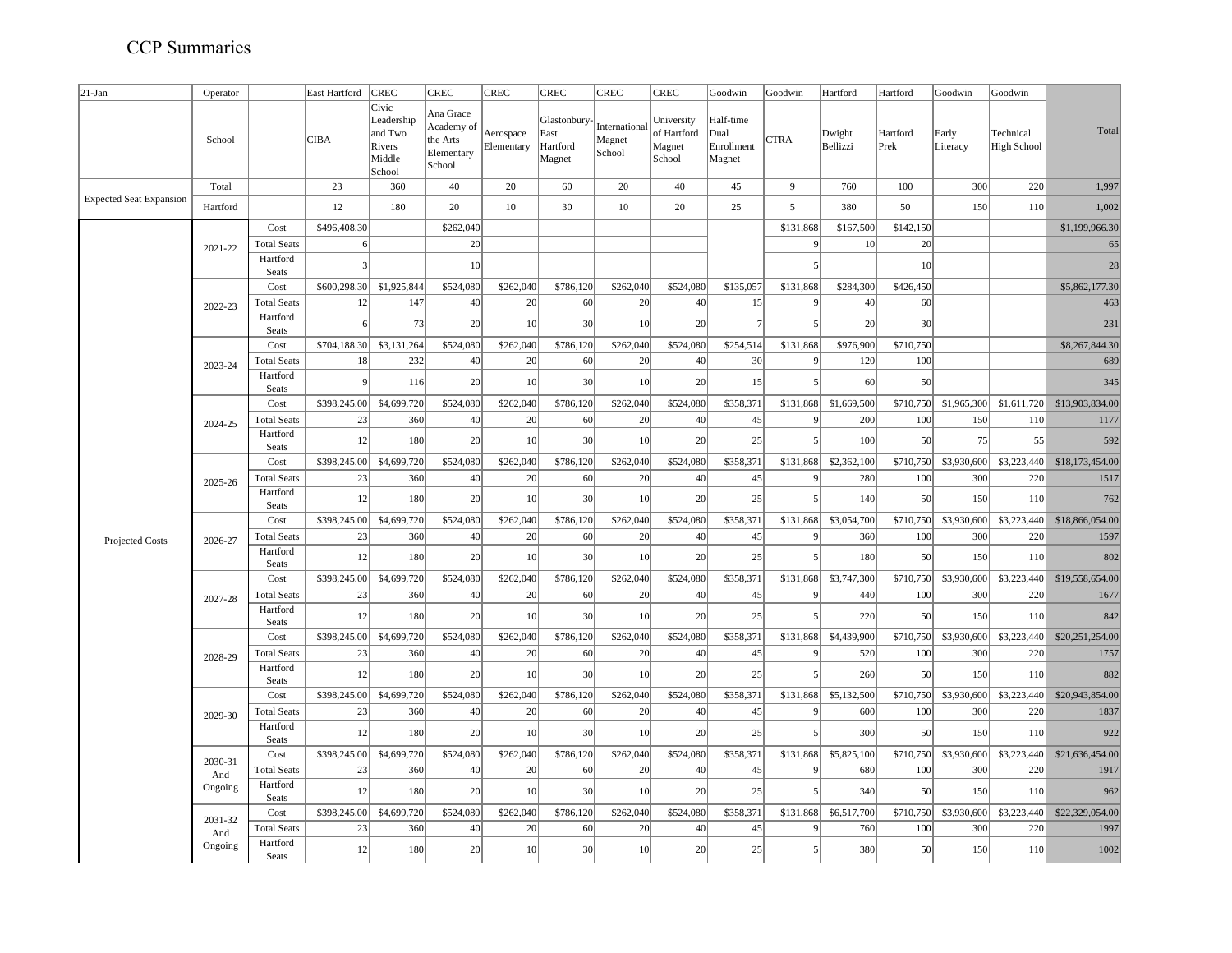Expansion Proposal Summary

| <b>Added</b>    | Added           | <b>Added</b>    | Added           | <b>Added</b>    | <b>Added</b>    | <b>Added</b>    | Added           | <b>Added</b>    | Added                                                                                                                                       |
|-----------------|-----------------|-----------------|-----------------|-----------------|-----------------|-----------------|-----------------|-----------------|---------------------------------------------------------------------------------------------------------------------------------------------|
| <b>Hartford</b> | <b>Hartford</b> | <b>Hartford</b> | <b>Hartford</b> | <b>Hartford</b> | <b>Hartford</b> | <b>Hartford</b> | <b>Hartford</b> | <b>Hartford</b> | <b>Hartford</b>                                                                                                                             |
|                 |                 |                 |                 |                 |                 |                 |                 |                 | Seats 2022-23 Seats 2023-24 Seats 2024-25 Seats 2025-26 Seats 2026-27 Seats 2027-28 Seats 2028-29 Seats 2029-30 Seats 2030-31 Seats 2031-32 |
| (FY23)          | (FY24)          | (FY25)          | (FY26)          | (FY27)          | (FY28)          | (FY29)          | (FY30)          | (FY31)          | (FY32)                                                                                                                                      |
| 231             | 345             | 592             | 762             | 802             | 842             | 882             | 922             | 962             | 1,002                                                                                                                                       |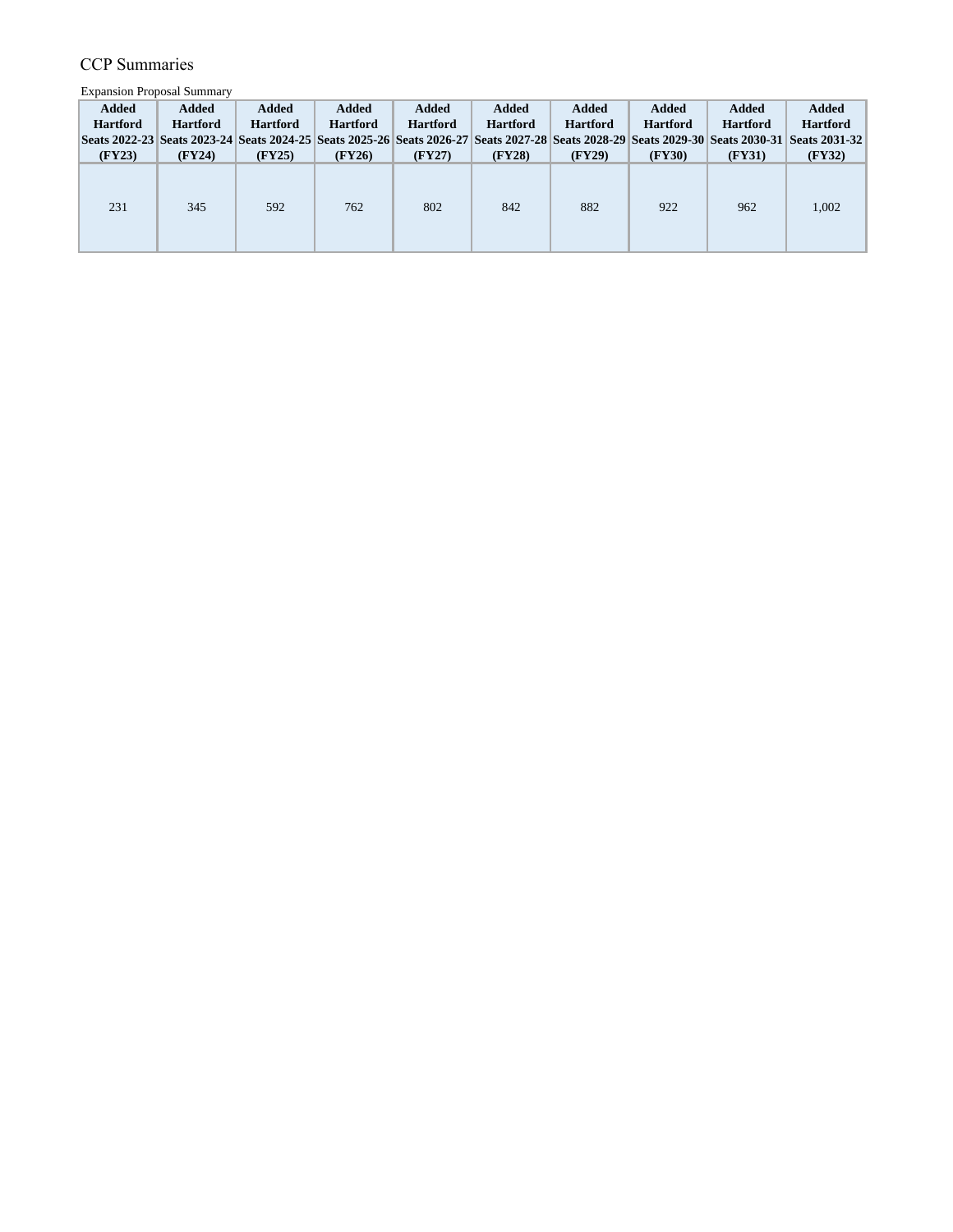#### **Estimated Additional Seats**

|             |               |                                                                                                                                                                                                                                                                         | Number of             | Number of             | Number of             |                            |
|-------------|---------------|-------------------------------------------------------------------------------------------------------------------------------------------------------------------------------------------------------------------------------------------------------------------------|-----------------------|-----------------------|-----------------------|----------------------------|
|             |               |                                                                                                                                                                                                                                                                         | <b>Hartford Seats</b> | <b>Hartford Seats</b> | <b>Hartford Seats</b> |                            |
|             |               |                                                                                                                                                                                                                                                                         | by 2023-24            | by 2025-26            | by 2028-29            | <b>Row Notes</b>           |
| Row         |               |                                                                                                                                                                                                                                                                         | Over 2020-21          | <b>Over 2020-21</b>   | Over 2020-21          |                            |
| Label       |               | Program                                                                                                                                                                                                                                                                 | (FY24)                | (FY26)                | (FY29)                |                            |
| A           |               | Total Magnet Estimate* (includes<br>Magnet Expansion, 50-50<br><b>Enrollment to Grant Capacity at</b><br>select schools, and 50-50<br><b>Enrollment to Physical Capacity</b><br>at select schools)                                                                      | 563                   | 1,378                 | 1,715                 | Row $B+C+E$                |
| B           |               | Expansion (Attachment 1)+                                                                                                                                                                                                                                               | 345                   | 762                   | 882                   |                            |
| C           |               | 50-50 Enrollment to Grant<br>Capacity at select schools<br>(Attachment 2)+                                                                                                                                                                                              | 156                   | 333                   | 333                   |                            |
| $\mathbb D$ |               | 50-50 Enrollment to Physical<br>Capacity Total (Attachment 2)+<br><b>Excluded from Total Magnet</b><br>Estimate                                                                                                                                                         | 62                    | 428                   | 992                   |                            |
| E           |               | Magnet<br>50-50 Enrollment to Physical<br>Capacity at select schools<br>(Attachment 2) $+$ <sup>*</sup> (in schools with<br>likelihood of compliance)<br><b>Included in Total Magnet</b><br><b>Estimate and 50-50 Enrollment</b><br>to Physical Capacity Total<br>above |                       | 283                   | 500                   | Included in<br>Row D Above |
|             |               | 50-50 Enrollment to Physical<br>Capacity Potential (Attachment<br>2)+ (potential based on<br>successful reformulation and<br>demand) Excluded from Total<br><b>Magnet Estimate; included in</b><br>50-50 Enrollment to Physical<br><b>Capacity Total above</b>          |                       | 145                   | 492                   | Included in                |
| F           |               |                                                                                                                                                                                                                                                                         |                       |                       |                       | Row D Above                |
| G           | Open Choice** |                                                                                                                                                                                                                                                                         | 200                   | 300                   | 450                   |                            |
| H           | <b>CTECS</b>  |                                                                                                                                                                                                                                                                         | 20                    | 40                    | 80                    |                            |
| I           | Total Seats*  |                                                                                                                                                                                                                                                                         | 783                   | 1,718                 | 2,245                 | Row A+G+H                  |
|             | Total with    |                                                                                                                                                                                                                                                                         |                       |                       |                       |                            |
|             | Additional    |                                                                                                                                                                                                                                                                         |                       |                       |                       |                            |
|             | Potential to  |                                                                                                                                                                                                                                                                         | 783                   | 1,863                 | 2,737                 |                            |
| IJ          | Meet Demand   |                                                                                                                                                                                                                                                                         |                       |                       |                       | Row I+F                    |

+Subject to compliance progress and operator agreement.

\*Magnet Estimate and Total Seats for 2023-24 includes 62 seats from expanding to physical capacity, 2025-26 includes 283 seats from expanding to physical capacity, and 2028-29 includes 500 seats from expanding to physical capacity. These values are included in the 50-50 Expansion to Physical Capacity Total numbers.

\*\*Open Choice includes a projected increase of 50 seats per year, net of attrition, beginning in 2024-25, based on increased per-student funding and cohort incentives, along with efforts to improve students' experience and reduce attrition.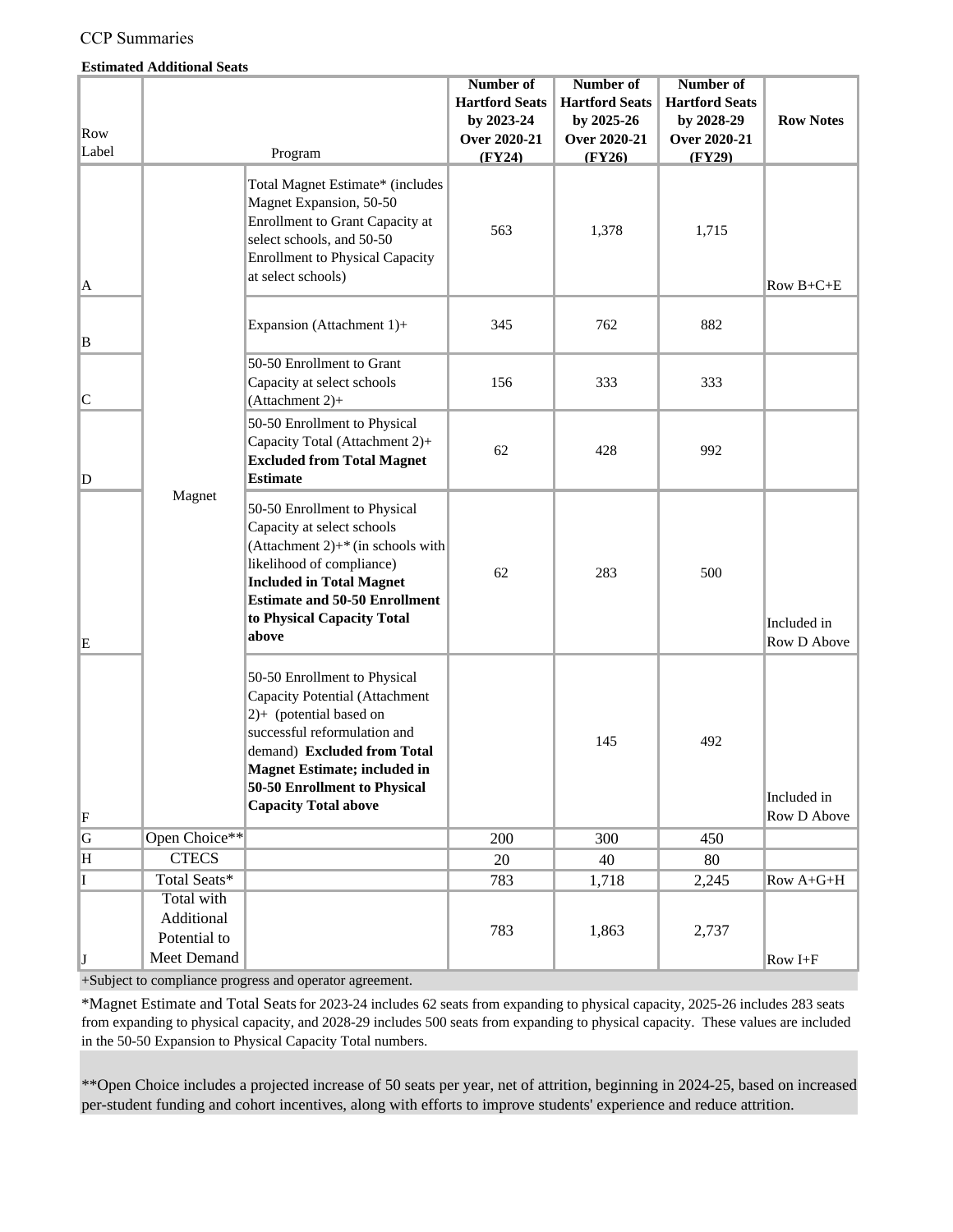#### **OC Incentives Summary**

| <b>Incentive</b>                                                                                    | <b>FY 22</b>                                                                                                                                                        | <b>FY 23</b>                             | <b>FY24</b>                                                                                                                                      |
|-----------------------------------------------------------------------------------------------------|---------------------------------------------------------------------------------------------------------------------------------------------------------------------|------------------------------------------|--------------------------------------------------------------------------------------------------------------------------------------------------|
| Summer Family<br><b>Engagement Grant</b>                                                            | \$150,000                                                                                                                                                           | \$150,000                                | \$150,000                                                                                                                                        |
| <b>Increase to Per Pupil</b><br><b>Attendance Grant</b> at goal<br>of 300 added students in<br>FY24 |                                                                                                                                                                     | districts)*                              | $\frac{1}{2}$ (\$2,000 per pupil (applies to all OC<br>$districts)*$                                                                             |
| <b>Educational Advocates</b>                                                                        | \$400,000                                                                                                                                                           | \$400,000                                | \$400,000                                                                                                                                        |
| 20% Enrollment Bonus                                                                                |                                                                                                                                                                     | \$0 \$750,000 shared among all districts | \$750,000 shared among all districts                                                                                                             |
| <b>Entry Grade Cohort</b><br><b>Enrollment Bonus</b>                                                | \$750,000 shared among OC districts<br>$\big  \text{for cohorts of 5 students at Pk4, K, 9} \big $<br>and entry grades of schools within<br>the receiving districts |                                          | 3130,000 snared among OC<br>districts for cohorts of 5 students at<br>Pk4, K, 9 and entry grades of<br>schools within the receiving<br>معمنسهمنه |
| <b>Education Enhancement</b><br>Grant                                                               | \$150,000                                                                                                                                                           | \$150,000                                | \$150,000                                                                                                                                        |

\*Requires legislation to add to participation grant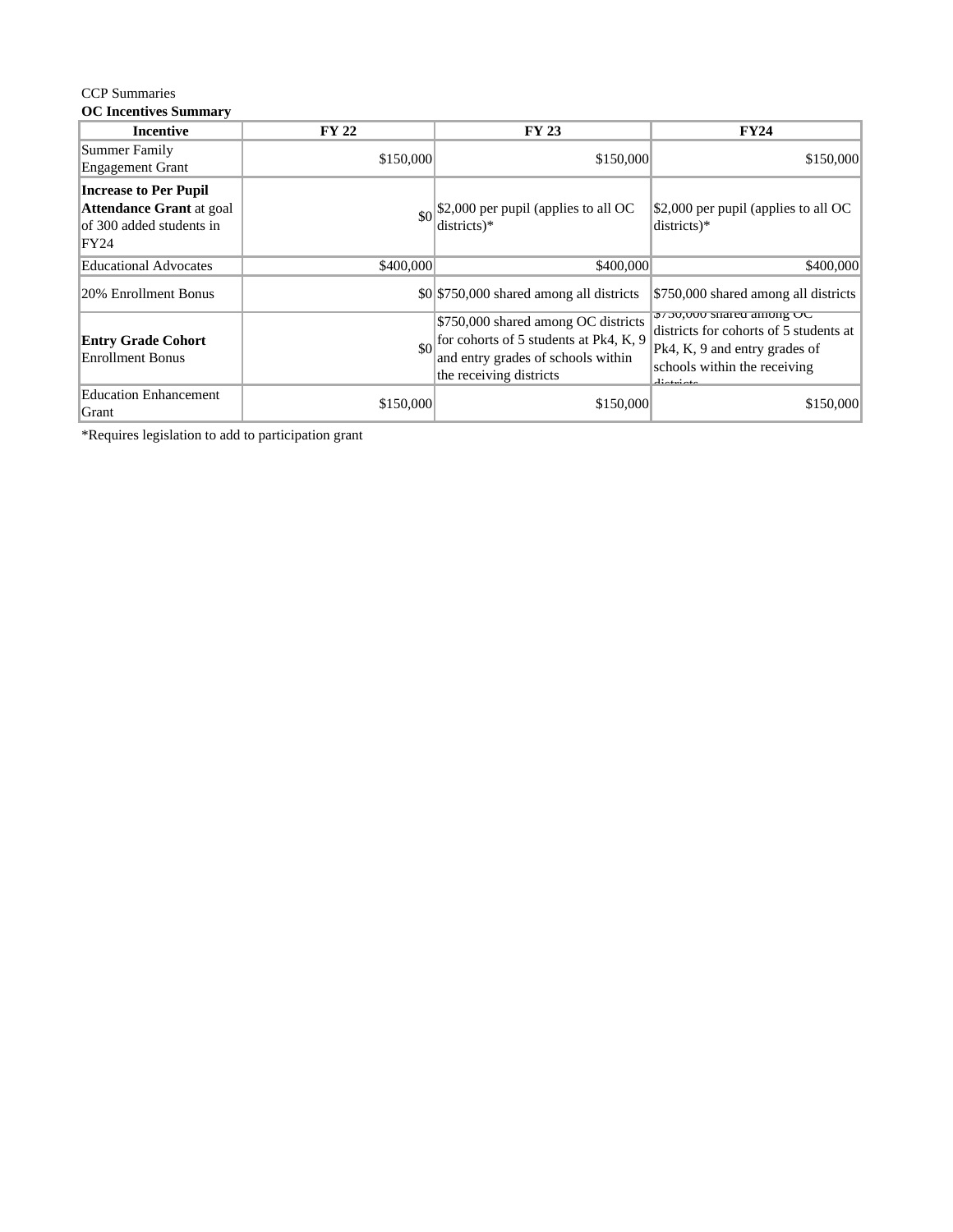Consultant Funding - CCP Summaries

| <b>Consultant</b>       | FY 22    | FY 23     | FY 24     |
|-------------------------|----------|-----------|-----------|
| <b>Magnet Coaches</b>   |          | \$150,000 | \$150,000 |
| Transportation Studies* | \$50,000 | \$50,000  | \$100,000 |

\*First transportation study is planned for 2022 and will likely include a payment schedule over FY22 and FY23.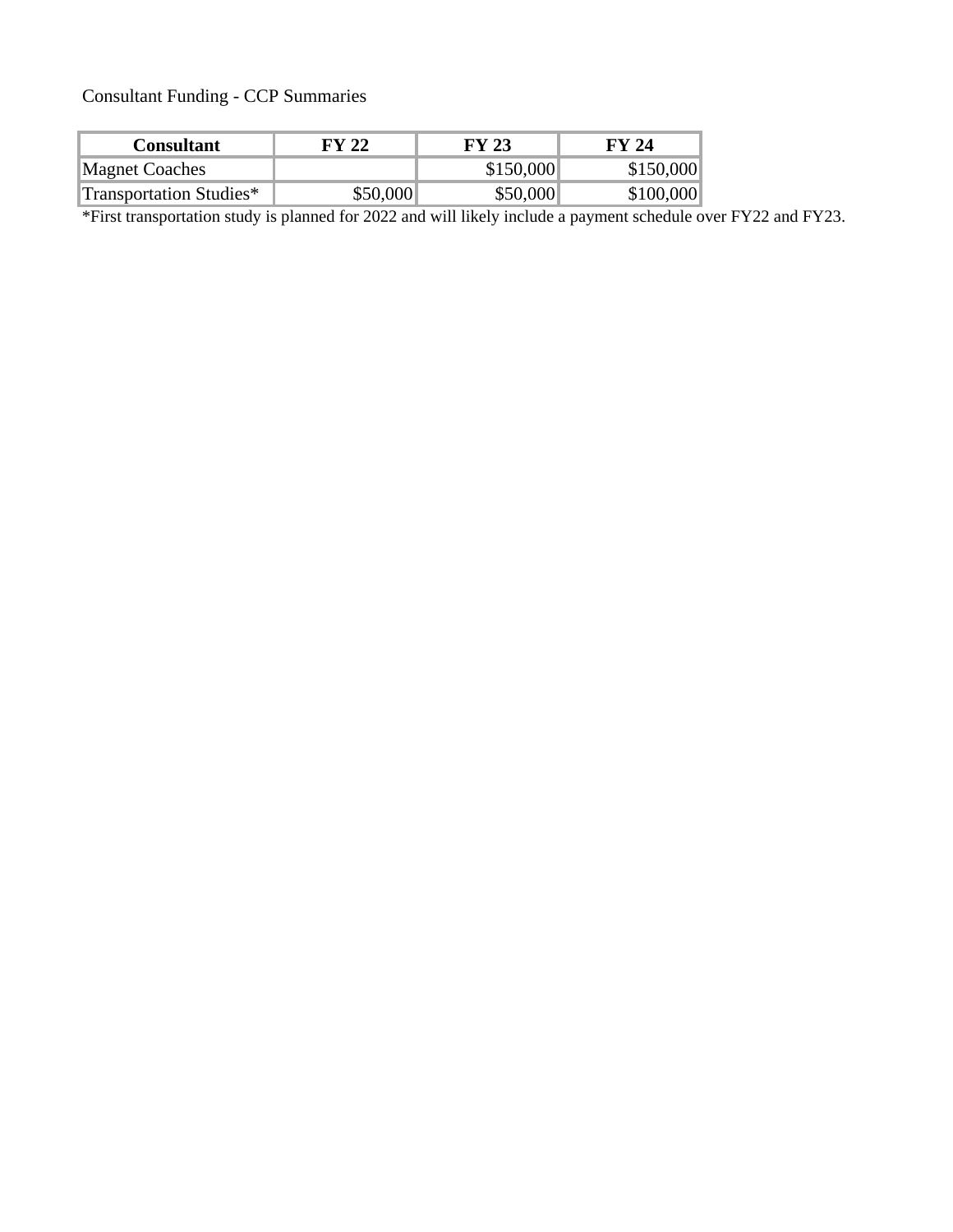|                                 | <b>Total School</b>                                |                                 |                                            |                                          |              |     |                      |                                                             |  |
|---------------------------------|----------------------------------------------------|---------------------------------|--------------------------------------------|------------------------------------------|--------------|-----|----------------------|-------------------------------------------------------------|--|
|                                 | <b>Enrollment 2021-22</b>                          |                                 | Projections for CCP by 2028-29             |                                          |              |     |                      |                                                             |  |
| School                          | <b>Total</b><br><b>Hartford</b><br><b>Students</b> | <b>Total</b><br><b>Students</b> | <b>Incoming</b><br><b>Hartford</b><br>2021 | <b>Incoming Capacity</b><br>9th<br>Grade | 9th<br>Grade |     | <b>Hartford Goal</b> | Projected<br>Add'l<br><b>Hartford</b><br><b>Enrollments</b> |  |
| A. I. Prince                    |                                                    |                                 |                                            |                                          |              |     |                      |                                                             |  |
| <b>Technical High</b>           | 507                                                | 786                             |                                            |                                          |              |     |                      |                                                             |  |
| School                          |                                                    |                                 | 121                                        | 206                                      | 250          | 50% | 125                  | $\overline{4}$                                              |  |
| E. C. Goodwin<br>Technical High | 59                                                 | 684                             |                                            |                                          |              |     |                      |                                                             |  |
| School                          |                                                    |                                 | 21                                         | 192                                      | 203          | 30% | 61                   | 40                                                          |  |
| Howell Cheney<br>Technical High | 71                                                 | 661                             |                                            |                                          |              |     |                      |                                                             |  |
| School                          |                                                    |                                 | 25                                         | 195                                      | <b>200</b>   | 30% | 60                   | 35                                                          |  |
|                                 |                                                    |                                 |                                            |                                          |              |     |                      | 79                                                          |  |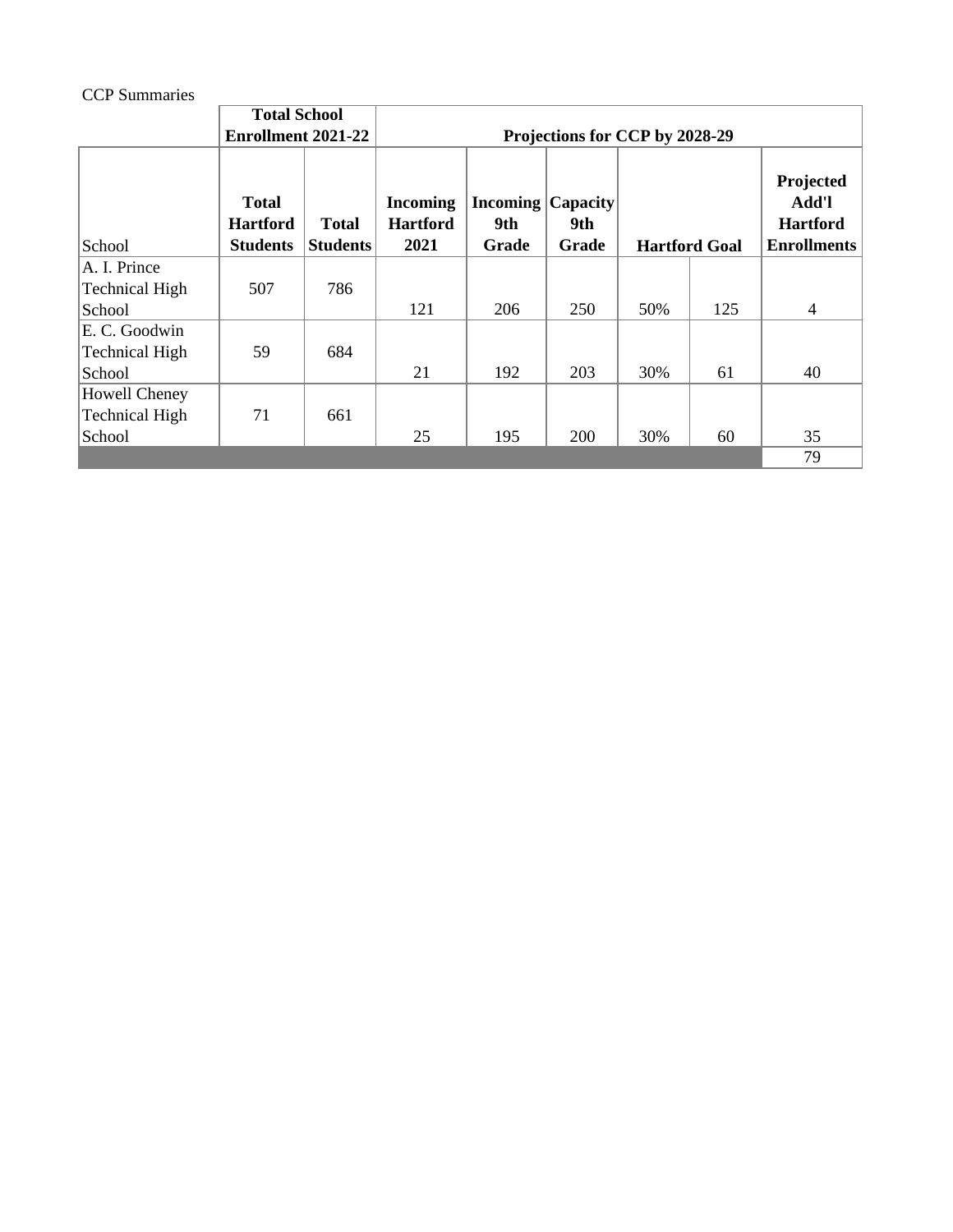Total Numbers for 50-50 Expamnsion to Physical Capacity reflect 80% building use Data from Attachment 2, Tab 3 Bolded schools and numbers included in 2023-24, 2025-26 and 2028-29 projections

Year 22-23 **Montessori at Fisher-2 University High-3 Wintonbury-1**

By Year 23-24 (plus 62; 77 at 80%) **Breakthrough North-5 Montessori at Bachedler-11 Webster-5 Aerospace-10 ASI-5 Discovery-15 GHAA Middle-5 CREC Montessori-5 Reggio-10**

Year 24-25 **Breakthrough North-10** Breakthrough South-10 Env Sc at Hooker-12 Great Path-10 Kinsella-10 **Montessori at Batchelder-11** STEM at Fisher-8 **Webster-10 Aerospace-10 ASI-10 Discovery-15 GHAA Middle-5** Global Studies-10 **CREC Montessori-5** Museum-10 **Reggio-10**

By Year 25-26 (plus 283) Global Experience-2 Betances STEM-18 **Breakthrough North-15** Breakthrough South-10 Capital Prep-21 Classical-21 Env Sc at Hooker-12 Great Path-20